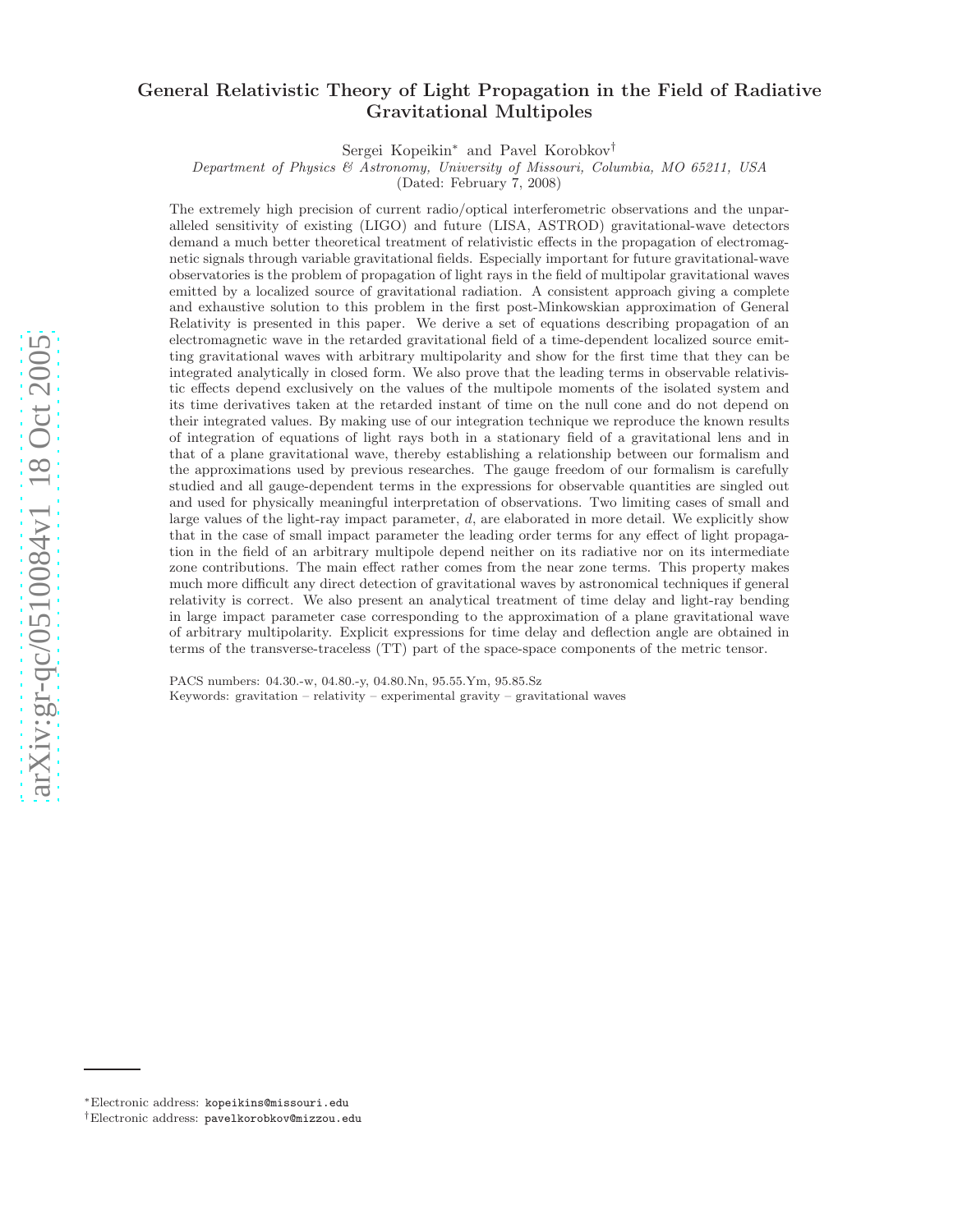| 1. NOTATIONS AND CONVENTIONS                                                                                                                                                                                                                                                                                                                                                                                                                                                                                                                                                                         | 4                                                                    |
|------------------------------------------------------------------------------------------------------------------------------------------------------------------------------------------------------------------------------------------------------------------------------------------------------------------------------------------------------------------------------------------------------------------------------------------------------------------------------------------------------------------------------------------------------------------------------------------------------|----------------------------------------------------------------------|
| 2. INTRODUCTION<br>2.1. Statement of the Problem<br>2.2. Historical Background                                                                                                                                                                                                                                                                                                                                                                                                                                                                                                                       | 6<br>$\,6\,$<br>$8\,$                                                |
| 3. THE METRIC TENSOR, GAUGES, AND COORDINATES<br>3.1. The Canonical Form of the Metric Tensor Perturbation<br>3.2. The Harmonic Coordinates<br>3.3. The Arnowitt-Deser-Misner Coordinates                                                                                                                                                                                                                                                                                                                                                                                                            | $\boldsymbol{9}$<br>$\boldsymbol{9}$<br>11<br>12                     |
| 4. EQUATIONS OF PROPAGATION OF ELECTROMAGNETIC SIGNALS<br>4.1. Maxwell Equations in Curved Space-Time<br>4.2. Maxwell Equations in the Geometric Optics Approximation<br>4.3. Electromagnetic Eikonal and Light-Ray Geodesics<br>1. The Congruence of Light Rays<br>2. The Eikonal Equation<br>3. Light-Ray Geodesic Equations<br>4.4. Equations for Polarization of Light and the Stokes Parameters<br>1. Reference Tetrad Field<br>2. Propagation Laws for Reference Tetrad<br>3. Relativistic Description of Polarized Electromagnetic Radiation<br>4. Propagation Laws for the Stokes Parameters | 13<br>13<br>13<br>14<br>14<br>16<br>17<br>18<br>18<br>20<br>20<br>22 |
| 5. THE MATHEMATICAL TECHNIQUE FOR ANALYTIC INTEGRATION OF THE<br><b>LIGHT-RAY EQUATIONS</b><br>5.1. Light-ray Integrals from Monopole and Dipole<br>5.2. Light-ray Integrals from Quadrupole and Higher-Order Multipoles                                                                                                                                                                                                                                                                                                                                                                             | 24<br>24<br>25                                                       |
| 6. RELATIVISTIC PERTURBATIONS OF THE LIGHT-RAY PROPAGATION<br>6.1. Relativistic Perturbation of the Electromagnetic-Wave Eikonal<br>6.2. Relativistic Perturbation of the Light-Particle Velocity<br>6.3. Perturbation of the Light-Ray Trajectory                                                                                                                                                                                                                                                                                                                                                   | 27<br>$27\,$<br>$\,29$<br>31                                         |
| 7. OBSERVABLE RELATIVISTIC EFFECTS OF THE MULTIPOLAR GRAVITATIONAL<br><b>FIELDS</b><br>7.1. Gravitational Time Delay of Light<br>7.2. Gravitational Deflection of Light<br>7.3. Gravitational Shift of Frequency<br>7.4. Gravity-Induced Rotation of the Plane of Polarization of Light                                                                                                                                                                                                                                                                                                              | 33<br>33<br>34<br>36<br>40                                           |
| 8. OBSERVABLE RELATIVISTIC EFFECTS IN THE GRAVITATIONAL LENS<br><b>APPROXIMATION</b><br>8.1. Useful Asymptotic Expansions<br>8.2. Asymptotic expressions for observable effects                                                                                                                                                                                                                                                                                                                                                                                                                      | 44<br>44<br>46                                                       |
| 9. OBSERVABLE RELATIVISTIC EFFECTS IN THE PLANE GRAVITATIONAL-WAVE<br><b>APPROXIMATION</b><br>9.1. Plane-wave Asymptotic Expansions<br>9.2. Asymptotic Expressions for Observable Effects                                                                                                                                                                                                                                                                                                                                                                                                            | 48<br>48<br>49                                                       |
| A. Approximate Expressions for the Christoffel Symbols                                                                                                                                                                                                                                                                                                                                                                                                                                                                                                                                               | 50                                                                   |
| B. The Metric Tensor in Terms of the Light-Ray Parameters $\xi$ and $\tau$                                                                                                                                                                                                                                                                                                                                                                                                                                                                                                                           | 50                                                                   |
| C. The Gauge Functions                                                                                                                                                                                                                                                                                                                                                                                                                                                                                                                                                                               | 51                                                                   |

Contents

2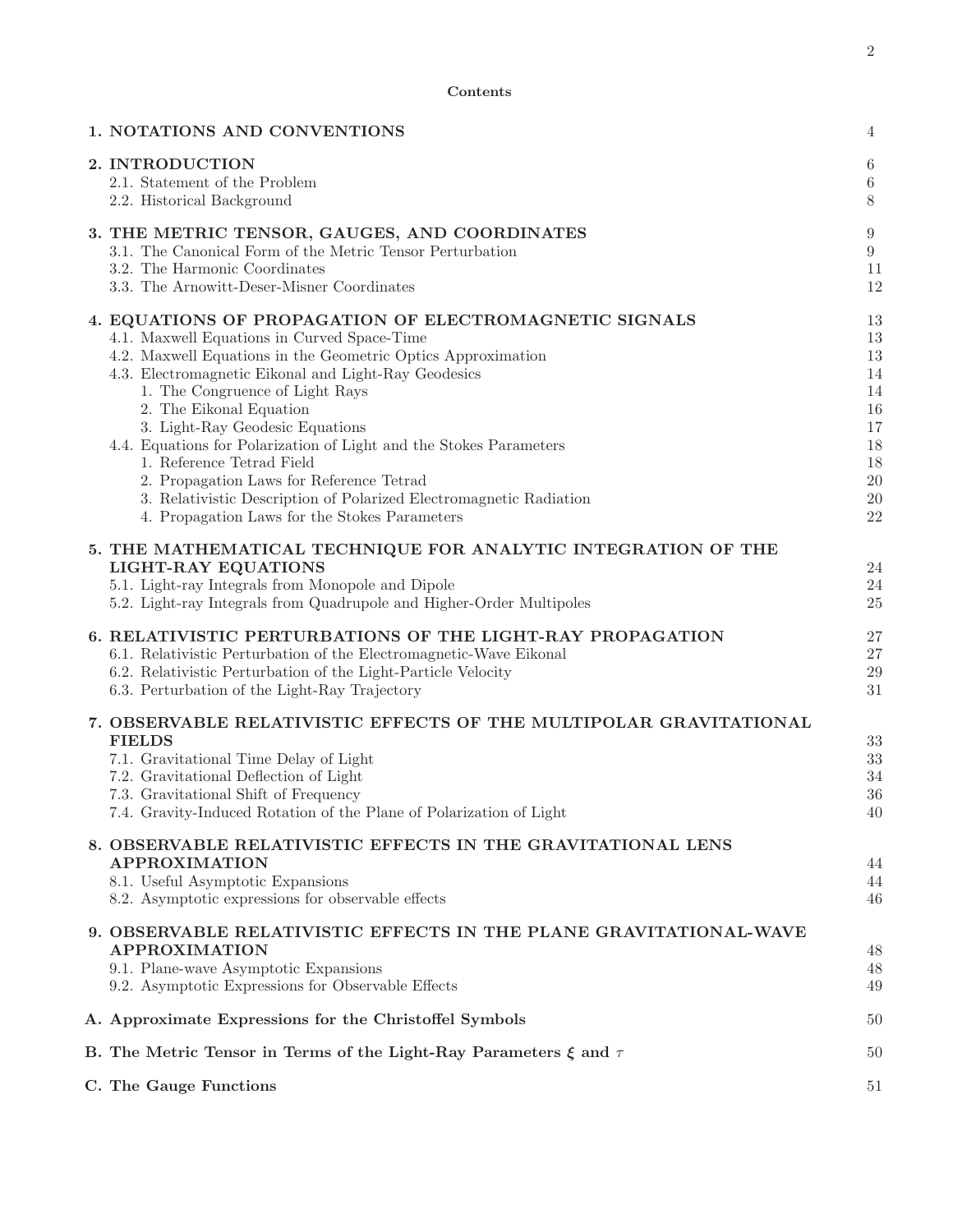References 54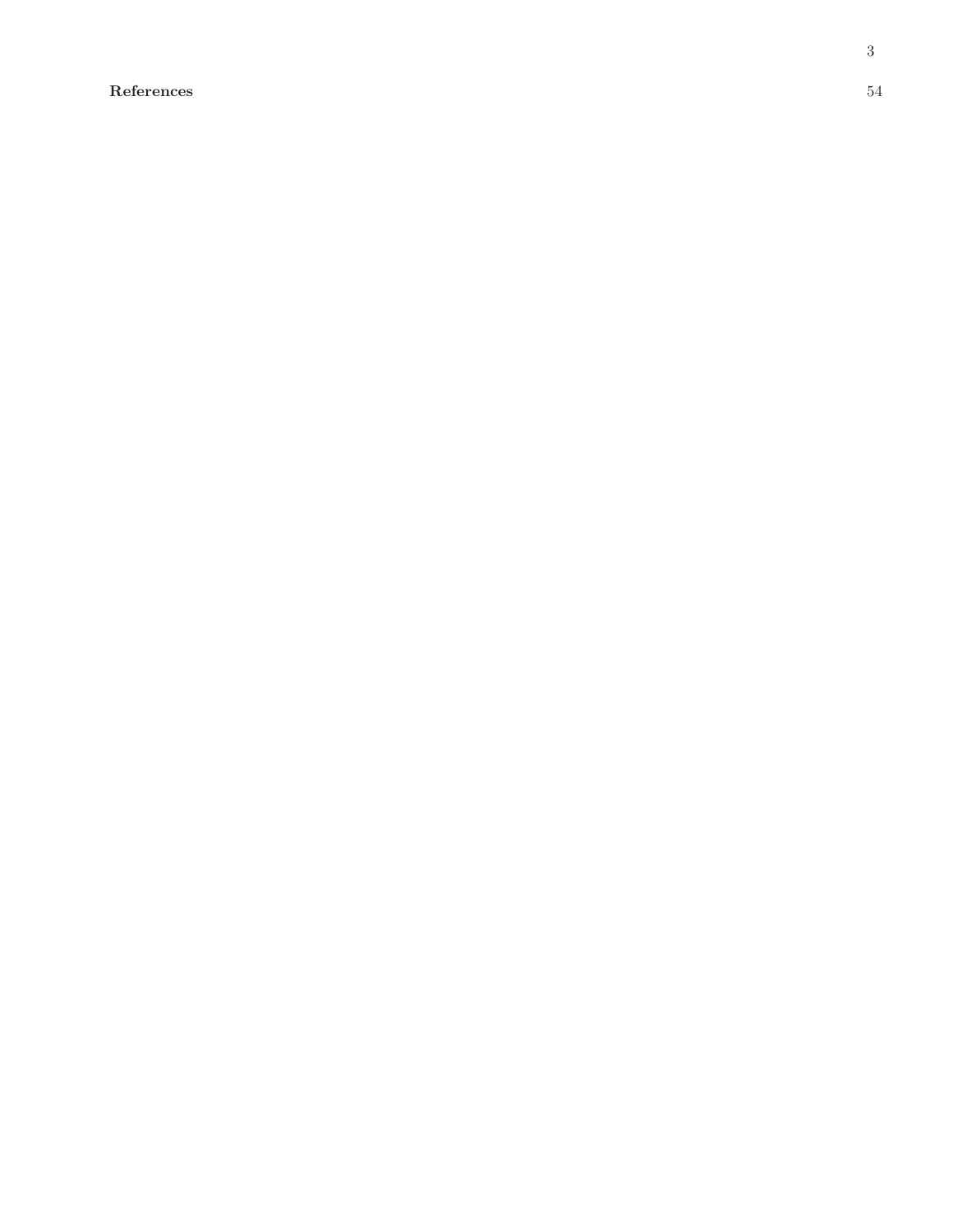### 1. NOTATIONS AND CONVENTIONS

Metric tensor on the space-time manifold is denoted by  $g_{\alpha\beta}$  and its perturbation  $h_{\alpha\beta} = g_{\alpha\beta} - \eta_{\alpha\beta}$ . The determinant of the metric tensor is negative and is denoted as  $g = det||g_{\alpha\beta}||$ . The four-dimensional fully antisymmetric Levi-Civita symbol  $\epsilon_{\alpha\beta\gamma\delta}$  is defined in accordance with the convention  $\epsilon_{0123} = +1$ .

In the present paper we use a geometrodynamic system of units [1–4] such that the fundamental speed, c, and the universal gravitational constant, G, are equal to unity, that is  $c = G = 1$ . Space-time is assumed to be globally asymptotically-flat and covered by a single coordinate system  $(x^0, x^1, x^2, x^3) = (t, x, y, z)$ , where t and  $(x, y, z)$  are time and space coordinates respectively. This coordinate system is reduced at infinity to the Minkowskian coordinates defined up to a global Lorentz-Poincare transformation [5]. We shall also use the spherical coordinates  $(r, \theta, \phi)$  related to  $(x, y, z)$  by the standard transformation

$$
x = r\sin\theta\cos\phi \,, \quad y = r\sin\theta\sin\phi \,, \quad z = r\cos\theta \,.
$$
 (1.1)

Greek (spacetime) indices range from 0 to 3, and Latin (space) indices run from 1 to 3. If not specifically stated the opposite, the indices are raised and lowered by means of the Minkowski metric  $\eta_{\alpha\beta} \equiv \text{diag}(-1, 1, 1, 1)$ . Regarding this rule the following conventions for coordinates hold:  $x^i = x_i$  and  $x^0 = -x_0$ . We also adopt notations,  $\delta_{ij} \equiv \text{diag}(1,1,1)$ , for the Kroneker symbol (a unit matrix), and,  $\epsilon_{ijk}$ , for the fully antisymmetric 3-dimensional symbol of Levi-Civita with convention  $\epsilon_{123} = +1$ .

Repeated indices are summed over in accordance with the Einstein's rule [1–3]. In the linearized approximation of general relativity used in the present paper there is no difference between spatial vectors and co-vectors as well as between upper and lower space indices. Therefore, for a dot product of two space vectors we have

$$
A^{i}B_{i} = A_{i}B_{i} \equiv A_{1}B_{1} + A_{2}B_{2} + A_{3}B_{3}. \qquad (1.2)
$$

In what follows, we shall commonly use spatial multi-index notations for Cartesian three-dimensional tensors [6], that is

$$
\mathcal{I}_{A_l} \equiv \mathcal{I}_{a_1...a_l}.\tag{1.3}
$$

Tensor product of l identical spatial vectors  $k^i$  will be denoted as a three-dimensional tensor having l indices

$$
k_{a_1...}k_{a_l} \equiv k_{a_1...a_l} \tag{1.4}
$$

Full symmetrization with respect to a group of spatial indices of a Cartesian tensor will be distinguished with round brackets put around the indices

$$
Q_{(a_1...a_l)} \equiv \frac{1}{l!} \sum_{\sigma} Q_{\sigma(1)\dots\sigma(l)} , \qquad (1.5)
$$

where  $\sigma$  is the set of all permutations of  $(1, 2, ..., l)$  which makes  $Q_{a_1...a_l}$  fully symmetrical in  $a_1...a_l$ .

It is convenient to introduce a special notation for symmetric trace-free (STF) Cartesian tensors by making use of angular brackets around STF indices. The explicit expression of the STF part of a tensor  $Q_{a_1...a_l}$  is [6]

$$
Q_{\langle a_1...a_l \rangle} \equiv \sum_{k=0}^{[l/2]} a_k^l \delta_{(a_1 a_2} \cdots \delta_{a_{2k-1} a_{2k}} S_{a_{2k+1}...a_l) b_1 b_1...b_k b_k}, \qquad (1.6)
$$

where  $\lfloor l/2 \rfloor$  is the integer part of  $l/2$ ,

$$
S_{a_1\ldots a_l} \equiv Q_{(a_1\ldots a_l)}\tag{1.7}
$$

and numerical coefficients

$$
a_k^l = \frac{(-1)^k}{(2k)!!} \frac{l!}{(2l-1)!!} \frac{(2l-2k-1)!!}{(l-2k)!} .
$$
\n(1.8)

We also assume that for any integer  $l \geq 0$ 

$$
l! \equiv l(l-1)\dots 2 \cdot 1 \,, \qquad 0! \equiv 1 \,, \tag{1.9}
$$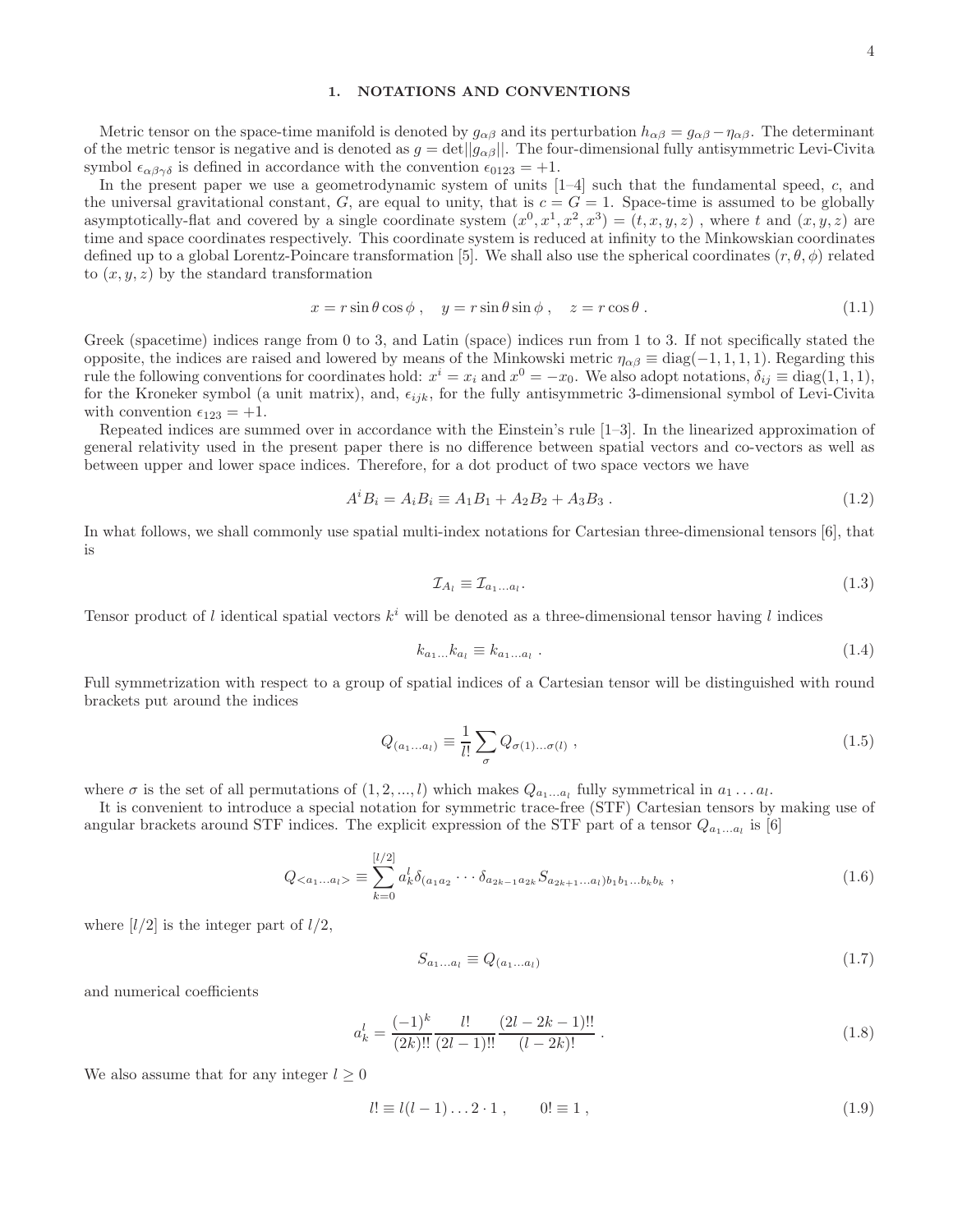$$
l!! \equiv l(l-2)(l-4)\dots(2 \text{ or } 1), \qquad 0!! \equiv 1. \tag{1.10}
$$

One has, for example,

$$
T_{\langle abc \rangle} \equiv T_{(abc)} - \frac{1}{5} \delta_{ab} T_{(cjj)} - \frac{1}{5} \delta_{bc} T_{(ajj)} - \frac{1}{5} \delta_{ac} T_{(bjj)} . \tag{1.11}
$$

Cartesian tensors of the mass-type (mass) multipoles  $\mathcal{I}_{\langle A_l \rangle}$  and spin-type (spin) multipoles  $\mathcal{S}_{\langle A_l \rangle}$  entirely describing gravitational field outside of an isolated astronomical system are always STF objects that can be checked by inspection of the definition following from the multipolar decomposition of the metric tensor perturbation  $h_{\alpha\beta}$  [6]. For this reason, to avoid appearance of too complicated index notations we shall omit in the following text the angular brackets around indices of these (and only these) tensors, that is we adopt:  $\mathcal{I}_{A_l} \equiv \mathcal{I}_{\langle A_l \rangle}$  and  $\mathcal{S}_{A_l} \equiv \mathcal{S}_{\langle A_l \rangle}$ .

We shall also use transverse  $(T)$  and transverse-traceless  $(TT)$  Cartesian tensors in our calculations [2, 6]. These objects are defined by making use of the operator of projection  $P_{jk} \equiv \delta_{jk} - k_{jk}$  onto the plane orthogonal to a unit vector  $k_j$ . Thus, one has [6, 7]

$$
Q_{a_1...a_l}^{\mathrm{T}} \equiv P_{a_1b_1} P_{a_2b_2} ... P_{a_lb_l} Q_{b_1...b_l} \tag{1.12}
$$

$$
Q_{a_1...a_l}^{\text{TT}} \equiv \sum_{k=0}^{[l/2]} b_k^l P_{(a_1 a_2} \cdots P_{a_{2k-1} a_{2k}} W_{a_{2k+1}...a_l) b_1 b_1...b_k b_k}, \qquad (1.13)
$$

where again  $\lfloor l/2 \rfloor$  is the integer part of  $l/2$ ,

$$
W_{a_1...a_l} \equiv Q_{(a_1...a_l)}^{\mathrm{T}} \tag{1.14}
$$

and numerical coefficients

$$
b_k^l = \frac{(-1)^k}{4^k} \frac{l(l-k-1)!!}{k!(l-2k)!} \,. \tag{1.15}
$$

For instance,

$$
Q_{ab}^{\rm TT} \equiv \frac{1}{2} \left( P_{ai} P_{bj} Q_{ij} + P_{bi} P_{aj} Q_{ij} \right) - \frac{1}{2} P_{ab} \left( P_{jk} Q_{jk} \right) \,. \tag{1.16}
$$

Polynomial coefficients will be used in some of our equations and they are defined by

$$
C_l(p_1, ..., p_n) \equiv \frac{l!}{p_1! \dots p_n!} \,, \tag{1.17}
$$

where l and  $p_i$  are positive integers such that  $\sum_{i=1}^n p_i = l$ . We introduce a Heaviside unit step function  $H(p - q)$  such that on the set of whole numbers

$$
H(p - q) = \begin{cases} 0, & \text{if } p \le q, \\ 1, & \text{if } p > q. \end{cases}
$$
 (1.18)

For any differentiable function  $f = f(t, x)$  one uses notations:  $f_{0} = \partial f / \partial t$  and  $f_{i} = \partial f / \partial x^{i}$  for its partial derivatives. In general, comma standing after the function denotes a partial derivative with respect to a corresponding coordinate:  $f_{,\alpha} \equiv \partial f(x)/\partial x^{\alpha}$ . Overdot denotes a total derivative with respect to time  $\dot{f} = df/dt = \partial f/\partial t + \dot{x}^i \partial f/\partial x^i$ usually taken in this paper along the light ray trajectory  $x(t)$ . Sometimes the partial derivatives with respect to space coordinate  $x^i$  will be also denoted as  $\partial_i \equiv \partial/\partial x^i$ , and the partial time derivative will be denoted as  $\partial_t \equiv \partial/\partial t$ . Covariant derivative with respect to the coordinate  $x^{\alpha}$  will be denoted as  $\nabla_{\alpha}$ .

We shall use special notations for integrals with respect to time and for those taken along the light-ray trajectory. Specifically, the time integrals from a function  $F(t, x)$ , where x is not specified, are denoted as

$$
F^{(-1)}(t, x) \equiv \int_{-\infty}^{t} F(\tau, x) d\tau , \qquad F^{(-2)}(t, x) \equiv \int_{-\infty}^{t} F^{(-1)}(\tau, x) d\tau . \qquad (1.19)
$$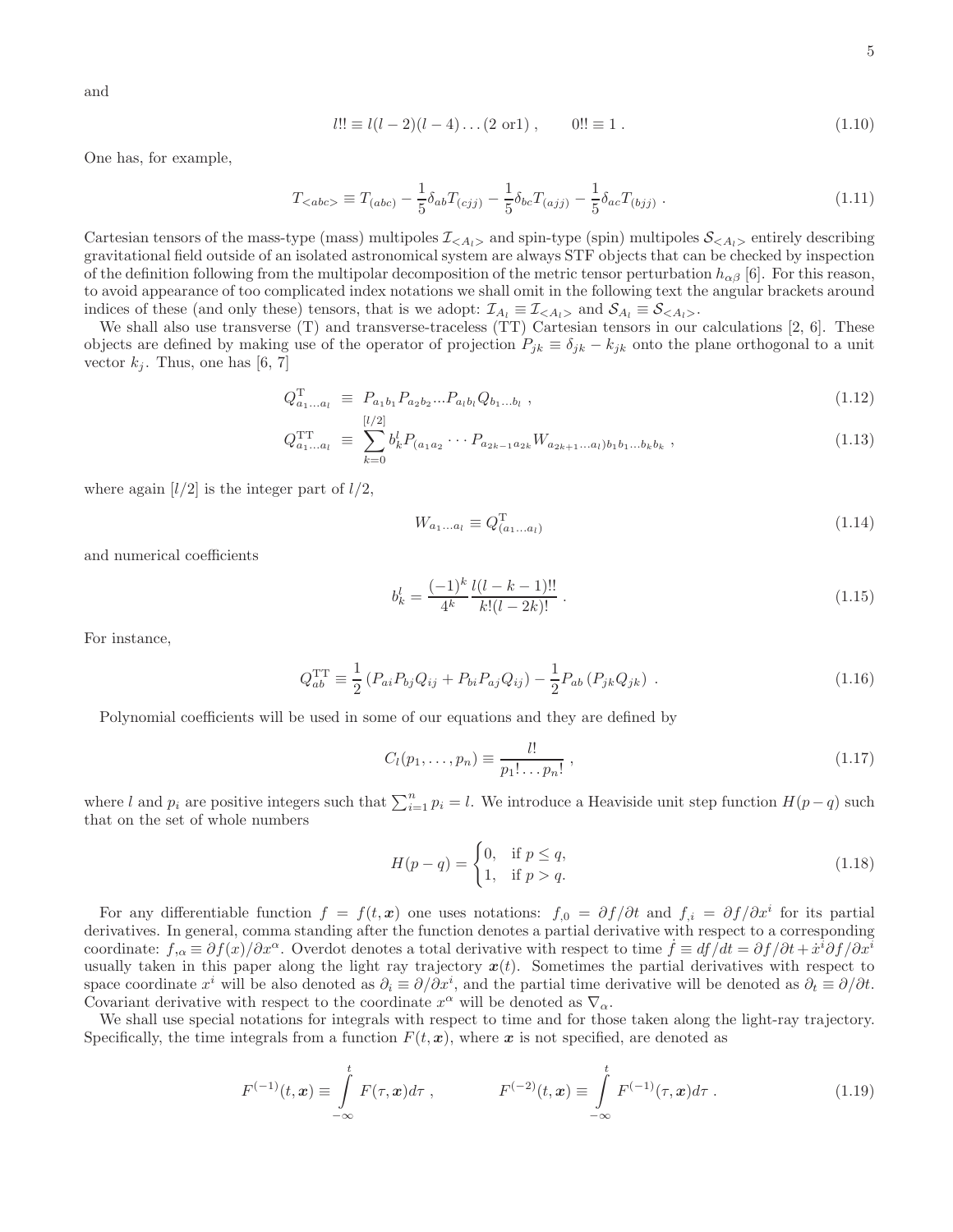Time integrals from the function  $F(t, x)$  taken along the light ray so that spatial coordinate x is a function of time  $\mathbf{x} \equiv \mathbf{x}(t)$ , are denoted as

$$
F^{[-1]}(t,\mathbf{r}) \equiv \int_{-\infty}^{t} F(\tau,\mathbf{r}(\tau))d\tau, \qquad F^{[-2]}(t,\mathbf{r}) \equiv \int_{-\infty}^{t} F^{[-1]}(\tau,\mathbf{r}(\tau))d\tau. \qquad (1.20)
$$

Integrals in equations (1.19) represent functions of time and space coordinates. Integrals in equations (1.20) are defined on the light-ray trajectory and are functions of time only.

Multiple time derivative from function  $F(t, x)$  is denoted by

$$
F^{(p)}(t,x) = \frac{\partial^p F(t,x)}{\partial t^p} \,, \tag{1.21}
$$

so that its action on the time integrals eliminates integration in the sense that

$$
F^{(p)}(t, x) = \frac{\partial^{p+1} F^{(-1)}(t, x)}{\partial t^{p+1}} = \frac{\partial^{p+2} F^{(-2)}(t, x)}{\partial t^{p+2}}, \qquad (1.22)
$$

and

$$
F^{[p]}(t, x) = \frac{d^{p+1} F^{[-1]}(t, x)}{dt^{p+1}} = \frac{d^{p+2} F^{[-2]}(t, x)}{dt^{p+2}}.
$$
\n(1.23)

Spatial vectors will be denoted by bold italic letters, for instance  $A^i \equiv A$ ,  $k^i \equiv k$ , etc. The Euclidean dot product between two spatial vectors **a** and **b** is denoted with dot between them:  $a^i b_i = a \cdot b$ . The Euclidean wedge (cross) product between two vectors is denoted with symbol  $\times$ , that is  $\epsilon_{ijk}a^jb^k = (\mathbf{a} \times \mathbf{b})^i$ . Other particular notations will be introduced as they appear in the text.

#### 2. INTRODUCTION

# 2.1. Statement of the Problem

Direct experimental detection of gravitational waves is a fascinating, yet unsolved problem of modern fundamental physics [8–12]. Enormous efforts are applied to make a progress in its solution both by theorists and experimentalists. The main theoretical efforts are presently focused on calculation of templates of the gravitational waves emitted by coalescing binary systems comprised of neutron stars and/or black holes [13–18] as well as creation of improved filtering technique for gravitational wave detectors [19, 20] which will enable one to extract the gravitational wave signal from all kind of interferences present in the data collected by the gravitational wave observatories. Direct experimental efforts have led to the construction of several ground-based optical interferometers [21–25] with arms reaching few miles. Certain work is under way to build super-sensitive cryogenic-bar gravitational-wave detectors of Weber's type [26–29]. Laser interferometric space projects such as LISA [30] and ASTROD [31] aimed to significantly increase the sensitivity of the gravitational-wave detectors are currently under intensive discussion at NASA, ESA and China.

No doubt, detection of gravitational waves by the specialized gravitational wave antennas would give the most direct evidence of the existence of these as yet elusive ripples of the space-time. At the same time it is conceivable that there exist a number of astronomical events which observation with a significantly improved astronomical technique might be used for indirect detection of gravitational waves as well as the extension of our knowledge of the conditions existing in a very early universe and of physics of the astrophysical systems emitting gravitational waves. It is worth emphasizing that the specialized ground-based and spaceborn gravitational wave detectors are sensitive to a limited band of gravitational wave frequencies ranging from  $10^4$  Hz down to 1 Hz [31–33]. Hence, they can not tell us anything about the astrophysical effects produced by time-dependent gravitational fields having no radiative character but still playing an important role in the near and/or intermediate zones of isolated gravitating systems. Furthermore, ultra-long gravitational waves with frequencies much less than 1 Hz can be generated by localized gravitational sources in the early universe [34–38] and by ensembles of binary systems in our and other galaxies thus forming a statistical background with a reasonably large energy density [39–41]. Near-zone time-dependent perturbations of the gravitational field and the ultralong gravitational waves can be studied only via astronomical observations (for example, pulsar timing, radiometry of cosmic microwave background radiation, etc.) which provide us with an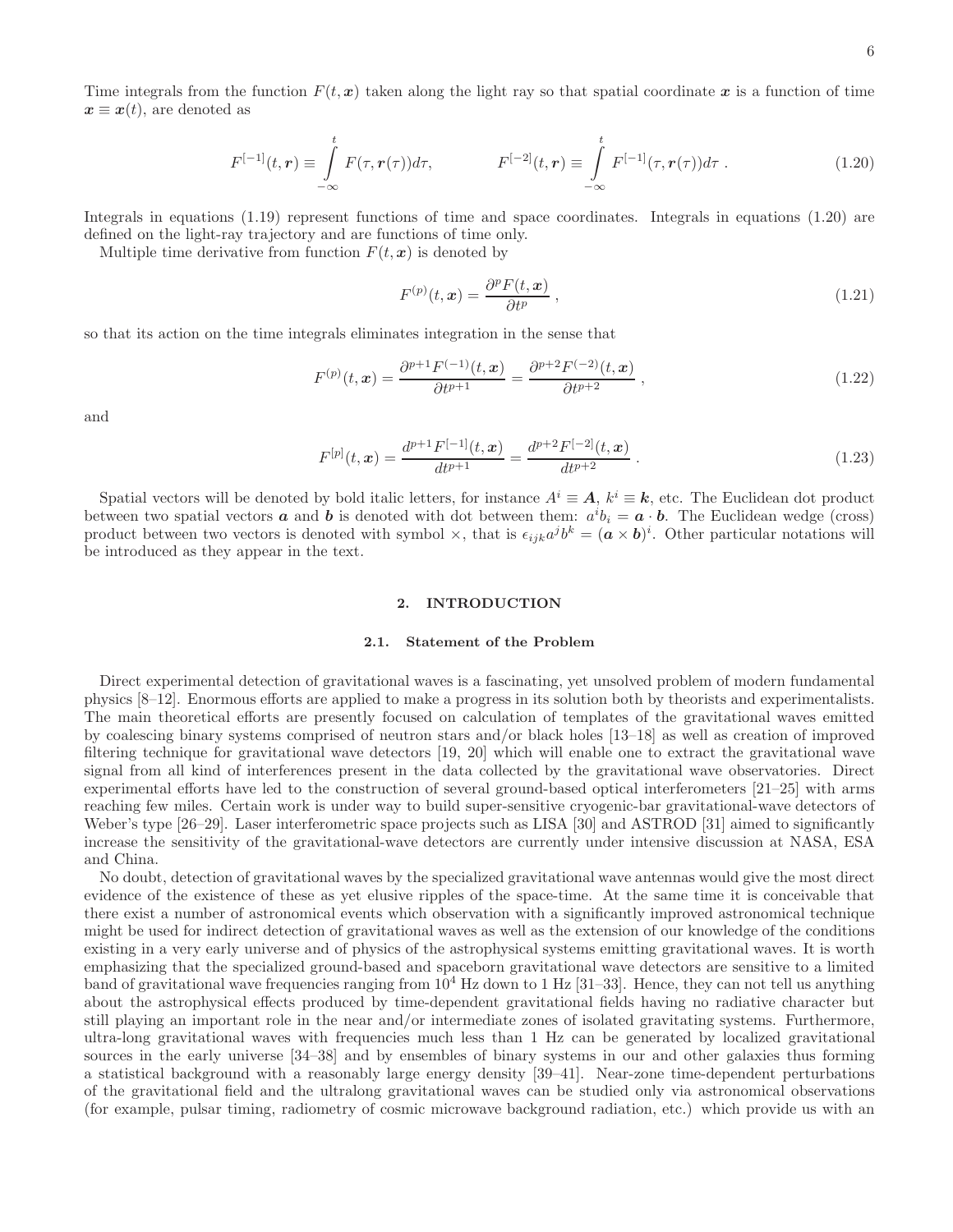7

additional window for exploring different properties of the gravitational field thereby extending the frequency range of the gravitational wave astronomy to all plausible frequencies [32, 33].

Any astronomical observation is done with electromagnetic waves (photons) of different frequencies with an overall spectrum spreading out from radio waves to gamma rays. Therefore, in order to detect the effects of the gravitational field by astronomical technique one has to elaborate on the problem of propagation of electromagnetic waves through this field generated by a localized gravitationally-bounded distribution of masses moving with velocities and accelerations determined from the equations of motion of a particular theory of gravity [42]. Equations of propagation of electromagnetic signals must be derived in the framework of the same theory of gravity in order to retain description of the gravitational and electromagnetic phenomena on a self-compatible ground [43]. In the present paper we rely upon the Einstein theory of general relativity (GR) and assume that light propagates in vacuum, that is the interstellar medium has no impact on the light propagation.

General Relativity is a geometrized theory of gravity and it assumes that both gravity and electromagnetic field propagate locally in vacuum with the same speed which is equal to the fundamental speed of special theory of relativity [1–3]. Gravitational field is found as a solution of the Einstein field equations. The electromagnetic field is obtained from the Maxwell equations on a curved space-time derived in accordance with the principle of equivalence [1–3] which determine how the affine connection  $\Gamma^{\alpha}_{\mu\nu}$  is related to the metric tensor  $g_{\mu\nu}$ . In the approximation of geometric optics [1–3] electromagnetic signals propagate along null geodesics of the metric tensor [1–3].

The problem of finding solutions of the null ray equations in curved space-time attracted many researchers since the time Einstein discovered the field equations of General Relativity. Exact solution of this problem was found in many, particularly simple cases of space-time possessing specific symmetries like the Schwarzschild or Kerr black holes, homogeneous and isotropic Friedman-Robertson-Walker cosmological model, plane gravitational wave, etc. [1–3, 44]. These exact description of null geodesics was (and in some cases still is) satisfactory for purposes of experimental gravitational physics for quite a long time. However, real physical space-time has no symmetries and solution of such current problems as direct detection of gravitational waves, interpretation of an anisotropy and polarization of cosmic microwave background radiation (CMBR), exploration of inflationary models of the early universe, finding new experimental evidences in support of general relativity and quantum gravity, development of higher-precision relativistic algorithms for space missions, and many others, can not fully rely upon the mathematical techniques developed exceptionally for dealing with symmetric space-times. Especially important is to find out a method of integration of equations of light geodesics in space-times having time-dependent gravitational perturbations.

In the present paper we consider a general case of an asymptotically-flat space-time to which an isolated astronomical system is embedded. We assume that gravitational field of this system has a whole set of gravitational multipoles emitting gravitational waves [45]. Precise mathematical definition of the asymptotic flatness of space-time based on the concept of conformal infinity was worked out in [46–51] (see [3] for a comprehensive mathematical introduction to this subject). This definition implies conformal transformation technique and Hansen's multipole moments [52] which work perfectly in stationary space-times but are not applicable for analysis of real astronomical observations and for interpretation of relativistic effects in propagation of electromagnetic signals in time-dependent gravitational fields. We are going to study linear effects of gravitational multipoles on light propagation so that relativistic effects produced by non-linearity of the gravitational field will be ignored. Linearized approximation of general theory of relativity represents a straightforward approach for description of the multipolar structure of the gravitational field of a localized astronomical system. Multipolar formalism was developed by Thorne [6] and further extended and elucidated in [53–57].

Exact formulation of the problem under discussion in this paper is as follows (see Figure 1 for more detail). The space-time is covered by a single coordinate system  $x^{\alpha} = (ct, x)$ , where t is time and x are space coordinates. An electromagnetic wave (photon) is emitted by a source of light at time  $t_0$  from a point  $x_0$  towards observer which receives the photon at time t at the point  $x$ . Photon propagates through the time-dependent gravitational field of an isolated astronomical system emitting gravitational waves. The structure of the gravitational field is described by a set of multipole moments of the system which are functions of the retarded time  $t - r/c$  where r is the distance from the isolated system to the field point and  $c$  is the fundamental speed. The retardation is due to the finite speed of gravity which coincides in general relativity with the speed of light in vacuum [58]. Our problem is to find out relationships connecting various physical parameters (direction of propagation, frequency, polarization, intensity, etc.) of the electromagnetic signal at the point of emission with those measured by the observer. Gravitational field affects propagation of the electromagnetic signal and changes its parameters along the light ray. Observing these changes allow us to study properties of the gravitational field of the astronomical system and to detect gravitational waves with astronomical technique. The rest of the paper is devoted to the mathematical solution of this problem.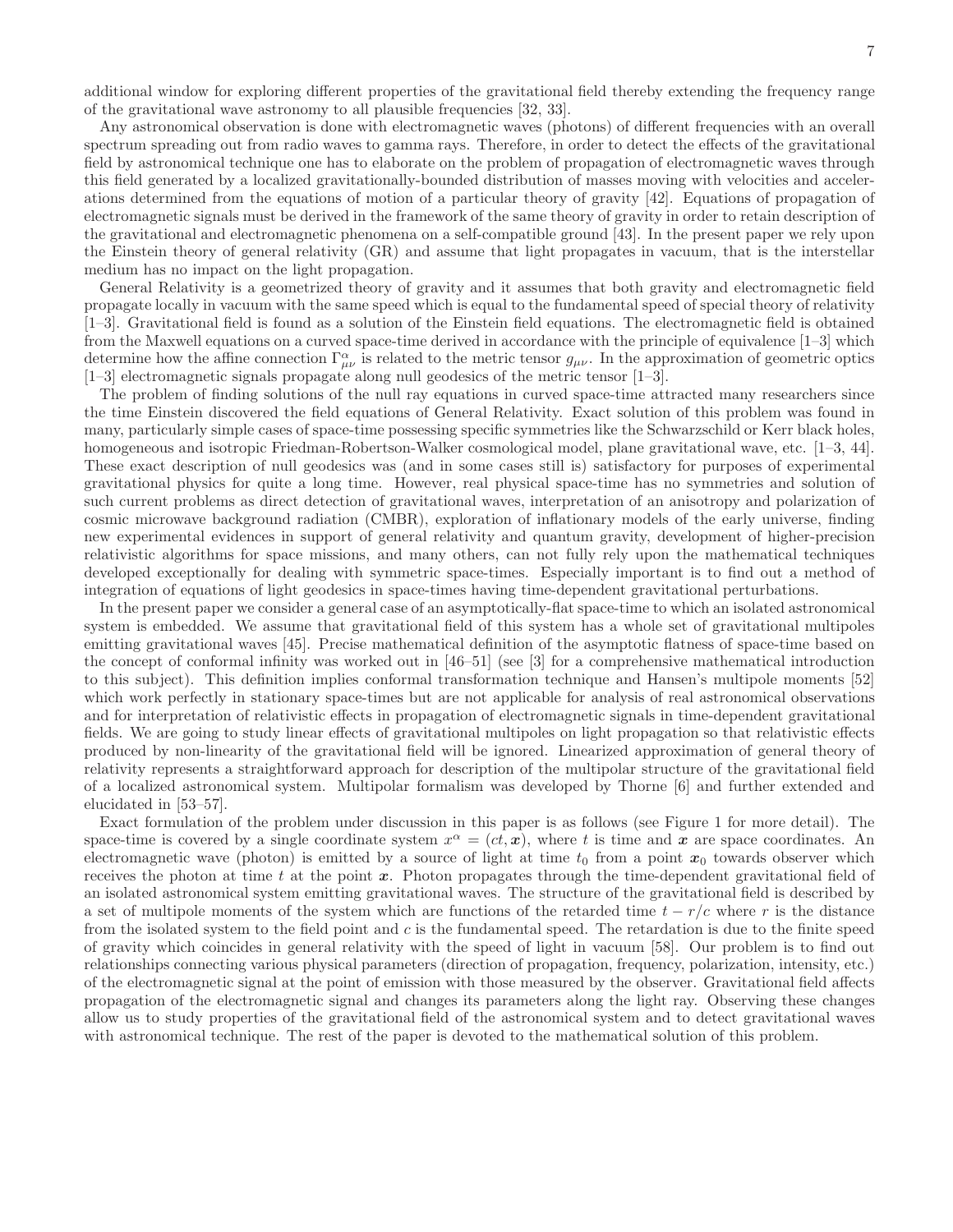#### 2.2. Historical Background

Propagation of electromagnetic signals through static and/or stationary gravitational field is rather well-known subject. Presently almost any standard textbook on relativity describes solution of the null geodesic equations in the field of a spherically-symmetric and rotating body. This solution is practical since it is used, for example, for interpretation of gravitational lensing events taking place in our galaxy and/or in cosmology [59–61]. However, continually growing accuracy of astronomical observations demands much better treatment of secondary effects in the propagation of light produced by the perturbations of the gravitational field associated with higher-order gravitational multipoles. Time-dependent multipoles emit gravitational waves which perturb propagation of light. Calculation of these perturbations is important for developing correct strategy for searching gravitational waves by making use of astronomical technique.

Among the most interesting sources of periodic gravitational waves with a well-predicted behavior are binary systems comprised of two stars orbiting each other around common barycenter. Indirect evidence in support of existence of gravitational waves emitted by binary pulsars was given by Taylor with collaborators [62, 63]. However, direct observation of gravitational waves remains an unsolved problem of experimental gravitational physics as yet. The expected spectrum of gravitational waves extends from  $\sim 10^4$  Hz to  $10^{-18}$  Hz [32, 33]. Within that range, the spectrum of periodic waves from known binary systems extends from about 10<sup>-3</sup> Hz – the frequency of gravitational radiation from a contact white-dwarf binary [39], through the  $10^{-4}$  to  $10^{-6}$  Hz – the range of radiation from the main-sequence binaries [40], to the  $10^{-7}$  to  $10^{-9}$  Hz – the frequencies emitted by binary supermassive black holes presumably lurking in active galactic nuclei [41]. The dimensionless strain of these waves at the Earth, h, may be as great as  $10^{-21}$  at the highest frequencies, and as great as  $3 \times 10^{-15}$  at the lowest frequencies in the spectrum of gravitational waves [32, 33].

Sazhin [64, 65] first suggested detection of gravitational waves from a binary system using timing observations of a pulsar, the line of sight to which passes near the binary. He had shown that the integrated time delay for propagation of the electromagnetic pulse near the binary is proportional to  $1/d^2$  where d is the impact parameter of the unperturbed trajectory of the signal. More recently, Sazhin & Saphonova [66] have made estimates of the probability of observation of this effect for pulsars in globular clusters and showed that the probability can be high, reaching 0.97. Wahlquist [67] proposed another approach to the detection of periodic gravitational waves based on Doppler tracking of spacecraft travelling in space. His approach is restricted by the plane gravitational wave approximation developed earlier by Estabrook & Wahlquist [68]. Tinto ([69], and references therein) made the most recent theoretical contribution in this area. The Doppler tracking technique is used in space missions, by seeking the characteristic triple signature, the presence of which would reveal the influence of a gravitational wave crossing the line of sight from spacecraft to observer [70].

Quite recently, Braginsky et al. [71, 72] have raised a question about using very-long baseline radio interferometer as a detector of stochastic gravitational waves. This idea has also been investigated by Kaiser & Jaffe [73] and, in particular, by Pyne et al. [74] and Gwinn et al. [75] who showed that the overall effect is proportional to the strain of the metric perturbation caused by the plane gravitational wave. They also set an observational limit on the energy density of ultra-long gravitational waves present in early universe. Montanari [76] studied perturbations of polarization of electromagnetic radiation propagating in the field of a plane gravitational wave and found that the effects are exceedingly small.

Fakir ([77, 78], and references therein) has suggested to use astrometry to detect periodic variations in apparent angular separations of appropriate light sources, caused by gravitational waves emitted by isolated sources of gravitational radiation. He was not able to develop a self-consistent approach to tackle the problem with necessary completeness and rigor. For this reason his estimate of the effect is too optimistic. Another attempt to work out a more consistent approach to the calculation of the light deflection angle by the field of arbitrary source of gravitational waves has been undertaken by Durrer [79]. However, the calculations have been done only for the plane wave approximation and the result obtained was extrapolated for the case of the localized source of gravitational waves without justification. For this reason the magnitude of the light deflection angle was overestimated. The same misinterpretation of the effect can be found in the paper by Labeyrie [80] who studied a photometric modulation of background sources by gravitational waves emitted by fast binary stars. Because of this, the expected detection of the gravitational waves from the observations of the radio source GPS QSO 2022+171 undertaken by Pogrebenko et al. [81] was not based on firm theoretical ground and did not lead to success.

Damour & Esposito-Farèse  $[82]$  have studied the deflection of light and integrated time delay caused by the timedependent gravitational field generated by a localized material source lying on the null direction being close to the line of sight. They worked in a quadrupole approximation and explicitly calculated effects of the full, retarded gravitational field in the near, intermediate, and wave zones by making use of the Fourier-decomposition technique. Contrary to the claims of Fakir [77, 78] and Durrer [79] and in agreement with Sazhin's [64] calculations, they found that the deflections due to both the wave-zone gravitational wave and the intermediate-zone retarded fields vanish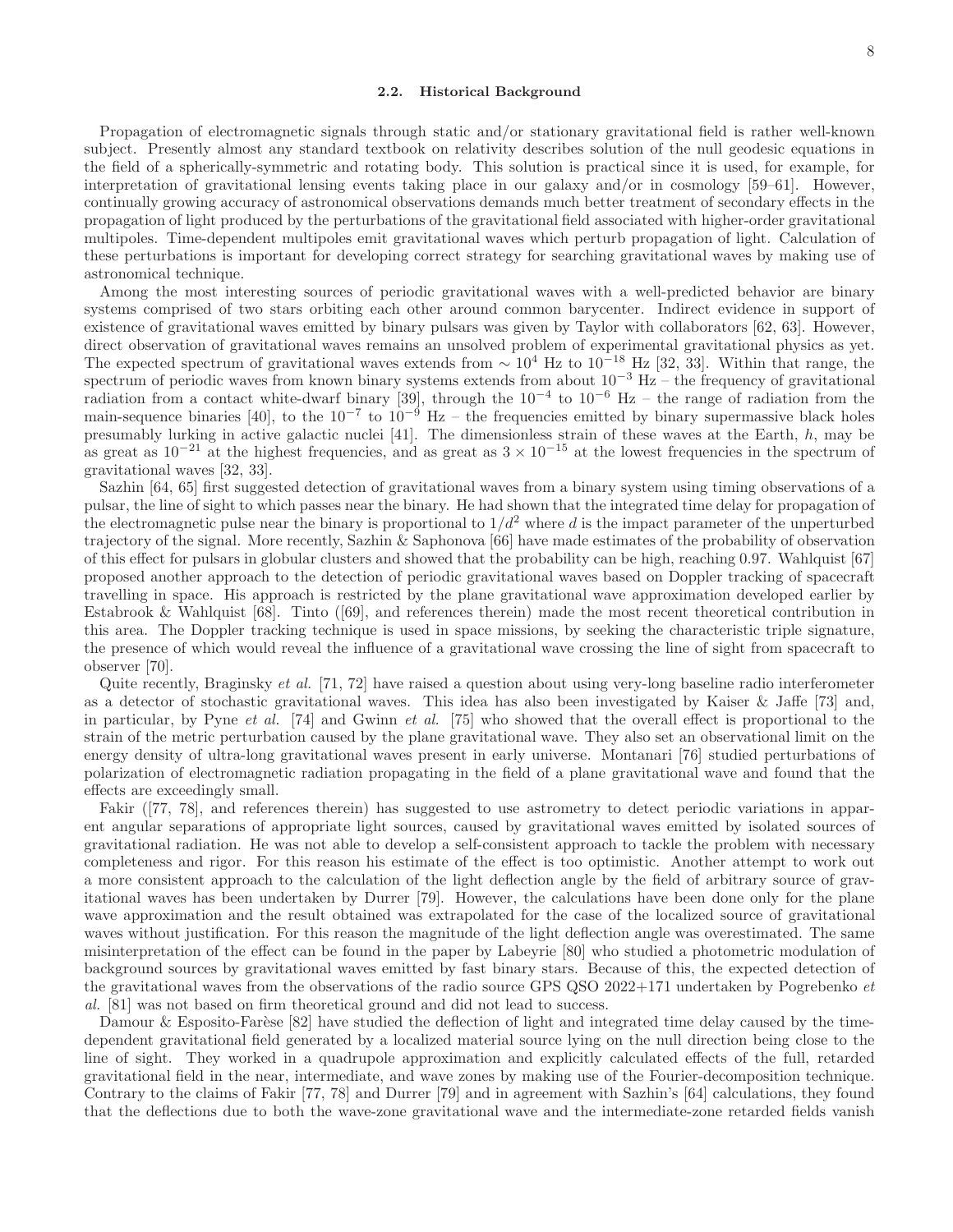9

exactly. The leading total time-dependent deflection is given only by the quasi-static, near-zone quadrupolar piece of the gravitational field.

Damour and Esposito-Farese [82] analyzed propagation of light in the quadrupolar field of the isolated system emitting gravitational waves under simplifying condition that the impact parameter of the light ray is small with respect to the distances from both observer and the source of light to the isolated system. We have found [7, 83] another way to solve the problem of propagation of electromagnetic waves in the quadrupolar field of the gravitational waves emitted by the system without making any assumptions on mutual disposition of observer, source of light, and the system, thus, drastically overpowering the result of Damour's paper [84]. At the same time the paper [83] did not answer the question about the impact of other higher-order gravitational multipoles of the isolated system on the process of propagation of electromagnetic signals. This might be important if effective emission of an octupole and/or higher multipolar gravitational radiation is equal or even exceeds that of the quadrupole as it may be in case of, for example, highly asymmetric star collapse [85], nearly head-on collision of two stars, or break-up of a binary system caused by recoil of two black holes [86].

In the present paper we work out a systematic approach to the problem of propagation of light rays in the field of arbitrary gravitational multipole. While the most papers on light propagation consider both a light source and an observer as being located at infinity we do not need these assumptions. For this reason our approach is more general and applicable for any disposition of the source of light and observer with respect to the source of gravitational radiation. The integration technique which we use for finding solution of the equations of propagation of light rays was invented in [7, 83].

The metric tensor and coordinate systems involved in our calculations are described in section 3 along with gauge conditions imposed on the metric tensor. The equations of propagation of electromagnetic waves in the geometric optics approximation are discussed in section 4 and the method of their integration is given in section 5.

Exact solution of the equations of light propagation and the form of relativistic perturbations of the light trajectory are obtained in section 6. Section 7 is devoted to derivation of basic observable relativistic effects - the integrated time delay, the deflection angle, the shift of frequency, and rotation of the plain of polarization. We discuss in sections 8 and 9 two limiting cases of the relative configurations of the source of light, the observer, and the source of gravitational waves – the gravitational-lens configuration and the case of a plane gravitational wave. Appendix gives approximate expressions for the Christoffel symbols, for the metric tensor taken on the light-ray trajectory, and for the gauge functions.

### 3. THE METRIC TENSOR, GAUGES, AND COORDINATES

#### 3.1. The Canonical Form of the Metric Tensor Perturbation

We consider an isolated astronomical system emitting gravitational waves and assume that gravitational field is weak everywhere so that the metric tensor is expanded in a Taylor series with respect to the powers of gravitational constant G. The metric tensor is a linear combination of the Minkowski metric,  $\eta_{\alpha\beta}$ , and a small perturbation  $h_{\alpha\beta}$ 

$$
g_{\alpha\beta} = \eta_{\alpha\beta} + Gh_{\alpha\beta} + O(G^2) \,, \tag{3.1}
$$

$$
g^{\alpha\beta} = \eta_{\alpha\beta} - G h^{\alpha\beta} + O(G^2) \,, \tag{3.2}
$$

where  $h_{\alpha\beta} \ll 1$  and we use  $\eta_{\alpha\beta}$  to rise and lower indices so that, for example,  $h^{\alpha\beta} = \eta^{\alpha\mu} \eta^{\beta\nu} h_{\mu\nu}$ . For computational convenience and simplification of physical interpretation of our results, we put the origin of the coordinate system to the center of mass of the isolated astronomical system under consideration [87].

The most general expression for the linearized perturbation of the metric tensor outside of the astronomical system under consideration was given by Thorne [6] (see also [53]) in terms of its symmetric and trace-free (STF) mass and spin multipole moments. This perturbation is described by the following expression

$$
h_{\alpha\beta} = h_{\alpha\beta}^{\text{can.}} + w_{\alpha,\beta} + w_{\beta,\alpha} \,, \tag{3.3}
$$

where  $w_{\alpha}$  are, the so-called, gauge functions. The *canonical* perturbation  $h_{\alpha\beta}^{\text{can}}$  obeys to vacuum wave equation

$$
\Box h_{\alpha\beta}^{\text{can.}} = 0 \,, \tag{3.4}
$$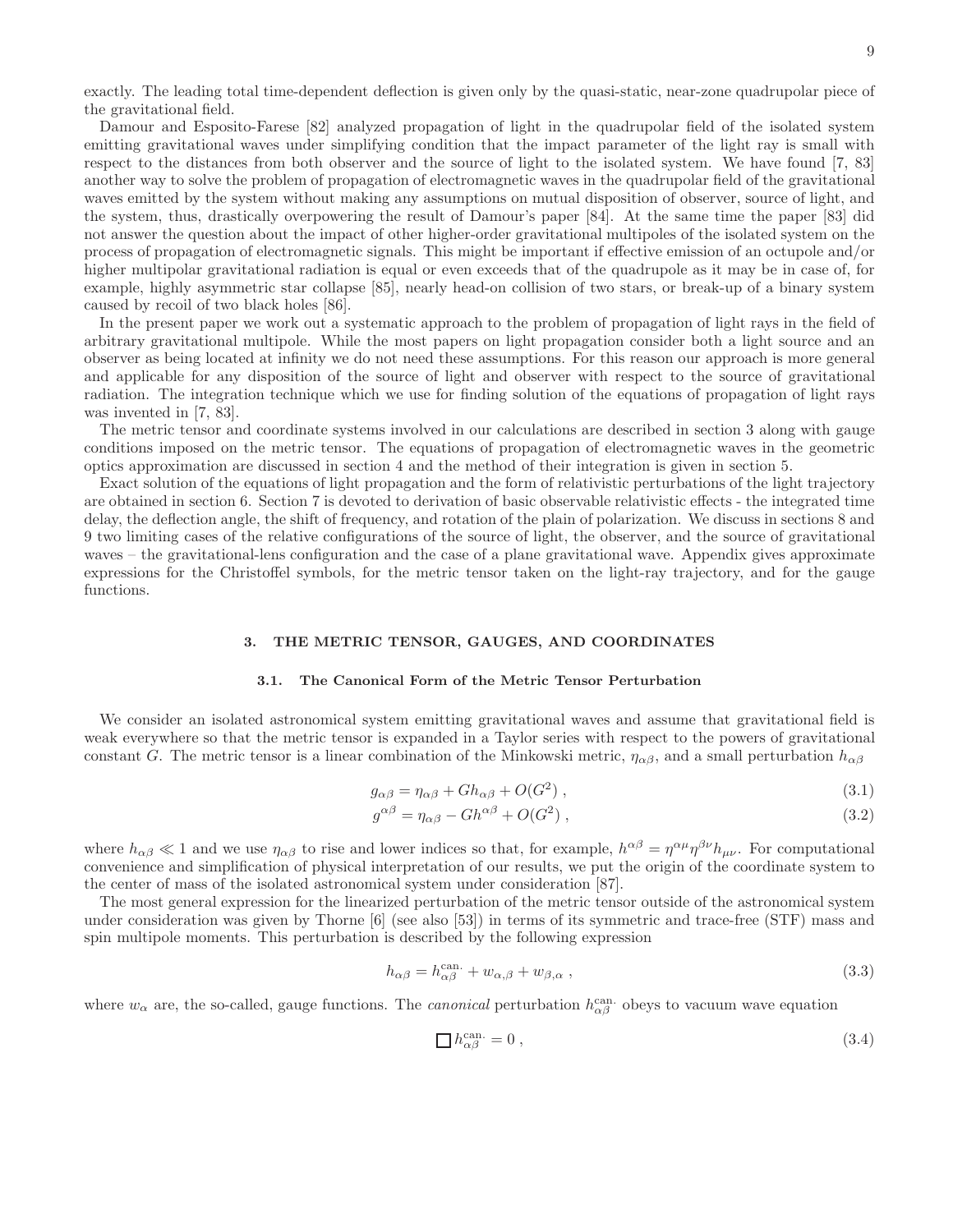which solution is chosen as

 $_{l=2}$ 

$$
h_{00}^{\text{can.}} = \frac{2\mathcal{M}}{r} + 2\sum_{l=2}^{\infty} \frac{(-1)^l}{l!} \left[ \frac{\mathcal{I}_{A_l}(t-r)}{r} \right]_{,A_l},\tag{3.5}
$$

$$
h_{0i}^{\text{can.}} = -\frac{2\epsilon_{ipq}S_p(t-r)N_q}{r^2} - 4\sum_{l=2}^{\infty} \frac{(-1)^l l}{(l+1)!} \left[ \frac{\epsilon_{ipq}S_{pA_{l-1}}(t-r)}{r} \right]_{,qA_{l-1}} + \tag{3.6}
$$

$$
4\sum_{l=2}^{\infty} \frac{(-1)^l}{l!} \left[ \frac{\dot{\mathcal{I}}_{iA_{l-1}}(t-r)}{r} \right]_{,A_{l-1}},
$$
  
an.  $-\delta_{l,l} \text{can.} + \sigma^{\text{can.}}_{l,l} \tag{3.7}$ 

$$
h_{ij}^{\text{can.}} = \delta_{ij} h_{00}^{\text{can.}} + q_{ij}^{\text{can.}},
$$
\n
$$
q_{ij}^{\text{can.}} = 4 \sum_{l=2}^{\infty} \frac{(-1)^l}{l!} \left[ \frac{\ddot{Z}_{ijA_{l-2}}(t-r)}{r} \right]_{,A_{l-2}} - 8 \sum_{l=2}^{\infty} \frac{(-1)^l l}{(l+1)!} \left[ \frac{\epsilon_{pq(i} \dot{S}_{j)pA_{l-2}}(t-r)}{r} \right]_{,qA_{l-2}},
$$
\n(3.8)

Here M and  $S_i$  are total mass and spin of the system, and  $\mathcal{I}_{A_l}$  and  $\mathcal{S}_{A_l}$  are two independent sets of mass-type and spin-type multipole moments,  $N^i = x^i/r$  is a unit vector directed from the origin of the coordinate system to the field point. Because the origin of the coordinate system has been chosen at the center of mass, the expansions  $(3.5) - (3.8)$ do not depend on the mass-type linear multipole moment  $\mathcal{I}_i$  which is equal to zero by definition. We emphasize that in the linearized approximation the total mass  $M$  and spin  $S_i$  of the astronomical system are considered as constant while all other multipoles are arbitrary functions of time. It is well established however  $[1-3]$  that gravitational waves emitted away by the system reduce its energy as well as its linear and angular momenta. Hence, in higher order approximations  $\mathcal{I}_i \neq 0$ , and the mass, spin, and linear momentum of the system must be considered as functions of time like any other multipole.

 $_{l=2}$ 

The canonical metric tensor (3.5)–(3.8) depends on the multipole moments  $\mathcal{I}_{A_l}(t-r)$  and  $\mathcal{S}_{A_l}(t-r)$  taken at the retarded instant of time. The retardation is explained by the finite speed of propagation of gravity. In the near zone of the isolated system the retardation due to the propagation of gravity is small and all functions of time in the metric tensor can be expanded in Taylor series around time  $t \, [6, 53]$ . This near-zone expansion of the metric tensor can be smoothly matched to the solution of the linearized Einstein equations in the domain of space being occupied by matter. The matching helps to express the multipole moments in terms of matter variables [54]

$$
\sigma \equiv T^{00} + T^{kk} , \qquad \qquad \sigma^i \equiv T^{0i} . \tag{3.9}
$$

 $\int_{aA_1}$ 

In the first post-Newtonian approximation the multipole moments have a matter-compact support [54]

$$
\mathcal{I}_{A_l}^{\text{1PN}} = \int_V d^3x \left\{ x_{}\sigma + \frac{|x|^2 x_{}}{2(2l+3)} \partial_t^2 \sigma - \frac{4(2l+1)x_{}}{(l+1)(2l+3)} \partial_t \sigma_i \right\} + O(c^{-4}), \tag{3.10}
$$

$$
S_{A_l}^{\text{1PN}} = \int_V d^3x \epsilon_{pq < a_l} x_{A_{l-1}p > \sigma_q} + O(c^{-2}) \,. \tag{3.11}
$$

In the higher post-Newtonian approximations the multipole moments have no matter-compact support and are expressed by means of more complicated functionals [88]. Radiative approximation of the canonical metric tensor reveals that a contribution of tails of gravitational waves must be added to the definitions of the multipole moments (3.10), (3.11). In other words, the multipole moments in the radiative zone of the isolated system read [55, 56, 89]

$$
\mathcal{I}_{A_l} = \mathcal{I}_{A_l}^{\text{1PN}} + 2GM \int_0^{+\infty} d\zeta \ddot{\mathcal{M}}_{A_l}^{\text{1PN}}(t - r - \zeta) \left[ \ln \left( \frac{\zeta}{2b} \right) + \frac{2l^2 + 5l + 4}{l(l+1)(l+2)} + \sum_{k=1}^{l-2} \frac{1}{k} \right] \,, \tag{3.12}
$$

$$
S_{A_l} = S_{A_l}^{\text{1PN}} + 2G\mathcal{M} \int_0^{+\infty} d\zeta \ddot{S}_{A_l}^{\text{1PN}}(t - r - \zeta) \left[ \ln \left( \frac{\zeta}{2b} \right) + \frac{l - 1}{l(l + 1)} + \sum_{k=1}^{l - 1} \frac{1}{k} \right] , \tag{3.13}
$$

where  $b$  is a normalization constant which value is supposed to be absorbed to the definition of origin of time scale in the radiative zone but this statement has not been checked so far.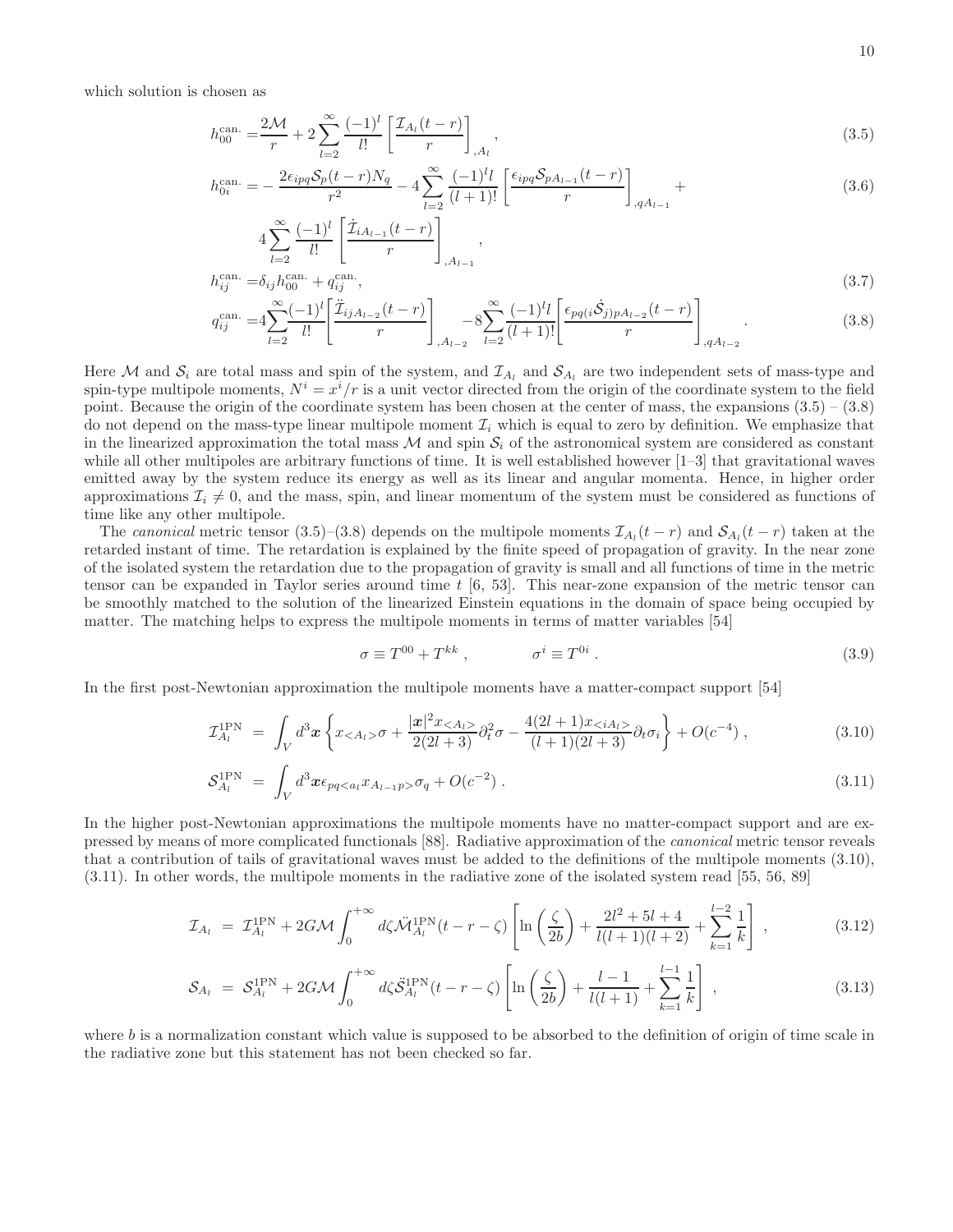# 3.2. The Harmonic Coordinates

Equation (3.3) holds in an arbitrary gauge imposed on the metric tensor. The harmonic gauge is defined by the condition

$$
2h^{\alpha\beta}_{\ \ ,\beta} - h^{\alpha} = 0 \ , \tag{3.14}
$$

where  $h \equiv h^{\alpha}_{\alpha}$ . The gauge condition (3.14) reduces the Einstein vacuum field equations to the wave equations on gravitational potentials  $h^{\alpha\beta}$  (see equation (3.4)). Harmonic coordinates  $x^{\alpha}$  are defined as solutions of the homogeneous wave equation  $\Box x^{\alpha} = 0$  up to the gauge functions  $w^{\alpha}$ . In particular, the harmonic *canonical* coordinates are defined by the condition that all gauge functions  $w_{\alpha} = 0$ . The *canonical* metric tensor  $(3.5) - (3.8)$  depends on only two sets of multipole moments [6, 53] which reflects existence of only two degrees of freedom of free (detached from matter) gravitational field in general relativity [1–3]. At the same time one can obtain a generic expression for the harmonic metric tensor by making use of infinitesimal coordinate transformation

$$
x^{\prime \alpha} = x^{\alpha} - w^{\alpha} \tag{3.15}
$$

from the *canonical harmonic* coordinates  $x^{\alpha}$  to arbitrary harmonic coordinates  $x'^{\alpha}$  with the harmonic gauge functions  $w^{\alpha}$  which satisfy to a homogeneous wave equation

$$
\Box w^{\alpha} = 0. \tag{3.16}
$$

The most general solution of this equation contains four sets of STF multipoles [6, 53]

$$
w^{0} = \sum_{l=0}^{\infty} \left[ \frac{\mathcal{W}_{A_{l}}(t-r)}{r} \right]_{,A_{l}}, \qquad (3.17)
$$

$$
w^{i} = \sum_{l=0}^{\infty} \left[ \frac{\mathcal{X}_{A_{l}}(t-r)}{r} \right]_{,iA_{l}} + \sum_{l=1}^{\infty} \left\{ \left[ \frac{\mathcal{Y}_{iA_{l-1}}(t-r)}{r} \right]_{,A_{l-1}} + \left[ \epsilon_{ipq} \frac{\mathcal{Z}_{qA_{l-1}}(t-r)}{r} \right]_{,pA_{l-1}} \right\},
$$
(3.18)

where  $W_{A_l}$ ,  $X_{A_l}$ ,  $Y_{iA_{l-1}}$ , and  $Z_{qA_{l-1}}$  are Cartesian tensors depending on the retarded time. Their specific form is a matter of computational convenience for derivation and interpretation of observable effects but it does not affect invariant quantities like the phase of electromagnetic wave propagating in the field of the multipoles.

The most convenient choice simplifying the form of the metric tensor perturbations, is given by the following gauge functions

$$
w^{0} = \sum_{l=2}^{\infty} \frac{(-1)^{l}}{l!} \left[ \frac{\mathcal{I}_{A_{l}}^{(-1)}(t-r)}{r} \right]_{,A_{l}},
$$
\n(3.19)

$$
w^{i} = \sum_{l=2}^{\infty} \frac{(-1)^{l}}{l!} \left[ \frac{\mathcal{I}_{A_{l}}^{(-2)}(t-r)}{r} \right]_{,iA_{l}} - 4 \sum_{l=2}^{\infty} \frac{(-1)^{l}}{l!} \left[ \frac{\mathcal{I}_{iA_{l-1}}(t-r)}{r} \right]_{,A_{l-1}} + 4 \sum_{l=2}^{\infty} \frac{(-1)^{l}}{(l+1)!} \left[ \frac{\epsilon_{iba} \mathcal{S}_{bA_{l-1}}^{(-1)}(t-r)}{r} \right]_{,aA_{l-1}}.
$$
\n(3.20)

These functions substituted to equation (3.3) transform the *canonical* metric tensor perturbation to another, remarkably simple form

$$
h_{00} = \frac{2\mathcal{M}}{r},\tag{3.21}
$$

$$
h_{0i} = -\frac{2\epsilon_{ipq}\mathcal{S}_p N_q}{r^2} \,,\tag{3.22}
$$

$$
h_{ij} = \delta_{ij} h_{00} + h_{ij}^{TT} , \qquad (3.23)
$$

$$
h_{ij}^{TT} = P_{ijkl} q_{kl}^{\text{can.}} \,, \tag{3.24}
$$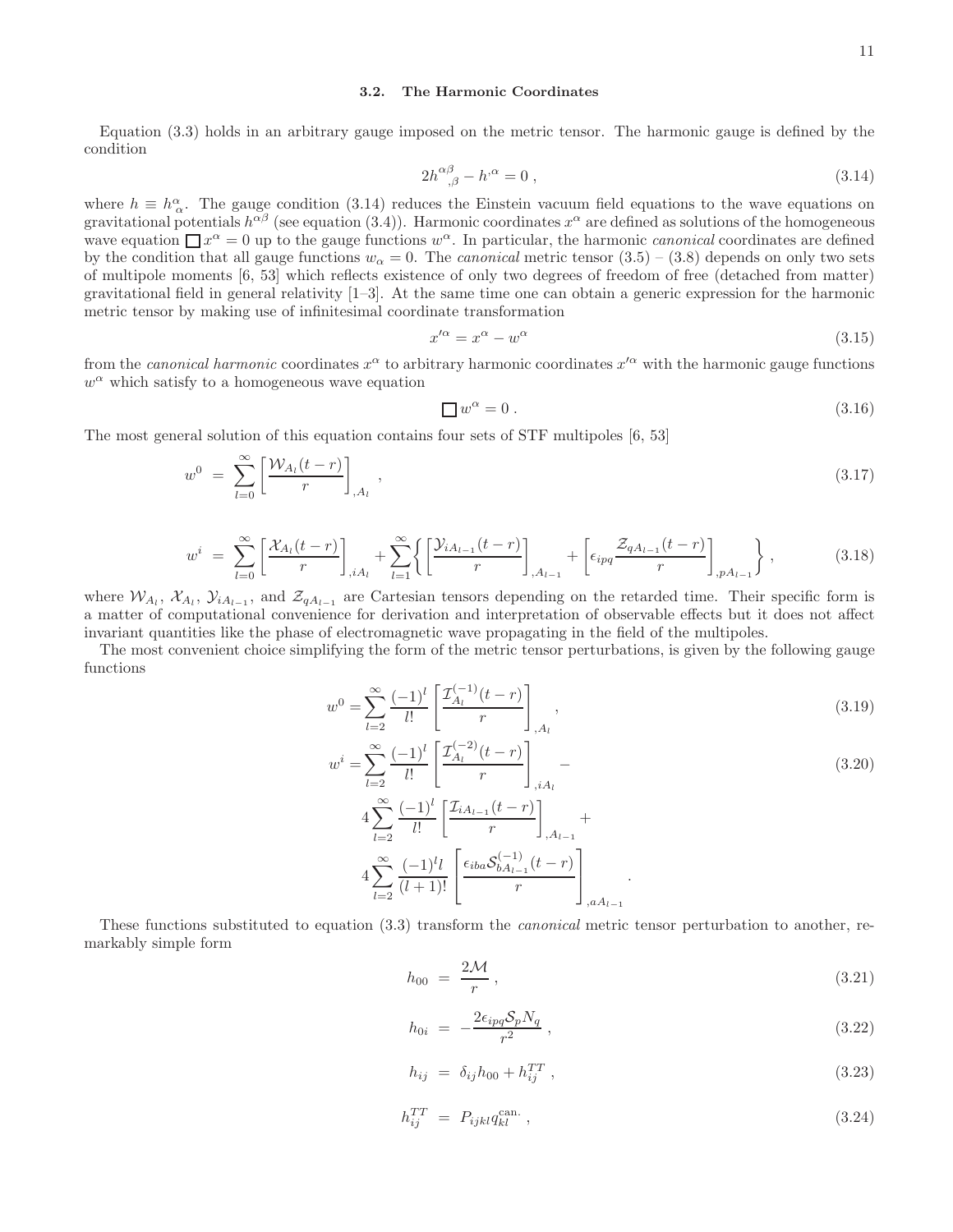$$
P_{ijkl} = (\delta_{ik} - \Delta^{-1}\partial_i\partial_k)(\delta_{jl} - \Delta^{-1}\partial_j\partial_l) - \frac{1}{2}(\delta_{ij} - \Delta^{-1}\partial_i\partial_j)(\delta_{kl} - \Delta^{-1}\partial_k\partial_l) ,
$$
\n(3.25)

and  $\Delta$  and  $\Delta^{-1}$  denote the Euclidean Laplacian and the inverse Laplacian respectively.

When comparing the *canonical* metric tensor with that given by equations  $(3.21)$ – $(3.24)$  it is instructive to keep in mind that  $\lambda^{-2} \mathcal{I}_{A_l}(t-r) = \mathcal{I}_{A_l}(t-r)$  and  $\Delta(\mathcal{I}_{A_l}(t-r)/r) = \mathcal{I}_{A_l}(t-r)/r$  for  $r \neq 0$ . This is a consequence of the fact that function  $(-2)\mathcal{I}_{A_l}(t-r)$  is a solution of the homogeneous d'Lambert's equation, that is,  $\prod_{i=1}^{\infty} \left[(-2)\mathcal{I}_{A_l}(t-r)/r\right] = 0$ for  $r \neq 0$ . We also notice that  $\mathcal{I}_{A_l}(t-r)/r = \Delta^{-1} \left[ \tilde{\mathcal{I}}_{A_l}(t-r)/r \right]$  and  $\left( \tilde{\mathcal{I}}_{A_l}(t-r)/r = \Delta^{-1} \left[ \mathcal{I}_{A_l}(t-r)/r \right]$ . The metric tensor perturbation  $(3.21)$ – $(3.24)$  is similar to the Coulomb gauge in electrodynamics [90].

# 3.3. The Arnowitt-Deser-Misner Coordinates

The Arnowitt-Deser-Misner (ADM) gauge conditions in the linear approximation read [50, 91]

$$
2h_{0i,i} - h_{ii,0} = 0, \t 3h_{ij,j} - h_{jj,i} = 0,
$$
\t(3.26)

where for any function  $f = f(t, x)$  one uses notations:  $f_{0} = \partial f / \partial t$  and  $f_{i} = \partial f / \partial x^{i}$ . For comparison, the harmonic gauge conditions (3.14) in the linear approximation, read:

$$
2h_{0i,i} - h_{ii,0} = h_{00,0} , \t 2h_{ij,j} - h_{jj,i} = -h_{00,i} . \t (3.27)
$$

The ADM gauge conditions (3.26) brings the space-space component of metric to the form

$$
g_{ij} = \delta_{ij} (1 + \frac{1}{3} h_{kk}) + h_{ij}^{TT} , \qquad (3.28)
$$

where  $h_{ij}^{TT}$  denotes the transverse-traceless part of  $h_{ij}$  and  $h_{kk} = 3h_{00}$ . The ADM and harmonic gauge conditions are not compatible inside the regions occupied by matter. However, outside of matter they can co-exist. Indeed, it is straightforward to check out that the metric tensor  $(3.21)$ – $(3.24)$  satisfies both the harmonic and the ADM gauge conditions in the linear approximation and assumption that  $\dot{M} = 0$  [92]. We call the coordinates in which the metric tensor is given by equations  $(3.21)$ – $(3.24)$  as the ADM-harmonic coordinates.

The experimental problem of detection of gravitational waves is reduced to the observation of motion of test particles in the field of the incident gravitational wave. These test particles are photons of the electromagnetic signals and observers (mirrors in ground-based gravitational-wave detectors) which receive these photons. Gravitational wave interacts with both photons and observers and perturbs their motion. These perturbations must be explicitly calculated and clearly separated to avoid possible misinterpretations of observable effects of the gravitational wave. It turns out that the *canonical* form of the metric tensor  $(3.5) - (3.8)$  is extremely well-adapted for performing analytic integration of equations of light rays. At the same time freely-falling observers experience influence of gravitational waves emitted by the isolated astronomical system and move with respect to the *canonical harmonic* coordinate system in a complicated way. For this reason, observable effects imposed by the gravitational waves on the light propagation get mixed up with the motion of observer in these coordinates.

Arnowitt, Deser and Misner [50] showed that there exist a canonical ADM coordinate system which has a special property such that freely-falling observers are not moving with respect to this coordinates despite that they are perturbed by the gravitational waves. This means that the ADM coordinates themselves are not inertial and, although have nice mathematical properties, should be used with care in the interpretation of physical experiments. Making use of the canonical ADM coordinates simplifies analysis of the gravitational wave effects observed at gravitational wave observatories (LIGO, LISA) or by astronomical technique because the motion of observer (proof mass) is excluded from the equations. However, structure of the metric tensor in such *canonical ADM* coordinate system does not allow us to integrate equations for light rays analytically because it contains terms that are instantaneous functions of time [83].

The ADM-harmonic coordinates have advantages of both harmonic and ADM coordinates. Thus, the ADMharmonic coordinates allow us to get a full analytic solution of the light-ray equations and to eliminate the effects produced by the motion of observers with respect to the coordinate grid caused by influence of gravitational waves. In other words, all physical effects of the gravitational waves are contained in the equations of light propagation. This conclusion is, of course, valid in the linear approximation of general relativity and is not extended to the second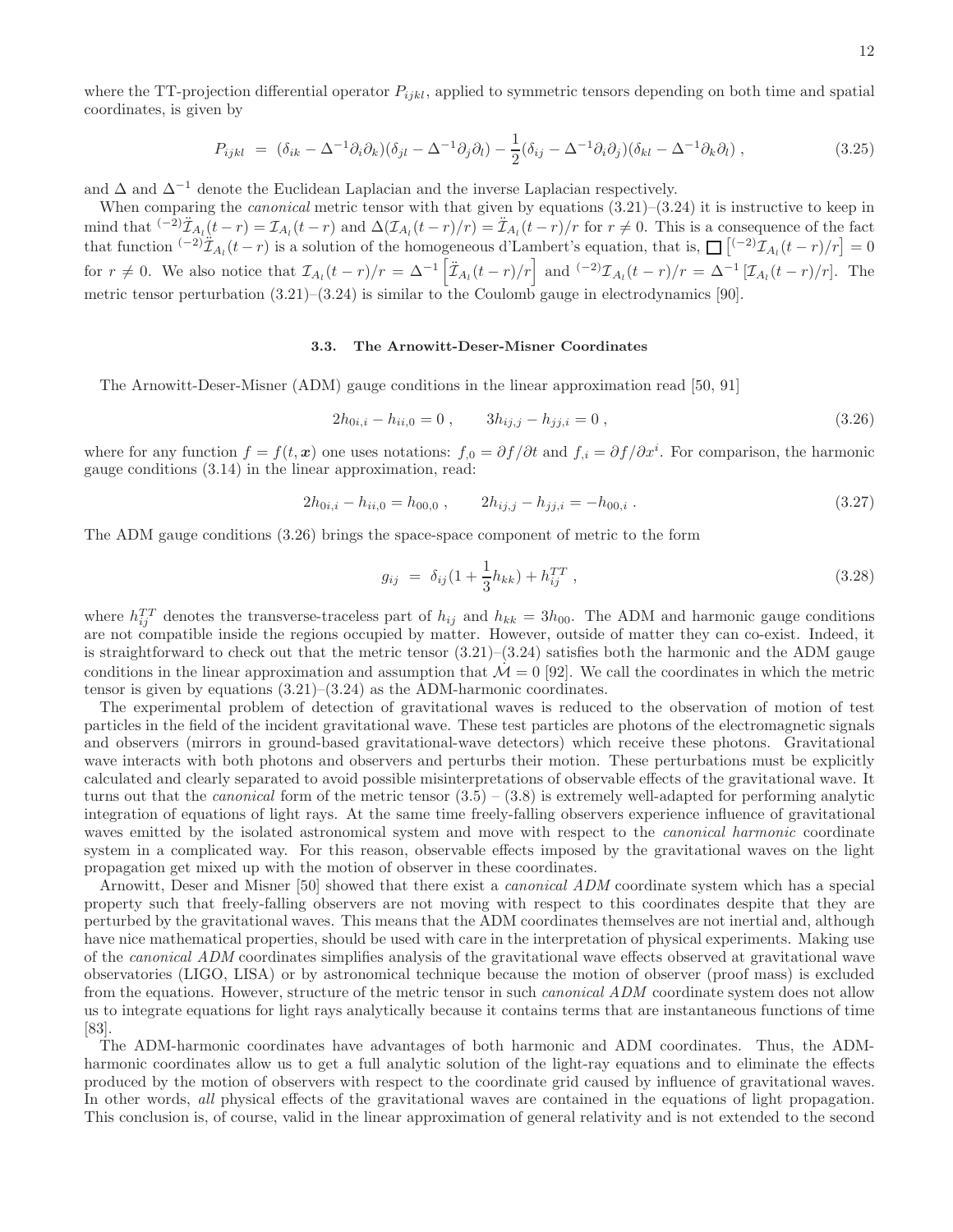approximation where gravitational-wave effects on light and motion of observers can not be disentangled and have to be analyzed together.

Similar ideology based on introduction of the TT coordinate system is applied for analysis of the output signal of the gravitational-wave detectors with freely-suspended masses [1, 2, 26] placed to the field of a plane gravitational wave, that is at the distance far away from the localized system emitting gravitational waves where the curvature of the gravitational wave front is negligible. Our ADM-harmonic coordinates are essential generalization of the standard TT coordinates because it can be used at arbitrary distances from the isolated system emitting gravitational waves including its near and intermediate zones.

# 4. EQUATIONS OF PROPAGATION OF ELECTROMAGNETIC SIGNALS

#### 4.1. Maxwell Equations in Curved Space-Time

In this section all indices are raised and lowered by means of the metric tensor  $g_{\alpha\beta}$  with  $g^{\alpha\beta}$  defined in accordance with standard rule  $g^{\alpha\beta}g_{\beta\gamma} = \delta^{\alpha}_{\beta}$ . The general formalism describing the behavior of electromagnetic radiation in an arbitrary gravitational field is well known [93]. An electromagnetic field is defined in terms of the (complex) electromagnetic tensor  $F_{\alpha\beta}$  as a solution of the Maxwell equations. In the high-frequency limit one can approximate the electromagnetic tensor  $F_{\alpha\beta}$  as [1, 2]

$$
F_{\alpha\beta} = \text{Re}\{A_{\alpha\beta}\exp(i\varphi)\}\,,\tag{4.1}
$$

where  $A_{\alpha\beta}$  is a slowly varying (complex) amplitude and  $\varphi$  is a rapidly varying phase of the electromagnetic wave which is considered as a real function. Both amplitude and phase are functions of time and space coordinates.

The source-free Maxwell equations are given by [1–3]

$$
\nabla_{\alpha} F_{\beta\gamma} + \nabla_{\beta} F_{\gamma\alpha} + \nabla_{\gamma} F_{\alpha\beta} = 0 , \qquad (4.2)
$$

$$
\nabla_{\beta} F^{\alpha \beta} = 0 \,, \tag{4.3}
$$

where  $\nabla_{\alpha}$  denotes covariant differentiation [94]. Taking a covariant divergence from equation (4.2), using equation (4.3) and applying the rule of commutation of two covariant derivatives from the tensor field of a second rank [1–3], we obtain the covariant wave equation for the electromagnetic field tensor

$$
\Box_g F_{\alpha\beta} + R_{\alpha\beta\mu\nu} F^{\mu\nu} + R_{\mu\alpha} F_{\beta}^{\ \mu} - R_{\mu\beta} F_{\alpha}^{\ \mu} = 0 \,, \tag{4.4}
$$

where  $\Box_g \equiv \nabla^\alpha \nabla_\alpha$ ,  $R_{\alpha\beta\mu\nu}$  is the Riemann curvature tensor, and  $R_{\alpha\beta} = R^{\gamma}{}_{\alpha\gamma\beta}$  is the Ricci tensor (definitions of the Riemann and Ricci tensors in this paper are the same as in the textbook [3]). We consider the case of the gravitational field in vacuum where  $R_{\alpha\beta} = 0$ . Hence, in our case the equation (4.4) is reduced to more simple form

$$
\Box_g F_{\alpha\beta} + R_{\alpha\beta\mu\nu} F^{\mu\nu} = 0.
$$
\n(4.5)

Differential operator in equation (4.4) taken along with the Riemann and Ricci tensors is de Rahm's generalized topological d'Alembertian [2, 95] for the electromagnetic field.

#### 4.2. Maxwell Equations in the Geometric Optics Approximation

Let us now assume that the electromagnetic tensor  $F_{\alpha\beta}$  shown in equation (4.1) can be expanded with respect to a small dimensionless perturbation parameter  $\varepsilon = l/L$  where l is a characteristic wavelength of the electromagnetic wave and  $L$  is a characteristic radius of space-time curvature. More specifically, we assume that the expansion of the electromagnetic field given by equation (4.1) has the form [2]

$$
F_{\alpha\beta} = (a_{\alpha\beta} + \varepsilon b_{\alpha\beta} + \varepsilon^2 c_{\alpha\beta} + \ldots) \exp\left(\frac{i\varphi}{\varepsilon}\right) . \tag{4.6}
$$

Substituting the expansion (4.6) into equation (4.2), taking into account the definition of the electromagnetic wave vector  $l_{\alpha} = \partial \varphi / \partial x^{\alpha}$ , and arranging terms with similar powers of  $\varepsilon$  lead to the chain of equations

$$
l_{\alpha} a_{\beta\gamma} + l_{\beta} a_{\gamma\alpha} + l_{\gamma} a_{\alpha\beta} = 0, \qquad (4.7)
$$

$$
\nabla_{\alpha} a_{\beta\gamma} + \nabla_{\beta} a_{\gamma\alpha} + \nabla_{\gamma} a_{\alpha\beta} = -i(l_{\alpha} b_{\beta\gamma} + l_{\beta} b_{\gamma\alpha} + l_{\gamma} b_{\alpha\beta}), \qquad (4.8)
$$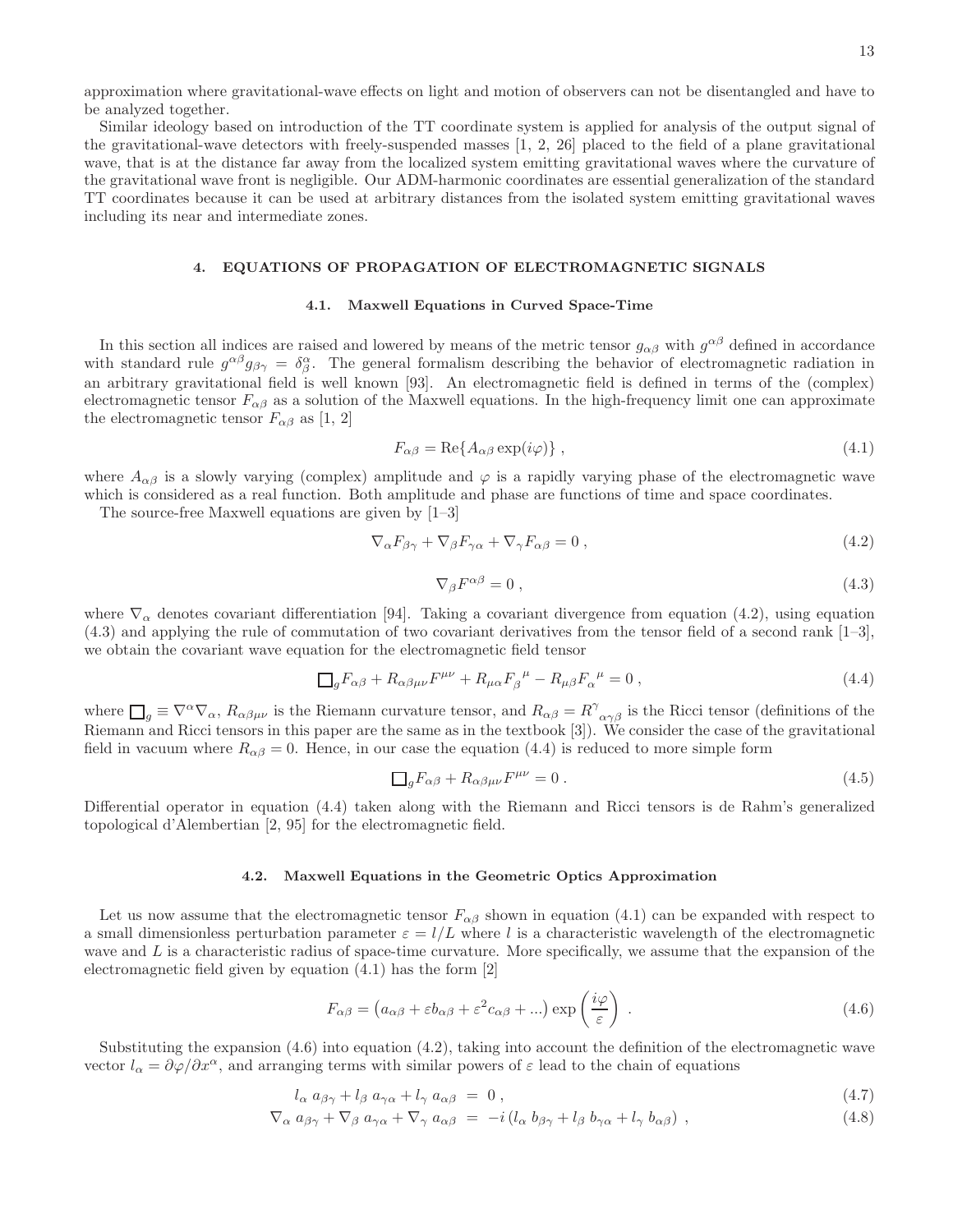where we have neglected the effects of curvature which are of order  $\varepsilon^2$  and thus can be considered as negligibly small. Similarly, equation (4.3) gives a chain of equations

$$
l_{\beta} a^{\alpha\beta} = 0 , \qquad (4.9)
$$

$$
\nabla_{\beta} a^{\alpha\beta} + i l_{\beta} b^{\alpha\beta} = 0 , \qquad (4.10)
$$

where we again neglected the effects of curvature.

Equation (4.9) implies that the amplitude of the electromagnetic field tensor is orthogonal in the four-dimensional sense to vector  $l_{\alpha}$  at least in the first approximation. Contracting equation (4.7) with  $l_{\alpha}$  and accounting for (4.9), we find that the wave vector  $l_{\alpha}$  is null, that is

$$
l_{\alpha}l^{\alpha} = 0. \tag{4.11}
$$

Taking the covariant derivative of this equality and using the fact that  $\nabla_{\beta} l_{\alpha} = 0$  since  $l_{\alpha} = \nabla_{\alpha} \varphi$ , one can show that the vector  $l_{\alpha}$  obeys the null geodesic equation

$$
l^{\beta}\nabla_{\beta}l^{\alpha} = 0 , \qquad (4.12)
$$

which means that the null vector  $l^{\alpha}$  is parallel transported along itself. Equation (4.12) can be expressed as

$$
\frac{dl^{\alpha}}{d\lambda} + \Gamma^{\alpha}_{\beta\gamma}l^{\beta}l^{\gamma} = 0 , \qquad (4.13)
$$

where  $\lambda$  is an affine parameter along the light-ray trajectory, and

$$
\Gamma^{\alpha}_{\beta\gamma} = \frac{1}{2} g^{\alpha\mu} \left( \partial_{\gamma} g_{\mu\beta} + \partial_{\beta} g_{\mu\gamma} - \partial_{\mu} g_{\beta\gamma} \right) , \qquad (4.14)
$$

are the Christoffel symbols.

Finally, equation  $(4.4)$  (or  $(4.5)$ ) can be used to show that in the first approximation

$$
D_{\lambda}a_{\alpha\beta} + \vartheta a_{\alpha\beta} = 0 , \qquad (4.15)
$$

where  $D_{\lambda} \equiv l^{\mu} \nabla_{\mu}$ , and

$$
\vartheta \equiv (1/2)\nabla_{\alpha}l^{\alpha} , \qquad (4.16)
$$

is the expansion of the light-ray congruence defined at each point of space-time by the derivative of the wave vector  $l^{\alpha}$ .

Equation (4.15) represents the law of propagation for the electromagnetic field tensor along the light ray. In general case of  $\vartheta \neq 0$  the electromagnetic field tensor is not parallel-transported along the light ray. It can be shown that the expansion  $\vartheta$  of the light-ray congruence is defined by the stationary components of the gravitational field of the isolated astronomical system determined by its mass  $M$ , and spin  $\mathcal{S}^i$ , and does not depend on higher-order multipole moments. It means that gravitational waves do not contribute to the expansion of the light-ray congruence in the linearized approximation and their impact on  $\vartheta$  is postponed to the terms of the second order of magnitude with respect to the universal gravitational constant G.

#### 4.3. Electromagnetic Eikonal and Light-Ray Geodesics

# *1. The Congruence of Light Rays*

We shall assume that geometric optics approximation is a valid approximation and electromagnetic signals propagate in vacuum. This means that we consider electromagnetic signals with wavelengths much smaller than characteristic wavelength of gravitational waves emitted by the isolated astronomical system and that the speed of light is equal to the speed of propagation of gravitational waves. We also neglect all relativistic effects associated with explicit appearance of the curvature tensor of space-time in equations of light propagation. In accordance with consideration given in the previous section 4 4.2, we are allowed to describe electromagnetic signals as massless particles (photons) moving along light-ray geodesics with the initial-boundary condition [96]

$$
\boldsymbol{x}(t_0) = \boldsymbol{x}_0, \qquad \frac{d\boldsymbol{x}(-\infty)}{dt} = \boldsymbol{k} \,. \tag{4.17}
$$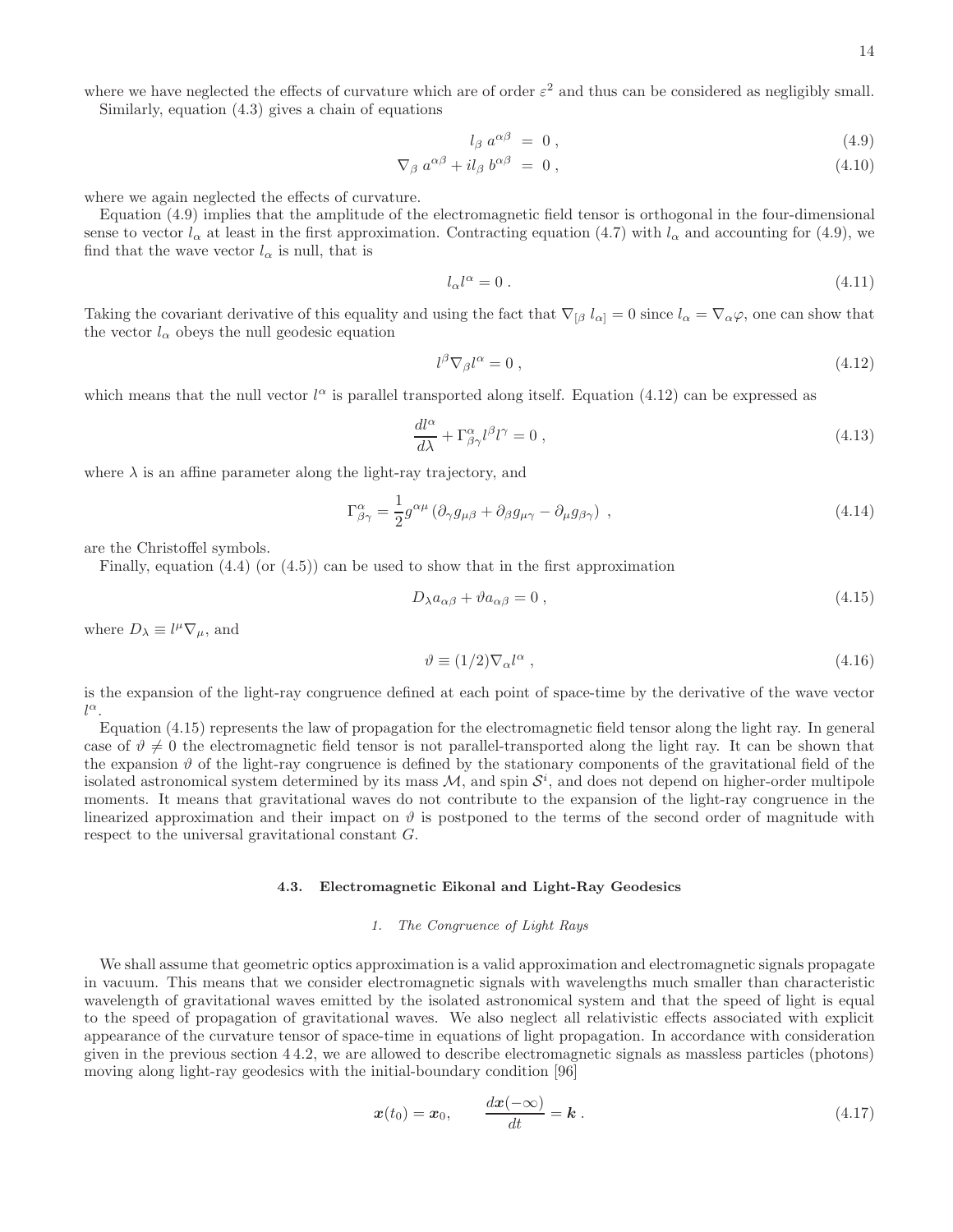These conditions determine spatial position  $x_0$  of the electromagnetic signal at the time of its emission,  $t_0$ , and direction of its propagation given by a unit vector,  $k$ , at the past null infinity, that is at the infinite distance and at the infinite past  $[2, 3]$  where the space-time is assumed to be flat (see Figure 1). We imply that vector  $\bf{k}$  is directed towards observer.

Several functions characterize tensor of the electromagnetic field  $F_{\alpha\beta}$ . We start in the next section from discussing a differential equation for the phase  $\varphi$  of electromagnetic wave, which is also known as *eikonal* [1, 97]. In the next sections we will derive equations for the null geodesics and the Stokes parameters characterizing polarization properties of the electromagnetic wave. Exact differential equations for these quantities are too complicated and can not be solved exactly. For this reason we shall appeal to the approximations retaining in those equations only those terms which are linear with respect to the metric tensor perturbation  $h_{\alpha\beta}$ .

At the first iteration one can neglect relativistic perturbation in photon's motion and approximates it by a straight line

$$
x^{i} = x_{N}^{i}(t) \equiv x_{0}^{i} + k^{i}(t - t_{0}), \qquad (4.18)
$$

where  $t_0$  is the time of emission of the photon,  $x_0^i$  are space coordinates of the source of the electromagnetic signal taken at the time  $t_0$ , and  $k^i = \mathbf{k}$  is the unit vector along the trajectory of photon's motion defined by equation (4.17).

The bundle of light rays makes 2+1 split of space by projecting any point in space onto the plane being orthogonal to the bundle (see Figure 2). This allows to make a transformation to new independent variables  $\tau$  and  $\xi^i$  defined as follows

$$
\tau = k_i x_N^i \qquad , \qquad \xi^i = P^i_j x_N^j \; , \tag{4.19}
$$

where  $P^i_j = \delta^i_j - k^i k_j$  is the operator of projection on the plane orthogonal to k. It is easy to see that the parameter  $\tau$  is equivalent to time

$$
\tau \equiv \mathbf{k} \cdot \mathbf{x} = t - t^*, \tag{4.20}
$$

where  $t^* \equiv \mathbf{k} \cdot \mathbf{x}_0 - t_0$  is the time of the closest approach of the electromagnetic signal to the coordinate origin which is taken in our case coinciding with the center of mass of the isolated astronomical system. Because for each light ray the time  $t^*$  is fixed one concludes that the time differential  $d\tau = dt$ . The reader may think that results of our calculations will depend on parameters  $\xi^i$  and  $t^*$ . This is, however, not true since  $\xi^i$  and  $t^*$  depend on the choice of the origin of the coordinate system and, thus, are unphysical. Inspection of resulting equations shows that parameters  $\xi^i$  and  $t^*$  vanish from the observed quantities as it must be in agreement with the physical point of view.

The unperturbed light-ray trajectory (4.18) written in terms of the new variables (4.19) reads

$$
x_N^i(\tau) = k^i \tau + \xi^i \,,\tag{4.21}
$$

so that the new variable  $\xi^i = \xi = k \times (x \times k)$  should be understood as a vector drawn from the origin of the coordinate system towards the point of the closest approach of the ray to the origin. As vectors  $k^i$  and  $\xi^i$  are orthogonal, the unperturbed distance  $r_N = \sqrt{x_i x^i}$  between the photon and the origin of the coordinate system

$$
r_N = \sqrt{\tau^2 + d^2} \,,\tag{4.22}
$$

where  $d = |\xi|$  is the impact parameter of the unperturbed light-ray trajectory with respect to the coordinate origin.

We introduce two special operators of partial derivatives with respect to  $\tau$  and  $\xi^i$  determined for any smooth function taken on the light ray. These operators are defined as

$$
\hat{\partial}_{\tau} \equiv \frac{\partial}{\partial \tau} \qquad , \qquad \hat{\partial}_{i} \equiv P_{i}{}^{j} \frac{\partial}{\partial \xi^{j}} \,, \tag{4.23}
$$

so that, for example,

$$
k^i \hat{\partial}_i = 0 \tag{4.24}
$$

An important consequence of the projective structure of the bundle of light rays is that for any smooth function  $F(t, x)$  defined on the light-ray trajectory one has

$$
\left[ \left( \frac{\partial}{\partial x^i} + k_i \frac{\partial}{\partial t} \right) F(t, x) \right]_{\mathbf{x} = \mathbf{x}_0 + \mathbf{k}(t - t_0)} = \left( \frac{\partial}{\partial \xi^i} + k_i \frac{\partial}{\partial \tau} \right) F(t^* + \tau, \xi + \mathbf{k}\tau) , \tag{4.25}
$$

$$
\left[ \left( \frac{\partial}{\partial t} + k^i \frac{\partial}{\partial x^i} \right) F(t, x) \right]_{\mathbf{x} = \mathbf{x}_0 + \mathbf{k}(t - t_0)} = \frac{d}{d\tau} F(t^* + \tau, \xi + \mathbf{k}\tau) , \qquad (4.26)
$$

$$
\left[\frac{\partial}{\partial t}F(t, \, \boldsymbol{x})\right]_{\boldsymbol{x} = \boldsymbol{x}_0 + \boldsymbol{k}(t - t_0)} = \frac{\partial}{\partial t^*}F(t^* + \tau, \, \boldsymbol{\xi} + \boldsymbol{k}\tau). \tag{4.27}
$$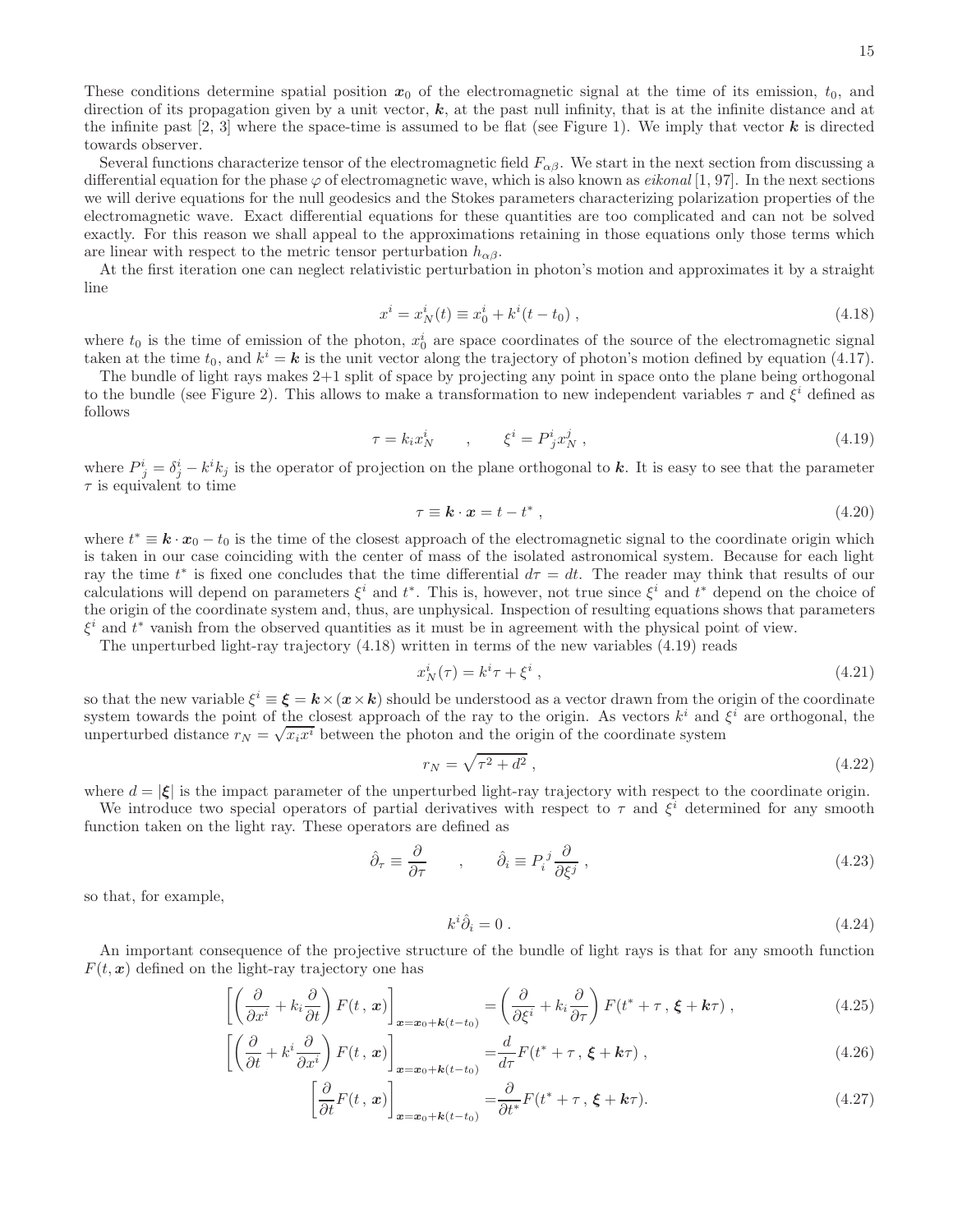Here, in the left sides of Eqs. (4.25)–(4.27) one must first calculate partial derivatives and only after that substitute the unperturbed trajectory  $x = x_0 + k(t - t_0)$ , while in the right side one first substitute the unperturbed trajectory parameterized by variables  $\tau$  and  $\xi^i$  and then differentiate. It is worth noticing that making use of equation (4.27) allows us to re-write equation (4.25) as follows

$$
\left[\frac{\partial F(t,\boldsymbol{x})}{\partial x^i}\right]_{\boldsymbol{x}=\boldsymbol{x}_0+\boldsymbol{k}(t-t_0)} = \left(\frac{\partial}{\partial \xi^i} + k_i \frac{\partial}{\partial \tau} - k_i \frac{\partial}{\partial t^*}\right) F(t^* + \tau, \xi + \boldsymbol{k}\tau) \,. \tag{4.28}
$$

This equation is used later for decomposition of STF spatial derivatives from the retarded Lienard-Wiechert potentials of the gravitational field.

#### *2. The Eikonal Equation*

The eikonal is related to the wave vector of the electromagnetic wave as  $l_{\alpha} = \partial_{\alpha}\varphi$ . This definition along with equation (4.11) immediately gives us a differential equation for the eikonal

$$
g^{\alpha\beta} \frac{\partial \varphi}{\partial x^{\alpha}} \frac{\partial \varphi}{\partial x^{\beta}} = 0.
$$
 (4.29)

We are interested in an unperturbed solution of this equation which is a plane electromagnetic wave

$$
\varphi_N = \varphi_0 + \omega k_\alpha x^\alpha \,,\tag{4.30}
$$

where  $\varphi_0$  is constant,  $\omega = 2\pi\nu_\infty$ ,  $\nu_\infty$  is (constant) frequency of the electromagnetic wave at infinity and  $k_\alpha$  is an unperturbed direction of the co-vector  $l_{\alpha}$ . Equation (4.29) assumes that  $k_{\alpha}$  is a null co-vector with respect to the Minkowski metric in the sense that

$$
\eta^{\alpha\beta}k_{\alpha}k_{\beta} = 0. \tag{4.31}
$$

We postulate that the co-vector  $k_{\alpha} = (-1, \mathbf{k})$  where the unit Euclidean vector k is defined at past null infinity by equation (4.17).

In the linearized approximation of general relativity the eikonal can be decomposed in a linear combination of unperturbed,  $\varphi_N$ , and perturbed,  $\psi$ , parts

$$
\varphi = \varphi_N + \omega \psi \,, \tag{4.32}
$$

so that the wave co-vector

$$
l_{\alpha} = \omega \left( k_{\alpha} + \frac{\partial \psi}{\partial x^{\alpha}} \right) , \qquad (4.33)
$$

Making use of equations  $(3.2)$  and  $(4.29)$ – $(4.33)$  yields differential equation for the perturbed part of the eikonal

$$
k^{\alpha} \frac{\partial \psi}{\partial x^{\alpha}} = \frac{1}{2} h_{\alpha\beta} k^{\alpha} k^{\beta} . \qquad (4.34)
$$

This equation can be solved in all space by the method of characteristics [98] which, in the case under consideration, are the unperturbed light-ray geodesics given by Eq. (4.21). Hence, after making use of relationship (4.26) one gets an ordinary differential equation for finding the eikonal perturbation

$$
\frac{d\psi}{d\tau} = \frac{1}{2} h_{\alpha\beta}^{\text{can.}}(\tau, \xi) k^{\alpha} k^{\beta} + \hat{\partial}_{\tau} \left( k^{i} w^{i} - w^{0} \right) , \qquad (4.35)
$$

where the canonical metric tensor perturbation  $h_{\alpha\beta}^{\text{can}}$  is taken on the light-ray trajectory as shown in equations  $(B.1)$ – $(B.9)$  and the gauge functions  $w^{\alpha}$  can be taken arbitrary. Equation (4.35) can be solved analytically with the mathematical technique shown in section 5.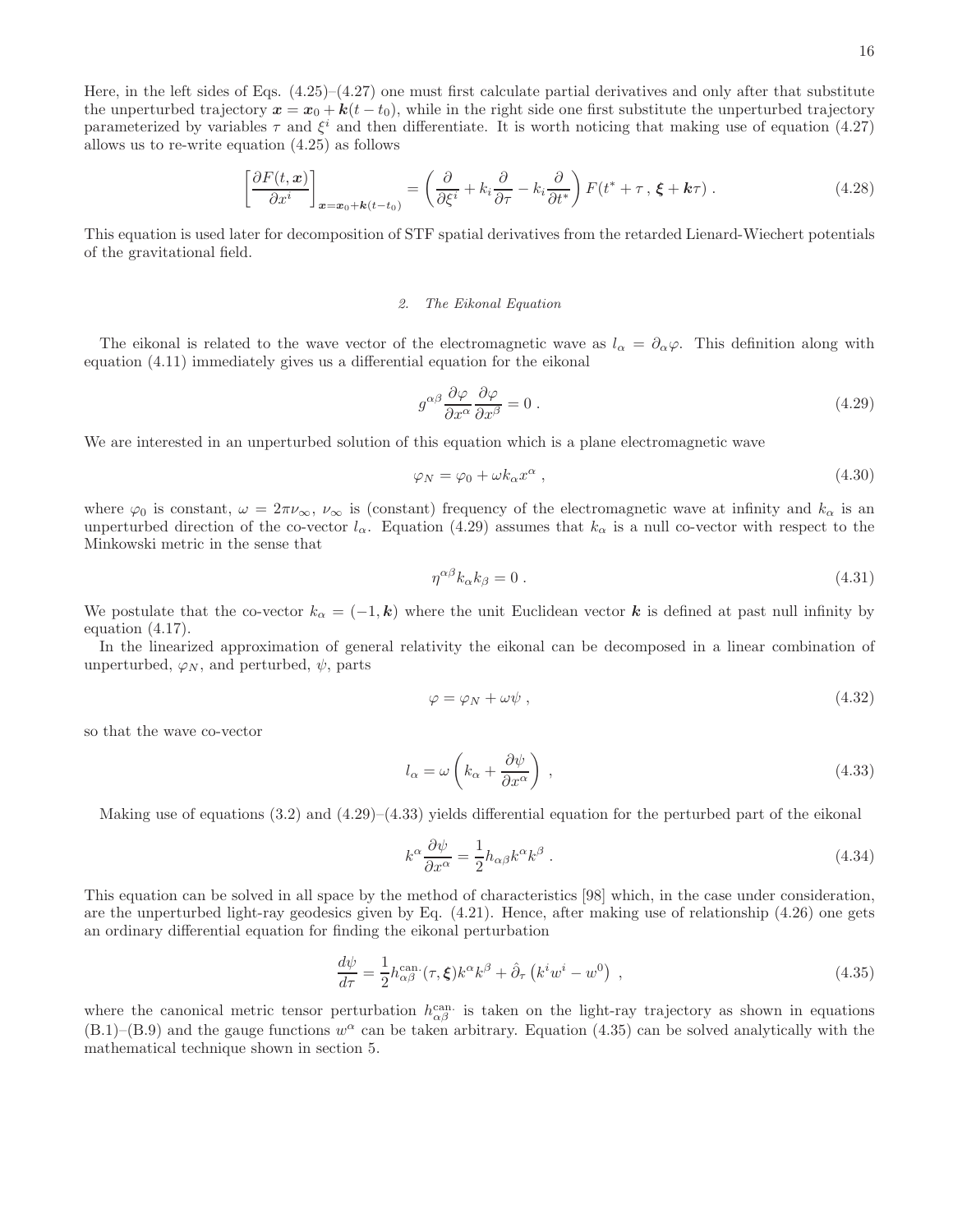#### *3. Light-Ray Geodesic Equations*

General form of the geodesic equation for light rays is obtained from equation (4.13) after substitution of the approximate expressions  $(A.1)$ – $(A.6)$  for the Christoffel symbols. It gives

$$
\ddot{x}^{i}(t) = \frac{1}{2}h_{00,i} - h_{0i,0} - \frac{1}{2}h_{00,0}\dot{x}^{i} - h_{ik,0}\dot{x}^{k} - (h_{0i,k} - h_{0k,i})\dot{x}^{k} - h_{00,k}\dot{x}^{k}\dot{x}^{i} - \left(h_{ik,j} - \frac{1}{2}h_{kj,i}\right)\dot{x}^{k}\dot{x}^{j} + \left(\frac{1}{2}h_{kj,0} - h_{0k,j}\right)\dot{x}^{k}\dot{x}^{j}\dot{x}^{i},
$$
\n(4.36)

where overdot denotes an ordinary time derivative and  $h_{00}$ ,  $h_{0i}$ ,  $h_{ij}$  are components of the metric tensor taken on the unperturbed light-ray trajectory as shown in equations (B.1)–(B.9), that is  $h_{\alpha\beta} = h_{\alpha\beta}(t, \mathbf{x}_N(t))$ .

Equation (4.36) can be further simplified after substituting the unperturbed light-ray trajectory (4.21) to the right side of Eq. (4.36) and making use of equation (4.25). Working in arbitrary coordinates one obtains

$$
\frac{d^2x^i(\tau)}{d\tau^2} = \frac{1}{2}k^{\alpha}k^{\beta}\,\hat{\partial}_i h_{\alpha\beta}^{\text{can.}} - \hat{\partial}_\tau \left(k^{\alpha}h_{i\alpha}^{\text{can.}} - \frac{1}{2}k^ik^jk^p q_{jp}^{\text{can.}}\right) - \hat{\partial}_\tau \tau (w^i - k^iw^0). \tag{4.37}
$$

where all functions in equation (4.37) are taken (before any differentiation) on the unperturbed light-ray trajectory given by equation (4.21) and the gauge functions  $w^{\alpha}$  have not yet been specified [99] which means that equations (4.37) are gauge-invariant.

The main advantage of Eq. (4.37) is that when one integrates along the light-ray path the following rules, applied to any smooth function  $F(\tau, \xi)$ , can be used

$$
\int \frac{\partial}{\partial \tau} F(\tau, \xi) d\tau = F(\tau, \xi) + C(\xi) , \qquad (4.38)
$$

$$
\int \frac{\partial}{\partial \xi^i} F(\tau, \xi) d\tau = \frac{\partial}{\partial \xi^i} \int F(\tau, \xi) d\tau . \tag{4.39}
$$

This means that terms which are represented as partial derivatives with respect to the parameter  $\tau$  can be immediately integrated by making use of (4.38). At the same time Eq. (4.39) shows that one can change the order of operations of integration and differentiation with respect to the parameter  $\xi^i$  which definitely simplifies the problem of finding solution of Eq. (4.37) as it will be evident in next sections.

The gauge functions  $w^{\alpha}$  are not the only gauge functions which appear in the equations of motion (4.37) of the light ray. In order to see it more evidently, it is worth noticing that Eq. (4.37) is linear with respect to the perturbations of the metric tensor  $h_{\alpha\beta}$ . Hence, it can be linearly decomposed in two equations for perturbations of the light-ray trajectory caused separately by mass and spin multipole moments. Substitution of the metric tensor  $(3.5) - (3.8)$  to Eq. (4.37) and replacement of spatial derivatives with respect to  $x^i$  with those with respect to parameters  $\xi^i$  and  $\tau$ by making use of (4.27) yield

$$
\ddot{x}^i = \ddot{x}^i_{(G)} + \ddot{x}^i_{(M)} + \ddot{x}^i_{(S)} ,\qquad (4.40)
$$

where  $\ddot{x}^i_{(M)}$  and  $\ddot{x}^i_{(S)}$  are components of the photon's coordinate acceleration caused by mass and spin multipoles of the metric tensor respectively, and  $\ddot{x}^i_{(G)}$  is the gauge-dependent acceleration. These components read

$$
\ddot{x}_{(G)}^i = \hat{\partial}_{\tau\tau} \left[ (k^i \varphi^0_{(M)} - \varphi^i_{(M)}) + (k^i w^0 - w^i) \right] , \qquad (4.41)
$$

$$
\ddot{x}_{(M)}^{i} = 2(\hat{\partial}_{i} - k_{i}\hat{\partial}_{\tau})\frac{\mathcal{M}}{r} + 2\hat{\partial}_{i}\sum_{l=2}^{\infty}\sum_{p=0}^{l}\sum_{q=0}^{p} \frac{(-1)^{l+p-q}}{l!}C_{l}(l-p,p-q,q)H(2-q)\times
$$
\n
$$
\left(1 - \frac{p-q}{l}\right)\left(1 - \frac{p-q}{l-1}\right)k_{< a_{1}...a_{p}}\hat{\partial}_{a_{p+1}...a_{l}}\hat{\partial}_{t}^{p-q}\hat{\partial}_{\tau}^{q}\left[\frac{\mathcal{I}_{A_{l}}(t-r)}{r}\right] -
$$
\n
$$
2\hat{\partial}_{\tau}\sum_{l=2}^{\infty}\sum_{p=0}^{l}\frac{(-1)^{l+p}}{l!}C_{l}(l-p,p)\left(1 - \frac{p}{l}\right)\left\{\left(1 + \frac{p}{l-1}\right)k_{i< a_{1}...a_{p}}\hat{\partial}_{a_{p+1}...a_{l}}\hat{\partial}_{t}^{p}\left[\frac{\mathcal{I}_{A_{l}}(t-r)}{r}\right] - \frac{2p}{l-1}k_{< a_{1}...a_{p-1}}\hat{\partial}_{a_{p}...a_{l-1}}\hat{\partial}_{a_{p}...a_{l-1}}\hat{\partial}_{t}^{p}\left[\frac{\mathcal{I}_{A_{l}}(t-r)}{r}\right]\right\},
$$
\n
$$
(4.42)
$$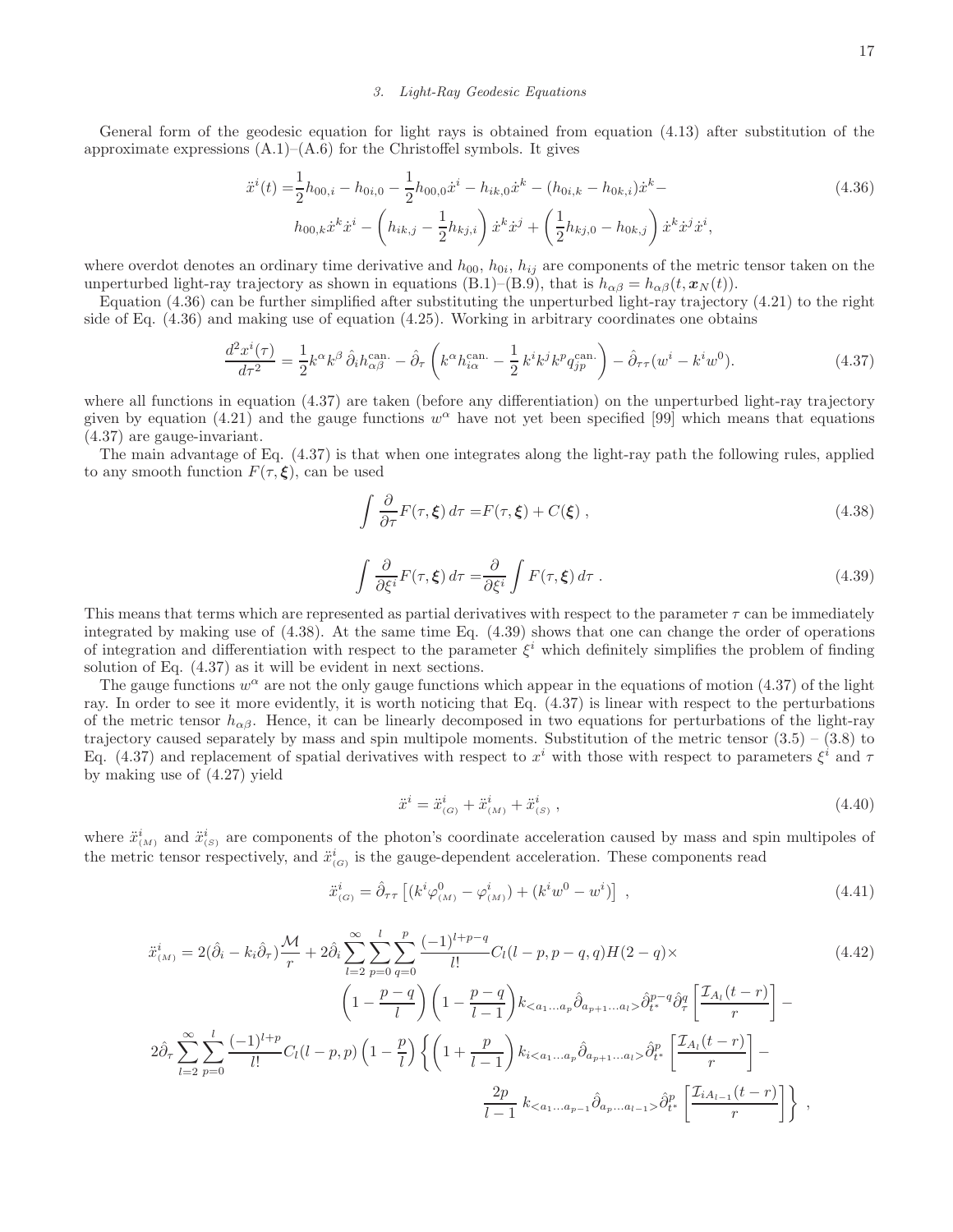and

$$
\ddot{x}_{(S)}^i = 2\left(k_j\hat{\partial}_{ia} - \delta_{ij}\hat{\partial}_{a\tau}\right)\frac{\epsilon_{jba}\mathcal{S}_b}{r} - 4k_j\hat{\partial}_{ia}\sum_{l=2}^{\infty}\sum_{p=0}^{l-1}\sum_{q=0}^p\frac{(-1)^{l+p-q}l}{(l+1)!}C_{l-1}\left(l-p-1,p-q,q\right)H(2-q)\times\tag{4.43}
$$

$$
\left(1 - \frac{p-q}{l-1}\right)k_{< a_1...a_p}\hat{\partial}_{a_{p+1}...a_{l-1}} > \hat{\partial}_{t}^{p-q}\hat{\partial}_{q}^q \left[\frac{\epsilon_{jba}\mathcal{S}_{bA_{l-1}}(t-r)}{r}\right] +
$$
  

$$
4\left(\hat{\partial}_{a} - k_{a}\hat{\partial}_{t^{*}}\right)\hat{\partial}_{\tau} \sum_{l=2}^{\infty} \sum_{p=0}^{l-1} \frac{(-1)^{l+p}l}{(l+1)!}C_{l-1}\left(l-p-1,p\right) \times
$$
  

$$
\left(1 - \frac{p}{l-1}\right)k_{< a_1...a_p}\hat{\partial}_{a_{p+1}...a_{l-1}} > \hat{\partial}_{t^{*}}^{p}\left[\frac{\epsilon_{iba}\mathcal{S}_{bA_{l-1}}(t-r)}{r}\right] +
$$
  

$$
4k_{j}\hat{\partial}_{\tau} \sum_{l=2}^{\infty} \sum_{p=0}^{l-1} \frac{(-1)^{l+p}l}{(l+1)!}C_{l-1}\left(l-p-1,p\right)k_{< a_1...a_p}\hat{\partial}_{a_{p+1}...a_{l-1}} > \hat{\partial}_{t^{*}}^{p}\left[\frac{\epsilon_{jba_{l-1}}\dot{\mathcal{S}}_{bA_{l-2}}(t-r)}{r}\right],
$$

where overdot denotes a time derivative which is equivalent to a partial derivative with respect to the parameter  $t^*$ [100],  $w^{\alpha}$  are gauge functions generated by arbitrary post-Minkowskian coordinate transformations, and  $\varphi^{\alpha}$  are the gauge functions generated by the multipolar structure of the metric tensor in the course of reshuffling terms in the right side of equations (4.37) for a light-ray geodesic.

More specifically, functions  $\varphi^{\alpha}$  have been obtained after we singled out in the equations of light propagation all terms containing second and higher-order time derivatives with respect to the parameter  $\tau$ . These terms enter the equations of motion in the form of combination  $k^i\varphi^0 - \varphi^i$  given in Appendix C. It is worthwhile to emphasize that we do not intend to separate  $k^i\varphi^0 - \varphi^i$  in two functions  $\varphi^i$  and  $\varphi^0$  because such a separation is not unique while the linear combination  $k^i\varphi^0 - \varphi^i$  does. We have not combined functions  $\varphi^\alpha$  with the gauge functions  $w^\alpha$  for two reasons:

- 1. to indicate that solution of equations of light-ray geodesic, performed in one specific coordinate system, leads to generation of terms which can be eliminated by gauge transformation,
- 2. to simplify the final form of the result of the integration as all terms with second and higher order time derivatives are immediately integrated in accordance with Eq. (4.38).

Gauge functions  $w^{\alpha}$  are arbitrary making our equations gauge-invariant. However, for the sake of physical interpretation of the result of integration of equations of light-ray geodesic, we shall chose function  $w^{\alpha}$  to make our coordinate system both harmonic and ADM. Coordinate description of motion of free-falling particles in these coordinates postpones effects of perturbations by gravitational waves emitted by multipoles to higher orders of approximation. Specific form of the gauge functions  $w^{\alpha}$  at arbitrary field point is shown in equations (3.17), (3.18) and their form at any point on the light-ray trajectory is given in Appendix C.

It is important to realize that for each multipole of order  $l$  the right sides of Eqs.  $(4.42)$ ,  $(4.43)$  have such structure that all terms, which are proportional to  $l-th$  time derivative  $\hat{\partial}_{t^*}^l$  from this multipole, mutually cancel out. Specifically for this reason all time integrals, which can not be performed explicitly, vanish from the relativistic perturbations of the light-ray trajectory irrespectively of the order of the multipole moment. This fact was established in [83] in a quadrupole approximation only. Present paper proves that this result is valid for arbitrary multipole. As one will see later this property of the null geodesic prevents to amplify effects of gravitational waves acting on a light ray propagating near a gravitational lens emitting multipolar gravitational radiation (binary star, etc.).

# 4.4. Equations for Polarization of Light and the Stokes Parameters

# *1. Reference Tetrad Field*

Algebraic classification of electromagnetic fields and studying their physical properties are conveniently performed with the help of the Newman-Penrose formalism [101, 102]. This formalism is based on introducing at each point of space-time a null tetrad of four vectors associated with the bundle of light rays defined by the electromagnetic wave vector  $l^{\alpha}$ . The Newman-Penrose tetrad consists of two real and two complex null vectors  $(l^{\alpha}, n^{\alpha}, m^{\alpha}, \overline{m}^{\alpha})$ , where the bar indicates complex conjugation. The tetrad vectors are normalized in such a way that  $n_{\alpha}l^{\alpha} = -1$  and  $m_{\alpha}\overline{m}^{\alpha} = +1$ are the only nonvanishing products among the four tetrad vectors.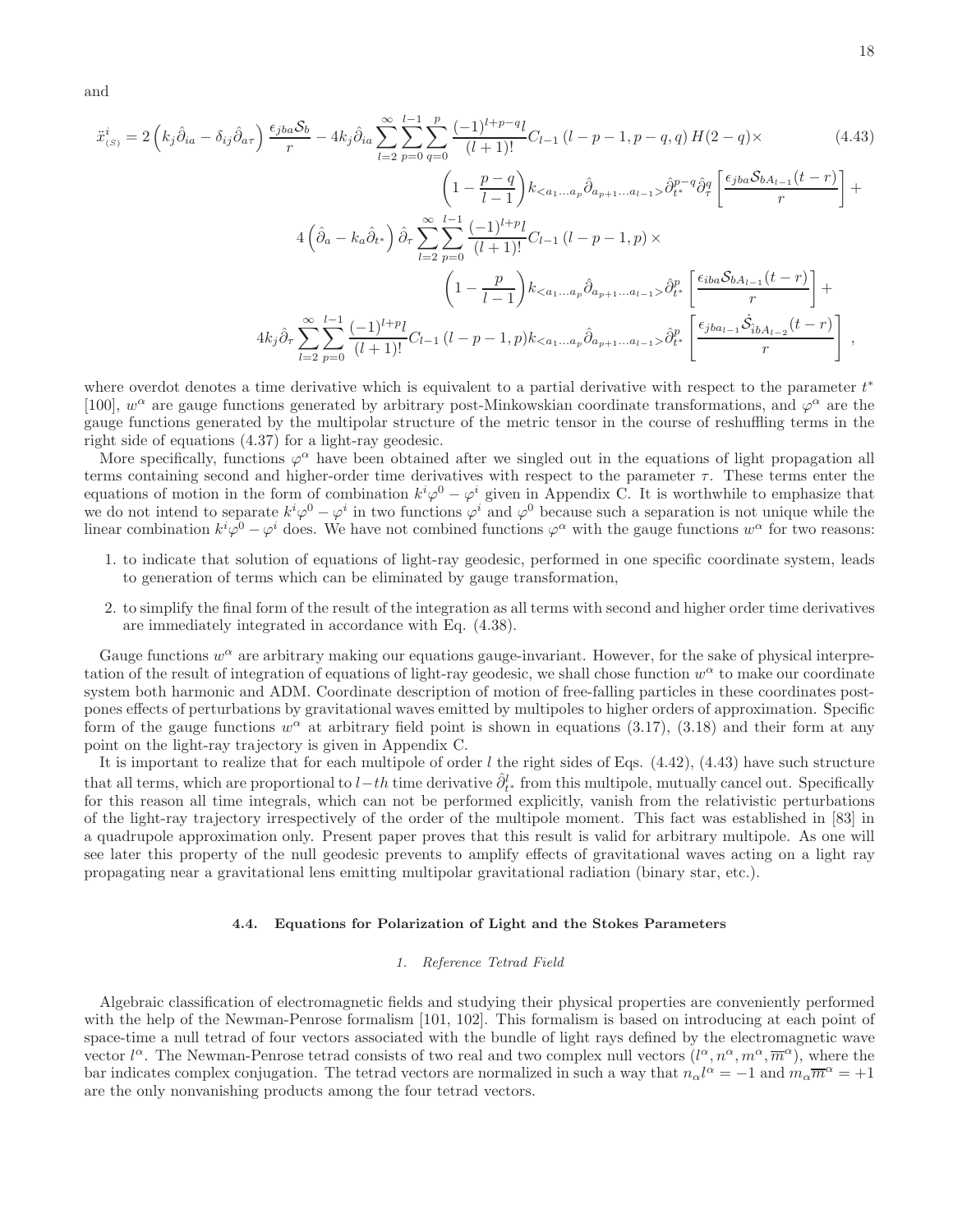19

The vectors of the null tetrad are not uniquely determined by specifying  $l^{\alpha}$ . Indeed, for a fixed direction  $l^{\alpha}$  the normalization conditions for tetrad's vectors are preserved under the linear transformations (null rotation) [101, 102]

$$
l^{\prime\alpha} \ = \ Al^{\alpha} \ , \tag{4.44}
$$

$$
n^{\prime \alpha} = A^{-1} \left( n^{\alpha} + \overline{B} m^{\alpha} + B \overline{m}^{\alpha} + B \overline{B} l^{\alpha} \right) , \qquad (4.45)
$$

$$
m^{\prime \alpha} = e^{-i\Theta} \left( m^{\alpha} + \overline{B} l^{\alpha} \right) , \qquad (4.46)
$$

$$
\overline{m}'^{\alpha} = e^{i\Theta} (\overline{m}^{\alpha} + B l^{\alpha}) , \qquad (4.47)
$$

where  $A, \Theta$  are real and  $B$  is a complex scalar. These transformations form a four-parameter subgroup of the Lorentz group.

For analysis of intensity and polarization of electromagnetic waves it is useful to introduce a local orthonormal reference frame of observer moving with four velocity  $u^{\alpha}$  and seeing the electromagnetic wave travelling in the positive direction of z axis of the reference frame. It means that at each point of space-time the observer uses a tetrad frame  $e^{\alpha}_{(\beta)} = \left(e^{\alpha}_{(0)}, e^{\alpha}_{(1)}, e^{\alpha}_{(2)}, e^{\alpha}_{(3)}\right)$  defined in such a way that

$$
e^{\alpha}_{(0)} = u^{\alpha} \t , \t e^{\alpha}_{(3)} = (-l_{\alpha}u^{\alpha})^{-1} \left[ l^{\alpha} + (l_{\beta}u^{\beta})u^{\alpha} \right] , \t (4.48)
$$

and two other tetrad vectors,  $e^{\alpha}_{(1)}$  and  $e^{\alpha}_{(2)}$ , are unit space-like vectors being orthogonal to each other as well as to  $e^{\alpha}_{(0)}$  and  $e^{\alpha}_{(3)}$  [103]. In other words, vectors of the tetrad are subject to the following normalization conditions

$$
g_{\alpha\beta}e^{\alpha}_{\ (\mu)}e^{\beta}_{\ (\nu)} = \eta_{\mu\nu} \ , \qquad \eta^{\mu\nu}e^{\alpha}_{\ (\mu)}e^{\beta}_{\ (\nu)} = g^{\alpha\beta} \ . \tag{4.49}
$$

Let us define at each space-time point a coordinate basis

$$
\partial_{(0)}^{\alpha} = (1,0,0,0) , \quad \partial_{(1)}^{\alpha} = (0, a^1, a^2, a^3) , \quad \partial_{(2)}^{\alpha} = (0, b^1, b^2, b^3) , \quad \partial_{(3)}^{\alpha} = (0, k^1, k^2, k^3) . \tag{4.50}
$$

where the spatial vectors  $\mathbf{a} = (a^1, a^2, a^3), \mathbf{b} = (b^1, b^2, b^3), \text{ and } \mathbf{k} = (k^1, k^2, k^3)$  are orthonormal in the Euclidean sense, and the vector  $k$  defines the spatial direction of propagation of the light ray at infinity (see equation (4.17)). In a particular case of a linearized gravity field and static observer, when  $g_{\alpha\beta} = \eta_{\alpha\beta} + h_{\alpha\beta}$  and  $u^0 = 1 - (1/2)h_{00}$ ,  $u^i = 0$ , the locally-orthonormal tetrad  $E^{\alpha}_{(\beta)}$  is given by

$$
E^{\alpha}_{(0)} = \left(1 + \frac{1}{2}h_{00}, 0, 0, 0\right), \qquad (4.51)
$$

$$
E_{(1)}^{\alpha} = \left( h_{0j} a^j , a^i - \frac{1}{2} h_{ij} a^j \right) , \qquad (4.52)
$$

$$
E^{\alpha}_{(2)} = \left( h_{0j} b^j , b^i - \frac{1}{2} h_{ij} b^j \right) , \qquad (4.53)
$$

$$
E^{\alpha}_{(3)} = \left( h_{0j} k^j , k^i - \frac{1}{2} h_{ij} k^j \right) . \tag{4.54}
$$

which is a direct consequence of equations (4.48)–(4.50). The local tetrad  $e^{\alpha}_{(\beta)}$  of the moving observer relates to the tetrad  $E^{\alpha}_{(\beta)}$  of the static observer by means of the Lorentz transformation

$$
e^{\alpha}_{(\beta)} = \lambda^{\gamma}_{\ \beta} E^{\alpha}_{(\gamma)} , \qquad E^{\alpha}_{(\beta)} = \tilde{\lambda}^{\gamma}_{\ \beta} e^{\alpha}_{(\gamma)} , \qquad (4.55)
$$

where the matrix of the Lorentz transformation is [2]

$$
\lambda_0^0 = u^0 \equiv \gamma \tag{4.56}
$$

$$
\lambda_0^\alpha = \Lambda_{(\alpha)}^{(0)} = u^\alpha \,,\tag{4.57}
$$

$$
\lambda^i_{\ j} = \delta^{ij} + \frac{u^i u^j}{1 + \gamma} \,,\tag{4.58}
$$

and the inverse matrix of the Lorentz transformation  $\tilde{\lambda}^{\alpha}_{\beta}$  is obtained from  $\lambda^{\alpha}_{\beta}$  by replacing  $u^{i} \to -u^{i}$ , as it follows from its definition.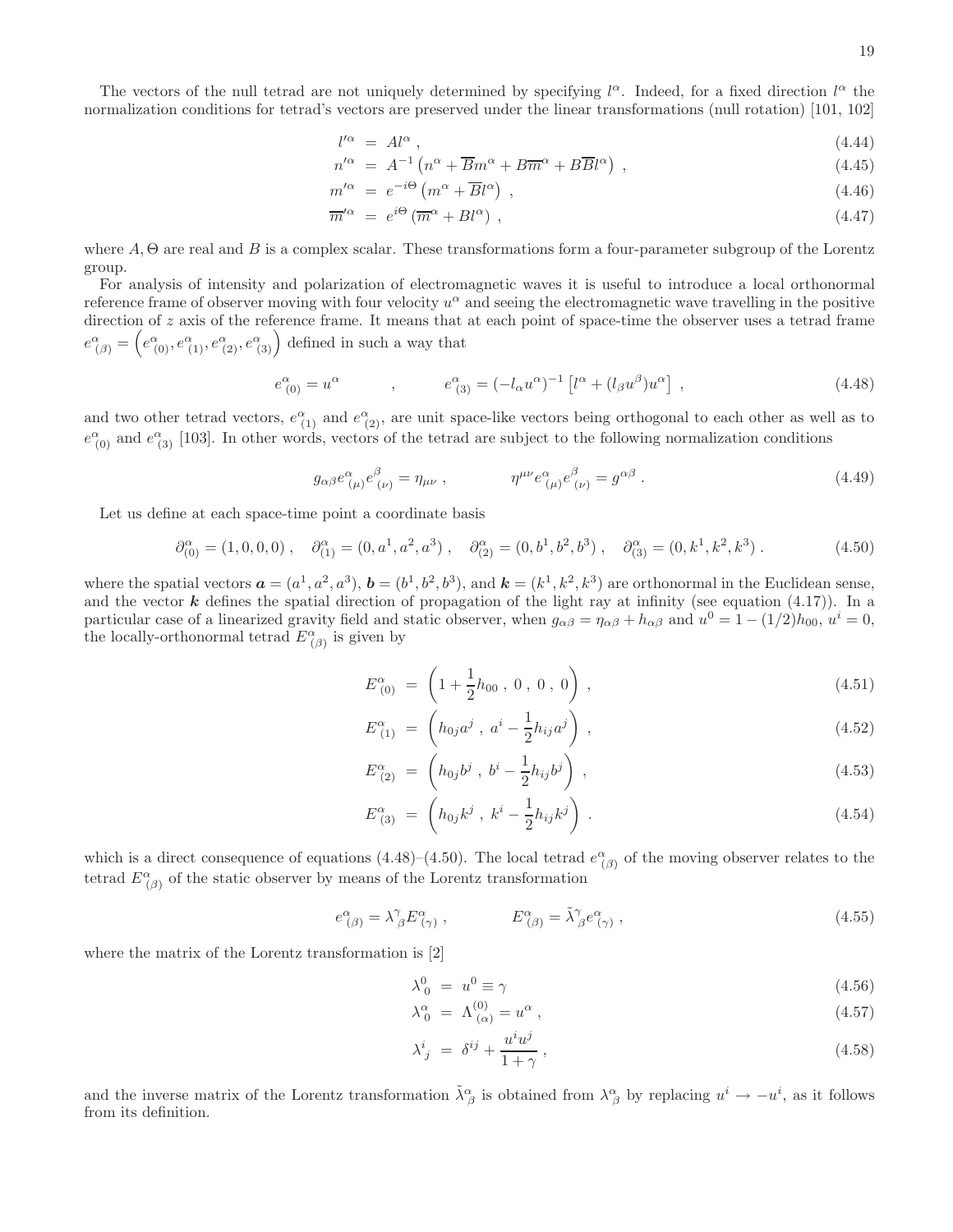The connection between the null tetrad and the frame  $e^{\alpha}_{(\beta)}$  is given by equations

$$
l^{\alpha} = -(l_{\gamma}u^{\gamma})\left(e^{\alpha}_{(0)} + e^{\alpha}_{(3)}\right) , \qquad (4.59)
$$

$$
n^{\alpha} = -\frac{1}{2}(l_{\gamma}u^{\gamma})\left(e^{\alpha}_{(0)} - e^{\alpha}_{(3)}\right) , \qquad (4.60)
$$

$$
m^{\alpha} = \frac{1}{\sqrt{2}} \left( e^{\alpha}_{(1)} + i e^{\alpha}_{(2)} \right) , \qquad (4.61)
$$

$$
\overline{m}^{\alpha} = \frac{1}{\sqrt{2}} \left( e^{\alpha}_{(1)} - i e^{\alpha}_{(2)} \right) . \tag{4.62}
$$

If vectors  $e^{\alpha}_{(0)}$  and  $e^{\alpha}_{(3)}$  are fixed the vectors  $e^{\alpha}_{(1)}$  and  $e^{\alpha}_{(2)}$  are defined up to an arbitrary rotation in their own subspace. Transformations (4.46), (4.47) with  $B = 0$  yield

$$
e_{(1)}^{\prime \alpha} = \cos \Theta \, e_{(1)}^{\alpha} + \sin \Theta \, e_{(2)}^{\alpha} \,, \tag{4.63}
$$

$$
e_{(2)}^{\prime \alpha} = -\sin \Theta \, e_{(1)}^{\alpha} + \cos \Theta \, e_{(2)}^{\alpha} \,, \tag{4.64}
$$

where  $\Theta$  is the rotation angle in the  $\left\{e_{(1)}^{\alpha}, e_{(2)}^{\alpha}\right\}$  plane. Vectors  $e_{(1)}^{\alpha}$  and  $e_{(2)}^{\alpha}$  play a significant role in the discussion of polarized radiation.

### *2. Propagation Laws for Reference Tetrad*

Discussion of the rotation of the polarization plane and the change of the Stokes parameters of electromagnetic radiation is not conceivable without an unambiguous definition of a local reference frame (tetrad) constructed along the light-ray geodesic. We start construction of this tetrad at the point of observation and prolongate it backward along the light-ray geodesic. By definition, the tetrad frames  $e^{\alpha}_{(\beta)}$  and  $(l^{\alpha}, n^{\alpha}, m^{\alpha}, \overline{m}^{\alpha})$  are parallel transported along the light ray. The propagation equations for these vectors are thus obtained by applying the operator  $D_{\lambda} = l^{\alpha} \nabla_{\alpha}$  of the parallel transport. For example,

$$
\frac{de^{\alpha}_{\ (\mu)}}{d\lambda} + \Gamma^{\alpha}_{\beta\gamma} l^{\beta} e^{\gamma}_{\ (\mu)} = 0 , \qquad (4.65)
$$

where  $\lambda$  is an affine parameter along the light ray. Using the definition of the Christoffel symbols (4.14) and changing over to the variable  $\tau$  with  $dx^{\alpha}/d\tau = k^{\alpha} + O(h)$ , one can recast equation (4.65) in the approximate form

$$
\frac{d}{d\tau} \left[ e^{\alpha}_{(\mu)} + \frac{1}{2} h^{\alpha}_{\ \beta} e^{\beta}_{(\mu)} \right] = \frac{1}{2} \eta^{\alpha \nu} \left( \partial_{\nu} h_{\gamma \beta} - \partial_{\gamma} h_{\nu \beta} \right) k^{\beta} e^{\gamma}_{(\mu)} . \tag{4.66}
$$

The law of propagation of the null vectors  $m^{\alpha}$  and  $\overline{m}^{\alpha}$  are

$$
\frac{dm^{\alpha}}{d\lambda} + \Gamma^{\alpha}_{\beta\gamma} l^{\beta} m^{\gamma} = 0 , \qquad (4.67)
$$

$$
\frac{d\overline{m}^{\alpha}}{d\lambda} + \Gamma^{\alpha}_{\beta\gamma} l^{\beta} \overline{m}^{\gamma} = 0 , \qquad (4.68)
$$

and the same laws are valid for  $n^{\alpha}$  and  $l^{\alpha}$  (see equation (4.13)). Equations (4.66)–(4.68) are the main equations for the discussion of the rotation of the plane of polarization and variation of the Stokes parameters.

# *3. Relativistic Description of Polarized Electromagnetic Radiation*

We consider propagation of plane electromagnetic waves. Such wave has an electromagnetic tensor  $F_{\alpha\beta} = \mathcal{F}_{\alpha\beta} + O(\epsilon)$ defined in the first approximation by equation [102, 104]

$$
\mathcal{F}_{\alpha\beta} = a_{\alpha\beta} \exp\left(\frac{i\varphi}{\varepsilon}\right) , \qquad (4.69)
$$

$$
a_{\alpha\beta} = \Phi l_{[\alpha} m_{\beta]} + \overline{\Phi} l_{[\alpha} \overline{m}_{\beta]}
$$
\n(4.70)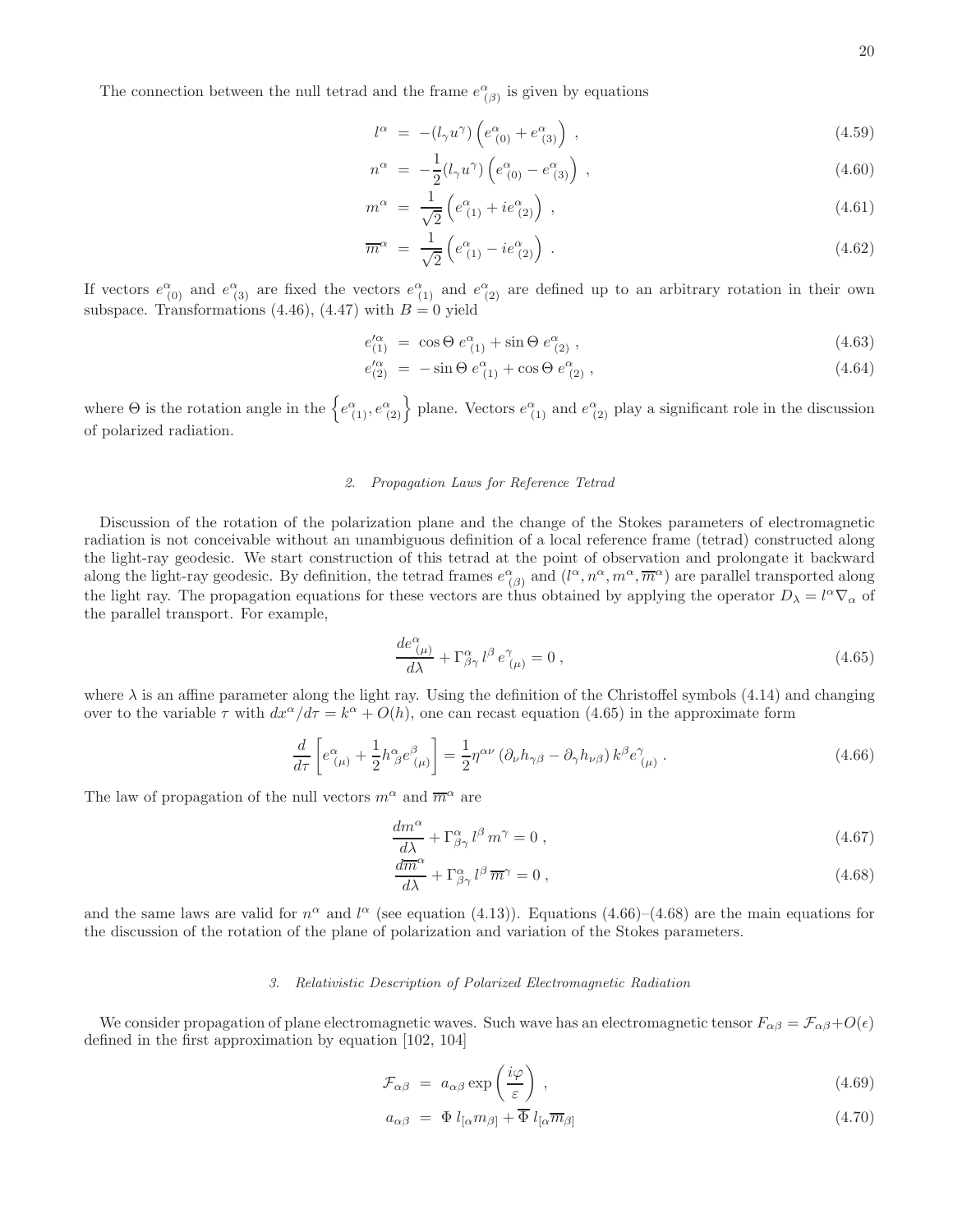where  $\Phi$  is a complex scalar amplitude of the electromagnetic wave with two real components which are independent of each other in the most general case of incoherent radiation. In the proper frame of an observer with 4-velocity  $u^{\alpha}$  the components of the electric and magnetic field vectors are defined respectively as  $E^{\alpha} = -F^{\alpha\beta}u_{\beta}$  and  $H^{\alpha} =$  $(-1/2\sqrt{-g})e^{\alpha\beta\gamma\delta}F_{\gamma\delta}u_{\beta}$ . The electric field is a product of slowly-changing amplitude  $\mathcal{E}_{\alpha} = -a_{\alpha\beta}u^{\beta}$  and fast-oscillating phase exponent

$$
E_{\alpha} = \mathcal{E}_{\alpha} \exp\left(\frac{i\varphi}{\varepsilon}\right) \tag{4.71}
$$

The polarization properties of electromagnetic radiation consisting of an ensemble of waves with equal frequencies but different phases are defined in terms of the electric field measured by an observer. In the rest frame of an observer with 4-velocity  $u^{\alpha}$ , the intensity and polarization properties of the radiation are described in terms of the *polarization* tensor [1]

$$
J_{\alpha\beta} = \langle E_{\alpha} \overline{E}_{\beta} \rangle = \langle \mathcal{E}_{\alpha} \overline{\mathcal{E}}_{\beta} \rangle , \qquad (4.72)
$$

where the angular brackets represent an average with respect to an ensemble of electromagnetic waves with randomly distributed and fast-oscillating phases. This averaging eliminates all fast-oscillating terms from  $J_{\alpha\beta}$ . One has to notice [1] that the polarization tensor  $J_{\alpha\beta}$  is not fully symmetric since, in general,  $\mathcal{E}_{\alpha} \neq \mathcal{E}_{\alpha}$ . Furthermore, the tensor  $J_{\alpha\beta}$  satisfies the equalities  $J_{\alpha\beta}u^{\beta}=J_{\alpha\beta}l^{\beta}=0$  which follows directly from its definition (4.72) and antisymmetry of  $a_{\alpha\beta}$ .

The amplitude  $\mathcal{E}_{\alpha}$  of the electric field can be decomposed in two components in the plane of polarization. Two tetrad vectors,  $m^{\alpha}$ ,  $\overline{m}^{\alpha}$ , form the circular polarization basis in this plane, and vectors  $e^{\alpha}_{(1)}, e^{\alpha}_{(2)}$  form a linear polarization basis. The decomposition reads

$$
\mathcal{E}^{\alpha} = \mathcal{E}_{L} m^{\alpha} + \mathcal{E}_{R} \overline{m}^{\alpha} , \qquad (4.73)
$$

$$
\mathcal{E}^{\alpha} = \mathcal{E}_{(1)} e^{\alpha}_{(1)} + \mathcal{E}_{(2)} e^{\alpha}_{(2)} , \qquad (4.74)
$$

where

$$
\mathcal{E}_L = \frac{1}{2}\omega\Phi\,,\qquad\qquad \mathcal{E}_R = \frac{1}{2}\omega\overline{\Phi}\,,\tag{4.75}
$$

are left and right circularly-polarized components of the electric field, and

$$
\mathcal{E}_{(1)} = \frac{\omega}{\sqrt{8}} \left( \Phi + \overline{\Phi} \right) , \qquad \qquad \mathcal{E}_{(2)} = \frac{i\omega}{\sqrt{8}} \left( \Phi - \overline{\Phi} \right) , \qquad (4.76)
$$

are linearly polarized components of the electric field, and  $\omega = -l_{\alpha}u^{\alpha}$  is the frequency of the electromagnetic wave.

The set  $S = (I, Q, U, V)$  of electromagnetic Stokes parameters is defined with respect to two of the four vectors of the observer's tetrad  $e^{\alpha}_{(\beta)}$  introduced in (4.48). We have [1, 105]

$$
I = J_{\alpha\beta} \left[ e^{\alpha}_{(1)} e^{\beta}_{(1)} + e^{\alpha}_{(2)} e^{\beta}_{(2)} \right],
$$
\n(4.77)

$$
Q = J_{\alpha\beta} \left[ e^{\alpha}_{(1)} e^{\beta}_{(1)} - e^{\alpha}_{(2)} e^{\beta}_{(2)} \right] , \qquad (4.78)
$$

$$
U = J_{\alpha\beta} \left[ e^{\alpha}_{(1)} e^{\beta}_{(2)} + e^{\alpha}_{(2)} e^{\beta}_{(1)} \right], \qquad (4.79)
$$

$$
V = iJ_{\alpha\beta} \left[ e^{\alpha}_{(1)} e^{\beta}_{(2)} - e^{\alpha}_{(2)} e^{\beta}_{(1)} \right],
$$
\n(4.80)

where I is intensity, Q and  $U$  – linear polarizations, and  $V$  – circular polarization of the electromagnetic wave. It is important to emphasize that though the Stokes parameters have four components, they do not form a 4-dimensional vector. This is because they do not behave like a vector under the Lorentz transformations [1].

Using equation (4.72), the Stokes parameters can be expressed in the standard way [1] in a linear polarization basis  $e^{\alpha}_{(1)}, e^{\alpha}_{(2)}$  as

$$
I = \langle |\mathcal{E}_{(1)}|^2 + |\mathcal{E}_{(2)}|^2 \rangle, \tag{4.81}
$$

$$
Q = \langle |\mathcal{E}_{(1)}|^2 - |\mathcal{E}_{(2)}|^2 \rangle, \tag{4.82}
$$

$$
U = \langle \mathcal{E}_{(1)} \overline{\mathcal{E}}_{(2)} + \overline{\mathcal{E}}_{(1)} \mathcal{E}_{(2)} \rangle, \qquad (4.83)
$$

$$
V = i < \mathcal{E}_{(1)}\overline{\mathcal{E}}_{(2)} - \overline{\mathcal{E}}_{(1)}\mathcal{E}_{(2)} > ,\tag{4.84}
$$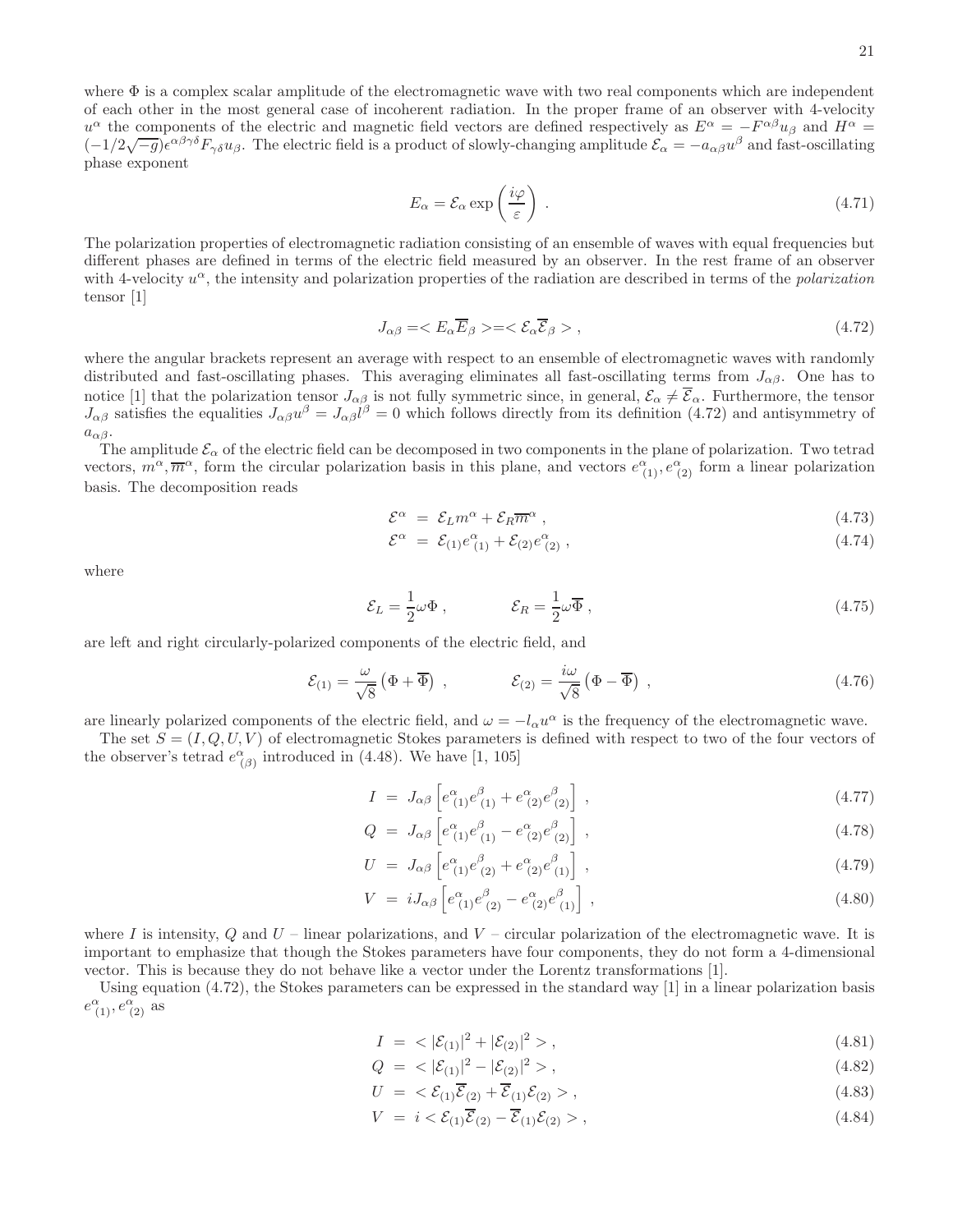where  $\mathcal{E}_{(n)} = \mathcal{E}_{\alpha} e^{\alpha}_{(n)}$  for  $n = 1, 2$ . Under the gauge subgroup of the little group of  $l^{\alpha}$ , the Stokes parameters remain invariant. However, for a constant rotation of angle  $\Theta$  in the  $(e^{\alpha}_{(1)}, e^{\alpha}_{(2)})$  polarization plane, one has

$$
I' = I \tag{4.85}
$$

$$
Q' = Q\cos 2\Theta + U\sin 2\Theta, \qquad (4.86)
$$

$$
U' = U\cos 2\Theta - Q\sin 2\Theta ,\qquad (4.87)
$$

$$
V' = V. \tag{4.88}
$$

This is what would be expected for a spin-1 field. That is, under a duality rotation of  $\Theta = \pi/4$ , one linear polarization state turns into the other, while the circular polarization state remains the same. The transformation properties  $(4.85)$ – $(4.88)$  of the Stokes parameters point out that the Stokes parameters  $Q, U$  represent the linearly polarized components, and V represents the circularly polarized component.

The polarization vector  $P = (P_1, P_2, P_3)$  and the degree of polarization  $P = |P|$  of the electromagnetic radiation can be defined in terms of the normalized Stokes parameters by  $P = (Q/I, U/I, V/I)$ . Any partially polarized wave may be thought of as an incoherent superposition of a completely polarized wave with the degree of polarization P and the polarization vector  $P$ , and a completely unpolarized wave with the degree of polarization  $1 - P$  and zero polarization vector,  $P = 0$ , so that for arbitrary polarized radiation one has:  $(I, Q, U, V) = (PI, Q, U, V) + (I - PI, 0, 0, 0)$ . For completely polarized waves, vector  $P$  describes the surface of the unit sphere introduced by Poincaré [1]. The center of Poincar´e sphere corresponds to unpolarized radiation and the interior to partially polarized radiation. Orthogonally polarized waves represent any two conjugate points on the Poincaré sphere. In particular,  $(P_1 = \pm 1, P_2 = 0, P_3 = 0)$ , and  $(P_1 = 0, P_2 = 0, P_3 = \pm 1)$  represent orthogonally polarized waves corresponding to the linear and circular polarization bases, respectively.

### *4. Propagation Laws for the Stokes Parameters*

Taking definition (4.70) of the electromagnetic tensor and accounting for the parallel transport of the null vectors  $l^{\alpha}, m^{\alpha}, \overline{m}^{\alpha}$  along the light ray and the laws of propagation of the electromagnetic tensor given by equations (4.15), yield the law of propagation of the complex scalar functions  $\Phi$  and  $\overline{\Phi}$ 

$$
\frac{d\Phi}{d\lambda} + \vartheta \Phi = 0, \qquad (4.89)
$$

$$
\frac{d\Phi}{d\lambda} + \vartheta \overline{\Phi} = 0 , \qquad (4.90)
$$

where  $\lambda$  is an affine parameter along the ray and  $\vartheta \equiv (1/2)\nabla_{\alpha}l^{\alpha}$  as given by equation (4.16). One notices that if A is a two-dimensional area of the cross section of the congruence of light rays lying in a surface of constant phase  $\phi$ , then [2, 59, 102]

$$
\frac{d\mathcal{A}}{d\lambda} - 2\vartheta \mathcal{A} = 0 \tag{4.91}
$$

Thus, the product,  $\mathcal{A}|\Phi|^2$ , remains constant along the congruence of light rays:

$$
D_{\lambda}\left(\mathcal{A}|\Phi|^2\right) = 0\,. \tag{4.92}
$$

This law of propagation for the product  $\mathcal{A}|\Phi|^2$  corresponds to the conservation of photon's flux [2, 59].

The law of conservation of the number of photons propagating along the light ray, corresponds to the propagation law of vector  $|\Phi|^2 l^{\alpha}$ . Indeed, taking covariant divergence of this quantity and making use of the equations (4.89),  $(4.90)$  along with definition  $(4.16)$  for the expansion  $\vartheta$  of the bundle of light rays, yields [2, 59]

$$
\nabla_{\alpha} \left( |\Phi|^2 l^{\alpha} \right) = 0 \,. \tag{4.93}
$$

This equation assumes that the scalar amplitude  $\Phi$  of the electromagnetic wave must be interpreted in terms of the number density of photons in phase space, N, and the energy of one photon,  $E_{\text{photon}} = \hbar \omega$ , as follows [2]

$$
|\Phi| = \sqrt{8\pi}\hbar \left(\frac{\mathcal{N}}{E_{\text{photon}}}\right)^{1/2},\qquad(4.94)
$$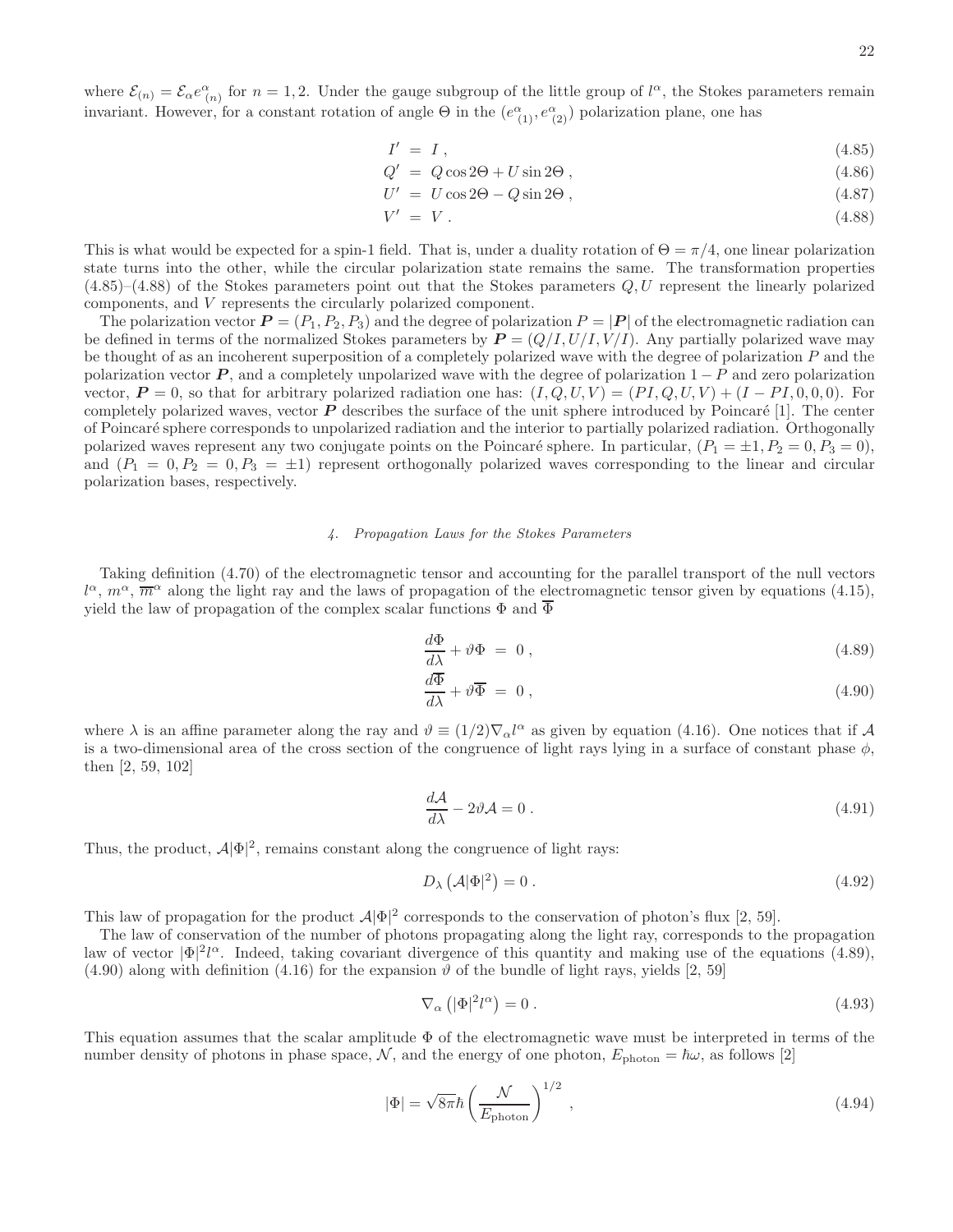where the Planck reduced constant  $\hbar = h/2\pi$  has been introduced to achieve consistency between the classical and quantum definitions of the energy of an electromagnetic wave.

Each of the Stokes parameter is proportional to the square of frequency of light,  $\omega = -u^{\alpha}l_{\alpha}$ , as directly follows from equations (4.81)–(4.84) and (4.76). Therefore, the variation of the Stokes parameters along the light ray can be obtained directly from their definitions  $(4.77)$ – $(4.80)$  along the light ray and making use of the laws of propagation  $(4.89)$ – $(4.91)$ . However, the set of the Stokes parameters  $S = (I, Q, U, V)$  is not directly observed in astronomy. Instead the set of four other polarization parameters  $(F_{\omega}, P_1, P_2, P_3)$  is practically observed [59, 106]. Here  $P = (P_1, P_2, P_3)$ is the polarization vector as defined at the end of the preceding section, and  $F_{\omega}$  is the *specific flux* of radiation (also known as the monochromatic flux of a light source [106]) entering a telescope from a given source. The specific flux is defined as an integral of the *specific intensity* (also known as the *surface brightness* [106]) of the radiation,  $I_{\omega} \equiv I_{\omega}(\omega, l)$ , over the total solid angle (assumed  $\ll 4\pi$ ) subtended by the source on the observer's sky:

$$
F_{\omega} = \int I_{\omega}(\omega, \mathbf{l}) d\Omega(\hat{\mathbf{l}}) , \qquad (4.95)
$$

where  $\hat{\mathbf{l}} = (\sin \hat{\theta} \cos \hat{\phi}, \sin \hat{\theta} \sin \hat{\phi}, \cos \hat{\theta})$  is the unit vector in the direction of the radiation flow and  $d\hat{\Omega}(\mathbf{l}) = \sin \hat{\theta} d\hat{\theta} d\hat{\phi}$ is the element of the solid angle formed by light rays from the source and measured in the observer's local Lorentz frame.

The specific intensity  $I_{\omega}$  of radiation at a given frequency  $\omega = 2\pi\nu$ , flowing in a given direction,  $\hat{l}$ , as measured in a specific local Lorentz frame, is defined by

$$
I_{\omega} = \frac{d(\text{energy})}{d(\text{time})d(\text{area})d(\text{frequency})d(\text{solid angle})} \,. \tag{4.96}
$$

A simple calculation (see, for instance, the problem 5.10 in [107]), reveals that

$$
\mathcal{N} = \frac{8\pi^3}{h^4} \frac{I_{\omega}}{\omega^3} \,,\tag{4.97}
$$

where h is the Planck's constant. The number density  $\mathcal N$  is invariant along the light ray and does not change under the Lorentz transformation. Invariance of  $N$  is a consequence of the kinetic equation for photons (radiative transfer equation) which in the case of gravitational field and without any other scattering processes, assumes the following form [2]

$$
\frac{d\mathcal{N}}{d\lambda} = 0\,. \tag{4.98}
$$

Equations (4.97), (4.98) tell us that the ratio  $I_{\omega}/\omega^3$  is invariant along the light-ray trajectory, that is

$$
\frac{I_{\omega}}{I_{\omega_0}} = \left(\frac{\omega}{\omega_0}\right)^3 \,,\tag{4.99}
$$

where  $\omega_0$ ,  $\omega$  are frequency of light at the point of emission and observation respectively,  $I_{\omega_0}$  is the *surface brightness* of the source of light at the point of emission, and  $I_\omega$  is the *surface brightness* of the source of light at the point of observation.

Equations (4.89)–(4.99) make it evident that in the geometric optics approximation the gravitational field does not mix up the linear and circular polarizations of the electromagnetic radiation but can change its surface brightness  $I_{\omega}$ due to gravitational (and Doppler) shift of the light frequency caused by the time-dependent part of the gravitational field of the isolated system emitting gravitational waves. Furthermore, the monochromatic flux from the source of radiation changes due to the distortion of the domain of integration in equation (4.95) caused by the gravitational light-bending effect. Taking into account that the gravitationally-unperturbed solid angle  $d\Omega(k) = \sin\theta d\theta d\phi$ , and introducing the Jacobian,  $J(\theta, \phi)$ , of transformation between the spherical coordinates  $(\hat{\theta}, \hat{\phi})$  and  $(\theta, \phi)$  at the point of observation, one obtains that the measured monochromatic flux is

$$
F_{\omega} = \int d\phi \int I_{\omega_0}(\theta, \phi) J(\theta, \phi) (\omega/\omega_0)^3 \sin \theta d\theta . \qquad (4.100)
$$

Equation (4.100) tells us that the monochromatic flux of the source of light can vary due to:

1. the gravitational Doppler shift of the electromagnetic frequency of light when it travels from the point of emission to the point of observation;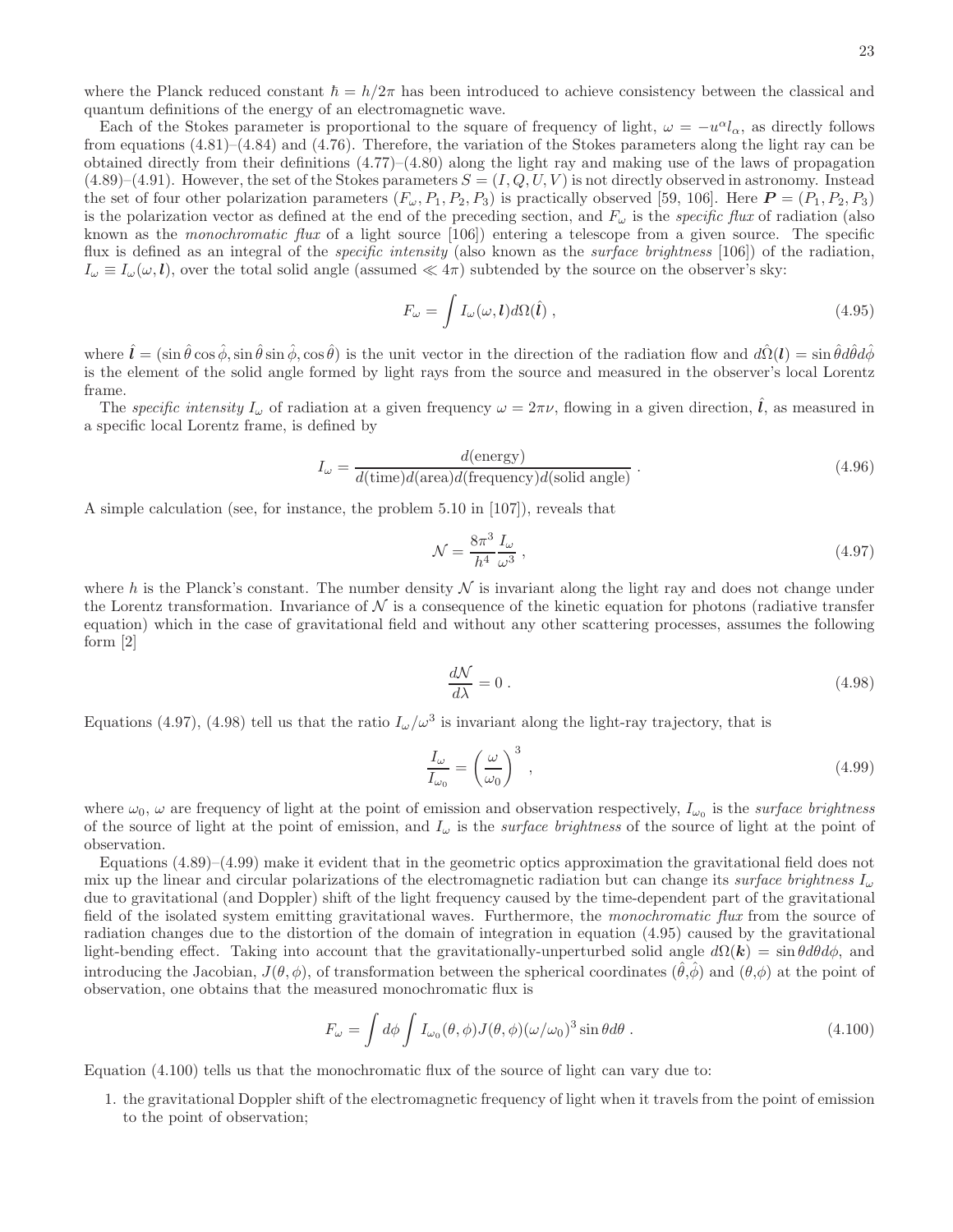2. the change in the solid angle at the point of observation caused by the gravitational light deflection. The "magnification" matrix is the Jacobian of the transformation of the null directions on the celestial sphere generated by the bending of the light-ray trajectories by the gravitational field of the isolated system.

Orientation of two components,  $P_1$  and  $P_2$ , of the polarization vector  $\bf{P}$  at the point of observation differs from that taken at the point of emission of the electromagnetic signal due to the parallel transport of the reference tetrad, which changes its orientation with respect to the reference tetrad at infinity as it propagates along the light ray. This can be seen after taking into account equations (4.63), (4.64) where the rotational angle  $\Theta$  is determined as a solution of the parallel transport equation (4.66) for the reference tetrad. Thus, the gravitational field changes the tilt angle of the polarization ellipse as light propagates along the light-ray trajectory. This effect was predicted by Skrotskii [108, 109] and discussed independently in [110, 111]. Its observation will play a significant role in a foreseeable future for detection of gravitational waves of cosmological origin by CMBR-radiometry space missions [112]. The third component of the polarization vector, P3, remains the same along the light-ray trajectory because it represents the circularly polarized component of the radiation and is not affected by the rotation of the reference tetrad as it propagates along the light-ray path.

# 5. THE MATHEMATICAL TECHNIQUE FOR ANALYTIC INTEGRATION OF THE LIGHT-RAY EQUATIONS

This section provides mathematical technique for performing integration of equations of propagation of various characteristics of electromagnetic wave from the point of emission of light  $x_0$  to the point of its observation x. The basic element, which is to be integrated, is the metric tensor perturbation  $h_{\alpha\beta}(t, x)$  generated by the localized astronomical system and taken at the point lying on the light-ray trajectory. The metric tensor depends on the multipole moments taken at the retarded instant of time  $s = t - r$  divided by the distance from the system r, and its time and spatial derivatives. These derivatives are handled by the method shown in this section. The main integrals are taken from the quantity  $F(s)/r$ , wherein  $F(s)$  denotes a multipole moment of the gravitating system depending on the retarded time  $s = t - r$ . Calculation of the integrals and their derivatives is slightly different for stationary and non-stationary components of the metric tensor and are treated in the next two sections.

#### 5.1. Light-ray Integrals from Monopole and Dipole

The monopole and dipole parts of the metric tensor  $(3.5)-(3.8)$  are formed by terms being proportional to the mass M and spin  $\mathcal{S}^i$  of the isolated system. These terms as they appear in the solution of the light-ray equations, are given by integrals  $[\mathcal{M}(t-r)/r]^{[-1]}$ ,  $[\mathcal{M}(t-r)/r]^{[-2]}$  and  $[\mathcal{S}^i(t-r)/r]^{[-1]}$ ,  $[\mathcal{S}^i(t-r)/r]^{[-2]}$  respectively. In this section we shall assume for simplicity that mass  $\mathcal M$  and spin  $\mathcal S^i$  of the isolated system are constant during the time of propagation of light from the source of light to observer. The assumption about constancy of the mass  $M$  and spin  $S<sup>i</sup>$  of the isolated system is valid as long as one neglects the energy emitted in the form of the gravitational waves by the isolated system under consideration. For light sources at the edge of our visible universe the characteristic time for emission of gravitational waves by an isolated system can be comparable with time the light takes to travel from the point of emission to observer. In this case the time evolution of the mass-monopole and spin-dipole is to be taken into account for correct calculation of the perturbations in propagation of light ray (see section 6.1 for more detail). Mass and spin of the isolated system can also change due to catastrophic disruption of the isolated system, for example, as a result of a supernova explosion. Specific details of how this process affects the light-ray propagation are not considered in the present paper but perhaps are worthwhile to studying.

In the case when mass and spin are constant, the integrals that we need to carry out are reduced to  $[1/r]^{[-1]}$  and  $[1/r]^{[-2]}$  which are formally divergent at the lower limit of integration at the past null infinity when time  $t \to -\infty$ . However, one must bear in mind that these integrals do not enter equations of light-ray geodesics (4.37) alone but appear in these equations after taking at least one partial derivative with respect to either  $\xi^i$  or  $\tau$  parameters. This differentiation effectively eliminates divergent parts of the integrals from the final result. Hence, in what follows, we drop out the formally divergent terms so that the integrals under discussion assume the following form

$$
\left[\frac{1}{r}\right]^{[-1]} \equiv \int_{-\infty}^{t} \frac{d\tau}{r} = \int \frac{d\tau}{\sqrt{d^2 + \tau^2}} = -\ln\left[\frac{r(\tau) - \tau}{r_{\rm E}}\right],\tag{5.1}
$$

$$
\left[\frac{1}{r}\right]^{[-2]} \equiv \int_{-\infty}^{t} \left[\frac{1}{r}\right]^{[-1]} d\tau = -\tau \ln\left[\frac{r(\tau) - \tau}{r_{\rm E}}\right] - r(\tau) ,\qquad (5.2)
$$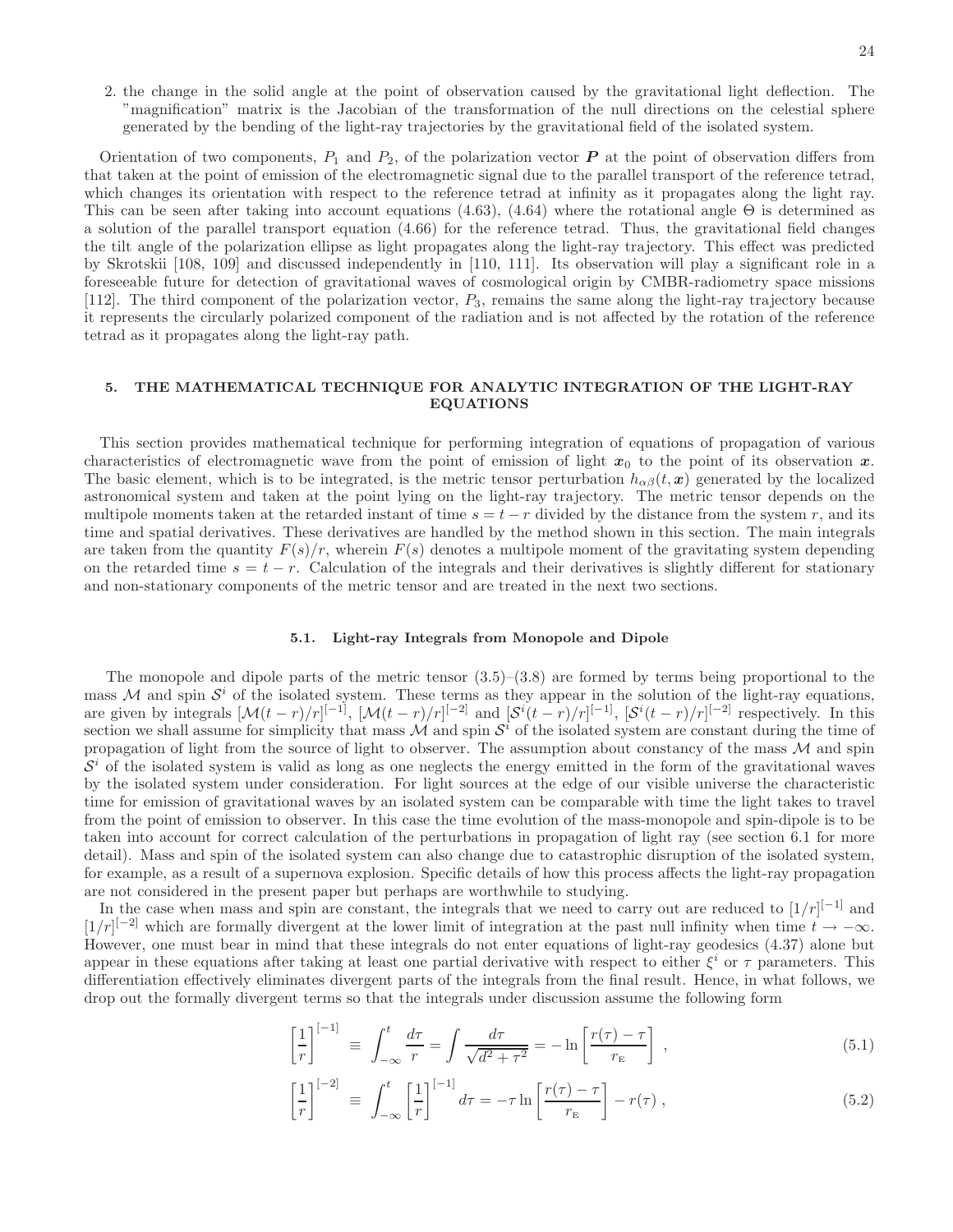25

where  $\tau = t - t^*$  and we used equation (4.22) explicitly while expressing the distance  $r = r_N(\tau)$  as a function of time  $\tau$ . The constant distance  $r_{\text{E}}$  was introduced to make the argument of the logarithmic function dimensionless. This constant is not important for calculations as it always cancel out in final formulas. However, in the case of gravitational lensing it is convenient to identify the scale constant  $r_{\rm E}$  with the radius of the Einstein ring [59–61]

$$
r_{\rm E} = \left(\frac{4GM}{c^2} \frac{rr_0}{R}\right)^{1/2} \,,\tag{5.3}
$$

where  $r$ ,  $r_0$  are distances from the isolated system (the deflector of light) to observer and the source of light, and  $R = \tau + \tau_0$ . The radius of the Einstein ring is a characteristic distance separating naturally the case of weak gravitational lensing  $(d > r<sub>E</sub>)$  from the strong one  $(d < r<sub>E</sub>)$ . The Einstein ring as visible in the sky, has an angular size that is given by

$$
\theta_{\rm E} = \frac{r_{\rm E}}{r} = \left(\frac{4GM}{c^2} \frac{r_0}{Rr}\right)^{1/2} \,. \tag{5.4}
$$

The angular Einstein radius  $\theta_{\rm E}$  defines the angular scale for a lensing situation. For cosmology, typical mass  $M \simeq$  $10^{12}M_{\odot}$  and distances r, r<sub>0</sub>, and R are of order 1 gigaparsec. Consequently, the angular Einstein radius  $\theta_{\rm E}$  is of order one arcsecond and the linear radius  $r<sub>E</sub>$  is of order 1 kiloparsec. A star within our galaxy having  $M \simeq M_{\odot}$  and distances r, r<sub>0</sub>, and R of order 10 kiloparsec has an angular Einstein radius  $\theta_{\rm E}$  of order a milli-arcsecond and the linear radius  $r_{\rm E}$  of order 10 astronomical units (10 AU).

#### 5.2. Light-ray Integrals from Quadrupole and Higher-Order Multipoles

Time-dependent terms in the metric tensor  $(3.5) - (3.8)$  result from the multipole moments which can be either periodic (a binary system) or aperiodic (a supernova explosion) functions of time. The most straightforward way to calculate the impact of the gravitational field of such a source on the propagation of light is to decompose its multipole moments  $F(s) \Leftrightarrow (\mathcal{I}_L(s), \mathcal{S}_L(s))$  in the Fourier series [83, 113]

$$
F(t-r) = \frac{1}{\sqrt{2\pi}} \int_{-\infty}^{+\infty} \tilde{F}(\tilde{\omega}) e^{i\tilde{\omega}(t-r)} d\tilde{\omega}, \qquad (5.5)
$$

substitute this decomposition to the light-ray propagation equations and integrate term by term. This method makes an impression that in order to obtain the final result of the integration the (complex-valued) Fourier image  $F(\tilde{\omega})$  of the multipole moments of the isolated system must be specified explicitly, otherwise the convolution of the integrated Fourier series will be impossible. However, this is not true, at least in general relativity, and, as we shall show later, the explicit structure of  $F(\tilde{\omega})$  is irrelevant for subsequent general-relativistic calculations. This is explained, if one recollects that in general relativity gravitational field propagates with the same speed as light. In alternative theories of gravity the speed of gravity and light may be different, so it can lead to appearance of terms proportional to the difference between the speed of gravity and light that will drastically complicates calculations which will require the Fourier images of gravitational-wave sources as explicit functions of  $\tilde{\omega}$  [114]. All such terms are, however, cancelled out in general relativity exactly, thus making calculations manageable and applicable for any source of gravitational waves.

We notice that the integration of the light-ray equations is effectively reduced to the calculation of only two types of integrals along the light ray:  $[F(t-r)/r]^{[-1]}$  and  $[F(t-r)/r]^{[-2]}$ , where  $F(t-r)$  denotes any type of the timedependent multipole moments of the gravitational field of the localized astronomical system. These integrals can be performed after introducing a new variable [83]

$$
y \equiv s - t^* = \tau - r(\tau) = \tau - \sqrt{d^2 + \tau^2} \,,\tag{5.6}
$$

which has a unique physical meaning of the retarded interval of time between two space-time events: position of photon  $x^{\alpha} = (\tau, x)$  on the light ray and the center of mass of the isolated system  $z^{\alpha} = (y, 0)$ . It is important to realize that the equation (5.6) is a retarded solution of the null cone equation in flat space-time

$$
\eta_{\alpha\beta}(x^{\alpha} - z^{\alpha})(x^{\beta} - z^{\beta}) = 0 , \qquad (5.7)
$$

describing propagation of gravity from the isolated system to the photon. This retardation of gravity effect has its origin in the time argument of the solution  $(3.5)-(3.8)$  of the linearized Einstein equations and is due to the finite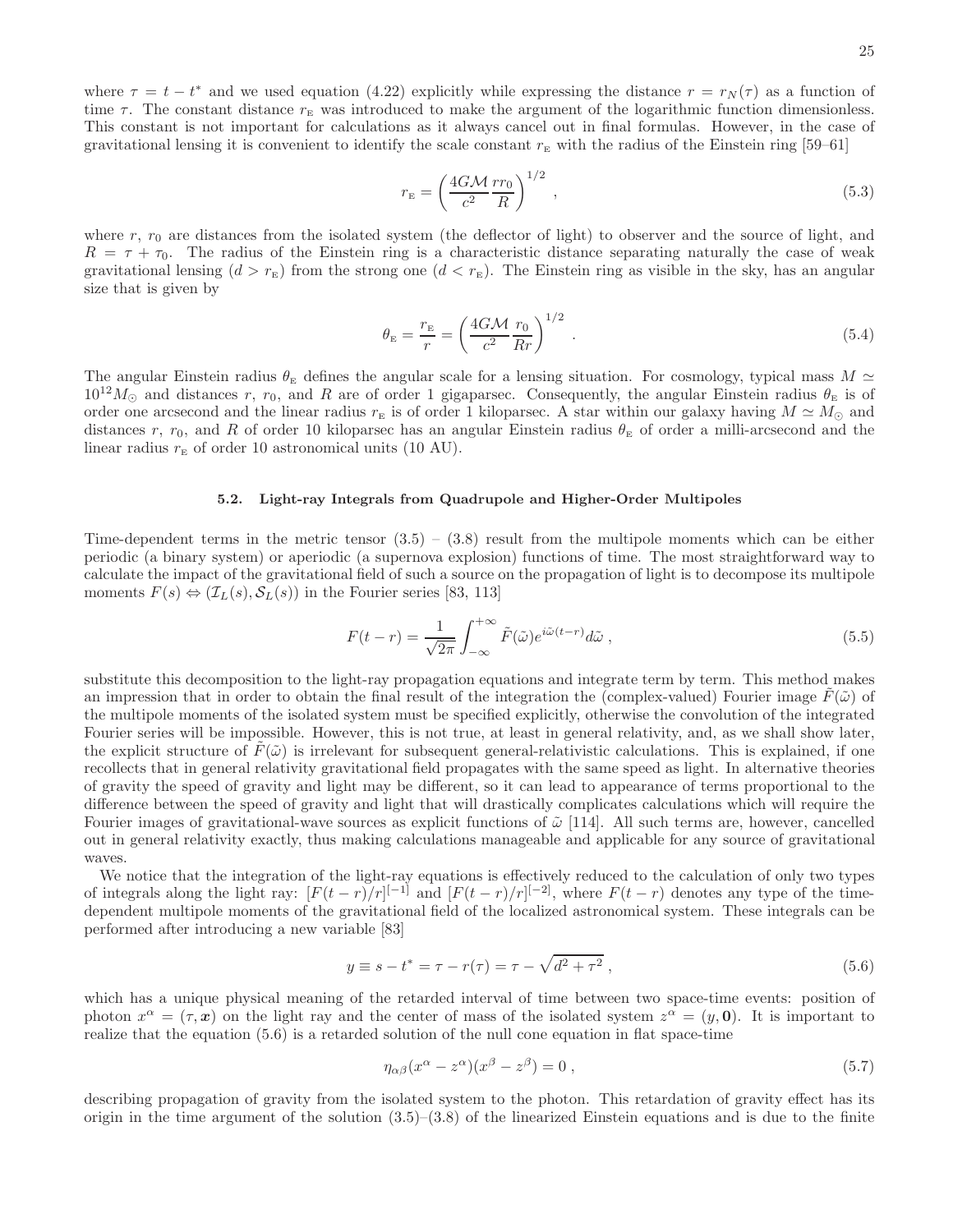speed of propagation of gravity. The retardation of gravity effect was predicted in [115] and experimentally tested with the precision 20% in the jovian light-deflection experiment in September 2002 [116]. This replacement of the time argument from  $\tau$  to the retarded time  $y = \tau - r(\tau)$  allows us to perform integration of equations of light-ray geodesics completely without making specific assumptions about time dependence of the multipole moments. It is worth noting that while the parameter  $\tau$  runs from  $-\infty$  to  $+\infty$ , the retarded time y runs from  $-\infty$  to 0; that is, y is always negative,  $y \leq 0$ .

Equation (5.6) leads to other useful transformations

$$
\tau = \frac{y^2 - d^2}{2y}, \qquad \sqrt{d^2 + \tau^2} = -\frac{1}{2}\frac{d^2 + y^2}{y}, \qquad d\tau = \frac{1}{2}\frac{d^2 + y^2}{y^2}dy.
$$
\n(5.8)

Making use of the new variable  $y$  and relationships  $(5.8)$  the integrals under discussion can be displayed as follows:

$$
\left[\frac{F(t-r)}{r}\right]^{[-1]} = -\int\limits_{-\infty}^{y} \frac{F(t^*+\zeta)}{\zeta} d\zeta ,\qquad (5.9)
$$

$$
\left[\frac{F(t-r)}{r}\right]^{[-2]} = -\frac{1}{2} \int_{-\infty}^{y} \int_{-\infty}^{\eta} \frac{F(t^*+\zeta)}{\zeta} d\zeta d\eta - \frac{d^2}{2} \int_{-\infty}^{y} \frac{1}{\eta^2} \int_{-\infty}^{\eta} \frac{F(t^*+\zeta)}{\zeta} d\zeta d\eta ,
$$
\n(5.10)

where  $\zeta$ ,  $\eta$  are new variables of the integration replacing integration along the light-ray trajectory by that along a null characteristic of the gravitational field, and  $t^*$  is the time of the closest approach of photon to the origin of the coordinate system. The time  $t^*$  has no special physical meaning in general case and appears in calculations as an auxiliary (constant) parameter which vanishes in the final result. It can be used as an approximation of the retarded time  $s = t - r$  in the case of a small impact parameter d of the light ray to the isolated astronomical system, that is  $s \simeq t^* + O(d^2/cr)$ . Notice that for observer at spatial infinity  $r = \infty$  and the retarded time  $s = t^*$  which justifies dependence of the total angle of the deflection of light on, otherwise unphysical, value of  $t^*$  adopted, for example, in [82].

A remarkable property of the integrals in the right side of equations (5.9), (5.10) is that they depend on the parameters  $\xi^i$  and  $\tau$  only through either the upper limit of the integrals which is the variable  $y = \tau - \sqrt{d^2 + \tau^2}$ , or the square of the impact parameter,  $d^2 = (\xi \cdot \xi)$  standing in front of the second integral in the right side of equation (5.10). For this reason, differentiation of the integrals in the left part of equations (5.9), (5.10) with respect to either  $\xi^i$  or  $\tau$  will effectively eliminate the integration along the light ray trajectory. For example,

$$
\hat{\partial}_i \left\{ \left[ \frac{F(t-r)}{r} \right]^{[-1]} \right\} = -\frac{F(t^*+y)}{y} \hat{\partial}_i y = \frac{\xi^i}{yr} F(t-r) . \tag{5.11}
$$

Similar calculation can be easily performed in case of differentiation of integral  $[F(t - r)/r]^{[-1]}$  with respect to  $\tau$ . It results in

$$
\hat{\partial}_{\tau}\left\{ \left[\frac{F(t-r)}{r}\right]^{[-1]} \right\} = -\frac{F(t^*+y)}{y} \hat{\partial}_{\tau}y = -\frac{F(t^*+y)}{y} \left(1 - \frac{\tau}{r}\right) = \frac{F(t-r)}{r},\tag{5.12}
$$

as it could be expected because the partial differentiation with respect to  $\tau$  keeps  $\xi^i$  and  $t^*$  fixed and, hence, is equivalent to taking a total time derivative with respect to t along the light ray.

Since all terms in the solution of the light geodesic equation are represented as derivatives from the integrals  $[F(t-r)/r]^{[-1]}$  and  $[F(t-r)/r]^{[-2]}$  with respect to the parameters  $\xi^{i}$  and/or  $\tau$ , it is clear from equations (5.11), (5.12) that the solution will not contain any single integral  $[F(t-r)/r]^{[-1]}$  at all; only integrands of this integral will appear. We notice that taking first and second derivatives of the double integral  $[F(t-r)/r]^{[-2]}$  do not eliminate the integration along the light ray trajectory

$$
-\hat{\partial}_k \left\{ \left[ \frac{F(t-r)}{r} \right]^{[-2]} \right\} = \xi^k \left\{ \frac{1}{y} \left[ \frac{F(t-r)}{r} \right]^{[-1]} - \int\limits_{-\infty}^y \frac{1}{\eta^2} \int\limits_{-\infty}^\eta \frac{F(t^* + \zeta)}{\zeta} d\zeta d\eta \right\} ,\tag{5.13}
$$

$$
\hat{\partial}_{jk}\left\{\left[\frac{F(t-r)}{r}\right]^{[-2]}\right\} = \frac{\xi^k \xi^j}{y^2} \frac{F(t-r)}{r} + P^{jk}\left\{\frac{1}{y}\left[\frac{F(t-r)}{r}\right]^{[-1]} - \int\limits_{-\infty}^y \frac{1}{\eta^2} \int\limits_{-\infty}^{\eta} \frac{F(t^*+\zeta)}{\zeta} d\zeta d\eta\right\}, \quad (5.14)
$$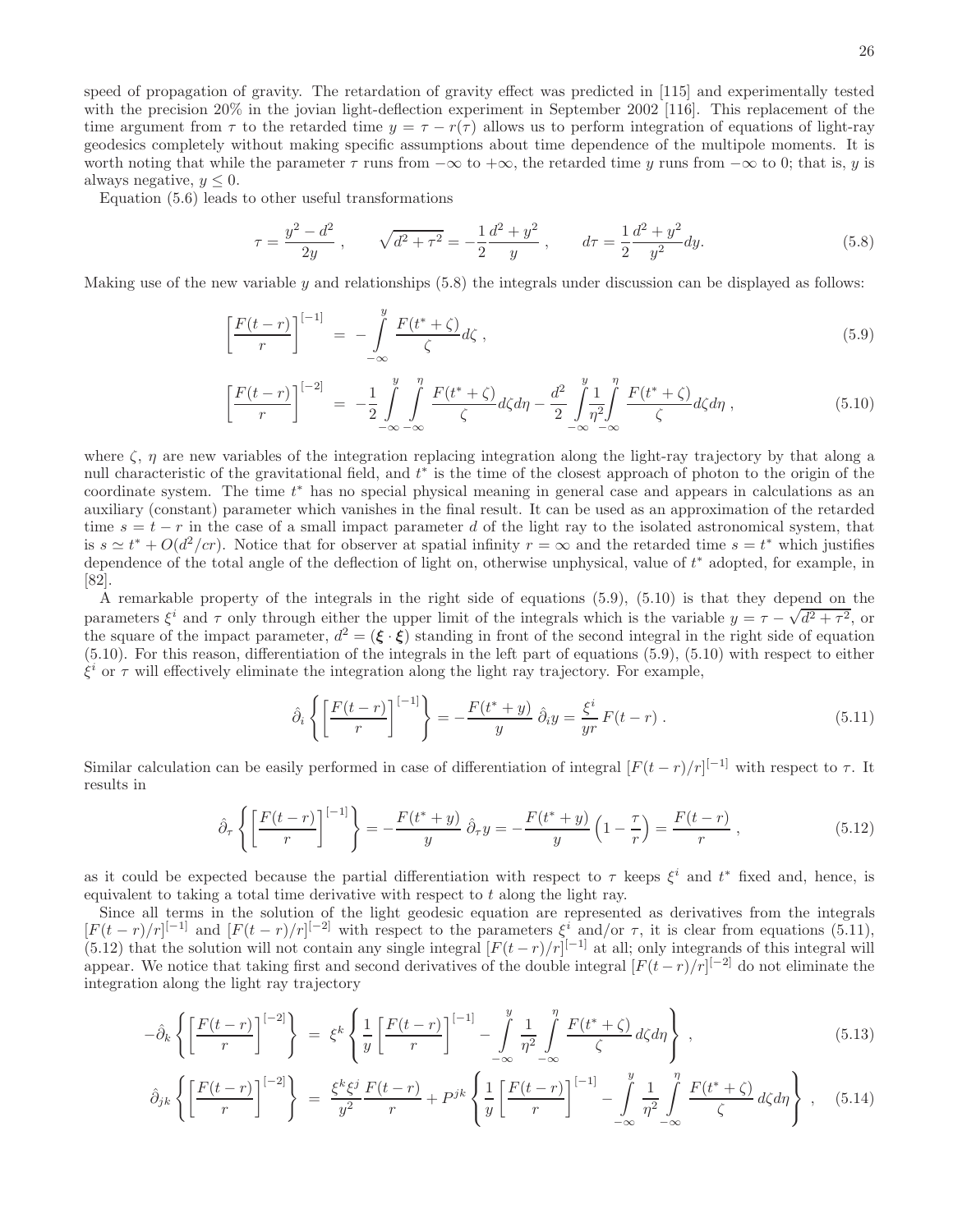However, taking one more (a third) derivative eliminates all integrals from equation (5.14) completely. More specifically, we have

$$
\hat{\partial}_{ijk} \left\{ \left[ \frac{F(t-r)}{r} \right]^{[-2]} \right\} = \frac{1}{y} \left\{ \left( P^{ij} + \frac{\xi^{ij}}{yr} \right) \hat{\partial}_k + P^{jk} \hat{\partial}_i + \xi^j \hat{\partial}_{ik} \right\} \left[ \frac{F(t-r)}{r} \right]^{[-1]}, \tag{5.15}
$$

and making use of equations (5.11), (5.14) for explicit calculation of partial derivatives in the right part of equation (5.15) proves that all integrations disappear, that is

$$
\hat{\partial}_{ijk}\left\{\left[\frac{F(t-r)}{r}\right]^{[-2]}\right\} = \frac{P^{ij}\xi^k + P^{jk}\xi^i + P^{ik}\xi^j}{y^2r}F(t-r) + \frac{\xi^i\xi^j\xi^k}{y^2r^2}\left[\left(\frac{2}{y}-\frac{1}{r}\right)F(t-r) - \dot{F}(t-r)\right],\tag{5.16}
$$

where  $\dot{F}(t-r) \equiv \partial_t F(t-r)$ . The same kind of reasoning works for the third derivatives with respect to the parameter  $\tau$  and to the mixed derivatives taken with respect to both  $\xi^i$  and  $\tau$ .

We shall obtain solution of the light geodesic in terms of STF derivatives with respect to the impact parameter  $\xi^i$  of the light ray acting on the single and double integrals having a symbolic form  $\hat{\partial}_{\langle a_1...a_k\rangle}[F(t-r)/r]^{[-1]}$  and  $\hat{\partial}_{\langle a_1...a_k\rangle}[F(t-r)/r]^{[-2]}$ . Explicit expression for this STF derivative can be obtained directly by applying differentiation rules shown in equations  $(5.13) - (5.15)$ . In what follows, we shall see that solutions of equations of light rays will always contain three or more derivatives acting on the integrals from the higher-order multipole moments (multipolarity  $l > 2$ ) which have the same structure as that shown in equations (5.9), (5.10). It means that the final result of the integration of the light-ray propagation equations depending on the higher-order multipoles of the localized astronomical system can be expressed completely in terms of these multipoles taken at the retarded instant of time  $s = t - r$ . In other words, motion of photon in *general relativity* does not depend on the past history of its propagation and the effects caused by temporal variations of the gravitational field (gravitational waves) are not accumulating [117]. On the other hand, the past history of the isolated system can affect the propagation of the light ray through the tails of the gravitational waves contributing to the multipole moments of the system as given by equations (3.12), (3.13).

#### 6. RELATIVISTIC PERTURBATIONS OF THE LIGHT-RAY PROPAGATION

### 6.1. Relativistic Perturbation of the Electromagnetic-Wave Eikonal

Perturbation of eikonal (phase) of electromagnetic signal propagating from the point  $x_0$  to the point x are obtained by solving equation (4.35). This solution is found by integrating the metric tensor perturbation along the light-ray trajectory and can be written down in the linearized approximation as an algebraic sum of three separate terms

$$
\psi = \psi_{(G)} + \psi_{(M)} + \psi_{(S)} , \qquad (6.1)
$$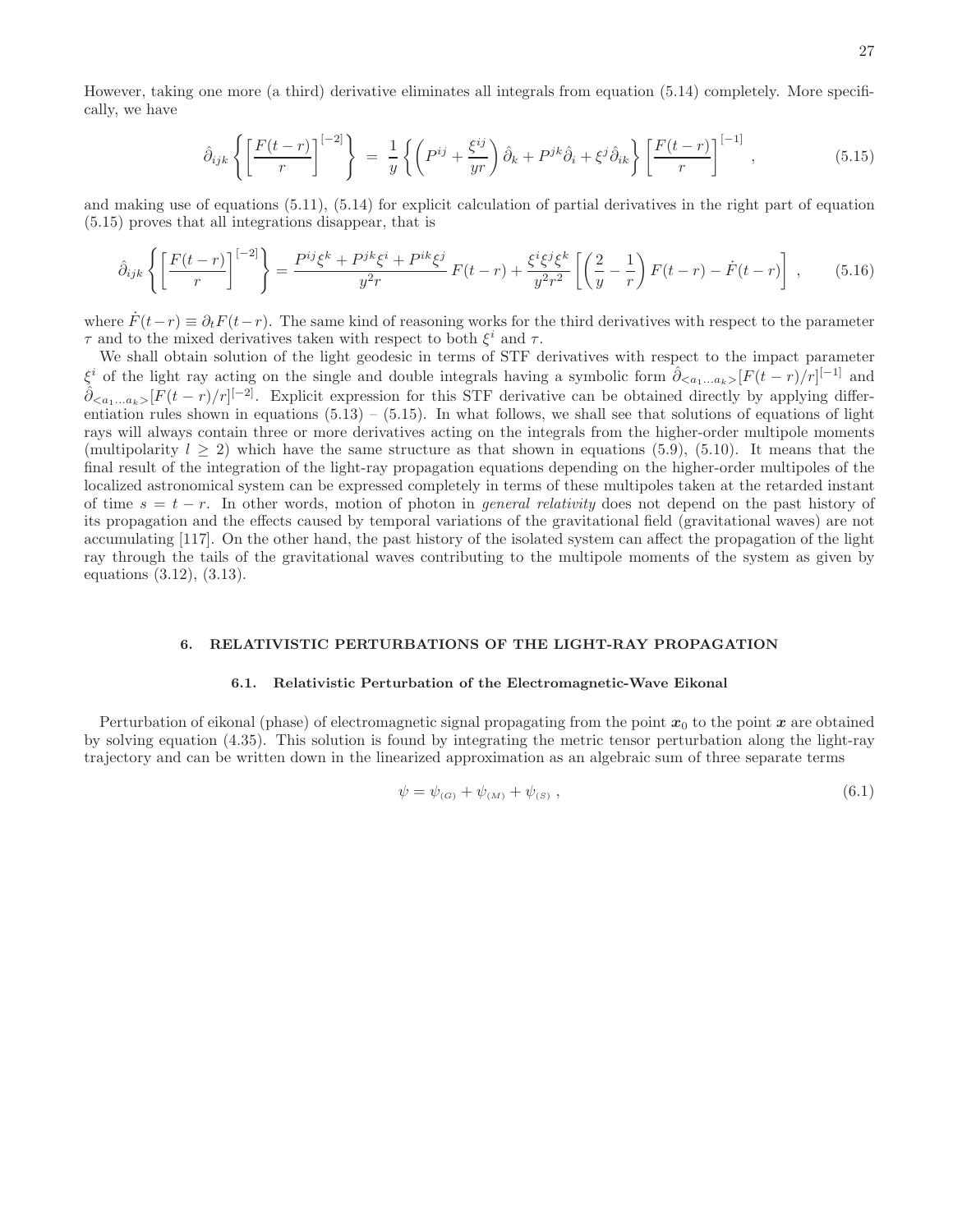where  $\psi_{(G)}$  represents the gauge-dependent part of the eikonal, and  $\psi_{(M)}$ ,  $\psi_{(S)}$  are eikonal's perturbations caused by the mass and spin multipole moments correspondingly. Their explicit expressions are as follows

$$
\psi_{(G)} = (k^i \varphi^i - \varphi^0) + (k^i w^i - w^0) , \qquad (6.2)
$$

$$
\psi_{(M)} = 2\left[\frac{\mathcal{M}(t-r)}{r}\right]^{[-1]} + 2\sum_{l=2}^{\infty}\sum_{p=0}^{l-1}\frac{(-1)^{l+p}}{l!}C_{l}(l-p,p)\left(1-\frac{p}{l}\right) \tag{6.3}
$$

$$
\times \left\{ \left( 1 + \frac{p}{l-1} \right) k_{\langle a_1...a_p} \hat{\partial}_{a_{p+1}...a_l} \right\} \left[ \frac{\mathcal{I}_{A_l}^{(p)}(t-r)}{r} \right]^{[-1]} \n- \frac{2p}{l-1} k_{\langle a_1...a_{p-1}} \hat{\partial}_{a_p...a_{l-1}} \right\} \left[ \frac{k^i \mathcal{I}_{iA_{l-1}}^{(p)}(t-r)}{r} \right]^{[-1]} \right\} \n\psi_{(S)} = 2\epsilon_{abi} k^a \mathcal{S}^b \hat{\partial}_i \ln(r-\tau) + 4\hat{\partial}_a \sum_{l=2}^{\infty} \sum_{p=0}^{l-1} \frac{(-1)^{l+p} l}{(l+1)!} C_{l-1} (l-p-1, p) \n\times \left( 1 - \frac{p}{l-1} \right) k_{\langle a_1...a_p} \hat{\partial}_{a_{p+1}...a_{l-1}} \right\} \left[ \frac{k^i \epsilon_{iba} \mathcal{S}_{bA_{l-1}}^{(p)}(t-r)}{r} \right]^{[-1]},
$$
\n(6.4)

where  $H(p - q)$  is the Heaviside function defined by the expression (1.18),  $C(p, q)$  is the polynomial coefficient given by equation (1.17) and  $F^{(p)}(t-r)$  denotes  $\partial^p F(t-r)/\partial t^p$  where r is considered as constant.

We note that the gauge-dependent part of the eikonal,  $\psi_{(G)}$ , contains combination of terms  $k^i\varphi^i - \varphi^0$  defined by equations (C.7)–(C.9) which can be, in principle, eliminated with an appropriate choice of the gravitational field gauge functions  $w^0$  and  $w^i$ . However, such a procedure will introduce a reference frame in the sky with a coordinate grid being sensitive to the direction to a source of light rays; that is, to the unit vector  $k^i$ . The coordinate frame obtained in this way will have the direction-dependent distortions leading to its trifling practical usage. For this reason we do not recommend the elimination of functions  $\varphi^0$  and  $\varphi^i$  from equation (6.2) and give preference to the ADM-harmonic coordinate system which admits a much simpler and unique treatment of observable relativistic effects. Thus, we leave the functions  $\varphi^0$  and  $\varphi^i$  in equation (6.2) where the gauge functions  $w^0$  and  $w^i$  are defined by formulas (C.2),  $(C.3)$ .

Expressions (6.3), (6.4) for the mass- and spin-multipoles of the eikonal contains integrals. However, one can easily prove that the integrals from all high-order multipoles are eliminated. Indeed, scrutiny inspection of equations (6.3), (6.4) elucidates that all the integrals from the high-order multipole moments enter the equation in combination with at least one derivative with respect to the impact parameter vector  $\xi^i$ . Hence, the differentiation rule (5.11) is applied which eliminates the integrals from the high-order multipoles in the eikonal.

The integral, which remains unperformed, is that from the mass monopole in equation (6.3). It can be taken by parts as follows

$$
\left[\frac{\mathcal{M}(t-r)}{r}\right]^{[-1]} = -\mathcal{M}(t-r)\ln(r-\tau) + \int_{-\infty}^{y} \dot{\mathcal{M}}(t^*+\zeta)\ln\zeta d\zeta.
$$
 (6.5)

If one assumes that the mass  $M$  is constant, then the second term in the right side of equation (6.5) vanishes and the eikonal does not contain any integral dependence on the past history of the light propagation. This assumption is usually implied, for example, in the theory of gravitational lensing [59–61] and other numerous applications of the relativistic theory of light propagation. Here, we extend our approach to take into account the case of  $\mathcal{M} \neq 0$ . In the most general case the lost of energy by the isolated system caused by emission of gravitational waves is given by [1, 2]

$$
\dot{\mathcal{M}}(t) = -\frac{G}{c^7} \mathcal{I}_{ij}^{(3)}(t) \mathcal{I}_{ij}^{(3)}(t) + O\left(c^{-9}\right) ,\qquad (6.6)
$$

where  $\mathcal{I}_{ij}^{(3)}$  represents a third time derivative from the mass quadrupole moment, and terms of order  $O(c^{-9})$  describe contribution of higher-order mass and spin multipoles. Accounting for the contribution of the gravitational waves given by equation (6.6) yields

$$
\left[\frac{\mathcal{M}(t-r)}{r}\right]^{[-1]} = -\mathcal{M}(t-r)\ln(r-\tau) - \frac{G}{c^7} \int_{-\infty}^{y} \mathcal{I}_{ij}^{(3)}(t^*+\zeta)\mathcal{I}_{ij}^{(3)}(t^*+\zeta)\ln\zeta d\zeta + O\left(c^{-9}\right) \,. \tag{6.7}
$$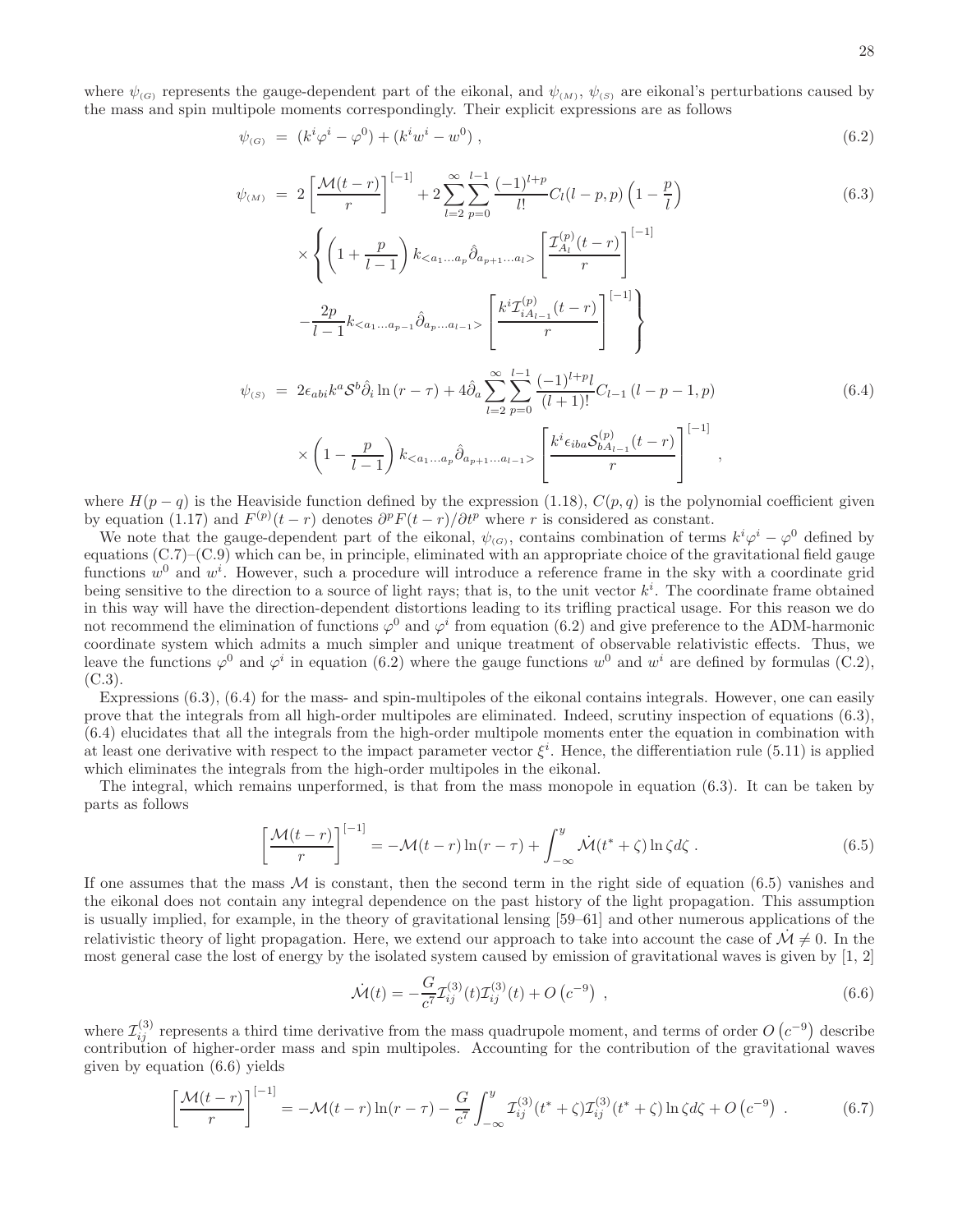It is instructive to evaluate contribution of the second term in the right side of equation (6.5) in the case of light propagating in gravitational field of a binary system consisting of two stars with masses  $m_1$  and  $m_2$  orbiting each other along a circular orbit. The total mass  $M$  of the system is defined in accordance with equation (3.10) which takes into account the first post-Newtonian correction

$$
\mathcal{M}(t) = m_1 + m_2 - \frac{1}{2} \frac{G \mu \mathcal{M}}{c^2 a(t)} + O\left(c^{-4}\right) ,\qquad (6.8)
$$

where  $\mu = m_1 m_2/\mathcal{M}$  is the reduced mass of the system and  $a = a(t)$  is the orbital radius of the system. Assuming that the lost of the orbital energy is due to the emission of gravitational waves from the system in accordance with the quadrupole formula approximation  $[1, 2]$ , the time evolution of the orbital radius is defined by equation  $[1, 2]$ 

$$
\dot{a} = -\frac{64G^3}{5c^5} \frac{\mu \mathcal{M}^2}{a^3} \,. \tag{6.9}
$$

It has a simple solution [2]

$$
a(t) = a_0 \left(1 - \frac{\tau}{T}\right)^{1/4}, \qquad (6.10)
$$

$$
T = \frac{5c^5}{256G^3} \frac{a_0^4}{\mu \mathcal{M}^2} \,, \tag{6.11}
$$

where  $\tau = t - t^*$ ,  $t^*$  is the time of the closest approach of light ray to the binary system,  $a_0 = a(t^*)$  is the orbital radius of the binary system at the time of the closest approach, and T is the spiral time of the binary. The lost of the total mass due to the emission of the gravitational waves is

$$
\dot{\mathcal{M}} = -\frac{G}{8c^2} \frac{\mu \mathcal{M}}{a_0 T} \left( 1 - \frac{\tau}{T} \right)^{-5/4} . \tag{6.12}
$$

Substituting equation  $(6.12)$  to the right side of equation  $(6.5)$  and performing integration yields

$$
\int_{-\infty}^{y} \dot{\mathcal{M}}(t^* + \zeta) \ln \zeta d\zeta = -\frac{1}{2} \frac{G\mu \mathcal{M}}{c^2 a(s)} \ln(r - \tau) + \frac{1}{2} \frac{G\mu \mathcal{M}}{c^2 a_0} \left\{ \ln \left[ \frac{a(s) - a_0}{a(s) + a_0} \right] + 2 \arctan \left[ \frac{a(s)}{a_0} \right] \right\},\tag{6.13}
$$

where  $a(s) \equiv a(t - r)$  denotes the orbital radius of the binary system taken at the retarded time  $s = t - r$ . Putting all terms in equations (6.5), (6.8), (6.13) together yields

$$
\left[\frac{\mathcal{M}(t-r)}{r}\right]^{[-1]} = -(m_1+m_2)\ln(r-\tau) + \frac{1}{2}\frac{G\mu\mathcal{M}}{c^2a_0}\left\{\ln\left[\frac{a(s)-a_0}{a(s)+a_0}\right] + 2\arctan\left[\frac{a(s)}{a_0}\right]\right\},\tag{6.14}
$$

where the first term in the right side of this equation is the standard Shapiro time delay in the gravitational field of the binary system with constant total mass  $m_1 + m_2$ , and the second term represents relativistic correction due to the emission of gravitational waves by the system causing the overall loss of its orbital energy.

Eikonal describes propagation of a wave front of the electromagnetic wave. Light rays are orthogonal to the wave front and their trajectories can be easily calculated as soon as the eikonal is known. In the present paper we do not use this technique and obtain solution for the light rays directly from the light-ray geodesic equations that gives identical results.

#### 6.2. Relativistic Perturbation of the Light-Particle Velocity

Integration of the light-ray propagation equations  $(4.40) - (4.43)$  is fairly straightforward. Performing one integration of these equations with respect to time yields

$$
\dot{x}^i(\tau) = k^i + \dot{\Xi}^i(\tau, \xi) , \qquad (6.15)
$$

$$
\dot{\Xi}^i(\tau,\xi) = \dot{\Xi}^i(\tau,\xi) + \dot{\Xi}^i(\tau,\xi) + \dot{\Xi}^i(\tau,\xi) ,
$$
\n(6.16)

where the relativistic perturbations of photon's trajectory are given by

$$
\dot{\Xi}^i_{(G)}(\tau,\xi) = \hat{\partial}_{\tau} \left[ (\varphi^i - k^i \varphi^0) + (w^i - k^i w^0) \right] , \qquad (6.17)
$$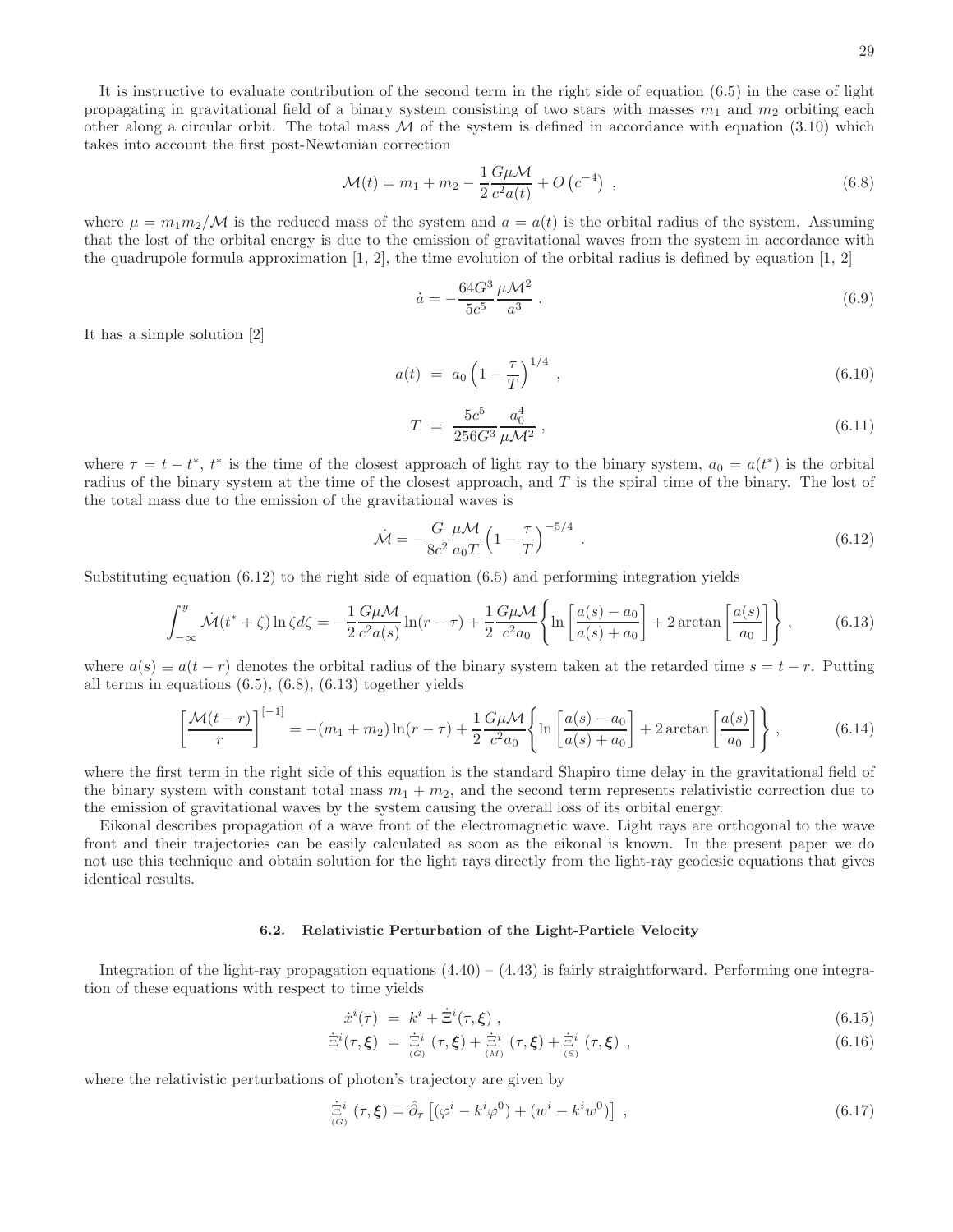$$
\dot{\Xi}^{i}_{(M)}(\tau,\xi) = 2(\hat{\partial}_{i} - k_{i}\hat{\partial}_{\tau}) \left[ \frac{\mathcal{M}}{r} \right]^{[-1]} + 2\hat{\partial}_{i} \sum_{l=2}^{\infty} \sum_{p=0}^{l} \sum_{q=0}^{p} \frac{(-1)^{l+p-q}}{l!} C_{l}(l-p,p-q,q)H(2-q) \times \left(6.18\right)
$$
\n
$$
\left(1 - \frac{p-q}{l}\right) \left(1 - \frac{p-q}{l-1}\right) k_{< a_{1}...a_{p}} \hat{\partial}_{a_{p+1}...a_{l}} \hat{\partial}_{q}^{q} \left[ \frac{\mathcal{I}_{A_{l}}^{(p-q)}(t-r)}{r} \right]^{[-1]} - 2 \sum_{l=2}^{\infty} \sum_{p=0}^{l-1} \frac{(-1)^{l+p}}{l!} C_{l}(l-p,p) \left(1 - \frac{p}{l}\right) \left\{ \left(1 + \frac{p}{l-1}\right) k_{i< a_{1}...a_{p}} \hat{\partial}_{a_{p+1}...a_{l}} \right\} \left[ \frac{\mathcal{I}_{A_{l}}^{(p)}(t-r)}{r} \right] - \frac{2p}{l-1} k_{< a_{1}...a_{p-1}} \hat{\partial}_{a_{p}...a_{l-1}} \left[ \frac{\mathcal{I}_{A_{l}}^{(p)}(t-r)}{r} \right] \right\},
$$
\n(6.18)

$$
\dot{\Xi}^{i}(\tau,\xi) = 2k_{j}\hat{\partial}_{ia}\left[\frac{\epsilon_{jba}\mathcal{S}_{b}}{r}\right]^{-1} - 2\hat{\partial}_{a}\frac{\epsilon_{iba}\mathcal{S}_{b}}{r} -
$$
\n
$$
4k_{j}\hat{\partial}_{ia}\sum_{l=2}^{\infty}\sum_{p=0}^{l-1}\sum_{q=0}^{p}\frac{(-1)^{l+p-q}l}{(l+1)!}C_{l-1}(l-p-1,p-q,q)H(2-q)\times
$$
\n
$$
\left(1-\frac{p-q}{l-1}\right)k_{< a_{1}...a_{p}}\hat{\partial}_{a_{p+1}...a_{l-1}}>\hat{\partial}_{\tau}^{q}\left[\frac{\epsilon_{jba}\mathcal{S}_{bA_{l-1}}^{(p-q)}(t-r)}{r}\right]^{-1}
$$
\n
$$
4\left(\hat{\partial}_{a}-k_{a}\hat{\partial}_{t^{+}}\right)\sum_{l=2}^{\infty}\sum_{p=0}^{l-1}\frac{(-1)^{l+p}l}{(l+1)!}C_{l-1}(l-p-1,p)\times
$$
\n
$$
\left(1-\frac{p}{l-1}\right)k_{< a_{1}...a_{p}}\hat{\partial}_{a_{p+1}...a_{l-1}}\left[\frac{\epsilon_{iba}\mathcal{S}_{bA_{l-1}}^{(p)}(t-r)}{r}\right] +
$$
\n
$$
4k_{j}\sum_{l=2}^{\infty}\sum_{p=0}^{l-1}\frac{(-1)^{l+p}l}{(l+1)!}C_{l-1}(l-p-1,p)k_{< a_{1}...a_{p}}\hat{\partial}_{a_{p+1}...a_{l-1}}\left[\frac{\epsilon_{iba}\mathcal{S}_{bA_{l-1}}^{(p)}(t-r)}{r}\right].
$$
\n(1.1)

Here  $H(p - q)$  is a Heaviside function defined by the expression (1.18) and  $C_l$  are the polynomial coefficients (1.17). The gauge functions are given in appendix C. Mass monopole and spin dipole terms are written down in equations (6.18), (6.19) in symbolic form and after taking derivatives are simplified

$$
2(\hat{\partial}_i - k_i \hat{\partial}_r) \left[ \frac{\mathcal{M}}{r} \right]^{[-1]} = \frac{2\mathcal{M}}{r} \left( \frac{\xi^i}{y} - k^i \right) , \qquad (6.20)
$$

$$
2k_j\hat{\partial}_{ia}\left[\frac{\epsilon_{jba}\mathcal{S}_b}{r}\right]^{[-1]} = 2k^j\epsilon_{jba}\hat{\partial}_a\left(\frac{\mathcal{S}_b\xi^i}{yr}\right) . \tag{6.21}
$$

Remaining integrals shown in the right side of equations (6.18), (6.19) are convenient for presentation of the result of integration in the symbolic form. The integrals are actually eliminated because they are always appear in combination with, at least, one operator of derivative  $\hat{\partial}_i$  with respect to the unperturbed value of the impact parameter of the light ray. The derivative operator acts on the integrals in accordance with equation (5.11) converting the integrals into functions of the retarded time  $y = \tau - r(\tau)$ 

$$
\hat{\partial}_i \left[ \frac{\mathcal{I}_{A_l}^{(p-q)}(t-r)}{r} \right]^{[-1]} = \mathcal{I}_{A_l}^{(p-q)}(t^*+y) \hat{\partial}_i \ln(-y) , \qquad (6.22)
$$

$$
\hat{\partial}_{i} \left[ \frac{\epsilon_{jba} \mathcal{S}_{bA_{l-1}}^{(p-q)}(t-r)}{r} \right]^{[-1]} = \epsilon_{jba} \mathcal{S}_{bA_{l-1}}^{(p-q)}(t^{*}+y) \hat{\partial}_{i} \ln(-y) . \tag{6.23}
$$

We conclude that at each point of the wave front of the electromagnetic wave the relativistic perturbation of the direction of propagation of light ray (wave vector) caused by the time-dependent gravitational field of the isolated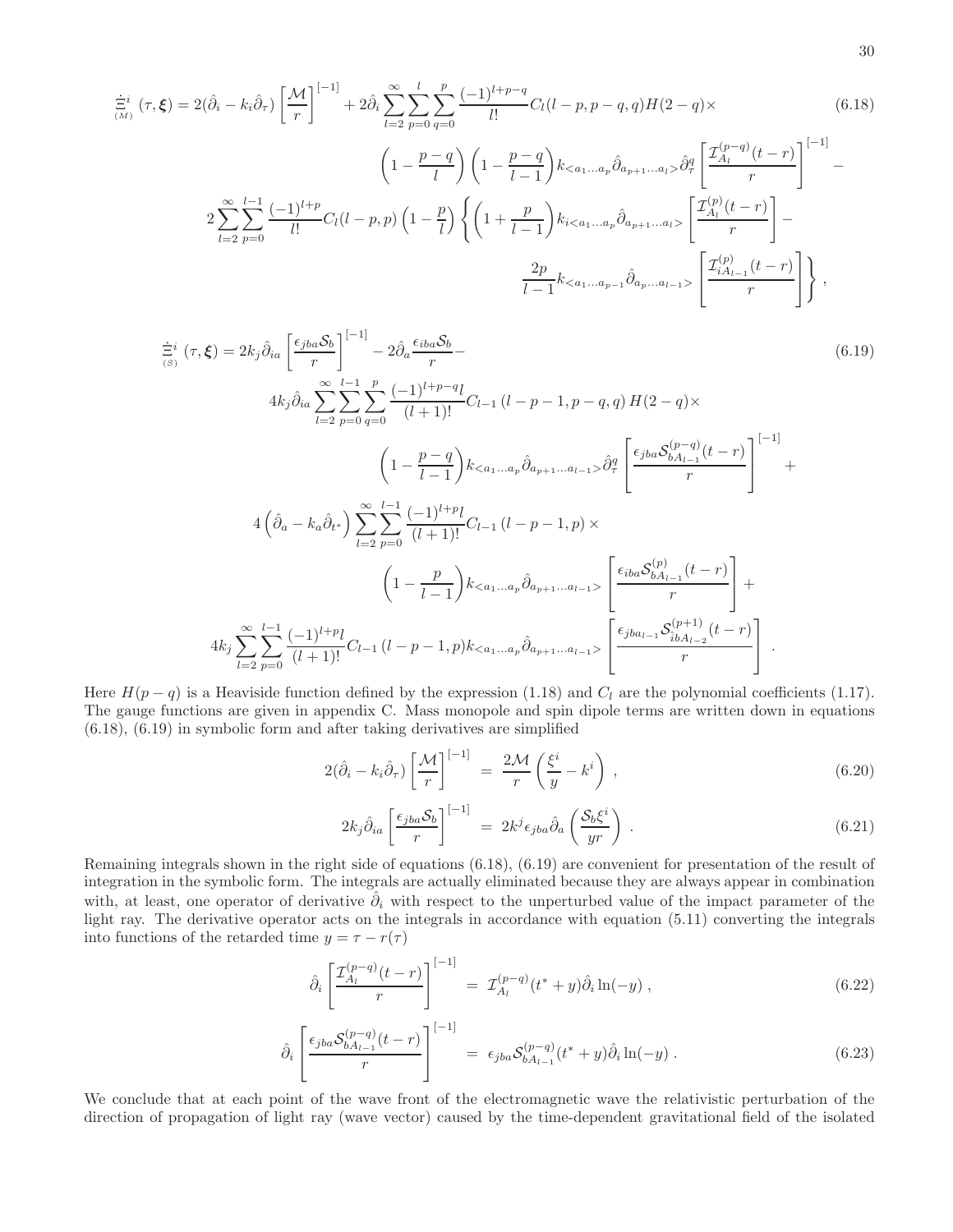system depends only on the value of its multipole moments taken at the retarded instant of time and it does not depend on the past history of the light propagation.

# 6.3. Perturbation of the Light-Ray Trajectory

Integration of equation (6.15) with respect to time yields the relativistic perturbation of the trajectory of the light ray

$$
x^{i}(\tau) = x_{N}^{i} + \Delta \Xi_{(G)}^{i} + \Delta \Xi_{(M)}^{i} + \Delta \Xi_{(S)}^{i} , \qquad (6.24)
$$

where

$$
\Delta \Xi^i_{(G)} \equiv \Xi^i_{(G)}(\tau, \xi) - \Xi^i_{(G)}(\tau_0, \xi) , \qquad \Delta \Xi^i_{(M)} \equiv \Xi^i_{(M)}(\tau, \xi) - \Xi^i_{(M)}(\tau_0, \xi) , \qquad \Delta \Xi^i_{(S)} \equiv \Xi^i_{(S)}(\tau, \xi) - \Xi^i_{(S)}(\tau_0, \xi) . \qquad (6.25)
$$

Herein the term

$$
\Xi^{i}(\tau,\xi) = (\varphi^{i} - k^{i}\varphi^{0}) + (w^{i} - k^{i}w^{0}), \qquad (6.26)
$$

is the gauge-dependent part of the trajectory's perturbation, and the physically meaningful perturbations due to the mass and spin multipoles

$$
\Xi^{i}(\tau,\xi) = 2(\hat{\partial}_{i} - k_{i}\hat{\partial}_{\tau}) \left[\frac{\mathcal{M}}{r}\right]^{[-2]} + 2\hat{\partial}_{i} \sum_{l=2}^{\infty} \sum_{p=0}^{l} \sum_{q=0}^{p} \frac{(-1)^{l+p-q}}{l!} C_{l}(l-p,p-q,q)H(2-q) \times \left(6.27\right)
$$
\n
$$
\left(1 - \frac{p-q}{l}\right) \left(1 - \frac{p-q}{l-1}\right) k_{< a_{1}...a_{p}} \hat{\partial}_{a_{p+1}...a_{l}} \hat{\partial}_{q}^{q} \left[\frac{\mathcal{I}_{A_{l}}^{(p-q)}(t-r)}{r}\right]^{[-2]} - 2 \sum_{l=2}^{\infty} \sum_{p=0}^{l-1} \frac{(-1)^{l+p}}{l!} C_{l}(l-p,p) \left(1 - \frac{p}{l}\right) \left\{\left(1 + \frac{p}{l-1}\right) k_{i< a_{1}...a_{p}} \hat{\partial}_{a_{p+1}...a_{l}} \right\} \left[\frac{\mathcal{I}_{A_{l}}^{(p)}(t-r)}{r}\right]^{[-1]} - \frac{2p}{l-1} k_{< a_{1}...a_{p-1}} \hat{\partial}_{a_{p}...a_{l-1}} \left[\frac{\mathcal{I}_{A_{l}}^{(p)}(t-r)}{r}\right]^{[-1]} \right\},
$$
\n(6.27)

$$
\Xi^{i}(\tau,\xi) = 2k_{j}\hat{\partial}_{ia}\left[\frac{\epsilon_{jba}\mathcal{S}_{b}}{r}\right]^{[-2]} - 2\hat{\partial}_{a}\left[\frac{\epsilon_{iba}\mathcal{S}_{b}}{r}\right]^{[-1]} - (6.28)
$$
\n
$$
4k_{j}\hat{\partial}_{ia}\sum_{l=2}^{\infty}\sum_{p=0}^{l-1}\sum_{q=0}^{p}\frac{(-1)^{l+p-q}l}{(l+1)!}C_{l-1}(l-p-1,p-q,q)H(2-q)\times
$$
\n
$$
\left(1-\frac{p-q}{l-1}\right)k_{< a_{1}...a_{p}}\hat{\partial}_{a_{p+1}...a_{l-1}}>\hat{\partial}_{\tau}^{q}\left[\frac{\epsilon_{jba}\mathcal{S}_{bA_{l-1}}^{(p-q)}(t-r)}{r}\right]^{[-2]} + 4\left(\hat{\partial}_{a}-k_{a}\hat{\partial}_{t^{*}}\right)\sum_{l=2}^{\infty}\sum_{p=0}^{l-1}\frac{(-1)^{l+p}l}{(l+1)!}C_{l-1}(l-p-1,p)\times
$$
\n
$$
\left(1-\frac{p}{l-1}\right)k_{< a_{1}...a_{p}}\hat{\partial}_{a_{p+1}...a_{l-1}}\sum_{r}\left[\frac{\epsilon_{iba}\mathcal{S}_{bA_{l-1}}^{(p)}(t-r)}{r}\right]^{[-1]} + 4k_{j}\sum_{l=2}^{\infty}\sum_{p=0}^{l-1}\frac{(-1)^{l+p}l}{(l+1)!}C_{l-1}(l-p-1,p)k_{< a_{1}...a_{p}}\hat{\partial}_{a_{p+1}...a_{l-1}}\sum_{r}\left[\frac{\epsilon_{iba}\mathcal{S}_{bA_{l-1}}^{(p)}(t-r)}{r}\right]^{[-1]}.
$$
\n(4)

Here  $H(p - q)$  is again a Heaviside function defined by equation (1.18) and  $C_l$  are the polynomial coefficients (1.17).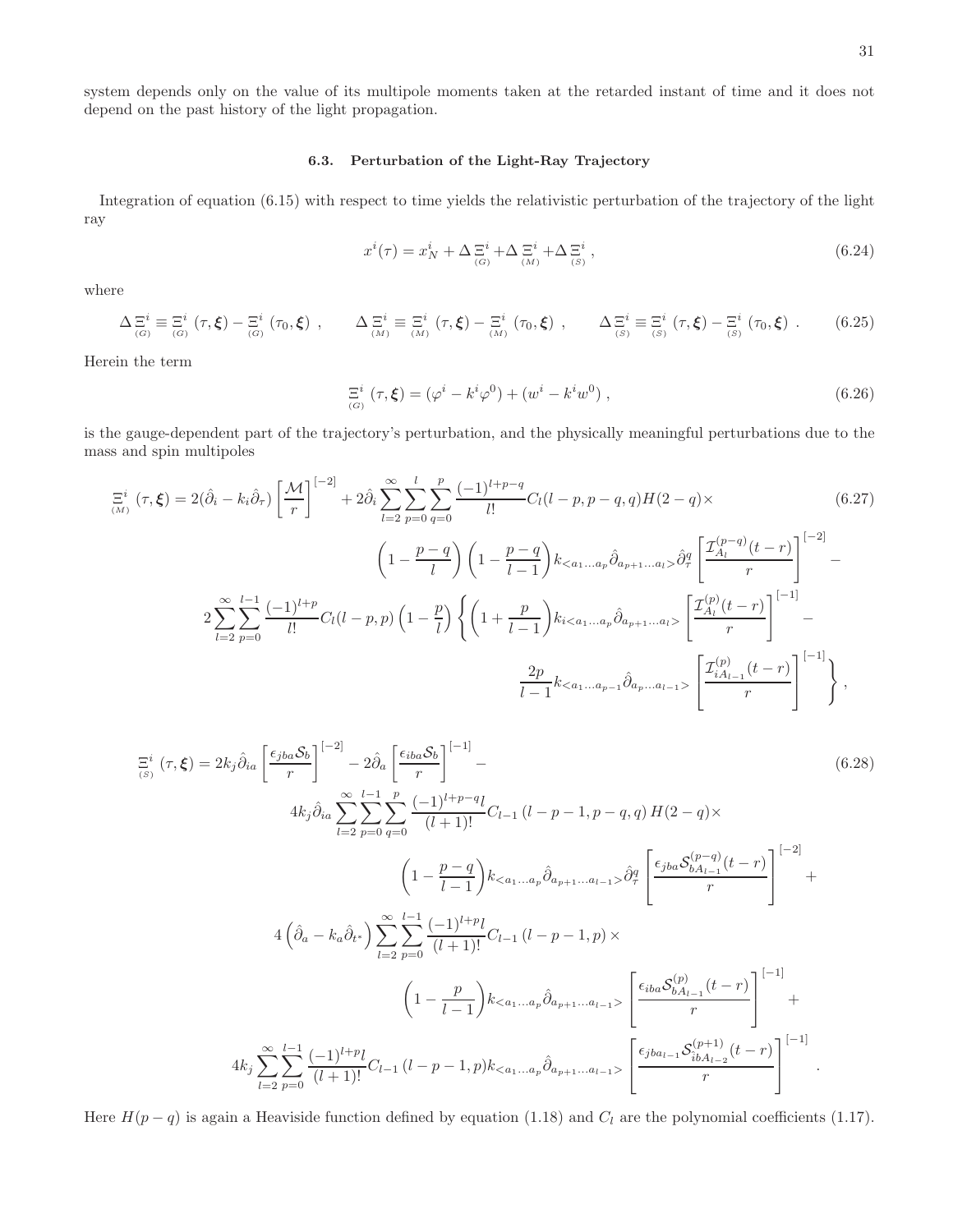Relativistic perturbations (6.27), (6.28) contain two types of integrals along the light ray –  $[F(t-r)/r]^{[-1]}$  and  $[F(t-r)/r]^{[-2]}$ . In section 5 we have shown that taking a derivative from the integral  $[F(t-r)/r]^{[-1]}$  effectively reduces the integral to the ordinary function of the retarded time  $s = t - r$  with no dependence on the past history of the propagation of light ray. In order to eliminate second order integrals  $[F(t-r)/r]^{[-2]}$  one needs to take three or more derivatives. One can notice that in  $(6.27)$ ,  $(6.28)$  there are some terms in which the number of derivatives is not sufficient to eliminate the integrals. Nevertheless all such terms in (6.27), (6.28) are cancelled out because the numerical factors standing in front of these terms get nullified. As an example let us examine equation (6.27) for  $\Xi^i_{(M)}(\tau,\xi)$ . In this expression the integral  $\left[\mathcal{I}_{A_l}^{(p-q)}\right]$  $\int_{A_l}^{(p-q)} (t-r)/r \Big]^{[-2]}$  is differentiated  $l-p+1$  times with respect to the impact parameter (derivative  $\hat{\partial}_a$ ) and q times with respect to the parameter  $\tau$  (derivative  $\hat{\partial}_\tau$ ). Expression  $\hat{\partial}_{\langle a_1...a_{l-p+1}\rangle}\hat{\partial}_{\tau}^q \left[ \mathcal{I}_{A_l}^{(p-q)}\right]$  $\binom{(p-q)}{A_l}(t-r)/r$ <sup>[-2]</sup> can contain the integral dependence if either (a)  $q=0, p \in (l-1, l)$  or (b)  $q=1,$  $p = l$ . In any case either factor  $1 - (p - q)/l$  or that  $1 - (p - q)/(l - 1)$  will be zero, thus, annihilating the integrals from the mass multipoles in equation (6.27). Similar consideration can be done for the spin-dependent perturbation  $\Xi^i$  $E^i$  ( $\tau$ ,  $\xi$ ) which shows that there is no integral dependence of the spin multipole moments on the past history of the light propagation.

We emphasize, however, that the integral dependence of the light-ray perturbation on the past history remains in equation (6.26) which contains the gauge functions  $\varphi^{\alpha}$  and  $w^{\alpha}$  used later in this paper for interpretation of observable effects of the gravitational waves. The past-history dependence of the light-ray trajectory comes into play also through the integrals from mass monopole and spin-dipole terms,  $\left[\mathcal{M}/r\right]^{[-2]}$  and  $\left[\mathcal{S}/r\right]^{[-2]}$ , if mass and/or spin are not conserved and change as time passes. The non-conservation can be caused, for example, by emission of gravitational waves carrying away the orbital energy and angular momentum of the system. The past-history contribution of these integrals can be calculated similarly to eikonal perturbation (see equations  $(6.6)$ – $(6.14)$ ) but we do not carry out this calculation in the present paper.

Solution of the light-ray equation with the initial-boundary conditions  $(4.17)$  depends on the unit vector  $\boldsymbol{k}$  defining direction of the light-ray propagation extrapolated backward in time to the past null infinity. In real practice the light ray is emitted at the point  $x_0$  where the source of light is located at time  $t_0$ , and it arrives to observer at time t to the point x separated from the source of light by finite coordinate distance  $R = |x - x_0|$ . Therefore, solution of the light-ray equations must be expressed in this case in terms of the integrals of the boundary-value problem. It is formulated in terms of initial  $x_0$  and final x positions of the photon

$$
\boldsymbol{x}(t) = \boldsymbol{x} \;, \qquad \boldsymbol{x}(t_0) = \boldsymbol{x}_0 \;, \tag{6.29}
$$

and assumes that the solution of the light-ray equation depends on the unit Euclidean vector

$$
K^{i} = -\frac{x^{i} - x_{0}^{i}}{|x - x_{0}|}
$$
(6.30)

that defines the direction from the observer towards the source of light and may be interpreted as a coordinate direction in the Euclidean space.

In what follows it is convenient to make use of the astronomical coordinates  $x \equiv x^i = (x^1, x^2, x^3)$  based on a triad of the unit vectors  $(I_0, J_0, K_0)$  (see Figure 2). Vector  $K_0$  points from the observer towards the deflector, and vectors  $I_0$  and  $J_0$  lie in the plane of the sky defined as the plane being orthogonal to vector  $K_0$ . The unit vector  $I_0$  is directed to the east, and that  $J_0$  points towards the north celestial pole. The origin of the coordinate system is chosen to lie at the barycenter of the isolated system which emits gravitational waves.

Another reference frame based on a triad of the unit vectors  $(I, J, K)$  rotated with respect to vectors  $(I_0, J_0, K_0)$ is useful as well. Vector  $\boldsymbol{K}$  points from the observer towards the source of light, and vectors  $\boldsymbol{I}$  and  $\boldsymbol{J}$  lie in the plane of the sky defined to be orthogonal to vector  $K$ . We emphasize that this plane is different from the plane of the sky being orthogonal to vector  $K_0$ . This is because the plane of the sky is actually a tangent plane to the unit sphere, and vectors  $K$  and  $K_0$  point in different directions on it. Mutual orientation of one triad with respect to another one is determined by the following orthogonal transformation

$$
I_0 = I \cos \Omega + J \sin \Omega , \qquad (6.31)
$$

$$
J_0 = -I\cos\theta\sin\Omega + J\cos\theta\cos\Omega + K\sin\theta, \qquad (6.32)
$$

$$
K_0 = I \sin \theta \sin \Omega - J \sin \theta \cos \Omega + K \cos \theta, \qquad (6.33)
$$

where the rotational angles  $\Omega$  and  $\theta$  are constant.

It is rather straightforward to obtain solution of the boundary value problem for light propagation in terms of the unit vector K. All what one needs is to convert the unit vector k to K written in terms of spatial coordinates of the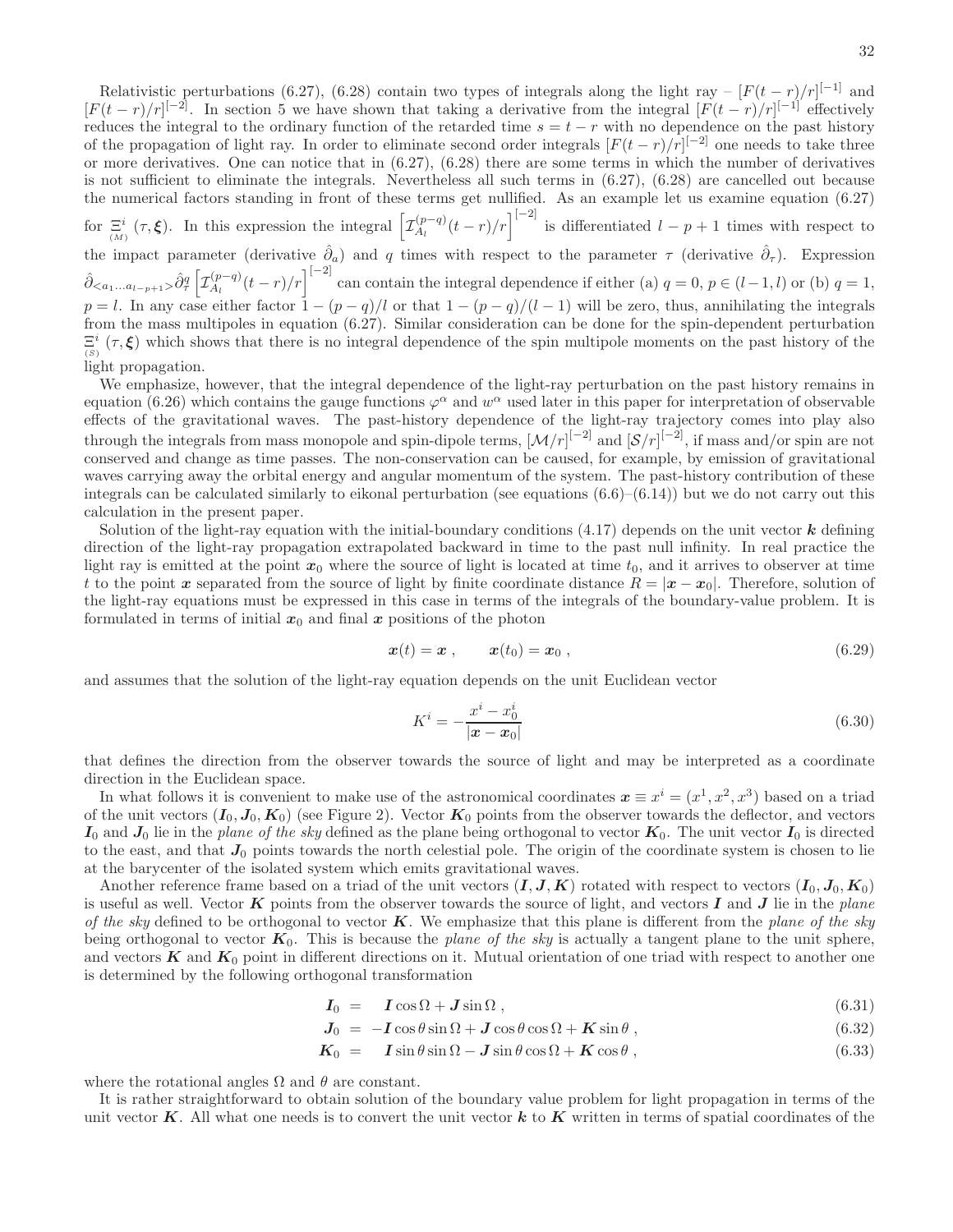points of emission,  $x_0$ , and observation, x, of the light ray. From formula (6.24) one has

$$
k^i = -K^i - \beta^i(\tau, \xi) , \qquad (6.34)
$$

where the relativistic correction  $\beta^{i}(\tau,\xi)$  to the vector  $K^{i}$  is defined as follows

$$
\beta^{i}(\tau,\xi) = \frac{P_{j}^{i}\left[\Delta \Xi^{j} + \Delta \Xi^{j} + \Delta \Xi^{j}\right]}{|x - x_{0}|}, \qquad (6.35)
$$

and  $P^i_j = \delta^i_j - k^i k_j$  is the operator of projection on the plane being orthogonal to vector  $k^i$ . Equation (6.35) contains in its denominator the distance  $R = |\mathbf{x} - \mathbf{x}_0|$  between observer and source of light which can be very large making impression that the relativistic correction  $\beta^{i}(\tau,\xi)$  is negligibly small. However, the difference  $\Delta \Xi^{j}(\tau,\xi)$  in the numerator of (6.35) is proportional either to the distance  $r = |x|$  between observer and the isolated system or to the distance  $r_0 = |\mathbf{x}_0|$  between the source of light and the isolated system. Both distances can be comparable with R so that the relativistic correction  $\beta^{i}(\tau,\xi)$  can be observable and must be taken into account, in general, for calculation of light deflection in the cases of finite distances of observer and/or source of light from the localized source of gravitational waves. Only in the case where observer and source of light reside at extremely large distances on opposite sides of the source of gravitational waves can the relativistic correction  $\beta^i$  be neglected.

#### 7. OBSERVABLE RELATIVISTIC EFFECTS OF THE MULTIPOLAR GRAVITATIONAL FIELDS

In this section we derive general expressions for four observable relativistic effects – time delay, light bending, frequency shift, and rotation of the polarization plane.

#### 7.1. Gravitational Time Delay of Light

Relativistic time delay can be obtained either directly from the expression (6.24) or from the electromagnetic eikonal (4.32), (6.1) by observing that the eikonal is constant not only on the null hypersurface of the wave front of the electromagnetic wave but also along the light rays. Both derivations lead to the same result

$$
t - t_0 = |\boldsymbol{x} - \boldsymbol{x}_0| + \Delta(\tau, \tau_0) , \qquad (7.1)
$$

$$
\Delta(\tau, \tau_0) = \Delta_{(G)} (\tau, \tau_0) + \Delta_{(M)} (\tau, \tau_0) + \Delta_{(S)} (\tau, \tau_0) ,
$$
\n(7.2)

where  $x_0^{\alpha} = (t_0, x_0)$  are coordinates of the point of emission of light and  $x^{\alpha} = (t, x)$  are coordinates of the point of observation,  $\Delta$   $(\tau, \tau_0)$ ,  $\Delta$   $(\tau, \tau_0)$  and  $\Delta$   $(\tau, \tau_0)$  are functions describing the delay of the electromagnetic signal due to the gauge-freedom, mass and spin multipoles of the gravitational field of the isolated system correspondingly. These functions are expressed as follows

$$
\Delta_{(G)}(\tau,\tau_0) = -k_i \left[ \Xi^i_{(G)}(\tau,\boldsymbol{\xi}) - \Xi^i_{(G)}(\tau_0,\boldsymbol{\xi}) \right],
$$
\n(7.3)

$$
\Delta_{(M)}(\tau,\tau_0) = -k_i \left[ \Xi^i_{(M)}(\tau,\xi) - \Xi^i_{(M)}(\tau_0,\xi) \right],
$$
\n(7.4)

$$
\underset{(S)}{\Delta}(\tau,\tau_0) = -k_i \left[ \overline{\Xi}^i_{(S)}(\tau,\boldsymbol{\xi}) - \overline{\Xi}^i_{(S)}(\tau_0,\boldsymbol{\xi}) \right]. \tag{7.5}
$$

We also notice a relationship between the relativistic perturbations of the eikonal and the light-ray trajectory

$$
\psi(\tau,\xi) = -k_i \Xi^i(\tau,\xi) , \qquad (7.6)
$$

where the eikonal perturbation  $\psi$  reads off the equations (6.1)–(6.4). From equations (7.3)–(7.5) one can infer that in the linear approximation the functions describing the time delay are just the projections of the coordinate perturbation of the light-ray trajectory onto the unperturbed direction  $k^i$  from the source of light to observer.

It is worth to remark that equation (7.1) defines the time delay effect with respect to the global ADM-harmonic reference frame. In order to convert it to observable proper time, we assume for simplicity that the observer is in a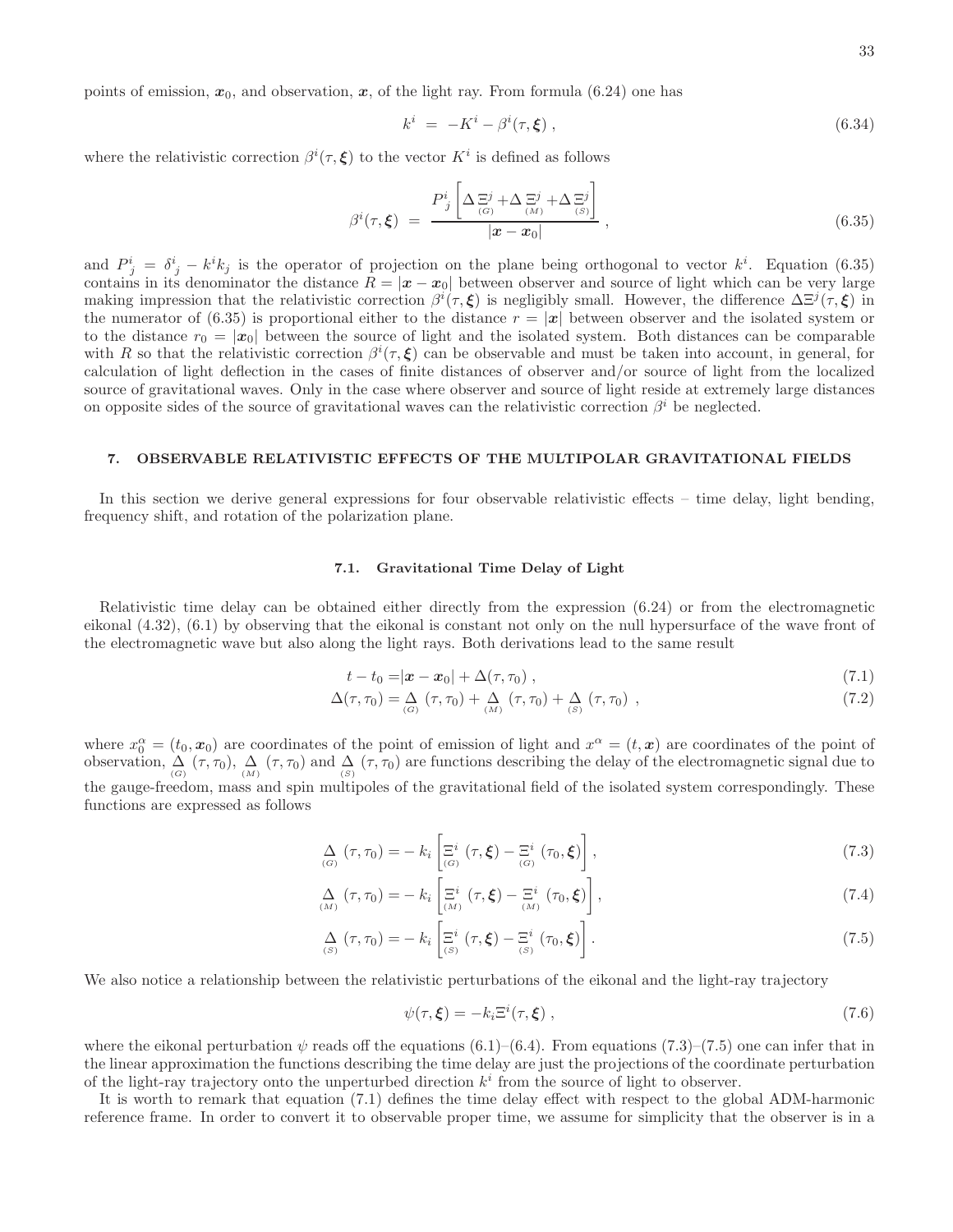state of free fall and moves with velocity  $V^i$  with respect to the reference frame of the isolated system. Transformation from the ADM-harmonic coordinate time t to the proper time T is made with the help of the standard formula  $[1, 2]$ 

$$
dT^2 = -g_{\alpha\beta}dx^{\alpha}dx^{\beta} \tag{7.7}
$$

Substituting the metric tensor expansion  $g_{\alpha\beta} = \eta_{\alpha\beta} + h_{\alpha\beta}$ , where  $h_{\alpha\beta}$  is given by equations (3.21)–(3.24), to equation (7.7) yields

$$
\frac{dT}{dt} = \sqrt{1 - V^2 - h_{00}(1 + V^2) - 2h_{0i}V^i - h_{ij}^{TT}V^iV^j} \ . \tag{7.8}
$$

In the most simple case, when observer is at rest  $(V = 0)$  with respect to the ADM-harmonic reference frame equation (7.8) is drastically simplified and depends only on  $h_{00}$  component of the metric tensor. Implementation of formula  $(3.21)$  for  $h_{00}$  and subsequent integration of  $(7.8)$  with respect to time yields then

$$
T = \left(1 - \frac{\mathcal{M}}{r}\right)(t - t_i) \tag{7.9}
$$

where  $t_i$  is the initial epoch of observation. Another simple case of equation  $(7.8)$  is obtained for observer located at the distance r so large that one can neglect  $h_{00}$  and  $h_{0i}$  quasi-static perturbations of the metric tensor. Then, the difference between the observer's proper time  $T$  and coordinate time  $t$  is

$$
\frac{dT}{dt} = \sqrt{1 - \mathbf{V}^2 - h_{ij}^{TT} V^i V^j} \,, \tag{7.10}
$$

leading in the case of a small velocity to

$$
T = \sqrt{1 - V^2}(t - t_i) - V^i V^j \int_{t_i}^t h_{ij}^{TT} dt . \qquad (7.11)
$$

The last term in the right side of this equation describes the effect of the gravitational waves on the rate of the proper time of observer which may be important under some specific circumstances but is enormously small in real practice and, as a rule, can be neglected.

#### 7.2. Gravitational Deflection of Light

The coordinate direction to the source of light measured at the point of observation  $x$  is defined by the four-vector of photon  $l^{\alpha}$ . This vector depends on the energy (frequency) of photon which is irrelevant for the present section. Normalization of  $l^{\alpha}$  to its frequency brings about four-vector  $p^{\alpha} = (1, p^i)$  where  $p^i = -x^i$ , which is proportional to  $l^{\alpha}$  but is only direction-dependent. Spatial part of this vector can be decomposed around direction  $k^{i}$  of unperturbed photon's trajectory

$$
p^i = -k^i - \dot{\Xi}^i \,,\tag{7.12}
$$

where overdot denotes derivative with respect to coordinate time  $t$  and the minus sign indicates that the tangent vector  $p^i$  directs from observer to the source of light.

The coordinate direction  $p^i$  is not a directly observable quantity as it is defined with respect to coordinate grid on the curved space-time manifold. A real observable vector towards the source of light,  $s^{\alpha} = (1, s^{i})$ , is defined with respect to the local inertial frame co-moving with the observer. In this frame  $s^i = -dX^i/dT$ , where T is the observer's proper time and  $X<sup>i</sup>$  are spatial coordinates of the local inertial frame with observer being located at its origin. We shall assume for simplicity that observer is at rest with respect to the global ADM-harmonic coordinate system  $(t, x<sup>i</sup>)$ . The case of observer moving with respect to the ADM-harmonic system with velocity  $V<sup>i</sup>$  may be considered after completing the additional Lorentz transformation which is pretty straightforward procedure so that we do not discuss it from now on. In case of the static observer the infinitesimal transformation from the global ADM-harmonic coordinates  $(t, x^i)$  to the local coordinates  $(T, X^i)$  is given by the formulas

$$
dT = \Lambda^0_0 dt + \Lambda^0_j dx^j \qquad , \qquad dX^i = \Lambda^i_0 dt + \Lambda^i_j dx^j , \qquad (7.13)
$$

where the matrix of transformation  $\Lambda_{\beta}^{\alpha}$  is defined by the requirements of orthonormality

$$
g_{\alpha\beta} = \eta_{\mu\nu} \Lambda^{\mu}_{\ \alpha} \Lambda^{\nu}_{\ \beta} \ . \tag{7.14}
$$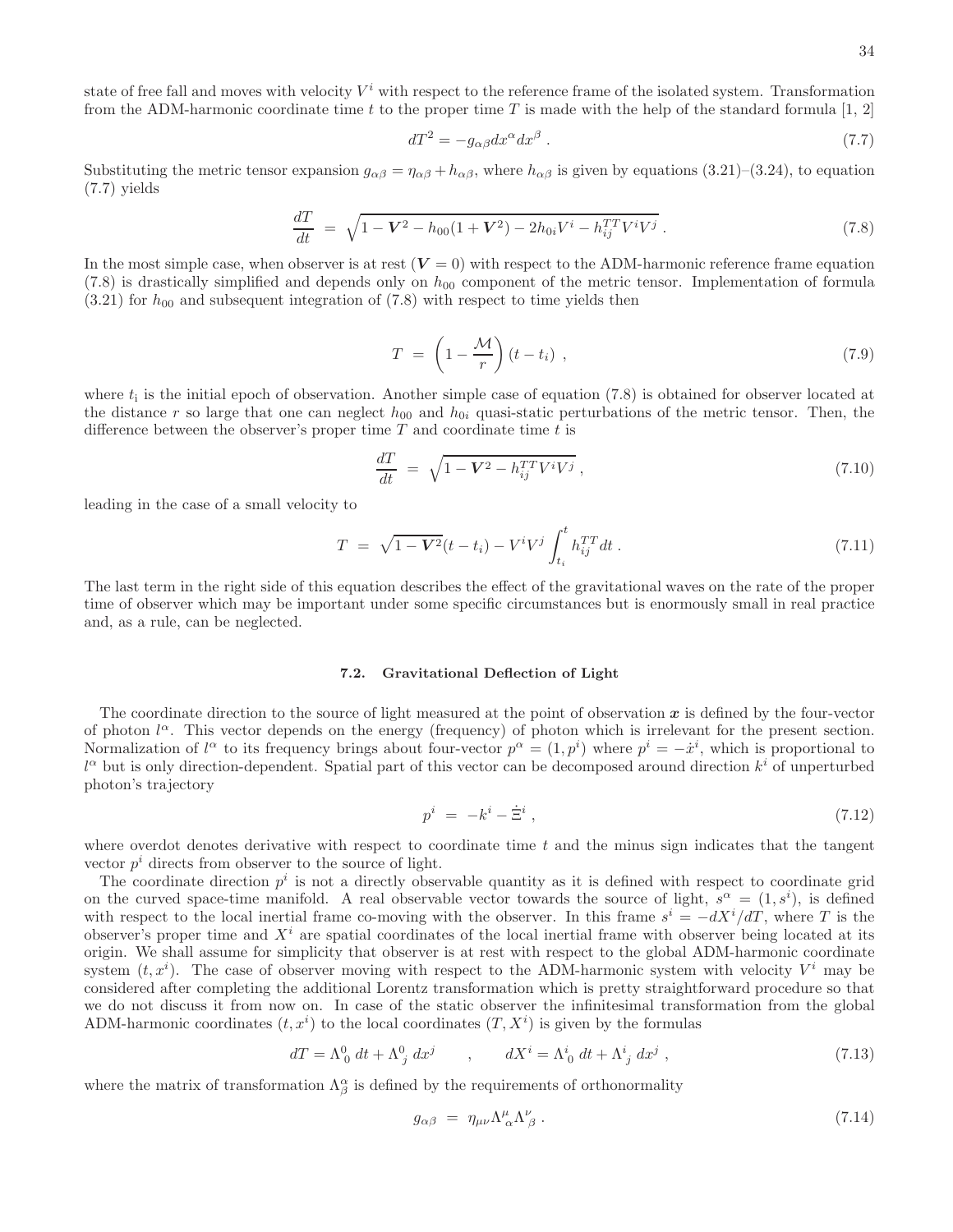In particular, the orthonormality condition (7.14) assumes that spatial angles and lengths at the point of observations are measured with the Euclidean metric  $\delta_{ij}$ . Because the vector  $s^{\alpha}$  is isotropic (null) with respect to the Minkowski metric  $\eta_{\alpha\beta}$ , we conclude that the Euclidean length |s| of the vector  $s^i$  is equal to 1. Indeed, one has

$$
\eta_{\alpha\beta} s^{\alpha} s^{\beta} = -1 + s^2 = 0.
$$
\n(7.15)

Hence,  $|s| = 1$ .

In the linear approximation with respect to the universal gravitational constant  $G$ , the matrix of the transformation is as follows [118]

$$
\Lambda_0^0 = 1 - \frac{1}{2} h_{00}(t, \mathbf{x}),
$$
  
\n
$$
\Lambda_i^0 = -h_{0i}(t, \mathbf{x}),
$$
  
\n
$$
\Lambda_i^i = 0,
$$
  
\n
$$
\Lambda_i^i = \left[1 + \frac{1}{2} h_{00}(t, \mathbf{x})\right] \delta_{ij} + \frac{1}{2} h_{ij}^{TT}(t, \mathbf{x}).
$$
\n(7.16)

Using transformation (7.13) we obtain relationship between the observable vector  $s^i$  and the coordinate direction  $p^i$ 

$$
s^{i} = -\frac{\Lambda^{i}_{0} - \Lambda^{i}_{j} p^{j}}{\Lambda^{0}_{0} - \Lambda^{0}_{j} p^{j}}.
$$
\n(7.17)

In the linear approximation this takes the form

$$
s^{i} = (1 + h_{00} - h_{0j}p^{j})p^{i} + \frac{1}{2}h_{ij}^{TT}p^{j}. \qquad (7.18)
$$

Remembering that vector  $|\mathbf{s}| = 1$ , we find the Euclidean norm of the vector  $p^i$  from the relationship

$$
|\mathbf{p}| = 1 - h_{00} + h_{0j}p^j - \frac{1}{2}h_{ij}^{TT}p^ip^j , \qquad (7.19)
$$

which brings equation (7.18) to the form

$$
s^{i} = m^{i} + \frac{1}{2} P^{ij} m^{q} h_{jq}^{TT}(t, x) , \qquad (7.20)
$$

where  $P^{ij} = \delta^{ij} - k^i k^j$ , and the Euclidean unit vector  $m^i = p^i/|\mathbf{p}|$ .

Let us now denote by  $\alpha^i$  the dimensionless vector describing the total angle of deflection of the light ray measured at the point of observation, and calculated with respect to vector  $k^i$  given at past null infinity. It is defined according to the relationship [119]

$$
\alpha^{i}(\tau,\xi) = k^{i}[\mathbf{k}\cdot\dot{\Xi}(\tau,\xi)] - \dot{\Xi}^{i}(\tau,\xi) , \qquad (7.21)
$$

or

$$
\alpha^i(\tau,\xi) = -P^i_j \dot{\Xi}^j(\tau,\xi). \tag{7.22}
$$

As a consequence of the definitions (7.12) and (7.22) we conclude that

$$
m^i = -k^i + \alpha^i(\tau, \xi) \tag{7.23}
$$

Accounting for expressions (7.20), (7.23), and (6.34) we obtain for the observed direction to the source of light

$$
s^{i}(\tau,\xi) = K^{i} + \alpha^{i}(\tau,\xi) + \beta^{i}(\tau,\xi) + \gamma^{i}(\tau,\xi) , \qquad (7.24)
$$

where the unit vector  $K^i$  is given by equation (6.30), relativistic correction  $\beta^i$  is defined by equation (6.35), and the perturbation

$$
\gamma^{i}(\tau,\xi) = -\frac{1}{2}P^{ij}k^{q}h_{jq}^{TT}(t,\boldsymbol{x})\tag{7.25}
$$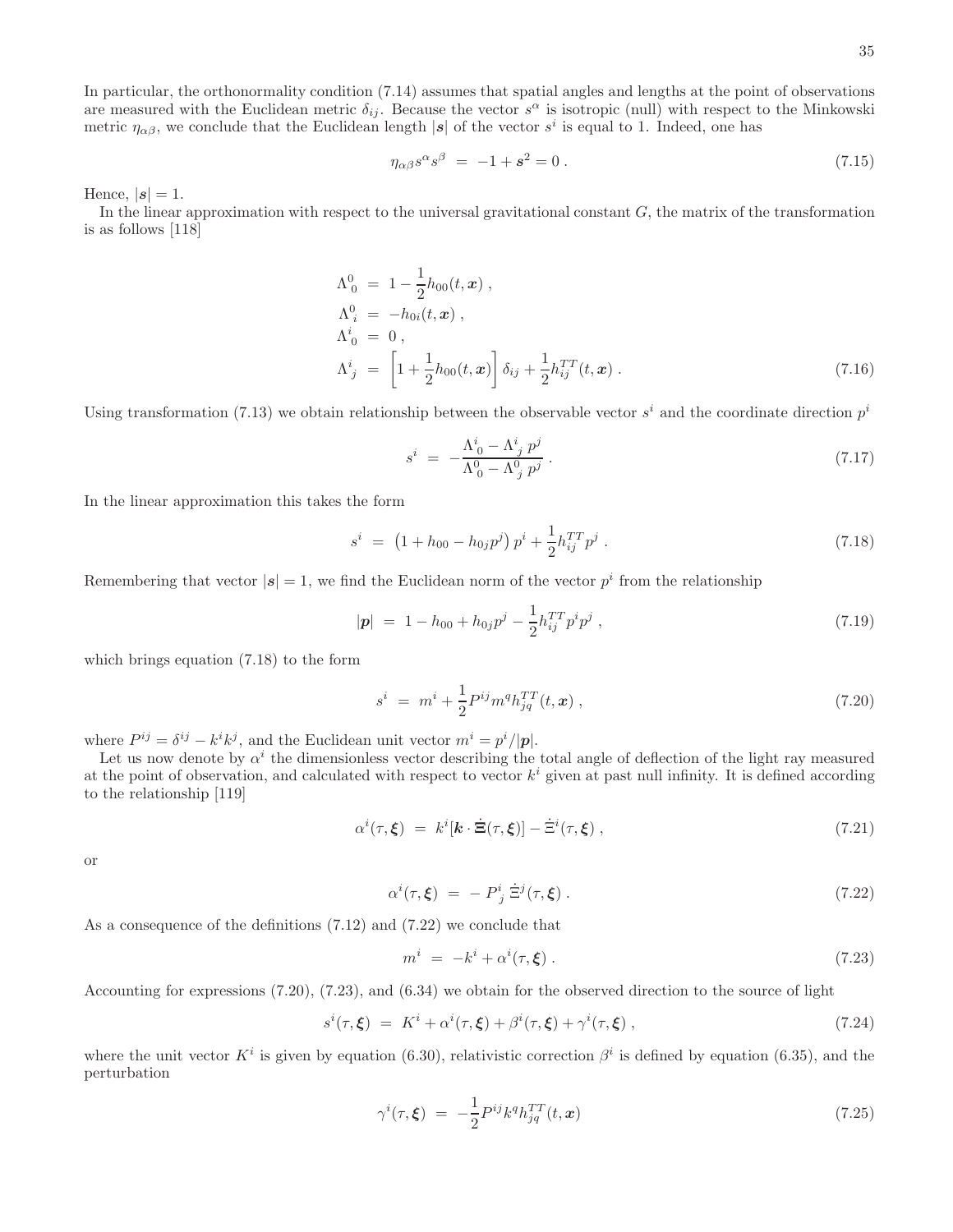determines deformation of the local coordinates of observer with respect to the global ADM-harmonic frame caused by the transverse-traceless part of the gravitational field of the isolated system at the point of observation.

If two sources of light (quasars, stars, etc.) are observed along the directions  $s_1$  and  $s_2$  corresponding to two different light rays passing near the isolated system with impact parameters,  $\xi_1$  and  $\xi_2$ , the measured angle Ψ between them in the local inertial frame is

$$
\cos \Psi = \mathbf{s}_1 \cdot \mathbf{s}_2 , \qquad (7.26)
$$

where the dot between the two vectors denotes the usual Euclidean scalar product. It is worth emphasizing that the observed direction  $s^i$  to the source of light includes relativistic deflection of the light ray in the form of three perturbations. Two of them,  $\alpha^i$  and  $\gamma^i$ , depend only on quantities taken at the point of observation but  $\beta^i$ , according to equation (6.35), is also sensitive to the strength of the gravitational field taken at the point of emission of light. This remark reveals that according to relation (7.24) a single gravitational wave signal may cause different angular displacements and/or time delays for different sources of light located at different distances from the source of gravitational waves even if the directions to the light sources are the same.

Without going into further details of the observational procedure we give an explicit expression for the total angle of the light deflection  $\alpha^i$ . We have

$$
\alpha^{i}(\tau,\xi) = \alpha^{i}_{(G)}(\tau,\xi) + \alpha^{i}_{(M)}(\tau,\xi) + \alpha^{i}_{(S)}(\tau,\xi) ,
$$
\n(7.27)

where

$$
\alpha^i_{(G)}(\tau,\xi) = -P^{ij}\hat{\partial}_\tau\left(\varphi^j + w^j\right) \,,\tag{7.28}
$$

$$
\alpha_{(M)}^{i}(\tau,\xi) = -\frac{2M}{r}\frac{\xi^{i}}{y} - 2\hat{\partial}_{i}\sum_{l=2}^{\infty}\sum_{p=0}^{l}\sum_{q=0}^{p} \frac{(-1)^{l+p-q}}{l!}C_{l}(l-p,p-q,q)H(2-q) \times
$$
\n
$$
\left(1 - \frac{p-q}{l}\right)\left(1 - \frac{p-q}{l-1}\right)k_{< a_{1}...a_{p}}\hat{\partial}_{a_{p+1}...a_{l}}\hat{\partial}_{\theta}^{q}\left[\frac{\mathcal{I}_{A_{l}}^{(p-q)}(t-r)}{r}\right]^{-1}
$$
\n
$$
-4P^{ij}\sum_{l=2}^{\infty}\sum_{p=0}^{l-1} \frac{(-1)^{l+p}}{l!}C_{l-2}(l-p-1,p-1)k_{< a_{1}...a_{p-1}}\hat{\partial}_{a_{p}...a_{l-1}}\left[\frac{\mathcal{I}_{A_{l-1}}^{(p)}(t-r)}{r}\right]^{-1}
$$
\n
$$
\alpha_{(s)}^{i}(\tau,\xi) = -2k^{j}\epsilon_{jba}\hat{\partial}_{a}\left(\frac{\mathcal{S}_{b}\xi^{i}}{yr}\right) + 2P^{ij}\hat{\partial}_{a}\frac{\epsilon_{jba}\mathcal{S}_{b}}{r}
$$
\n
$$
+4\hat{\partial}_{ia}\sum_{l=2}^{\infty}\sum_{p=0}^{\infty}\sum_{q=0}^{l-1}\frac{(-1)^{l+p-q}l}{(l+1)!}C_{l-1}(l-p-1,p-q,q)H(2-q) \times
$$
\n
$$
\left(1 - \frac{p-q}{l-1}\right)k_{< a_{1}...a_{p}}\hat{\partial}_{a_{p+1}...a_{l-1}}\hat{\partial}_{\tau}^{q}\left[\frac{k^{j}\epsilon_{jba}\mathcal{S}_{b_{A_{l-1}}^{(p-q)}(t-r)}{r}\right]^{-1}
$$
\n
$$
-4\left(\hat{\partial}_{a}-k_{a}\hat{\partial}_{t}\right)\sum_{l=2}^{\infty}\sum_{p=0}^{l-1}\frac{(-1)^{l+p}l}{(l+1)!}C_{l-2}(l-p-2,p)k_{< a_{1}...a_{p}}\hat{\partial}_{a_{p+1}...a_{l-1}}\right)\left[P^{ij}\frac{\
$$

#### 7.3. Gravitational Shift of Frequency

The exact calculation of the gravitational shift of electromagnetic frequency between emitted and observed photons plays a crucial role for the adequate interpretation of measurements of radial velocities of astronomical objects [120], anisotropy of electromagnetic cosmic microwave background radiation (CMBR), and other spectral astronomical investigations. In the last several years, for instance, radial velocity measuring technique has reached unprecedented accuracy and is approaching to the precision of about 10 cm/sec [121]. In the near future there is a hope to improve the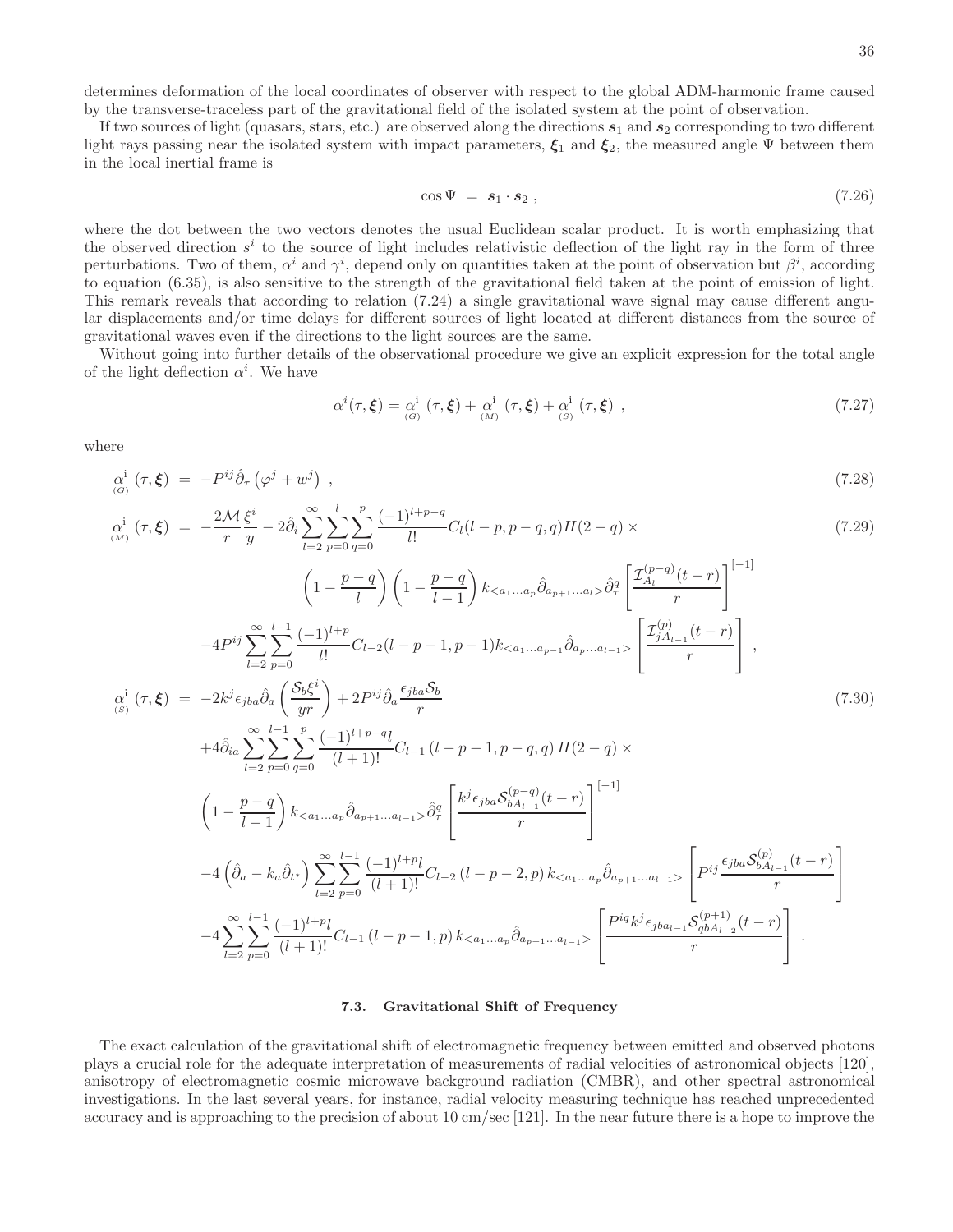accuracy up to 1 cm/sec [122] when measurement of the post-Newtonian relativistic effects in spectroscopic binaries and/or multiple star systems will be possible [120].

Let a source of light move with respect to the ADM-harmonic coordinate frame  $(t, x^i)$  with velocity  $V_0 = \dot{x}_0(t_0)$ and emit electromagnetic radiation with frequency  $\nu_0 = 1/(\delta T_0)$ , where  $t_0$  and  $T_0$  are the coordinate and proper time of the source of light, respectively. We denote by  $\nu = 1/(\delta T)$  the observed frequency of the electromagnetic radiation measured at the point of observation by an observer moving with velocity  $V = \dot{x}(t)$  with respect to the ADM-harmonic coordinate frame. In the geometric optics approximation we can consider the increments of the proper time,  $\delta T_0$  and  $\delta T$ , as infinitesimally small which allows us to operate with them as with differentials [123]. Time delay equation (7.1) can be considered as an implicit function of the emission time  $t_0 = t_0(t)$  having the time of observation t as its argument. Because the coordinate and proper time at the points of emission of light and its observation are connected through the metric tensor we conclude that the observed gravitational shift of frequency  $1 + z = \nu/\nu_0$  can be defined through the consecutive differentiation of the proper time of the source of light,  $T_0$ , with respect to the proper time of the observer,  $T$ , [123, 124]

$$
1 + z = \frac{dT_0}{dT} = \frac{dT_0}{dt_0} \frac{dt_0}{dt} \frac{dt}{dT} \,. \tag{7.31}
$$

Synge calls the relationship  $(7.31)$  as the *Doppler effect in terms of frequency* (see [124], page 122). It is fully consistent with definition of the Doppler shift in terms of energy (see [124], page 231) when one compares the energy of photon at the points of emission and observation of light. The Doppler shift in terms of energy is given by

$$
1 + z = \frac{\nu}{\nu_0} = \frac{\eta_{\alpha\beta} u^{\alpha} l^{\beta}}{\eta_{\alpha\beta} u_0^{\alpha} l_0^{\beta}},
$$
\n
$$
(7.32)
$$

where  $u_0^{\alpha}$ ,  $u^{\alpha}$  and  $l_0^{\alpha}$ ,  $l^{\alpha}$  are the 4-velocities of the source of light and observer and the 4-momenta of photon at the points of emission and observation respectively. It is quite easy to see that both mentioned formulations of the Doppler shift effect are equivalent. Indeed, taking into account that  $u^{\alpha} = dx^{\alpha}/dT$  and  $l_{\alpha} = \partial \varphi/\partial x^{\alpha}$ , where  $\varphi$  is the phase of the electromagnetic wave (eikonal), we obtain  $\eta_{\alpha\beta}u^{\alpha}l^{\beta} = d\varphi/dT$ . Thus, equation (7.32) yields

$$
1 + z = \frac{d\varphi}{d\varphi_0} \frac{dT_0}{dT} \,. \tag{7.33}
$$

The phase of electromagnetic wave remains constant along the light ray trajectory. For this reason,  $d\varphi/d\varphi_0 = 1$ and, hence, equation (7.33) is reduced to equation (7.31) as expected on the ground of physical intuition. Detailed comparison of the two definitions of the Doppler shift and the proof of their identity in general theory of relativity is thoroughly discussed in our paper [125].

We emphasize that in equation (7.31) the time derivative

$$
\frac{dT_0}{dt_0} = \left[1 - V_0^2 - (1 + V_0^2)h_{00}(t_0, x_0) - 2V_0^i h_{0i}(t_0, x_0) - V_0^i V_0^j h_{ij}^{TT}(t_0, x_0)\right]^{1/2},\tag{7.34}
$$

is taken at the time  $t_0$  at point of emission of light  $x_0$ , and the time derivative

$$
\frac{dt}{dT} = \left[1 - V^2 - (1 + V^2)h_{00}(t, x) - 2V^i h_{0i}(t, x) - V^i V^j h_{ij}^{TT}(t, x)\right]^{-1/2}, \qquad (7.35)
$$

is calculated at the time of observation  $t$  at the position of observer.

The time derivative  $dt_0/dt$  along the light-ray trajectory is calculated from the time delay equation (7.1) where we have to take into account that function  $\Delta(\tau, \tau_0)$  depends on times  $t_0$  and t indirectly through the retarded times  $s_0 = t_0 - r_0$  and  $s = t - r$  that are arguments of the multipole moments of the isolated system and wherein  $r_0 \equiv |\mathbf{x}(t_0)|, r = |\mathbf{x}(t)|$  are functions of time  $t_0$  and t respectively. Function  $\Delta(\tau, \tau_0)$  also depends on the time of the closest approach of light ray,  $t^*$ , through variables  $\tau = t - t^*$ ,  $\tau_0 = t_0 - t^*$ , and on the unit vector k. Both  $t^*$  and k should be considered as parameters depending on  $t_0$  and t because of the relative motion of observer with respect to the source of light which causes variation in the relative position of the source of light and observer and, consequently, to the corresponding change in the parameters characterizing trajectory of the light ray, that is in  $t^*$  and k. Therefore, the function  $\Delta(\tau, \tau_0)$  must be viewed as depending on four variables  $\Delta = \Delta(s, s_0, t^*, k)$ . Accounting for these remarks the derivative along the light ray reads as follows

$$
\frac{dt_0}{dt} = \frac{1 + \mathbf{K} \cdot \mathbf{V} - \left\{ \frac{\partial s}{\partial t} \frac{\partial}{\partial s} + \frac{\partial s_0}{\partial t} \frac{\partial}{\partial s_0} + \frac{\partial t^*}{\partial t} \frac{\partial}{\partial t^*} + \frac{\partial k^i}{\partial t} \frac{\partial}{\partial k^i} \right\} \Delta(s, s_0, t^*, \mathbf{k})}{1 + \mathbf{K} \cdot \mathbf{V}_0 + \left\{ \frac{\partial s}{\partial t_0} \frac{\partial}{\partial s} + \frac{\partial s_0}{\partial t_0} \frac{\partial}{\partial s_0} + \frac{\partial t^*}{\partial t_0} \frac{\partial}{\partial t^*} + \frac{\partial k^i}{\partial t_0} \frac{\partial}{\partial k^i} \right\} \Delta(s, s_0, t^*, \mathbf{k})}
$$
\n(7.36)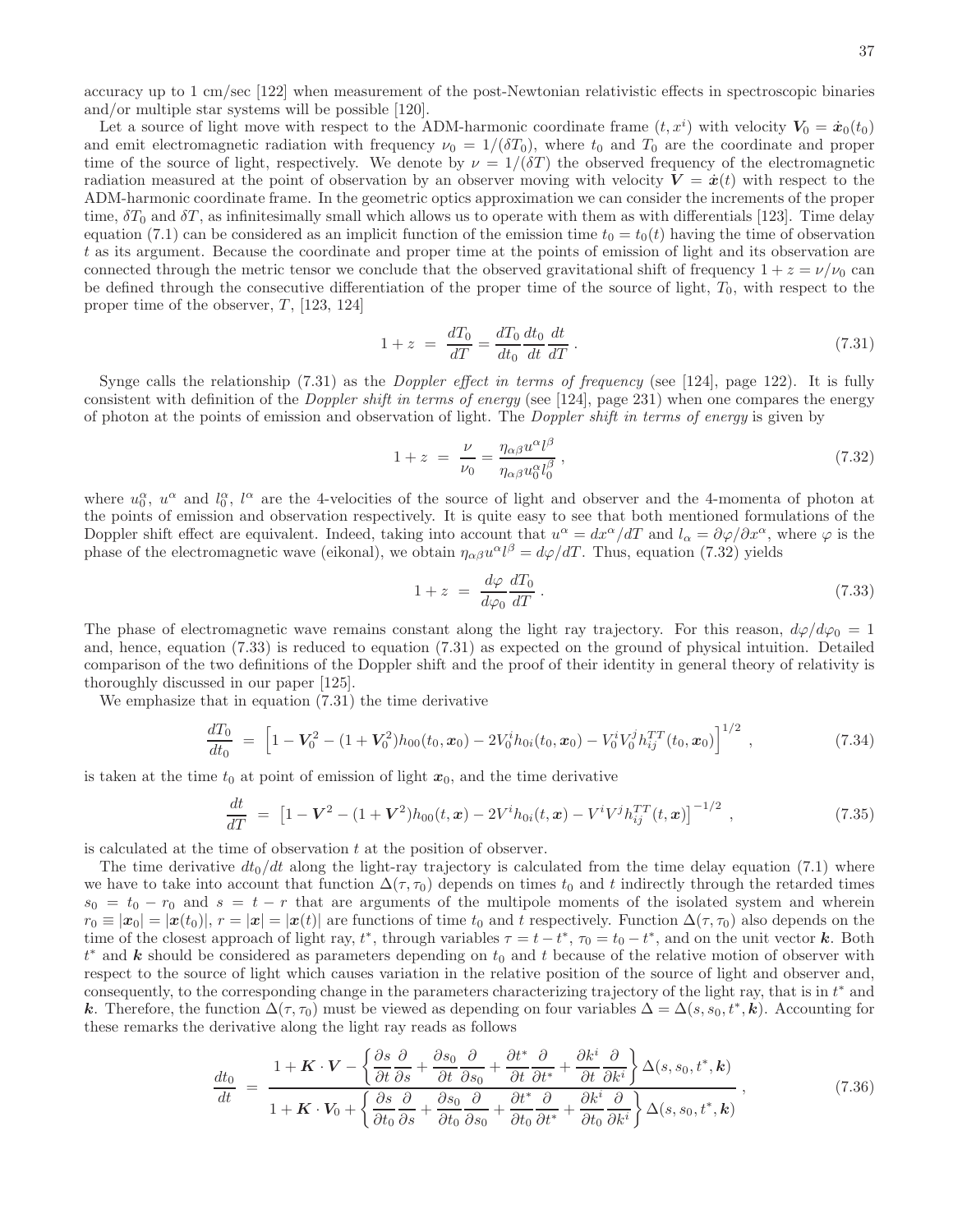where the unit vector K is defined in (6.30) and where we explicitly show the dependence of function  $\Delta(\tau, \tau_0)$  on all parameters which implicitly depend on time.

The time derivative of vector k is calculated using the approximation  $k = -K$  and formula (6.30) where the coordinates of the source of light,  $x_0(t_0)$ , and of the observer,  $x(t)$ , are functions of time. These derivatives are

$$
\frac{\partial k^i}{\partial t} = \frac{(\mathbf{k} \times (\mathbf{V} \times \mathbf{k}))^i}{R} , \qquad \frac{\partial k^i}{\partial t_0} = -\frac{(\mathbf{k} \times (\mathbf{V}_0 \times \mathbf{k}))^i}{R} , \qquad (7.37)
$$

where  $R = |\mathbf{x} - \mathbf{x}_0|$  is the distance between the observer and the source of light.

Time derivatives of retarded times s and s<sub>0</sub> with respect to t and t<sub>0</sub> are calculated from their definitions,  $s = t - r$ and  $s_0 = t_0 - r_0$ , where we have to take into account that the spatial position of the point of observation is connected to the point of emission of light by the unperturbed trajectory of light,  $x = x_0 + k$   $(t - t_0)$ . More explicitly, we use for the calculations the following relationships

$$
s = t - |\boldsymbol{x}_0(t_0) + \boldsymbol{k} (t - t_0)| , \qquad (7.38)
$$

$$
s_0 = t_0 - |\boldsymbol{x}_0(t_0)| \,, \tag{7.39}
$$

where the unit vector  $k = k(t, t_0)$  must be also considered as a function of two arguments t,  $t_0$  with its derivatives given by equation (7.37). We notice that relationship (7.38) combines two null cones related to propagation of gravitational field from the isolated system and to that of an electromagnetic wave from the source of light to observer. Equation (7.39) is just a null cone corresponding to propagation of the gravitational field from the isolated system to the point of emission of light. Calculation of infinitesimal variations of equations (7.38), (7.39) immediately gives a set of partial derivatives

$$
\frac{\partial s}{\partial t} = 1 - \mathbf{k} \cdot \mathbf{N} - (\mathbf{k} \times \mathbf{V}) \cdot (\mathbf{k} \times \mathbf{N}), \qquad (7.40)
$$

$$
\frac{\partial s}{\partial t_0} = (1 - \mathbf{k} \cdot \mathbf{V}_0)(\mathbf{k} \cdot \mathbf{N}), \qquad (7.41)
$$

$$
\frac{\partial s_0}{\partial t_0} = 1 - V_0 \cdot N_0 , \qquad (7.42)
$$

$$
\frac{\partial s_0}{\partial t} = 0, \tag{7.43}
$$

where  $N^i = x^i/r$  and  $N_0^i = x_0^i/r_0$  are the unit vectors directed from the isolated system to observer and to the source of light respectively..

Time derivatives of the parameter  $t^* = t_0 - \mathbf{k} \cdot \mathbf{x}_0(t_0)$ , where again  $\mathbf{k} = \mathbf{k}(t, t_0)$ , read

$$
\frac{\partial t^*}{\partial t_0} = 1 - \mathbf{k} \cdot \mathbf{V}_0 + \frac{\mathbf{V}_0 \cdot \boldsymbol{\xi}}{R} , \qquad \qquad \frac{\partial t^*}{\partial t} = -\frac{\mathbf{V} \cdot \boldsymbol{\xi}}{R} . \tag{7.44}
$$

The last terms of order  $|\xi|/R$  in both formulas are generated by the time derivatives of the vector k.

In what follows we shall restrict ourselves with the case of static observer and the source of light, that is velocities  $V = V_0 = 0$ . Taking into account this restriction in equations (7.37)–(7.44) and leaving only linear with respect to the universal gravitational constant  $G$  terms, allow us to simplify equation  $(7.36)$ 

$$
\frac{dt_0}{dt} = 1 - \left\{ \frac{\partial}{\partial s} + \frac{\partial}{\partial s_0} + \frac{\partial}{\partial t^*} \right\} \Delta(s, s_0, t^*, \mathbf{k}), \tag{7.45}
$$

Function  $\Delta = \Delta(s, s_0, t^*, \mathbf{k})$  is defined by the integral (7.2) which (in the case of static observer and the source of light) depends on the retarded times s, s<sub>0</sub> and the time of the closest approach  $t^*$  through the only arguments  $y = s - t^*$ ,  $y_0 = s_0 - t^*$  and  $t^*$ , that is

$$
\Delta(s, s_0, t^*, \mathbf{k}) \equiv \Delta(y, y_0, t^*) = \psi(y, t^*) - \psi(y_0, t^*) , \qquad (7.46)
$$

where the relativistic perturbation of the eikonal,  $\psi = -k^i \Xi$ , is defined in accordance with equation (7.6). Therefore, the partial derivatives with respect to s and  $t^*$  from the argument y, and those with respect to s<sub>0</sub> and  $t^*$  from  $y_0$  in equation (7.45) are nullified and it is reduced to simpler form

$$
\frac{dt_0}{dt} = 1 - \frac{\partial \psi(y, t^*)}{\partial t^*} + \frac{\partial \psi(y_0, t^*)}{\partial t^*} \,. \tag{7.47}
$$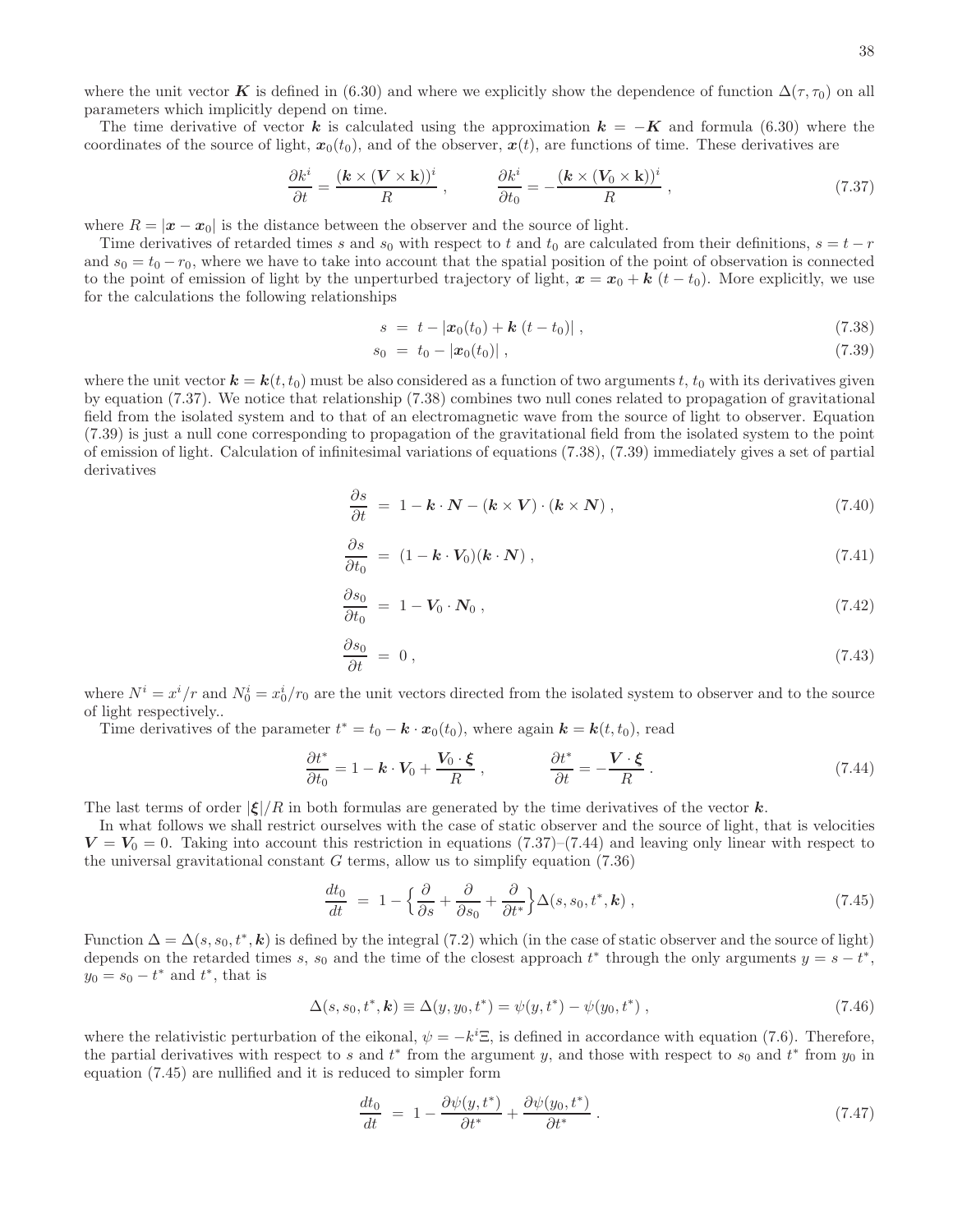The partial time derivative from  $\psi(y, t^*)$  is found by differentiation of relationships  $(6.2)$ – $(6.4)$ 

$$
\frac{\partial \psi(y, t^*)}{\partial t^*} = \frac{\partial \psi_{(G)}(y, t^*)}{\partial t^*} + \frac{\partial \psi_{(M)}(y, t^*)}{\partial t^*} + \frac{\partial \psi_{(S)}(y, t^*)}{\partial t^*}
$$
(7.48)

where

$$
\frac{\partial \psi_{(G)}(y, t^*)}{\partial t^*} = (k^i \frac{\partial \varphi^i}{\partial t^*} - \frac{\partial \varphi^0}{\partial t^*}) + (k^i \frac{\partial w^i}{\partial t^*} - \frac{\partial w^0}{\partial t^*}), \tag{7.49}
$$

$$
\frac{\partial \psi_{(M)}(y, t^{*})}{\partial t^{*}} = 2 \sum_{l=2}^{\infty} \sum_{p=0}^{l-1} \frac{(-1)^{l+p}}{l!} C_{l}(l-p, p) \left(1 - \frac{p}{l}\right)
$$
\n
$$
\times \left\{ \left(1 + \frac{p}{l-1}\right) k_{< a_{1} \dots a_{p}} \hat{\partial}_{a_{p+1} \dots a_{l}} \left[\frac{\mathcal{I}_{A_{l}}^{(p+1)}(t-r)}{r}\right]^{-1} \right\}
$$
\n
$$
- \frac{2p}{l-1} k_{< a_{1} \dots a_{p-1}} \hat{\partial}_{a_{p} \dots a_{l-1}} \left[\frac{k^{i} \mathcal{I}_{iA_{l-1}}^{(p+1)}(t-r)}{r}\right]^{-1} \right\}
$$
\n
$$
\frac{\partial \psi_{(S)}(y, t^{*})}{\partial t^{*}} = 4 \hat{\partial}_{a} \sum_{l=2}^{\infty} \sum_{p=0}^{l-1} \frac{(-1)^{l+p} l}{(l+1)!} C_{l-1} (l-p-1, p) \tag{7.51}
$$

$$
\times \left(1 - \frac{p}{l-1}\right) k_{\lt a_1 \ldots a_p} \hat{\partial}_{a_{p+1} \ldots a_{l-1}} \left[\frac{k^i \epsilon_{iba} \mathcal{S}^{(p+1)}_{b A_{l-1}}(t-r)}{r}\right]^{[-1]}.
$$

When deriving these equations we assumed that the time evolution of both the mass  $M$  and the angular momentum  $\mathcal{S}^i$  of the isolated system can be neglected. In opposite case, the right side of equations (7.50) and (7.51) would contain also time derivatives from the mass and the angular momentum. Partial derivative from function  $\psi(y_0, t^*)$  is obtained from equations (7.48)–(7.51) after replacements  $y \to y_0$ ,  $t \to t_0$ , and  $r \to r_0$ .

Provided that the frequency shift  $z$  is given by equation (7.31) we find that in the case when both observer and the source of light are static with respect to the ADM-harmonic reference frame, the frequency (energy) of a photon propagating through gravitational potential changes in accordance with (exact) relationship

$$
\frac{\nu}{\nu_0} = \sqrt{\frac{1 - h_{00}(t_0, \mathbf{x}_0)}{1 - h_{00}(t, \mathbf{x})}} \left[ 1 - \frac{\partial \psi(y, t^*)}{\partial t^*} + \frac{\partial \psi(y_0, t^*)}{\partial t^*} \right],
$$
\n(7.52)

In the linear with respect to  $G$  approximation equation  $(7.52)$  yields

$$
\frac{\delta \nu}{\nu_0} = \frac{1}{2} \Big[ h_{00}(t, \mathbf{x}) - h_{00}(t_0, \mathbf{x}_0) \Big] - \frac{\partial \psi(y, t^*)}{\partial t^*} + \frac{\partial \psi(y_0, t^*)}{\partial t^*} , \qquad (7.53)
$$

where  $\delta \nu \equiv \nu - \nu_0$ . One notices that the time of the closest approach t\* enters equation (7.53) explicitly. At the first glance the reader may think that it plays a significant role in calculations and must be known in order to calculate the gravitational shift of frequency. However, the partial derivative with respect to  $t^*$  must be understood in the sense of equation  $(4.27)$  which makes it evident that the time derivative with respect to  $t^*$  taken on the light-ray path is, in fact, the time derivative with respect to time  $t$  before using the light-ray substitution. Thus, the gravitational shift of frequency can be recast to the next practical form

$$
\frac{\delta \nu}{\nu_0} = \frac{1}{2} \Big[ h_{00}(t, \boldsymbol{x}) - h_{00}(t_0, \boldsymbol{x}_0) \Big] - \frac{\partial \psi(t, \boldsymbol{x})}{\partial t} + \frac{\partial \psi(t_0, \boldsymbol{x}_0)}{\partial t_0} \,, \tag{7.54}
$$

where  $\psi(t, x)$  and  $\psi(t_0, x_0)$  are relativistic perturbations of the electromagnetic eikonal taken at the points of observation and emission of light respectively. These time derivatives are, of course, the same as shown in equations  $(7.48)$ – $(7.51)$ . Equation  $(7.54)$  has been derived by making use of the definition  $(7.31)$ . It is straightforward to prove that the definition (7.32) brings about the same result. Indeed, in the case of the static observer and the source of light their 4-velocities are simply  $u^{\alpha} = (dt/dT, 0, 0, 0)$  and  $u_0^{\alpha} = (dt_0/dT_0, 0, 0, 0)$ , and the wave vector  $l_{\alpha} = \omega(k_{\alpha} + \partial_{\alpha}\psi)$  (see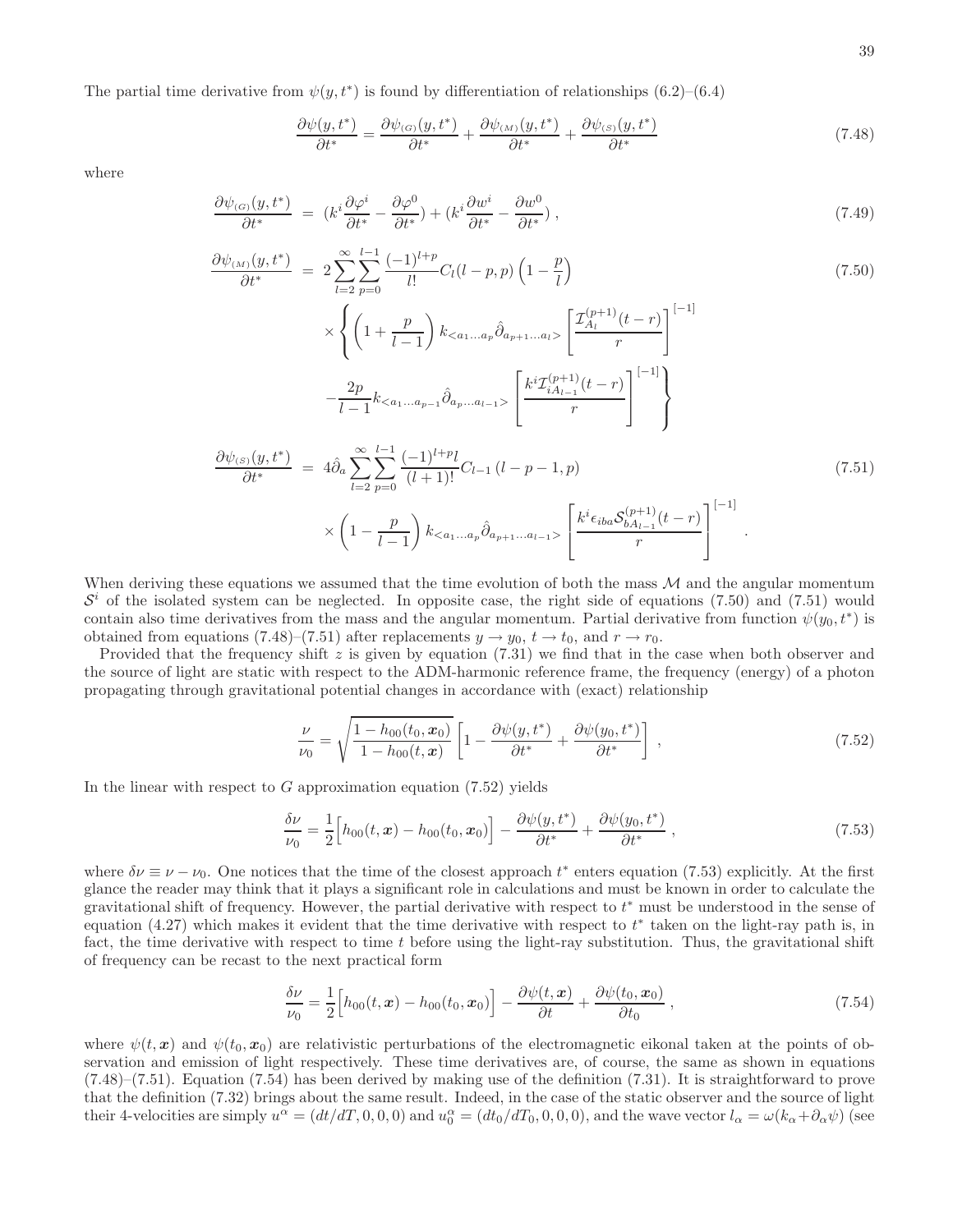equation (4.33)) where  $\omega = 2\pi\nu_{\infty}$  is a constant frequency which is conserved along light ray because of the equation of the parallel transport (4.13). Substituting these definitions to equation (7.32) leads immediately to equation (7.54) as expected

Physical interpretation of the relativistic frequency shift given by equation (7.54) is straightforward although the calculation of different components of the time derivatives from the eikonal are tedious. The term in the square brackets in the left side of equation (7.54) reads

$$
\frac{1}{2} \Big[ h_{00}(t, \mathbf{x}) - h_{00}(t_0, \mathbf{x}_0) \Big] = \frac{G \mathcal{M}}{r} - \frac{G \mathcal{M}}{r_0} , \qquad (7.55)
$$

and represents the difference between the values of the spherically-symmetric part of the Newtonian gravitational potential of the isolated system taken at the point of observation and emission of light. The time derivatives of the eikonal depending on the mass and spin multipole moments of the isolated system are given in equations (7.50), (7.51). Scrutiny examination of these equations reveal that these components of the frequency shift depend on the first and higher order time derivatives of the multipole moments and would vanish in the stationary case. The gravitational frequency shift contains the gauge-dependent contribution as well. This contribution is given by equation (7.49) and can be calculated by making use of equations from appendix C. The result is as follows

$$
k^{i} \frac{\partial w^{i}}{\partial t^{*}} - \frac{\partial w^{0}}{\partial t^{*}} = k^{i} \nabla_{i} \sum_{l=2}^{\infty} \frac{(-1)^{l}}{l!} \left[ \frac{\mathcal{I}_{A_{l}}^{(-1)}(t-r)}{r} \right]_{,A_{l}} - \sum_{l=2}^{\infty} \frac{(-1)^{l}}{l!} \left[ \frac{\mathcal{I}_{A_{l}}(t-r)}{r} \right]_{,A_{l}} - 4 \sum_{l=2}^{\infty} \frac{(-1)^{l}}{l!} \left[ \frac{k^{i} \mathcal{I}_{i A_{l-1}}(t-r)}{r} \right]_{,A_{l-1}} + 4 \sum_{l=2}^{\infty} \frac{(-1)^{l} l}{(l+1)!} \left[ \frac{k^{i} \epsilon_{i b a} \mathcal{S}_{b A_{l-1}}(t-r)}{r} \right]_{,a A_{l-1}},
$$
\n
$$
k^{i} \frac{\partial \varphi^{i}}{\partial t^{*}} - \frac{\partial \varphi^{0}}{\partial t^{*}} = -2 \sum_{l=2}^{\infty} \sum_{p=1}^{l} \sum_{q=1}^{p} \frac{(-1)^{l+p-q}}{l!} C_{l}(l-p, p-q, q) \left( 1 - \frac{p-q}{l} \right) \times \left\{ \left( 1 + \frac{p-q}{l-1} \right) k_{< a_{1}...a_{p}} \partial_{a_{p+1}...a_{l}} \partial_{a_{p+1}...a_{l}} \partial_{a_{r}}^{-1} \left[ \frac{\mathcal{I}_{A_{l}}^{(p-q+1)}(t-r)}{r} \right] - 2 \frac{p-q}{l-1} k_{< a_{1}...a_{p-1}} \partial_{a_{p}...a_{l-1}} \partial_{a_{p}...a_{l-1}} \partial_{a_{r}}^{-1} \left[ \frac{k^{i} \mathcal{I}_{i A_{l-1}}^{(p-q+1)}(t-r)}{r} \right] \right\} - 4 \partial_{a} \sum_{l=2}^{\infty} \sum_{p=1}^{l-1} \sum_{q=1}^{p} \frac{(-1)^{l+p-q} l}{(l+1)!} C_{l-1} (l-p-1, p-q, q) \times \left\{ 1 - \frac{p-q}{l-1} \right\} k_{< a_{1}
$$

Time derivatives  $\hat{\partial}_{t_0^*}(k^iw^i - w^0)$  and  $\hat{\partial}_{t_0^*}(k^i\varphi^i - \varphi^0)$  can be obtained from equations (7.56), (7.57) after making replacements  $t \to t_0$ ,  $r \to r_0$ , and  $\tau \to \tau_0$ .

# 7.4. Gravity-Induced Rotation of the Plane of Polarization of Light

Any stationary or time-dependent axisymmetric gravitational field in general induces a relativistic effect of the rotation of the polarization plane of an electromagnetic wave propagating in this field. This effect is similar to Faraday's effect in electrodynamics [126]. The Faraday effect is caused by the presence of magnetic field while the gravity-induced rotation of the plane of polarization of light is caused by the presence of the, so-called, gravitomagnetic field [127]. This gravito-magnetic effect was first discussed by Skrotskii ([108, 109] and shortly afterwards by many other researches (see, for example, [110, 111, 128–132] and references therein). Recently, we have studied the Skrotskii effect caused by a spinning body moving arbitrarily fast and derived Lorentz-invariant expression for this outstanding effect [133] in the linearized approximation of general relativity containing all terms of order  $v/c$ coupled with the universal gravitational constant G. In the present paper we further generalize our theoretical results along with those of previous authors regarding the case of an isolated system emitting gravitational waves of arbitrary multipolarity.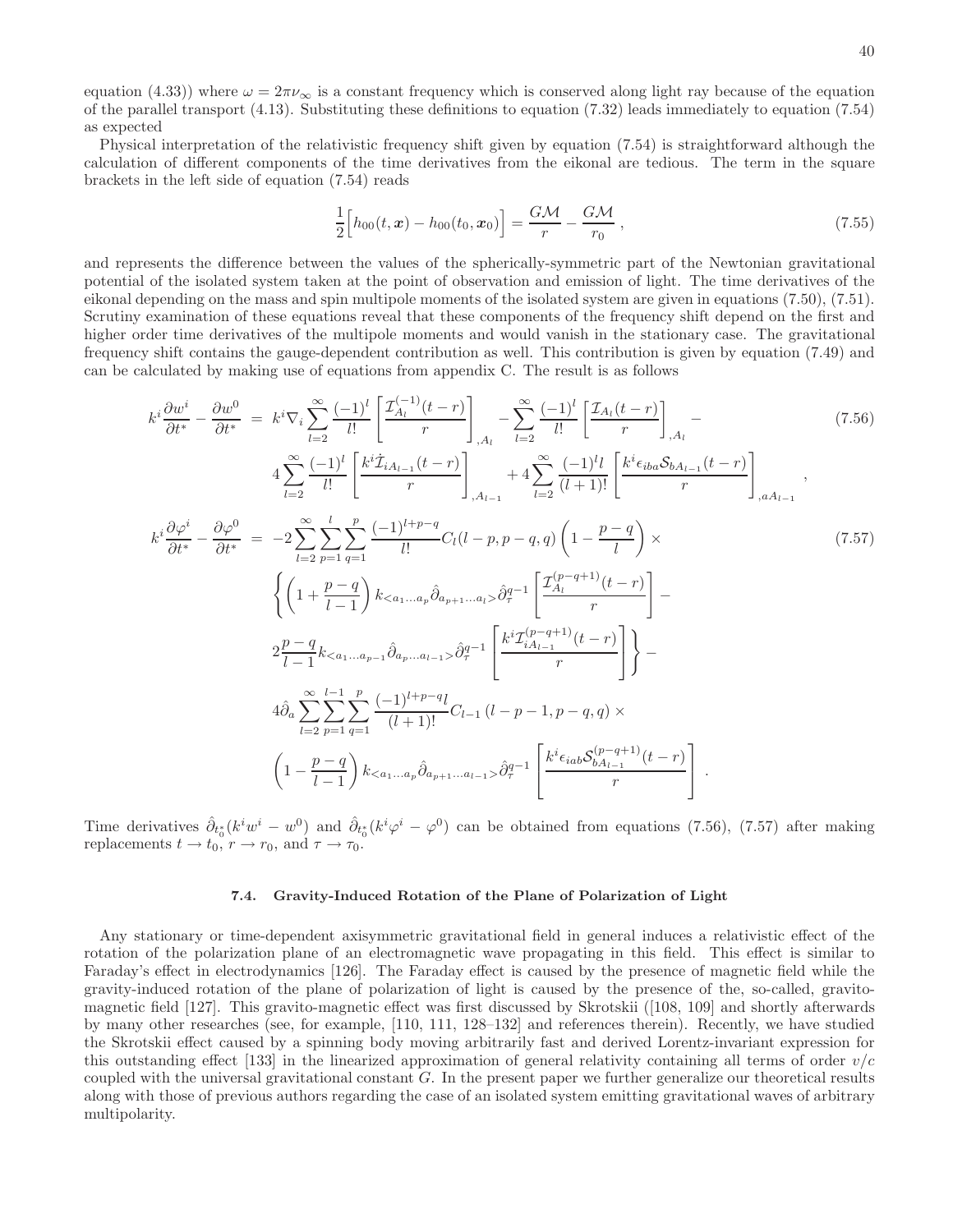In order to simplify description of the Skrotskii effect we shall consider the parallel transport of the reference tetrad  $e^{\alpha}_{(\beta)}$  defined by equations (4.55) at each point along the light ray. We shall assume for simplicity that at the past null infinity the tetrad has the property that  $e^0_{(i)}(-\infty)\partial^0_{(i)}=0$  in accordance with equation (4.50). The parallel transport of this tetrad is defined by equation (4.66) which makes clear that in an arbitrary point on the light-ray trajectory  $e_{(i)}^0(t, x) = O(h_{\alpha\beta})$ . We are interested only in solving equation (4.66) for the vectors  $e_{(n)}^{\alpha}$  ( $n = 1, 2$ ) that are used in the description of the polarization of light. The propagation equation for the spatial components  $e^i_{(n)}$  of these vectors are directly obtained from equation (4.66) which yields

$$
\frac{d}{d\tau} \left[ e^i_{(n)} + \frac{1}{2} h_{ij} e^p_{(n)} \right] + \epsilon_{ijp} e^j_{(n)} \Omega^p = 0 , \qquad (n = 1, 2.) \tag{7.58}
$$

Here we have defined the angular velocity of gravito-magnetic drag by  $\Omega^i$  defined as

$$
\Omega^i = -\frac{1}{2} \epsilon_{ijp} \partial_j \left( h_{p\alpha} k^{\alpha} \right) \,. \tag{7.59}
$$

This quantity describes the rate of the rotation of the plane of polarization of electromagnetic wave caused by the presence of the gravito-magnetic field. As soon as equation (7.58) is solved the time component  $e_{(n)}^0$  is obtained from the orthogonality condition,  $l_{\alpha}e^{\alpha}_{(n)}=0$ , which implies that

$$
e^{0}_{(n)} = k_{i}e^{i}_{(n)} + h_{0i}e^{i}_{(n)} + h_{ij}k^{i}e^{j}_{(n)} + \delta_{ij}\dot{\Xi}^{i}e^{j}_{(n)},
$$
\n(7.60)

where the relativistic perturbation  $\dot{\Xi}^i$  of the light-ray trajectory is given in equation (6.15).

Let us decompose vector  $\Omega^i$  into three components that are parallel and perpendicular to the unit vector  $k^i$ . We can use in the first approximation the well-known decomposition of the Kroneker symbol in the orthonormal basis

$$
\delta^{ij} = a^i a^j + b^i b^j + k^i k^j \,,\tag{7.61}
$$

where  $(a, b, k)$  are three orthogonal unit vectors of the reference tetrad at infinity. Decomposition of  $\Omega^i$  is, then, given by

$$
\Omega^{i} = (\mathbf{a} \cdot \mathbf{\Omega})a^{i} + (\mathbf{b} \cdot \mathbf{\Omega})b^{i} + (\mathbf{k} \cdot \mathbf{\Omega})k^{i}.
$$
 (7.62)

Taking into account that vectors  $e^i_{(1)} = a^i + O(h_{\alpha\beta})$ ,  $e^i_{(2)} = b^i + O(h_{\alpha\beta})$  one obtains the equations of the parallel transport of these vectors in the next, more convenient for integration, form

$$
\frac{d}{d\tau} \left[ e^i_{(1)} + \frac{1}{2} h_{ij} e^j_{(1)} \right] - (\mathbf{k} \cdot \mathbf{\Omega}) e^i_{(2)} = 0 , \qquad (7.63)
$$

$$
\frac{d}{d\tau}\left[e^{i}_{(2)} + \frac{1}{2}h_{ij}e^{j}_{(2)}\right] + (\mathbf{k} \cdot \mathbf{\Omega})e^{i}_{(1)} = 0, \qquad (7.64)
$$

where equalities  $\varepsilon_{ijl}e^{i}_{(1)}k^{l} = -e^{i}_{(2)} + O(h_{\alpha\beta})$  and  $\varepsilon_{ijl}e^{i}_{(2)}k^{l} = e^{i}_{(1)} + O(h_{\alpha\beta})$  have been used.

Solutions of equations (7.63), (7.64) in the linear approximation with respect to the angular velocity  $\Omega^i$  reads

$$
e^{i}_{(1)} = a^{i} - \frac{1}{2}h_{ij}a^{j} + \left(\int_{-\infty}^{\tau} \mathbf{k} \cdot \mathbf{\Omega}(\sigma) d\sigma\right) b^{i}, \qquad (7.65)
$$

$$
e^{i}_{(2)} = b^{i} - \frac{1}{2}h_{ij}b^{j} - \left(\int_{-\infty}^{\tau} \mathbf{k} \cdot \mathbf{\Omega}(\sigma) d\sigma\right) a^{i}, \qquad (7.66)
$$

where the second terms in the right sides of equations (7.65), (7.66) preserve orthogonality of vectors  $e^{i}_{(1)}$  and  $e^{i}_{(2)}$ in the presence of gravitational field while the last terms describe a small rotation (the Skrotskii effect [108, 109]) of each of the vectors at the angle

$$
\phi(\tau) = \int_{-\infty}^{\tau} \mathbf{k} \cdot \mathbf{\Omega} \, d\sigma \tag{7.67}
$$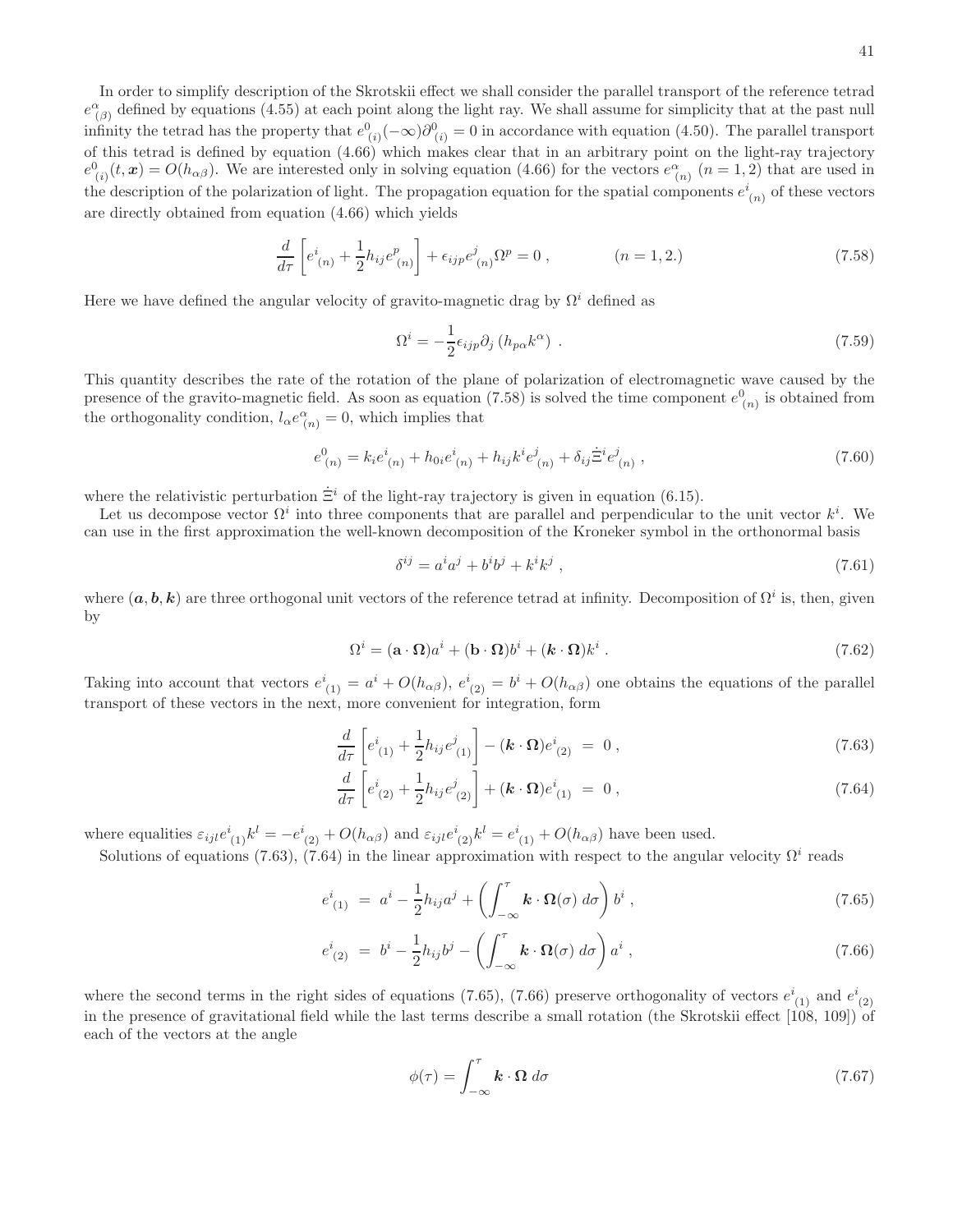42

about the direction of light propagation, k, in the local plane of vectors  $e_{(1)}$  and  $e_{(2)}$ . It is worth noting that the Euclidean dot product  $\mathbf{k} \cdot \mathbf{\Omega}$  can be expressed in terms of partial differentiation with respect to the vector  $\xi^i$  of the impact parameter. This can be done by making use of equation (4.28) and noting that  $\varepsilon_{ijp}k^{j}k^{p} \equiv 0$ , so that

$$
\mathbf{k} \cdot \mathbf{\Omega} = \frac{1}{2} k^{\alpha} k^{j} \varepsilon_{j \hat{p} \hat{q}} \hat{\partial}_{q} h_{\alpha \hat{p}} , \qquad (7.68)
$$

where the hat over spatial indices denotes the projection onto the plane orthogonal to the propagation of light ray, for instance,  $A^{\hat{i}} \equiv P^i_j A^j$ . Hence, the transport equation for the angle  $\phi$  assumes the following form

$$
\frac{d\phi}{d\tau} = \frac{1}{2}k^{\alpha}k^{j}\epsilon_{j\hat{p}\hat{q}}\hat{\partial}_{q}h_{\alpha\hat{p}}.
$$
\n(7.69)

This equation can be split in three linearly-independent parts corresponding to contributions of the gauge,  $\phi_{(G)}$ , the mass,  $\phi_{(M)}$ , and the spin,  $\phi_{(S)}$ , modes of the gravitational multipolar field to the overall value of the Skrotskii effect. Specifically, we have

$$
\phi = \phi_{(G)} + \phi_{(M)} + \phi_{(S)} + \phi_0 , \qquad (7.70)
$$

where  $\phi_0$  is constant angle characterizing initial orientation of the polarization ellipse in the plane formed by the  $e_{(1)}$ and  $e_{(2)}$  vectors.

The gauge-dependent part of the Skrotskii effect is easily integrated so that we obtain

$$
\phi_{(G)} = \frac{1}{2} k^j \epsilon_{jpq} \hat{\partial}_q \left( w^p + \chi^p \right) , \qquad (7.71)
$$

where the gauge functions  $w^i = w_{(M)}^p + w_{(S)}^p$  and  $\chi^i = \chi_{(M)}^p + \chi_{(S)}^p$  are given in equations (3.20) and (C.10) respectively. More specific calculations reveal that the gauge-dependent terms enter the right side of equation (7.71) in the following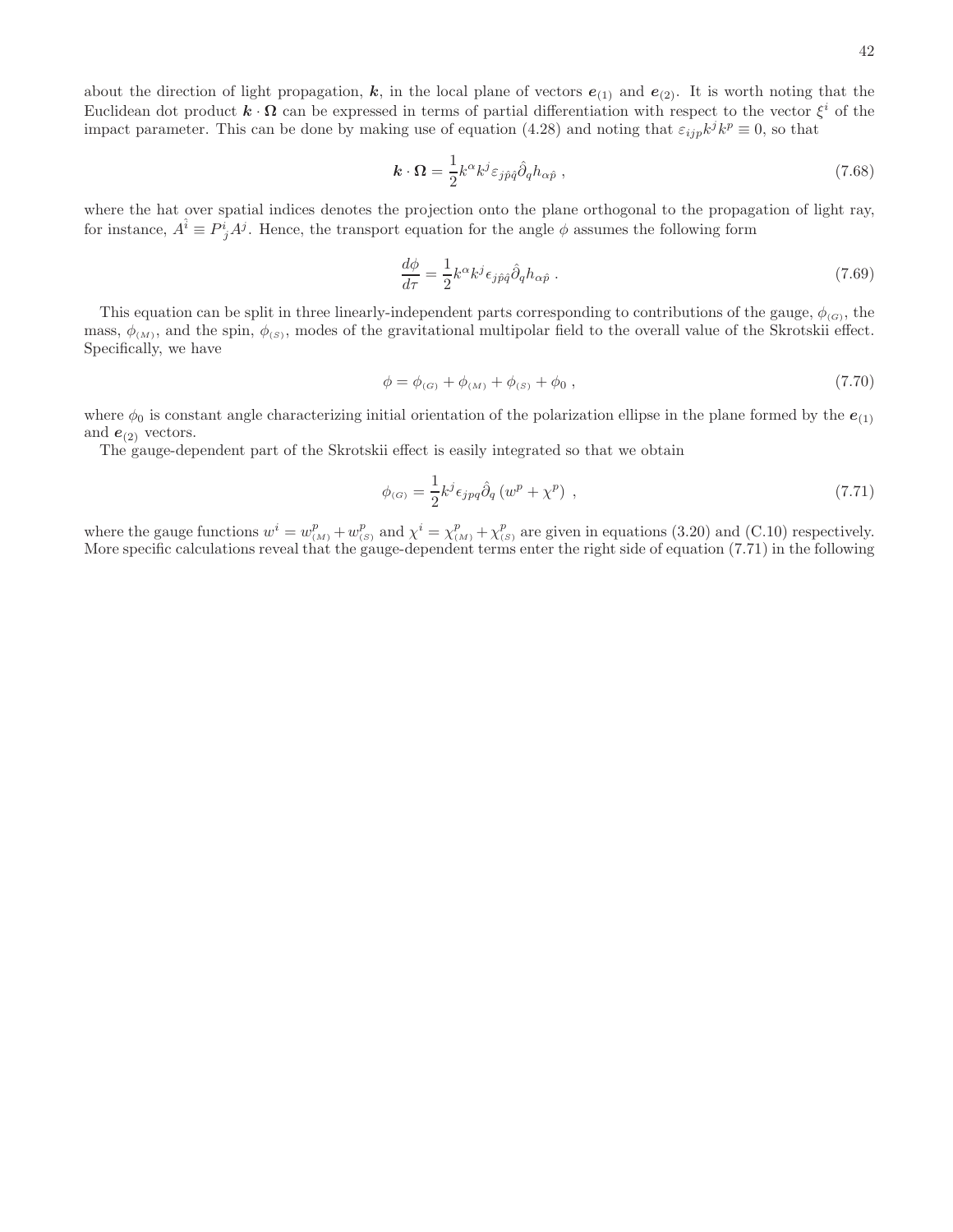form

$$
\frac{1}{2}k^{j}\epsilon_{j\hat{m}n}\hat{\partial}_{n}\chi_{(\Delta t)}^{n} = 2\sum_{l=2}^{\infty}\sum_{p=1}^{l}\sum_{q=1}^{p} \frac{(-1)^{l+p-q}l-p+q p-q}{(l-1)!}p^{c}c_{l}(l-p,p-q,q)
$$
\n
$$
\times k_{\n
$$
\frac{1}{2}k^{j}\epsilon_{j\hat{m}n}\hat{\partial}_{n}\chi_{(\delta)}^{n} = 2\sum_{l=1}^{\infty}\sum_{p=0}^{l}\sum_{q=0}^{p} \frac{(-1)^{l+p-q}l}{(l+1)!}C_{l}(l-p,p-q,q)
$$
\n
$$
\times \left\{H(q)\left(1-\frac{p}{l}\right)\left[1+H(l-1)\left(\frac{l-p-1}{l-1}-\frac{p-q}{l-1}\right)\right]\hat{\partial}_{t}^{2},
$$
\n
$$
-\left[\frac{l-p}{l}+2\frac{p-q}{l}-H(l-1)\frac{p-q}{l}\left(\frac{l-p}{l-1}+2\frac{p-q-1}{l-1}\right)\right]\hat{\partial}_{t+r}^{2} + \frac{p-q}{l}\left[1-H(l-1)\frac{p-q-1}{l-1}\right]\hat{\partial}_{r}^{2}\right\}
$$
\n
$$
\times k_{\n
$$
\frac{1}{2}k^{j}\epsilon_{j\hat{m}n}\hat{\partial}_{n}w_{(\Delta t)}^{n} = -2\sum_{l=2}^{\infty}\sum_{p=0}^{l}\sum_{q=0}^{p} \frac{(-1)^{l+p-q}l}{l!}D_{l}(l-p,p-q,q)
$$
\n
$$
\times k_{
$$
$$
$$

The reader can notice the integrals in the right side of equations (7.72) and (7.73). The integrals are actually should not be calculated explicitly since there is sufficient number of partial derivatives in front of them which makes the integration unnecessary in correspondence with the rules of differentiation of such integrals worked out in section 5.

The Skrotskii effect due to the mass multipoles of the isolated system is given by

$$
\phi_{(M)}(\tau) = 2 \sum_{l=2}^{\infty} \sum_{p=0}^{l} \frac{(-1)^{l+p}}{l!} C_l(l-p,p) \frac{l-p}{l-1} k_{\langle a_1...a_p} \hat{\partial}_{a_{p+1}...a_l \rangle j} \left[ \frac{\epsilon_{j\hat{b}a_l} \mathcal{I}_{\hat{b}A_{l-1}}^{(p)}(t-r)}{r} \right]^{[-1]}.
$$
 (7.76)

The gravitational field of the spin multipoles rotates the polarization plane of the electromagnetic wave at the following angle

$$
\phi_{(S)}(\tau) = 2 \sum_{l=1}^{\infty} \sum_{p=0}^{l} \frac{(-1)^{l+p} l}{(l+1)!} C_l(l-p,p) \left(1 - \frac{p}{l}\right) \left[1 + H(l-1) \left(1 - \frac{2p}{l-1}\right)\right] k_{\leq a_1...a_p} \hat{\partial}_{a_{p+1}...a_l} \left[\frac{S_{A_l}^{(p+1)}(t-r)}{r}\right]^{[-1]} \tag{7.77}
$$

Integrals in equations (7.76) and (7.77) are eliminated after taking one partial derivative so that we do not need to integrate.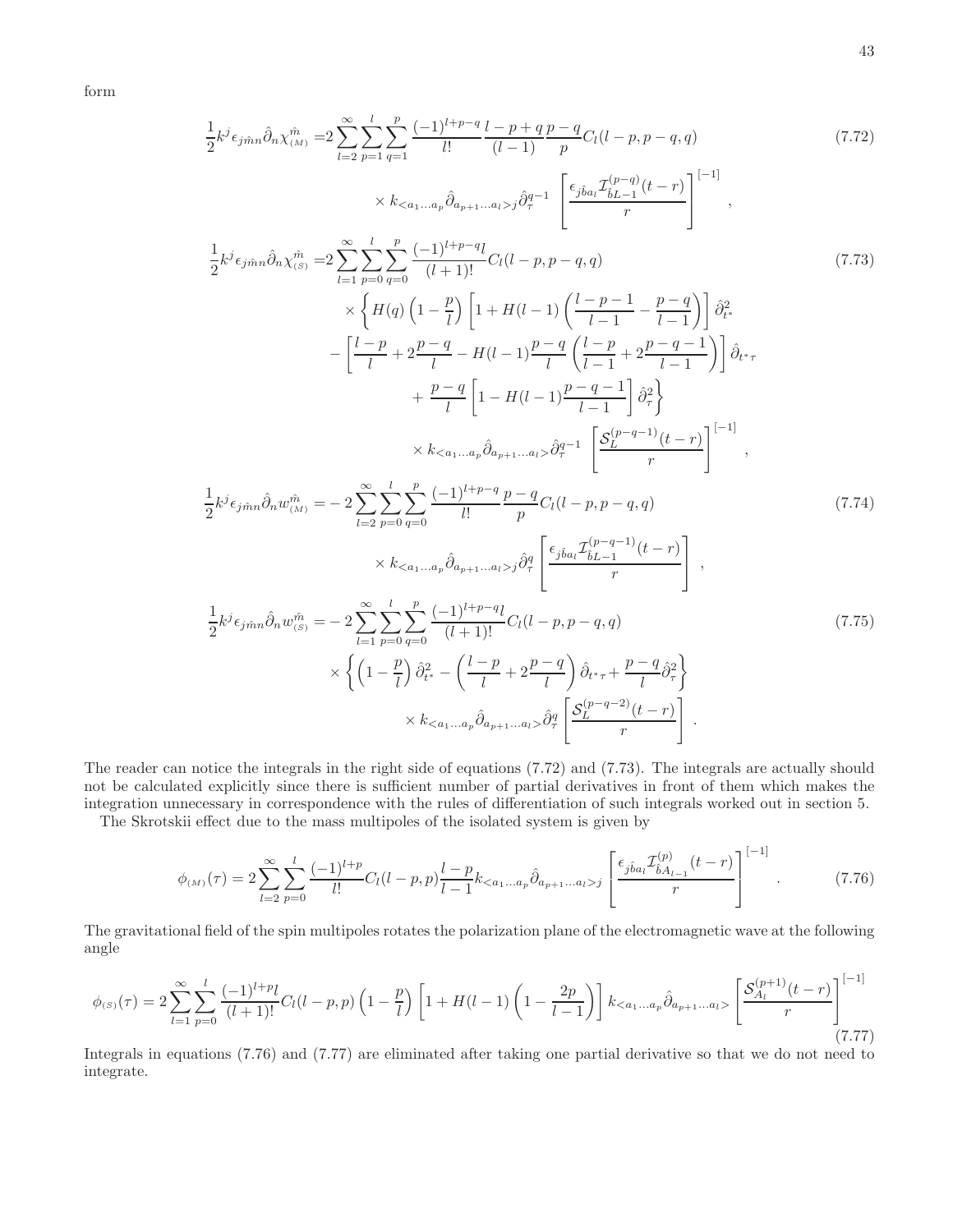# 8. OBSERVABLE RELATIVISTIC EFFECTS IN THE GRAVITATIONAL LENS APPROXIMATION

Here we will consider a limiting case of gravitational lens approximation when the impact parameter  $d$  of the light ray with respect to an isolated system is much smaller than distance  $r_0$  from the isolated system to the source of light and distance r from the isolated system to observer (see Figs. 3).

#### 8.1. Useful Asymptotic Expansions

In the case of a small impact parameter of the light ray with respect to the isolated system the near-zone gravitational field of the system strongly affects propagation of the light ray when the light particle (photon) moves in the vicinity of the system so that the effects due to the gravitational waves are suppressed [82, 83]. In what follows, we assume that the impact parameter d of the light ray is small comparatively with both distances r and  $r_0$ , that is,  $d \ll min[r, r_0]$ (see Fig. 3). This assumption allows us to introduce two small parameters:  $\varepsilon \equiv d/r$  and  $\varepsilon_0 \equiv d/r_0$ . If the light ray is propagated through the near-zone of the isolated system one more small parameter can be introduced, specifically, the parameter  $\varepsilon_{\lambda} \equiv d/\lambda$ , where  $\lambda$  is the characteristic wavelength of the gravitational radiation emitted by the system proportional to the product of the speed of gravity and the characteristic period of oscillations of the isolated system. One emphasize that the parameters  $\varepsilon$ ,  $\varepsilon_0$  and  $\varepsilon_\lambda$  are not physically correlated. Parameter  $\varepsilon_\lambda$  is used for the post-Newtonian expansion of the observed effects – deflection of light, time delay, etc. This expansion can be also viewed as a Taylor expansion with respect to the parameter  $v/c$ , where v is the characteristic speed of motion of matter composing the isolated system and  $c$  is the speed of propagation of gravity (equal to the speed of light. If the light ray does not enter the near zone of the system the parameter  $\varepsilon_{\lambda}$  is not small and the post-Newtonian expansion can not be performed.

Small-impact-parameter expansions for variables  $y$  and  $y_0$  yield

$$
y = \sqrt{r^2 - d^2} - r = -d\left(\frac{\varepsilon}{2} - \sum_{k=2}^{\infty} C_k \varepsilon^{2k-1}\right),
$$
\n(8.1)

$$
y_0 = -\sqrt{r_0^2 - d^2} - r_0 = -2r_0 + d\left(\frac{\varepsilon_0}{2} - \sum_{k=2}^{\infty} C_k \varepsilon_0^{2k-1}\right),\tag{8.2}
$$

and

$$
\frac{1}{yr} = -\frac{1}{d^2} \left( 2 + \sum_{k=1}^{\infty} C_k \varepsilon^{2k} \right) , \qquad (8.3)
$$

$$
\frac{1}{y_0 r_0} = \frac{1}{d^2} \sum_{k=1}^{\infty} C_k \varepsilon_0^{2k} , \qquad (8.4)
$$

where the numerical coefficient of the expansions is

$$
\mathcal{C}_k = (-1)^k \frac{\frac{1}{2} \left( \frac{1}{2} - 1 \right) \cdot \ldots \cdot \left( \frac{1}{2} - k + 1 \right)}{k!} = \frac{(2k - 1)!}{(2k)!!},
$$
\n(8.5)

Time variables  $t$  and  $t_0$  are expanded as follows

$$
t = t^* + r - d\left(\frac{\varepsilon}{2} - \sum_{k=2}^{\infty} C_k \varepsilon^{2k-1}\right),
$$
\n(8.6)

$$
t_0 = t^* - r_0 + d\left(\frac{\varepsilon_0}{2} - \sum_{k=2}^{\infty} C_k \varepsilon_0^{2k-1}\right) , \qquad (8.7)
$$

where  $\mathcal{C}_k$  is given by equation (8.5) and  $t^*$  is the time of the closest approach of light ray to the barycenter of the isolated system.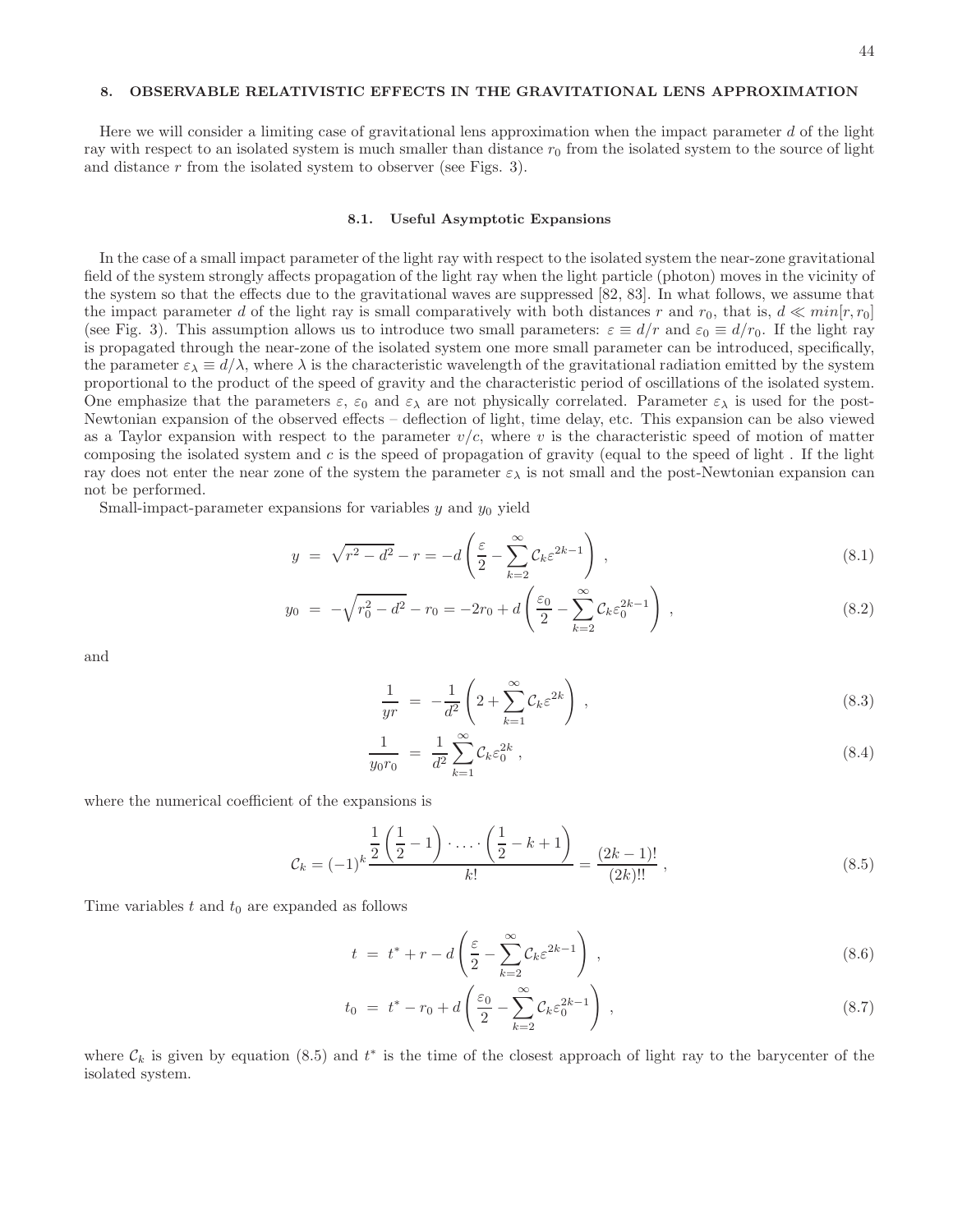Using (8.6) and (8.7) we can write down the post-Newtonian expansions for functions of the retarded time  $t - r$  as follows

$$
F(t-r) = \sum_{k=0}^{\infty} \frac{(-1)^k d^k}{k!} \left( \frac{\varepsilon}{2} - \sum_{k=2}^{\infty} C_k \varepsilon^{2k-1} \right)^k F^{(k)}(t^*) = F(t^*) - \varepsilon \frac{d}{2} \dot{F}(t^*) + O\left(\varepsilon^2 \varepsilon \frac{2}{\lambda}\right) ,\tag{8.8}
$$

$$
F(t_0 - r_0) = \sum_{k=0}^{\infty} \frac{d^k}{k!} \left( \frac{\varepsilon_0}{2} - \sum_{k=2}^{\infty} C_k \varepsilon_0^{2k-1} \right)^k F^{(k)}(t^* - 2r_0) = F(t^* - 2r_0) + \varepsilon_0 \frac{d}{2} \dot{F}(t^* - 2r_0) + O\left(\varepsilon_0^2 \varepsilon_0^2\right) . \tag{8.9}
$$

We notice that convergence of the post-Newtonian time series given above depends, in fact, not just on one parameter  $\varepsilon_{\lambda}$  which is typical in the post-Newtonian celestial mechanics of extended bodies, but on the product of two parameters. Therefore, the convergence requires satisfaction of two conditions

$$
\varepsilon \varepsilon_{\lambda} \ll 1, \tag{8.10}
$$

$$
\varepsilon_0 \varepsilon_\lambda \ll 1 \,, \tag{8.11}
$$

where the numerical value of the parameter  $\varepsilon_{\lambda}$  must be taken for the smallest wavelength,  $\lambda_{\min}$ , in the spectrum of the gravitational radiation emitted by the isolated system. Conditions (8.10), (8.11) ensure convergence of the post-Newtonian series in (8.8) and (8.9) respectively. If the source of light rays and observer are at infinite distances from the isolated system then  $\varepsilon \simeq 0$  and  $\varepsilon_0 \simeq 0$ , and the requirements (8.10), (8.11) are satisfied automatically, irrespective of the structure of the Fourier spectrum (5.5) of the multipole moments of the isolated system. In real astronomical practice such an assumption may not be always satisfied. In such cases it is more natural to avoid the post-Newtonian expansions of the metric tensor and/or observable effects.

If we assume that the mass and angular momentum of the isolated system are conserved the asymptotic expansions of integrals (5.1), (5.2) of the stationary part of the metric tensor have the following form

$$
\left[\frac{1}{r}\right]^{[-1]} = -\ln\left(\frac{r}{2r_{\rm E}}\right) - 2\ln\varepsilon - \sum_{k=1}^{\infty} \frac{(2k-1)!}{2^{2k}(k!)^2} \varepsilon^{2k} = -2\ln d + \ln r + \ln(2r_{\rm E}) + O(\varepsilon^2),\tag{8.12}
$$

$$
\frac{1}{r_0} \bigg[ \frac{1}{r_0} \bigg] = -\ln\left(\frac{2r_0}{r_E}\right) - \sum_{k=1}^{\infty} \frac{(2k-1)!}{2^{2k}(k!)^2} \varepsilon_0^{2k} = -\ln\left(\frac{2r_0}{r_E}\right) + O(\varepsilon_0^2),\tag{8.13}
$$

$$
\left[\frac{1}{r}\right]^{[-2]} = -r\left\{1 + \left(1 + \sum_{k=1}^{\infty} C_k \varepsilon^{2k}\right) \left[\ln\left(\frac{\varepsilon^2 r}{2r_{\rm E}}\right) + \sum_{k=1}^{\infty} \frac{(2k-1)!}{2^{2k}(k!)^2} \varepsilon^{2k}\right]\right\}
$$
\n(8.14)

$$
= -r - 2r \ln d + r \ln (2rr_{\rm E}) - \varepsilon \frac{d}{2} \left[ \frac{1}{2} - \ln \left( \frac{d^2}{2rr_{\rm E}} \right) \right] + O(\varepsilon^2),
$$
  

$$
\left[ \frac{1}{r_0} \right]^{[-2]} = -r_0 \left\{ 1 - \left( 1 + \sum_{k=1}^{\infty} C_k \varepsilon_0^{2k} \right) \left[ \ln \left( \frac{2r_0}{r_{\rm E}} \right) + \sum_{k=1}^{\infty} \frac{(2k-1)!}{2^{2k} (k!)^2} \varepsilon_0^{2k} \right] \right\}
$$
  

$$
-r_0 + r_0 \ln \left( \frac{2r_0}{r_{\rm E}} \right) - \varepsilon_0 \frac{d}{2} \left[ \frac{1}{2} + \ln \left( \frac{2r_0}{r_{\rm E}} \right) \right] + O(\varepsilon_0^2).
$$
 (8.15)

Some estimates for the derivatives with respect to  $\xi^i$  and  $\tau$  of some functions:

$$
\hat{\partial}_{\langle a_1...a_l \rangle} \frac{F(t-r)}{r} = O\left(\varepsilon^m \varepsilon_\lambda^n \frac{F}{d^{l+1}}\right),\tag{8.16}
$$

where  $m \geq 2$ ,  $n \geq 0$ . Here and in the subsequent expressions  $(8.17)$  -  $(8.23)$  m and n depend on l; we give the estimates from below for m and n for  $l \geq 1$ .

$$
\hat{\partial}_{\langle a_1...a_l \rangle} \frac{F(t_0 - r_0)}{r_0} = O\left(\varepsilon^m \varepsilon_\lambda^n \frac{F}{d^{l+1}}\right),\tag{8.17}
$$

where  $m \geq 2, n \geq 0$ ;

f

$$
\hat{\partial}_{\tau}^{l}\left[\frac{F(t-r)}{r}\right] = O\left(\varepsilon^{m}\varepsilon_{\lambda}^{n}\frac{F}{d^{l+1}}\right),\tag{8.18}
$$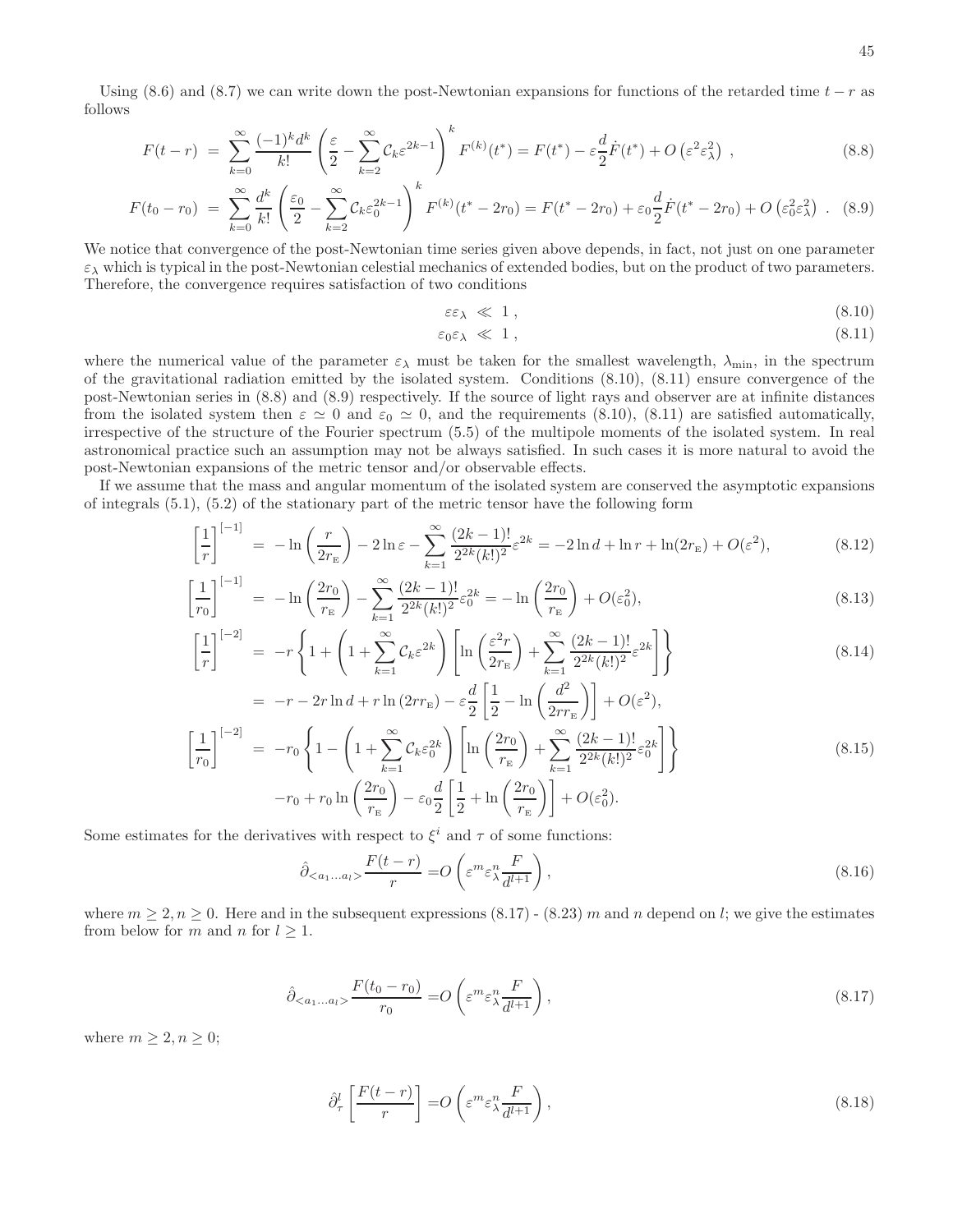where  $m \geq 2, n \geq 0$ ;

$$
\hat{\partial}_{\tau}^{l}\left[\frac{F(t_{0}-r_{0})}{r_{0}}\right]=O\left(\varepsilon^{m}\varepsilon_{\lambda}^{n}\frac{F}{d^{l+1}}\right),\tag{8.19}
$$

where  $m \geq 1, n \geq 0$ ;

$$
\hat{\partial}_{\langle a_1...a_l \rangle} \left[ \frac{F(t-r)}{r} \right]^{[-1]} = -2F(t-r)\hat{\partial}_{\langle a_1...a_l \rangle} \ln d + O\left(\varepsilon \varepsilon \frac{F}{d^l}\right),\tag{8.20}
$$

$$
\hat{\partial}_{\langle a_1...a_l \rangle} \left[ \frac{F(t_0 - r_0)}{r_0} \right]^{[-1]} = O\left( \varepsilon^m \varepsilon_\lambda^n \frac{F}{d^l} \right),\tag{8.21}
$$

where  $m \geq 2, n \geq 0$ ;

$$
\hat{\partial}_{\langle a_1...a_l \rangle} \left[ \frac{F(t-r)}{r} \right]^{[-2]} = -2rF(t-r)\hat{\partial}_{\langle a_1...a_l \rangle} \ln d + O\left(\varepsilon_\lambda \frac{F}{d^{l-1}}\right),\tag{8.22}
$$

$$
\hat{\partial}_{\langle a_1...a_l \rangle} \left[ \frac{F(t_0 - r_0)}{r_0} \right]^{[-2]} = O\left( \varepsilon^m \varepsilon_\lambda^n \frac{F}{d^{l-1}} \right),\tag{8.23}
$$

where  $m \geq 3$  and  $n \geq 0$ .

Having written down the auxiliary asymptotic expansions we can consider the observable relativistic effects in the gravitational lens approximation.

# 8.2. Asymptotic expressions for observable effects

Here we write out the expressions for relativistic effects neglecting all the first order terms with respect to  $\varepsilon$ .

$$
\Delta\left(\tau,\tau_{0}\right) = \Delta\left(\tau,\tau_{0}\right) + \Delta\left(\tau,\tau_{0}\right),\tag{8.24}
$$

where

$$
\Delta \left( \tau, \tau_0 \right) = -4 \mathcal{M} \ln d + 2 \mathcal{M} \ln(4 r r_0) -
$$
\n
$$
4 \sum_{l=2}^{\infty} \sum_{p=0}^{l-2} \frac{(-1)^{l+p}}{l!} C_l (l-p, p) \left( 1 - \frac{p}{l} \right) \left( 1 - \frac{p}{l-1} \right) \times
$$
\n
$$
\partial_{t*}^p \mathcal{I}_{A_l} (t-r) k_{\langle a_1...a_p} \partial_{a_{p+1}...a_l \rangle} \ln d + O(\varepsilon \varepsilon_{\lambda}),
$$
\n(8.25)

$$
\Delta \left( \tau, \tau_0 \right) = -4\epsilon_{iba} k_i \mathcal{S}_b \hat{\partial}_a \ln d +
$$
\n
$$
8\epsilon_{iba} k_i \hat{\partial}_a \sum_{l=2}^{\infty} \sum_{p=0}^{l-1} \frac{(-1)^{l+p} l}{(l+1)!} C_{l-1} (l-p-1, p) \left( 1 - \frac{p}{l-1} \right) \times
$$
\n
$$
\hat{\partial}_{t^*}^p \mathcal{S}_{bA_{l-1}}(t-r) k_{\langle a_1...a_p} \hat{\partial}_{a_{p+1}...a_{l-1} \rangle} \ln d + O(\varepsilon \varepsilon_{\lambda}).
$$
\n(8.26)

The observable unit vector in the direction "observer - source of light" is given by the expression

$$
s^{i}(\tau,\xi) = K^{i} + \alpha^{i}(\tau,\xi) + \beta^{i}(\tau,\xi), \qquad (8.27)
$$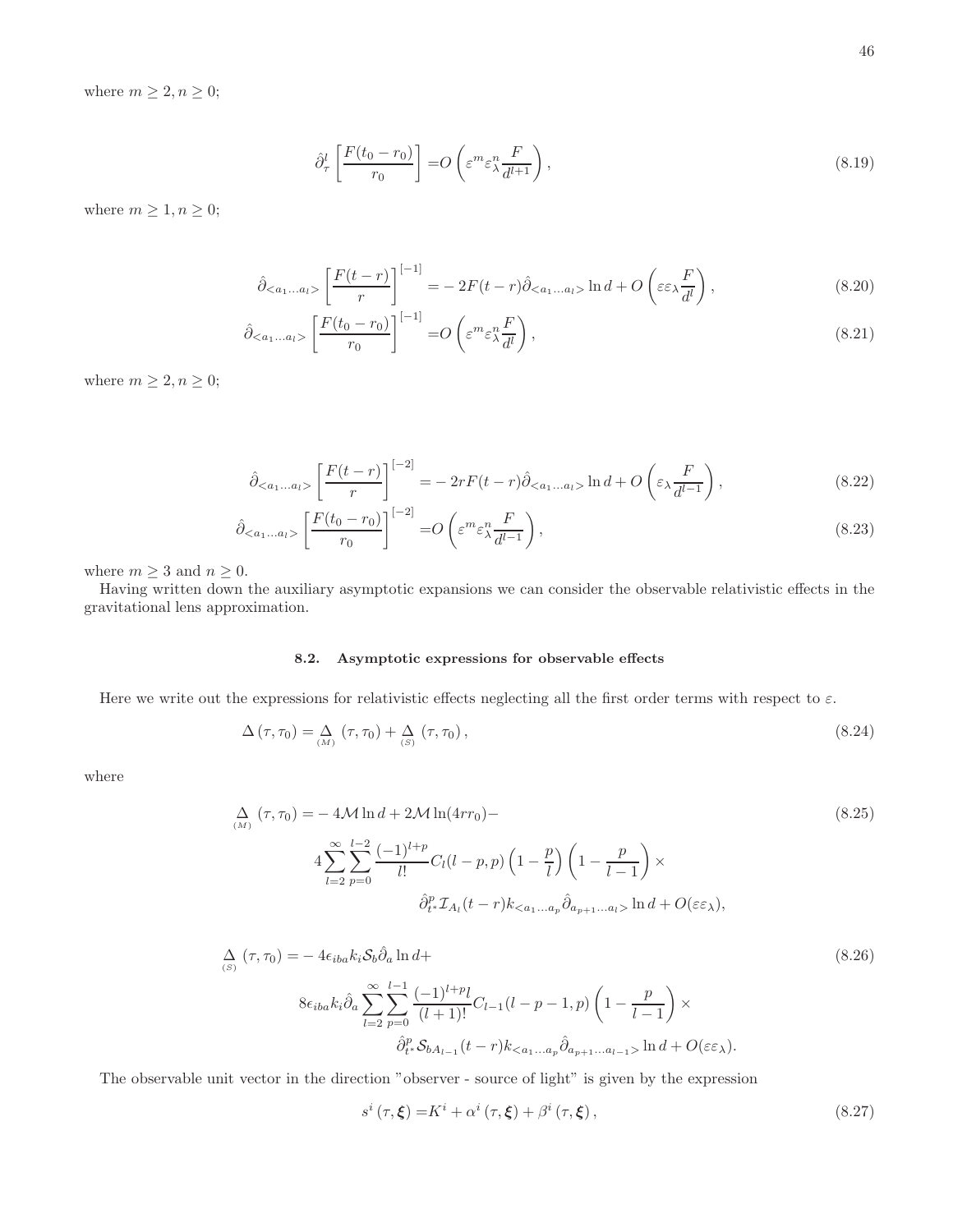where we have neglected the quantities  $\beta^i(\tau_0,\xi)$  and  $\gamma^i(\tau,\xi)$ . The vector  $\alpha^i(\tau,\xi)$ , characterizing the deflection of light, and the relativistic correction  $\beta^{i}(\tau,\xi)$  are given by the expressions

$$
\alpha^{i}\left(\tau,\xi\right) = \alpha^{i}_{\left(M\right)}\left(\tau,\xi\right) + \alpha^{i}_{\left(S\right)}\left(\tau,\xi\right),\tag{8.28}
$$

where

$$
\alpha_{(M)}^{i}(\tau,\xi) = 4\mathcal{M}\hat{\partial}_{i}\ln d +
$$
\n
$$
4\hat{\partial}_{i}\sum_{l=2}^{\infty}\sum_{p=0}^{l-2}\frac{(-1)^{l+p}}{l!}C_{l}(l-p,p)\left(1-\frac{p}{l}\right)\left(1-\frac{p}{l-1}\right) \times
$$
\n
$$
\hat{\partial}_{t}^{p} \mathcal{I}_{A_{l}}(t-r)k_{\n
$$
\alpha_{(S)}^{i}(\tau,\xi) = 4\epsilon_{jba}k_{j}\mathcal{S}_{b}\hat{\partial}_{ia}\ln d -
$$
\n
$$
8\epsilon_{iba}k_{i}\hat{\partial}_{ia}\sum_{l=2}^{\infty}\sum_{p=0}^{l-1}\frac{(-1)^{l+p}l}{(l+1)!}C_{l-1}(l-p-1,p)\left(1-\frac{p}{l-1}\right) \times
$$
\n
$$
\hat{\partial}_{t}^{p}\mathcal{S}_{bA_{l-1}}(t-r)k_{\n
$$
\beta^{i}(\tau,\xi) = \beta_{(M)}^{i}(\tau,\xi) + \beta_{(S)}^{i}(\tau,\xi), \qquad (8.31)
$$
$$
$$

where

$$
\beta^i_{(M)}(\tau,\xi) = -\frac{r}{R}\alpha^i_{(M)} + O(\varepsilon_R),\tag{8.32}
$$

$$
\beta_{(s)}^i(\tau,\xi) = -\frac{r}{R}\alpha_{(s)}^i + O(\varepsilon_R). \tag{8.33}
$$

We note that using the expressions  $(8.8)$  and  $(8.9)$ , we can rewrite  $(8.25)$ ,  $(8.26)$ ,  $(8.29)$  and  $(8.30)$  expressing functions at the moment of time  $(t - r)$  in terms of their values at the moment of the closest approach of the photon and the gravitating system  $t^*$ . This is accomplished simply by substituting the value  $t^*$  instead of  $(t - r)$  in the expressions (8.25), (8.26), (8.29) and (8.30) because the corrections will be of the first order with respect to the parameter  $\varepsilon$  (see Eq. (8.8)).

$$
\Delta\left(\tau,\tau_0\right) = 2\mathcal{M}\ln(4rr_0) - 4\psi,\tag{8.34}
$$

$$
\alpha^i(\tau,\xi) = 4\hat{\partial}_i\psi,\tag{8.35}
$$

where  $\psi$  – is the gravitational lens potential, which has the form

$$
\psi = \left\{ \mathcal{M} + \sum_{l=2}^{\infty} \sum_{p=0}^{l-2} \frac{(-1)^{l+p}}{l!} C_l(l-p,p) \left( 1 - \frac{p}{l} \right) \left( 1 - \frac{p}{l-1} \right) \times \partial_{t^*}^p \mathcal{I}_{A_l}(t^*) k_{\langle a_1...a_p} \hat{\partial}_{a_{p+1}...a_l} \right) +
$$
  
\n
$$
\epsilon_{jba} k_j \delta_b \hat{\partial}_a -
$$
  
\n
$$
2 \epsilon_{jba} k_j \hat{\partial}_a \sum_{l=2}^{\infty} \sum_{p=0}^{l-1} \frac{(-1)^{l+p} l}{(l+1)!} C_{l-1} (l-p-1,p) \left( 1 - \frac{p}{l-1} \right) \times
$$
  
\n
$$
\hat{\partial}_{t^*}^p \mathcal{S}_{bA_{l-1}}(t^*) k_{\langle a_1...a_p} \hat{\partial}_{a_{p+1}...a_{l-1}} \rangle \left\{ \ln d + O(\varepsilon \varepsilon_{\lambda}). \right\}
$$

This expression takes into account multipole moments of all orders in the geostationary case and presents a generalization of the corresponding results obtained in [7], [84] and [83].

The expressions for the angle of rotation of the polarization plane of light in gravitational lens approximation have the form

$$
\phi_{(M)}(\tau) - \phi_{(M)}(\tau_0) = -4 \sum_{l=2}^{\infty} \sum_{p=0}^{l} \frac{(-1)^{l+p}}{l!} C_l(l-p,p) \frac{l-p}{l-1} \times \times \hat{\partial}_{t^*}^p \epsilon_{j\hat{b}a_l} \mathcal{I}_{\hat{b}A_{l-1}}(t^*) k_{\langle a_1...a_p} \hat{\partial}_{a_{p+1}...a_l > j} \ln d + O(\varepsilon \varepsilon_\lambda), \tag{8.37}
$$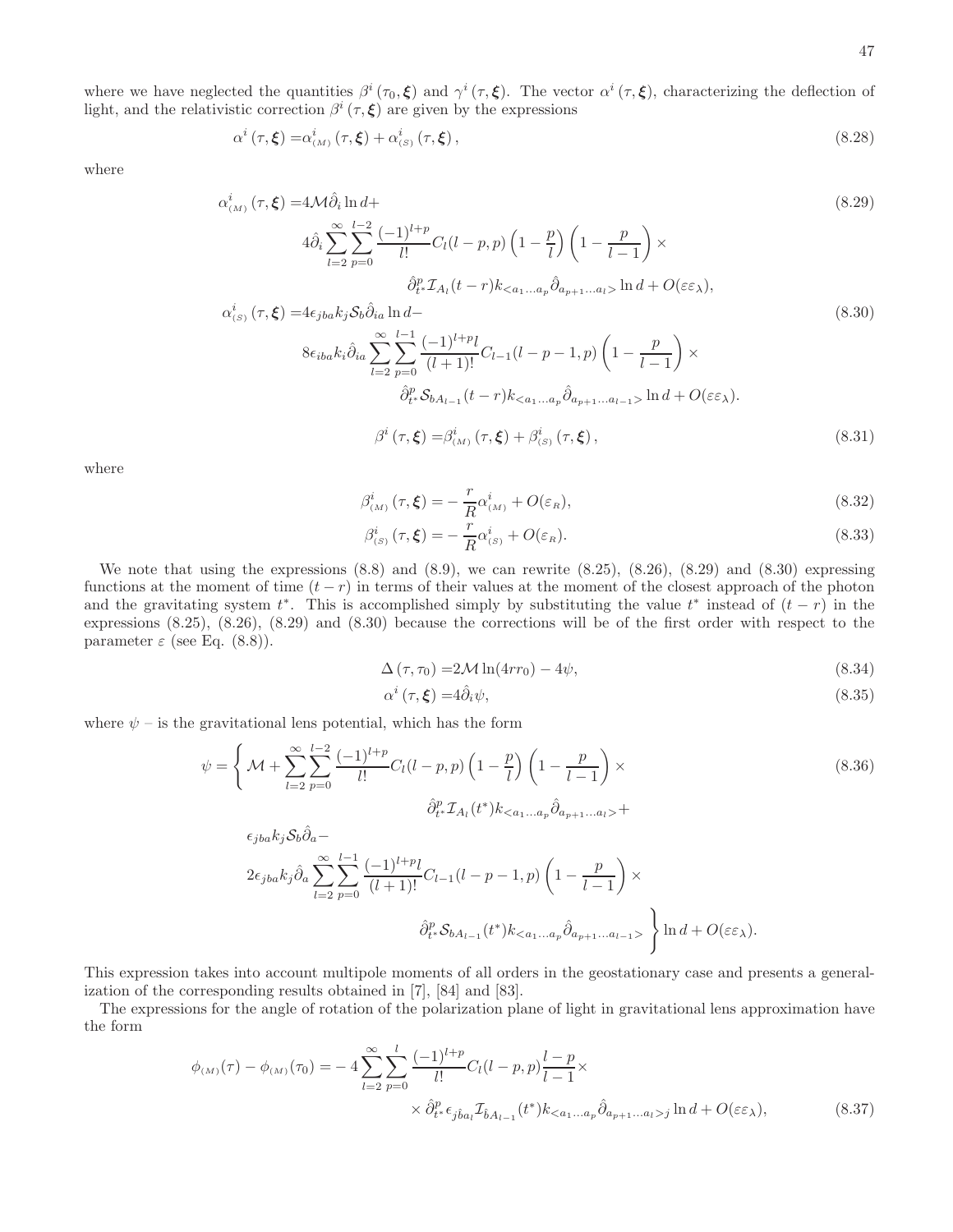$$
\phi_{(s)}(\tau) - \phi_{(s)}(\tau_0) = -4 \sum_{l=1}^{\infty} \sum_{p=0}^{l} \frac{(-1)^{l+p} l}{(l+1)!} C_l(l-p, p) \left(1 - \frac{p}{l}\right) \times \times \left[1 + H(l-1) \left(1 - \frac{2p}{l-1}\right)\right] \times \times \hat{\partial}_{t^*}^{p+1} \mathcal{S}_{A_l}(t^*) k_{\leq a_1...a_p} \hat{\partial}_{a_{p+1}...a_l} \ln d + O(\varepsilon \varepsilon_{\lambda}).
$$
\n(8.38)

# 9. OBSERVABLE RELATIVISTIC EFFECTS IN THE PLANE GRAVITATIONAL-WAVE APPROXIMATION

# 9.1. Plane-wave Asymptotic Expansions

In the plane gravitational wave approximation we assume that  $\lambda \ll min[r, r_0]$  (wave zone condition) and  $R \ll min[r, r_0]$  (plane wave condition) (Fig. 2). We introduce small parameters  $\delta_{\lambda} = \lambda/r$ ,  $\delta = R/r$  and  $\delta_0 = R/r_0$ , where  $\lambda$  is the characteristic wavelength of the gravitational radiation emitted by the isolated astronomical system. The relationship between  $r, r_0$  and  $R$  can be written as follows

$$
r_0^2 = r^2 - 2rR\cos\theta + R^2 = r^2(1 - 2\delta\cos\theta + \delta^2) ,
$$
\n(9.1)

where  $\theta$  – is the angle between the directions "observer – the source of light" and "observer – the gravitating system" (Fig .2). From the previous expression it follows that

$$
r_0 = r(1 - \delta \cos \theta + O(\delta^2)), \qquad (9.2)
$$

$$
\frac{1}{r_0} = \frac{1}{r}(1 + \delta \cos \theta + O(\delta^2)) \,. \tag{9.3}
$$

For the variables  $\tau$  and  $\tau_0$  we have

$$
\tau = r \cos \theta, \qquad \tau_0 = \tau - R = r \cos \theta - R. \tag{9.4}
$$

Quantities  $d$  and  $y$  can be expressed as follows

$$
d = r \sin \theta, \qquad (9.5)
$$

$$
y = \tau - r = -r(1 - \cos \theta). \tag{9.6}
$$

The instants of time  $(t - r)$  and  $(t_0 - r_0)$  are related to each other as follows

$$
t_0 - r_0 = t - r - R(1 - \cos \theta) \tag{9.7}
$$

Using this expression we can write the Taylor expansion for the functions of retarded time  $s = t - r$ 

$$
F(t_0 - r_0) = F(t - r) - R(1 - \cos \theta) \dot{F}(t - r) + O((R/\lambda)^2) \tag{9.8}
$$

Let us now write out the asymptotic expressions for the derivatives with respect to  $\xi^i$  and  $\tau$  of some functions

$$
\hat{\partial}_{\tau}^{n} \left[ \frac{F(t-r)}{r} \right] = (1 - \cos \theta)^{n} \hat{\partial}_{t^{*}}^{n} \left[ \frac{F(t-r)}{r} \right] + O(\delta^{2}) , \qquad (9.9)
$$

$$
\hat{\partial}_{a_1...a_n} \left[ \frac{F(t-r)}{r} \right] = (-1)^n \frac{\xi_{a_1...a_n}}{r^n} \hat{\partial}_{t^*}^n \left[ \frac{F(t-r)}{r} \right] + O(\delta^2) ,\tag{9.10}
$$

$$
\hat{\partial}_{\tau}^{n} \left[ \frac{F(t-r)}{r} \right]^{[-1]} = (1 - \cos \theta)^{n-1} \hat{\partial}_{t^{*}}^{n-1} \left[ \frac{F(t-r)}{r} \right] + O(\delta^{2}) , \qquad (9.11)
$$

$$
\hat{\partial}_{a_1...a_n} \left[ \frac{F(t-r)}{r} \right]^{[-1]} = \frac{(-1)^n}{1 - \cos \theta} \frac{\xi_{a_1...a_n}}{r^n} \hat{\partial}_{t^*}^{n-1} \left[ \frac{F(t-r)}{r} \right] + O(\delta^2) \,. \tag{9.12}
$$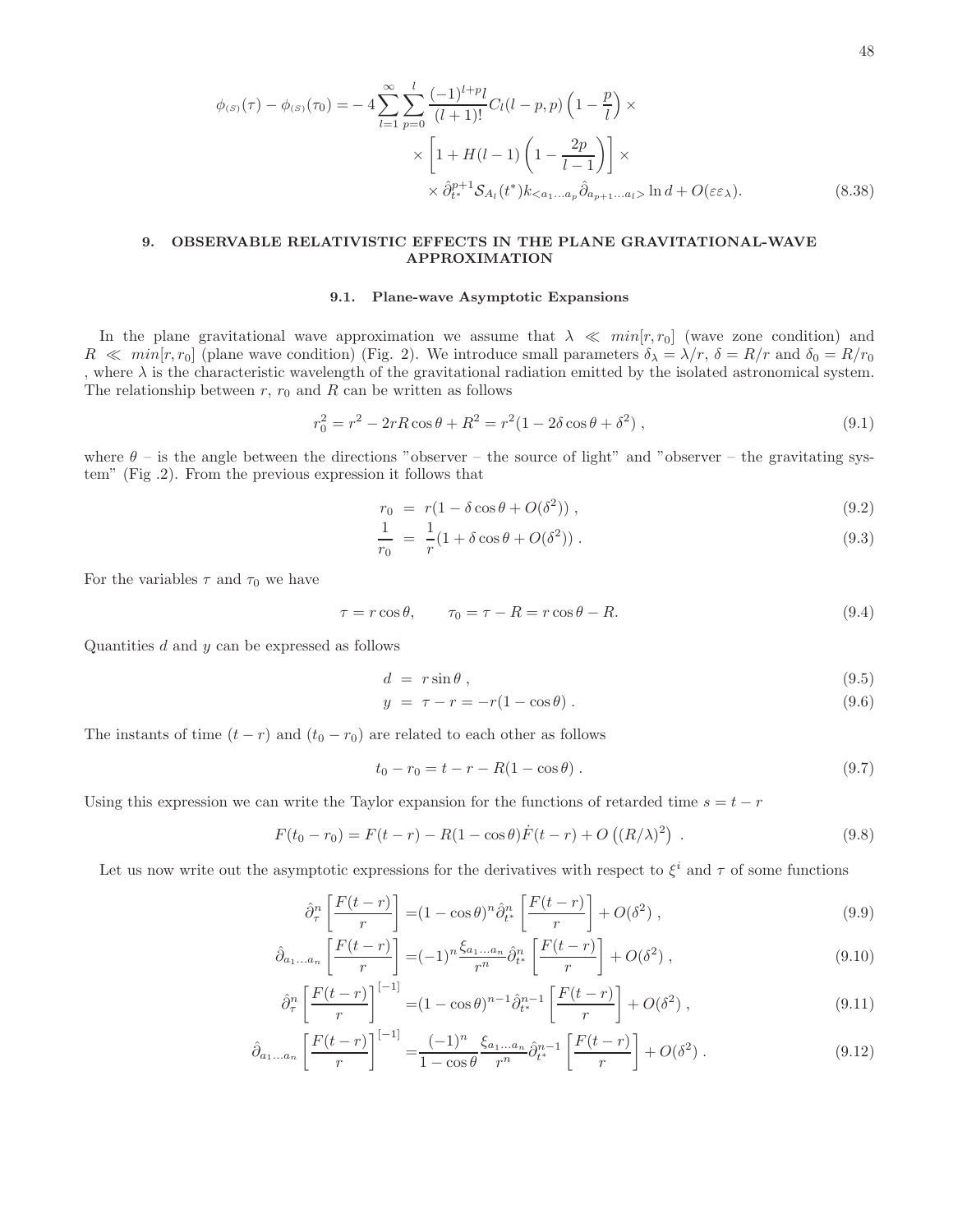$$
\left\{ \left[ \frac{F(t-r)}{r} \right]_{,\langle A_l \rangle} \right\}^{[-1]} = \sum_{p=0}^{l} \sum_{q=0}^{p} (-1)^{p-q} C_l (l-p, p-q, q) k_{\langle a_1...a_p} \hat{\partial}_{a_{p+1}...a_l \rangle} \hat{\partial}_{t^*}^{p-q} \hat{\partial}_{\tau}^{q} \left[ \frac{F(t-r)}{r} \right]^{[-1]} = \qquad (9.13)
$$
\n
$$
\frac{(-1)^l}{1-\cos\theta} [N_{\langle A_l \rangle} - k_{\langle A_l \rangle}] \hat{\partial}_{t^*}^{l-1} \frac{F(t-r)}{r} + (-1)^l k_{\langle A_l \rangle} \hat{\partial}_{t^*}^{l} \left[ \frac{F(t-r)}{r} \right]^{[-1]} + O(\delta_{\lambda}) = \frac{1}{1-\cos\theta} \left[ \frac{(-1)^r F(t-r)}{r} \right]_{,\langle A_l \rangle} - \frac{(-1)^l}{1-\cos\theta} k_{\langle A_l \rangle} \hat{\partial}_{t^*}^{l-1} \frac{F(t-r)}{r} + \qquad (1)^l k_{\langle A_l \rangle} \hat{\partial}_{t^*}^{l} \left[ \frac{F(t-r)}{r} \right]^{[-1]} + O(\delta_{\lambda}),
$$

where  $N^{i} = x^{i}/r$ . Expressions (9.13) can be proved by induction. Expressions for functions taken at the retarded instant of time  $s_0 = t_0 - r_0$  can be obtained from equations (9.13) by substitution  $t_0$ ,  $r_0$  and  $\theta_0$  instead of  $t$ ,  $r$  and  $\theta$ respectively.

Finally, we notice that the impact vector  $\xi^i$  can be decomposed as follows

$$
\xi^{i} = r\left(N^{i} - k^{i}\cos\theta\right) \tag{9.14}
$$

This form of the impact vector  $\xi^i$  is useful in subsequent approximations.

### 9.2. Asymptotic Expressions for Observable Effects

In this section we give expressions for the relativistic effects of the time delay and bending of light in the gravitational plane-wave approximation. In this approximation we neglect all terms of order  $\delta^2$ ,  $\delta_0^2$  and  $\delta_\lambda^2$ . For the time delay one has

$$
\Delta = \Delta_{(M)}(\tau, \tau_0) + \Delta_{(S)}(\tau, \tau_0), \qquad (9.15)
$$

where

$$
\Delta_{(M)}(\tau,\tau_0) = 2\mathcal{M}\frac{R}{r} + \frac{2k_{ij}}{1-\cos\theta} \sum_{l=2}^{\infty} \frac{(-1)^l}{l!} \left\{ \left[ \frac{\dot{\mathcal{I}}_{ijA_{l-2}}(t-r)}{r} \right]_{,A_{l-2}}^{TT} - \left[ \frac{\dot{\mathcal{I}}_{ijA_{l-2}}(t_0-r_0)}{r_0} \right]_{,A_{l-2}}^{TT} \right\},
$$
\n(9.16)

$$
\Delta_{(S)}(\tau,\tau_0) = -2 \frac{\epsilon_{iba} k_i \xi_a \mathcal{S}_b}{1 - \cos \theta} \left( \frac{1}{r} - \frac{1}{r_0} \right) -
$$
\n
$$
4k_{bi} \sum_{n=0}^{\infty} (-1)^l l \left[ \left[ \epsilon_{bq}(i\dot{\mathcal{S}}_i)_{bA} \right]_{i} (t-r) \right]^{TT} \left[ \epsilon_{bq}(i\dot{\mathcal{S}}_i)_{bA} \right]_{i} (t_0 - r_0) \left| \frac{1}{r} \right]
$$
\n(9.17)

$$
\frac{4k_{ij}}{1-\cos\theta}\sum_{l=2}^{\infty}\frac{(-1)^{l}l}{(l+1)!}\left\{\left[\frac{\epsilon_{ba(i}\dot{\mathcal{S}}_{j)bA_{l-2}}(t-r)}{r}\right]_{,aA_{l-2}}^{1} - \left[\frac{\epsilon_{ba(i}\dot{\mathcal{S}}_{j)bA_{l-2}}(t_0-r_0)}{r_0}\right]_{,aA_{l-2}}^{11}\right\}\right\},\,
$$

Here the transverse - traceless (TT) part of the tensors depending on the multipole moments is taken with respect to the direction  $N^i$ . Taking into account expression (3.8) for the components of the metric tensor  $h_{ij}$  we can re-write expressions  $(9.15) - (9.17)$  for the time delay as follows

$$
\Delta = \Delta_{(M)}(\tau, \tau_0) + \Delta_{(S)}(\tau, \tau_0) =
$$
\n
$$
2\mathcal{M}\frac{R}{r} - 2\frac{\epsilon_{iba}k_i\xi_a\mathcal{S}_b}{1 - \cos\theta}\left(\frac{1}{r} - \frac{1}{r_0}\right) - \frac{1}{2}\frac{k_{ij}}{1 - \cos\theta}\left(\frac{(-1)h_{ij}^{TT}(t-r) - (-1)h_{ij}^{TT}(t_0 - r_0)}{1 - \cos\theta}\right).
$$
\n(9.18)

In a similar way we obtain expressions for the observable direction from observer to the source of light perturbed by the gravitational wave

$$
s^{i}(\tau,\xi) = K^{i} + \alpha^{i}(\tau,\xi) + \gamma^{i}(\tau,\xi), \qquad (9.19)
$$

where

$$
\alpha^{i}(\tau,\xi) = \frac{1}{2} \frac{k_{pq}}{1 - \cos\theta} \left[ (\cos\theta - 2)k^{i} + N^{i} \right] h_{pq}^{TT}(t-r) + k^{q} h_{ip}^{TT}(t-r), \tag{9.20}
$$

$$
\gamma^{i}(\tau,\xi) = -\frac{1}{2}P^{ij}k^{q}h_{jq}^{TT}(t,\boldsymbol{x}).\tag{9.21}
$$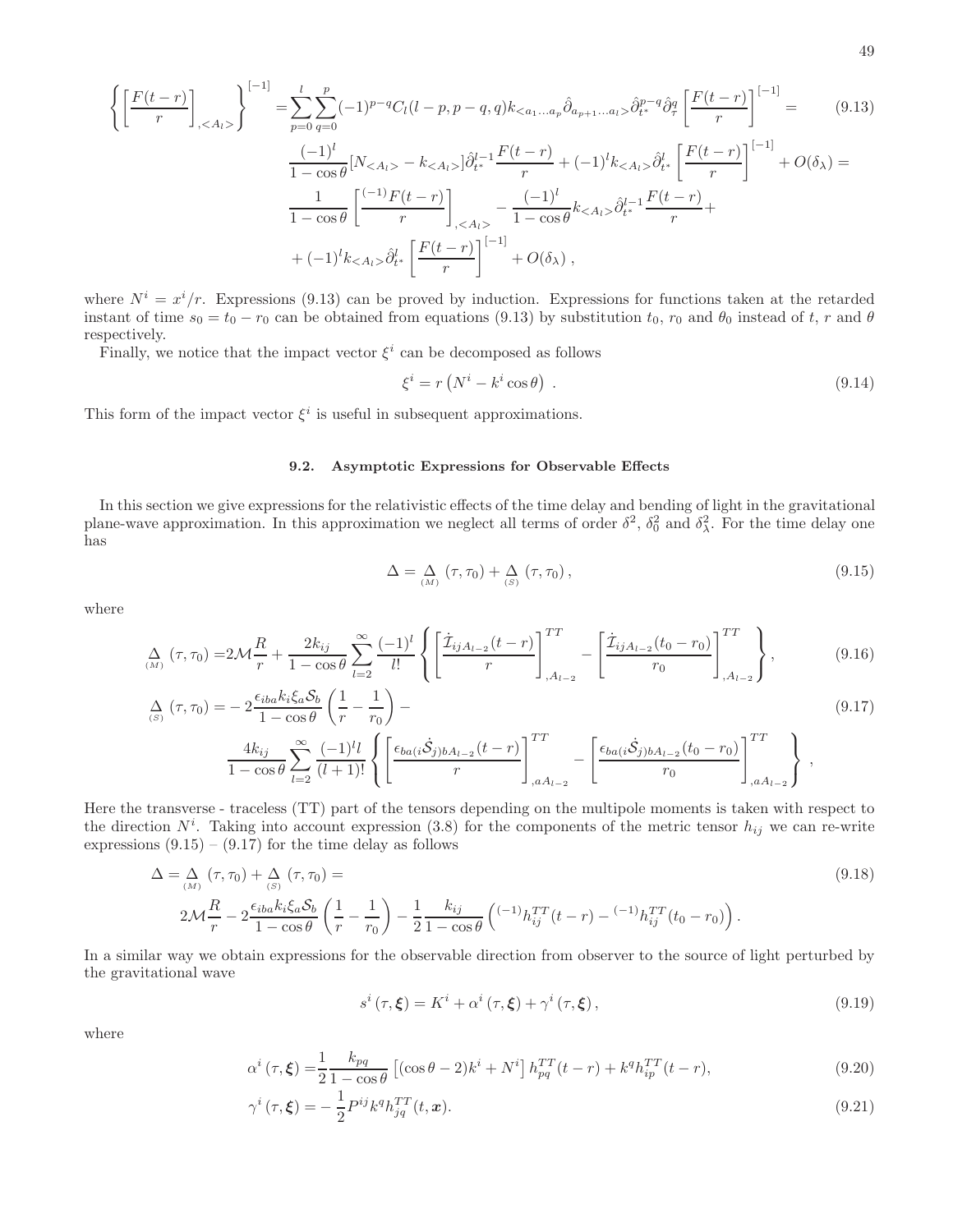In expression (9.19) we have neglected the quantities  $\beta^{i}(\tau,\xi)$ . Expressions (9.18) – (9.20) were obtained in [83] in the spin-dipole mass-quadrupole approximation only. This paper has generalized this result for the case when  $h_{ij}^{TT}$ contains all mass and spin multipole moments of arbitrary orders.

In the case when the distance between observer and the source of light is much smaller than the wavelength of the gravitational waves  $R \ll \lambda$ , expression (9.18) is reduced to a well known result [1, 2] for gravitational wave detectors located in a wave-zone of an isolated system

$$
\frac{\Delta R}{R} = \frac{1}{2} k_{ij} h_{ij}^{TT} (t - r) + O(\delta^2) + O\left(\frac{R}{\lambda}\right) ,\qquad (9.22)
$$

where  $\Delta R = c \Delta (\tau, \tau_0)$ .

Relativistic rotation of the polarization plane of light (the Skrotskii effect) in the gravitational plane-wave approximation assumes the next form

$$
\phi(\tau) - \phi(\tau_0) = \frac{1}{2} \frac{(\mathbf{k} \times N)^i k^j}{1 - \mathbf{k} \cdot N} h_{ij}^{TT}(t - r) - \frac{1}{2} \frac{(\mathbf{k} \times N_0)^i k^j}{1 - \mathbf{k} \cdot N_0} h_{ij}^{TT}(t_0 - r_0) \,. \tag{9.23}
$$

# APPENDIX A: APPROXIMATE EXPRESSIONS FOR THE CHRISTOFFEL SYMBOLS

Making use of the general definition of the Christoffel symbols given in equation (4.14) and applying the expansion of the metric tensor (3.1) result in the approximate linearized post-Minkowskian expressions for the Christoffel symbols

$$
\Gamma_{00}^{0} = -\frac{1}{2}\partial_{t}h_{00}(t, x) , \qquad \partial_{t} \equiv \frac{\partial}{\partial t} , \qquad (A.1)
$$

$$
\Gamma_{0i}^{0} = -\frac{1}{2}\partial_{i}h_{00}(t, x) , \qquad \partial_{i} \equiv \frac{\partial}{\partial x^{i}} , \qquad (A.2)
$$

$$
\Gamma_{ij}^0 = -\frac{1}{2} \left[ \partial_i h_{0j}(t, \mathbf{x}) + \partial_j h_{0i}(t, \mathbf{x}) - \partial_t h_{ij}(t, \mathbf{x}) \right] , \qquad (A.3)
$$

$$
\Gamma_{00}^{i} = \partial_{t} h_{0i}(t, \boldsymbol{x}) - \frac{1}{2} \partial_{i} h_{00}(t, \boldsymbol{x}) , \qquad (A.4)
$$

$$
\Gamma_{0j}^{i} = \frac{1}{2} \left[ \partial_j h_{0i}(t, \boldsymbol{x}) - \partial_i h_{0j}(t, \boldsymbol{x}) + \partial_t h_{ij}(t, \boldsymbol{x}) \right], \qquad (A.5)
$$

$$
\Gamma_{jp}^{i} = \frac{1}{2} \left[ \partial_{j} h_{ip}(t, \boldsymbol{x}) + \partial_{p} h_{ij}(t, \boldsymbol{x}) - \partial_{i} h_{jp}(t, \boldsymbol{x}) \right] . \tag{A.6}
$$

These expressions are used for the calculation of the right-hand side of the null geodesic equation (4.13).

### APPENDIX B: THE METRIC TENSOR IN TERMS OF THE LIGHT-RAY PARAMETERS  $\xi$  and  $\tau$

Expressions for perturbations of the metric tensor  $(3.5) - (3.8)$  in terms of the parameters  $\xi^{i}$  and  $\tau$  have the following form follows

$$
h_{00}^{\text{can.}} = \frac{2\mathcal{M}}{r} + 2\sum_{l=2}^{\infty} \sum_{p=0}^{l} \sum_{q=0}^{p} \mathbf{h}_{00}^{lpq}(t^*, \tau, \xi) ,
$$
 (B.1)

$$
h_{0i}^{\text{can.}} = -\frac{2\epsilon_{iba}\mathcal{S}^b N^a}{r^2} + 4\sum_{l=2}^{\infty} \sum_{p=0}^{l-1} \sum_{q=0}^p \left[ h_{(S)}^{lpq}(t^*, \tau, \xi) + h_{(M)}^{lpq}(t^*, \tau, \xi) \right],
$$
(B.2)

$$
h_{ij}^{\text{can.}} = \delta_{ij} h_{00}^{\text{can.}} + q_{ij}^{\text{can.}} \,, \tag{B.3}
$$

$$
q_{ij}^{\text{can.}} = 4 \sum_{l=2}^{\infty} \sum_{p=0}^{l-2} \sum_{q=0}^{p} \mathbf{q}_{ij}^{lpq}(t^*, \tau, \xi) - 8 \sum_{l=2}^{\infty} \sum_{p=0}^{l-2} \sum_{q=0}^{p} \mathbf{q}_{ij}^{lpq}(t^*, \tau, \xi) , \qquad (B.4)
$$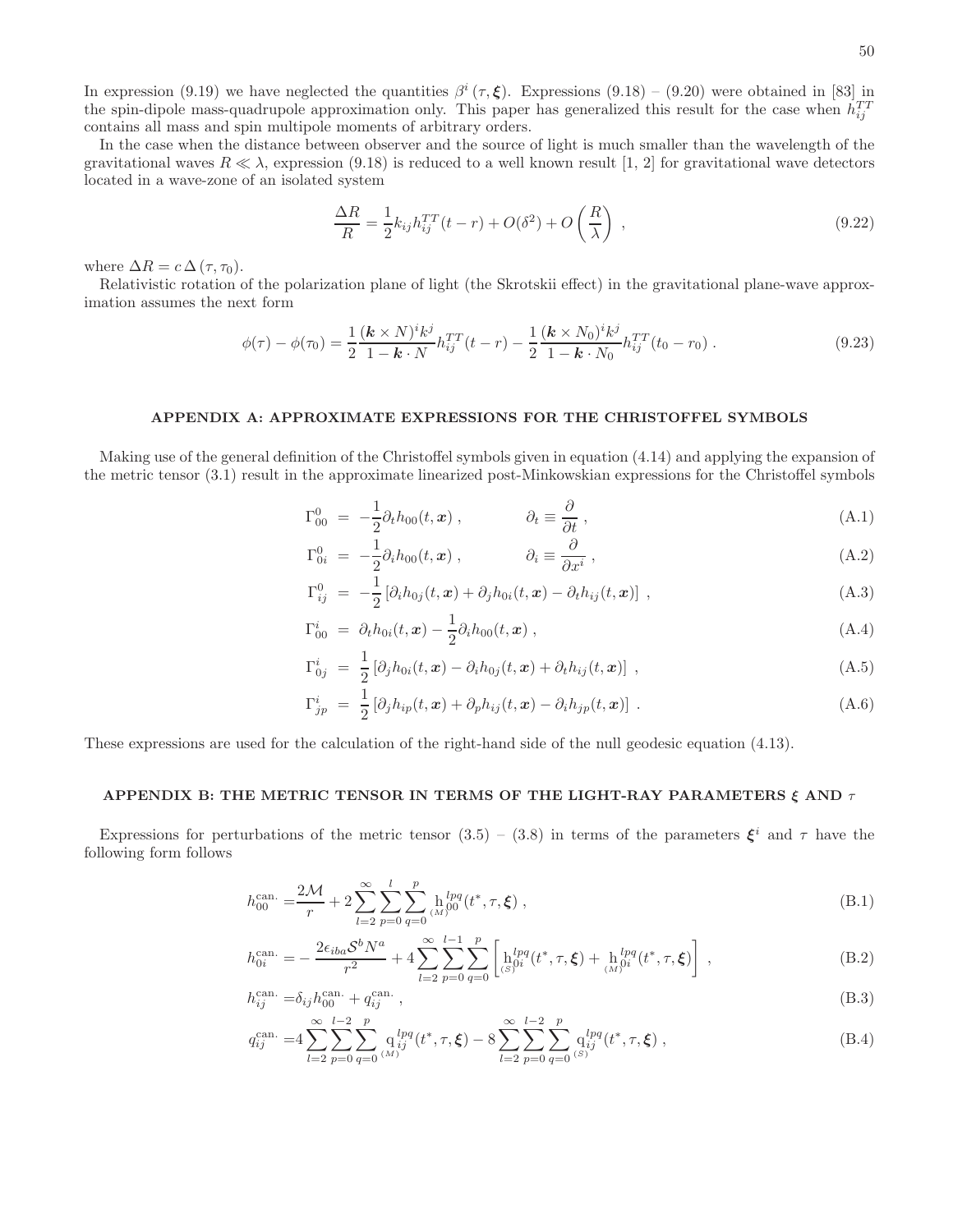where

$$
\mathop{\rm h}_{(M)}^{lpq}(t^*,\tau,\xi) = \frac{(-1)^{l+p-q}}{l!}C_l(l-p,p-q,q)k_{\langle a_1...a_p} \hat{\partial}_{a_{p+1}...a_l} \hat{\partial}_{a_{p+1}...a_l} \hat{\partial}_{\tau}^q \left[ \frac{\mathcal{I}_{A_l}^{(p-q)}(t-r)}{r} \right],
$$
\n(B.5)

$$
\ln_{(M)}^{lpq}(t^*, \tau, \xi) = \frac{(-1)^{l+p-q}}{l!} C_{l-1}(l-p-1, p-q, q) k_{\langle a_1...a_p} \hat{\partial}_{a_{p+1}...a_{l-1}} \hat{\partial}_{\tau}^q \left[ \frac{\mathcal{I}_{iA_{l-1}}^{(p-q+1)}(t-r)}{r} \right],
$$
\n(B.6)

$$
h_{(S)}^{lpq}(t^*, \tau, \xi) = \frac{(-1)^{l+p-q} l}{(l+1)!} C_{l-1}(l-p-1, p-q, q) (\hat{\partial}_a + k_a \hat{\partial}_\tau - k_a \hat{\partial}_{t^*}) k_{\langle a_1...a_p} \hat{\partial}_{a_{p+1}...a_{l-1} > \hat{\partial}_\tau^q} \left[ \frac{\epsilon_{iab} \mathcal{S}_{bA_{l-1}}^{(p-q)}(t-r)}{r} \right],
$$
\n(B.7)

$$
q_{ij}^{lpq}(t^*, \tau, \xi) = \frac{(-1)^{l+p-q}}{l!} C_{l-2}(l-p-2, p-q, q) k_{\langle a_1...a_p} \hat{\partial}_{a_{p+1}...a_{l-2}} \hat{\partial}_{\tau}^q \left[ \frac{\mathcal{I}_{ijA_{l-2}}^{(p-q+2)}(t-r)}{r} \right],
$$
\n(B.8)

$$
q_{ij}^{lpq}(t^*, \tau, \xi) = \frac{(-1)^{l+p-q}l}{(l+1)!}C_{l-2}(l-p-2, p-q, q)(\hat{\partial}_a + k_a\hat{\partial}_\tau - k_a\hat{\partial}_{t^*})k_{\langle a_1...a_p}\hat{\partial}_{a_{p+1}...a_{l-2}}\hat{\partial}_\tau^q \left[\frac{\epsilon_{ba(i}\mathcal{S}_{j)bA_{l-2}}^{(p-q+1)}(t-r)}{r}\right].
$$
\n(B.9)

All quantities in the right side of expressions (B.5)–(B.9), which are explicitly shown as functions of  $x^i$ ,  $r = |x|$  and t, must be understood as taken on the unperturbed light-ray trajectory and expressed in terms of  $\xi^i$ ,  $d = |\xi|$ ,  $\tau$  and  $t^*$  in accordance with equations (4.20), (4.22). For example, the ratio  $\mathcal{I}_{A_l}^{(p-q)}$  $\binom{(p-q)}{A_l}(t-r)/r$  in equation (B.5) must be understood as

$$
\frac{\mathcal{I}_{A_l}^{(p-q)}(t-r)}{r} \equiv \frac{\mathcal{I}_{A_l}^{(p-q)}(t^* + \tau - \sqrt{\tau^2 + d^2})}{\sqrt{\tau^2 + d^2}} \,, \tag{B.10}
$$

and the same replacement rule is applied to the other equations.

# APPENDIX C: THE GAUGE FUNCTIONS

Gauge functions  $w^{\alpha}$ , generating the coordinate transformation from the canonical harmonic coordinate system to the ADM-harmonic one are given by equations (3.19), (3.20). They transform the metric tensor as follows

$$
h_{\alpha\beta}^{\text{can.}} = h_{\alpha\beta} - \partial_{\alpha}w_{\beta} - \partial_{\beta}w_{\alpha} , \qquad (C.1)
$$

where  $h_{\alpha\beta}^{\text{can.}}$  is the canonical form of the metric tensor in harmonic coordinates given by equations (3.5)–(3.8) and  $h_{\alpha\beta}$ is the metric tensor given in the ADM-harmonic coordinates by equations  $(3.21)$ – $(3.24)$ .

The gauge functions taken on the light-ray trajectory and expressed in terms of the variables  $\xi$  and  $\tau$  can be written down in the next form

$$
w^{0} = \sum_{l=2}^{\infty} \sum_{p=0}^{l} \sum_{q=0}^{p} \int_{-\infty}^{\tau+t^{*}} du \, \ln_{00}^{lpq}(u,\tau,\xi), \tag{C.2}
$$

$$
w^{i} = (\hat{\partial}_{i} + k_{i}\hat{\partial}_{\tau} - k_{i}\hat{\partial}_{t^{*}}) \sum_{l=2}^{\infty} \sum_{p=0}^{l} \sum_{q=0}^{p} \int_{-\infty}^{\tau+t^{*}} dv \int_{-\infty}^{v} du \ln_{(M)}^{lpq}(u,\tau,\xi)
$$
  

$$
-4 \sum_{l=2}^{\infty} \sum_{p=0}^{l-1} \sum_{q=0}^{p} \int_{-\infty}^{\tau+t^{*}} du \left[ \ln_{(M)}^{lpq}(u,\tau,\xi) + \ln_{(S)}^{lpq}(u,\tau,\xi) \right],
$$
  
(C.3)

where  $\prod_{(M)}^l$  $\frac{dpq}{\rho 0}(u,\tau,\boldsymbol{\xi}), \frac{\textbf{h}}{\textbf{(M)}}$  $\int_0^{lpq}(u,\tau,\boldsymbol{\xi})\,\,\text{and}\,\,\int_0^l$  $\frac{dpq}{\theta i}(u, \tau, \xi)$  are defined by the Eqs. (B.5), (B.6) and (B.7) after making use of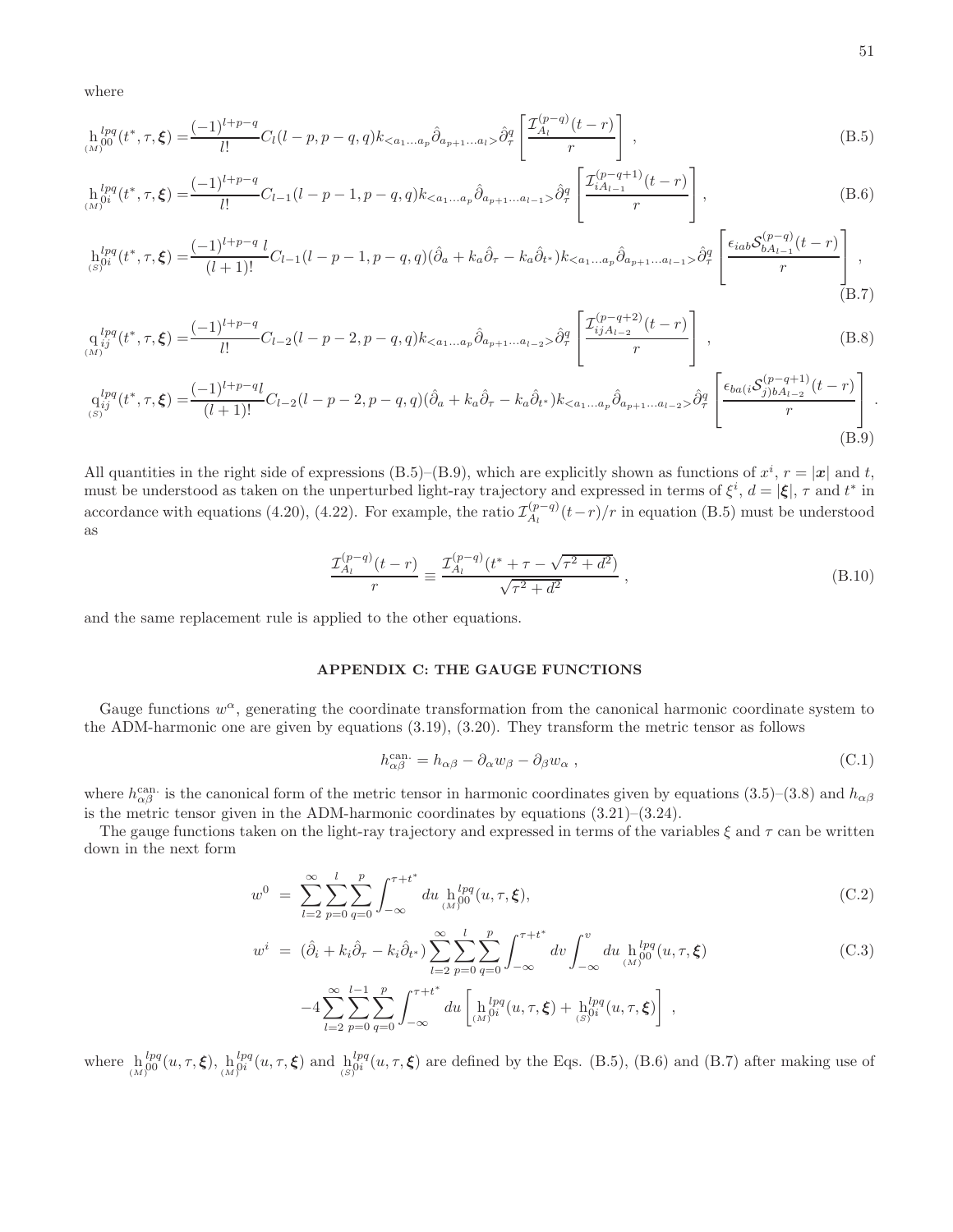the substitution  $t^* \to u$ . It is worth noting the following relationships

$$
\frac{\partial w^0}{\partial t^*} = \sum_{l=2}^{\infty} \sum_{p=0}^{l} \sum_{q=0}^{p} \frac{h^{lpq}}{(M)^{00}} (t^*, \tau, \xi), \tag{C.4}
$$

$$
\frac{\partial w^i}{\partial t^*} = \sum_{l=2}^{\infty} \sum_{p=0}^{l} \sum_{q=0}^{p} \int_{-\infty}^{\tau+t^*} du (\hat{\partial}_i + k_i \hat{\partial}_\tau) \ln_{(M)}^{lpq}(u, \tau, \xi) - 4 \sum_{l=2}^{\infty} \sum_{p=0}^{l-1} \sum_{q=0}^{p} \left[ \ln_{(M)}^{lpq}(t^*, \tau, \xi) + \ln_{(S)}^{lpq}(t^*, \tau, \xi) \right], \tag{C.5}
$$

and

$$
k^{i} \frac{\partial w^{i}}{\partial t^{*}} - \frac{\partial w^{0}}{\partial t^{*}} = \sum_{l=2}^{\infty} \sum_{p=0}^{l} \sum_{q=0}^{p} \left[ \int_{-\infty}^{\tau+t^{*}} du \hat{\partial}_{\tau} \, h_{(M)}^{lpq}(u,\tau,\xi) - h_{(M)}^{lpq}(t^{*},\tau,\xi) \right] - 4 \sum_{l=2}^{\infty} \sum_{p=0}^{l-1} \sum_{q=0}^{p} \left[ k^{i} \, h_{(M)}^{lpq}(t^{*},\tau,\xi) + k^{i} \, h_{(S)}^{lpq}(t^{*},\tau,\xi) \right],
$$
\n(C.6)

which are helpful in calculation of the gravitational frequency shift.

Linear combination  $k^i\varphi^0 - \varphi^i$  of the gauge-dependent functions  $\varphi^\alpha$  introduced in equation (4.41) is given by the expressions

$$
k^{i}\varphi^{0} - \varphi^{i} = (k^{i}\varphi^{0}_{(M)} - \varphi^{i}_{(M)}) + (k^{i}\varphi^{0}_{(S)} - \varphi^{i}_{(S)}) ,
$$
\n(C.7)

$$
k^{i}\varphi_{(M)}^{0} - \varphi_{(M)}^{i} = 2\hat{\partial}_{i} \sum_{l=2}^{\infty} \sum_{p=2}^{l} \sum_{q=2}^{p} \frac{(-1)^{l+p-q}}{l!} C_{l}(l-p,p-q,q) \times
$$
\n
$$
\left(1 - \frac{p-q}{l}\right) \left(1 - \frac{p-q}{l-1}\right) k_{< a_{1}...a_{p}} \hat{\partial}_{a_{p+1}...a_{l}} \hat{\partial}_{q}^{q-2} \left[\frac{\mathcal{I}_{A_{l}}^{(p-q)}(t-r)}{r}\right] +
$$
\n
$$
2 \sum_{l=2}^{\infty} \sum_{p=1}^{l} \sum_{q=1}^{p} \frac{(-1)^{l+p-q}}{l!} C_{l}(l-p,p-q,q) \times
$$
\n
$$
\left(1 - \frac{p-q}{l}\right) \left\{ \left(1 + \frac{p-q}{l-1}\right) k_{i< a_{1}...a_{p}} \hat{\partial}_{a_{p+1}...a_{l}} \hat{\partial}_{q}^{q-1} \left[\frac{\mathcal{I}_{A_{l}}^{(p-q)}(t-r)}{r}\right] -
$$
\n
$$
2 \frac{p-q}{l-1} k_{< a_{1}...a_{p-1}} \hat{\partial}_{a_{p}...a_{l-1}} \hat{\partial}_{q}^{q-1} \left[\frac{\mathcal{I}_{A_{l-1}}^{(p-q)}(t-r)}{r}\right] \right\},
$$
\n
$$
(C.8)
$$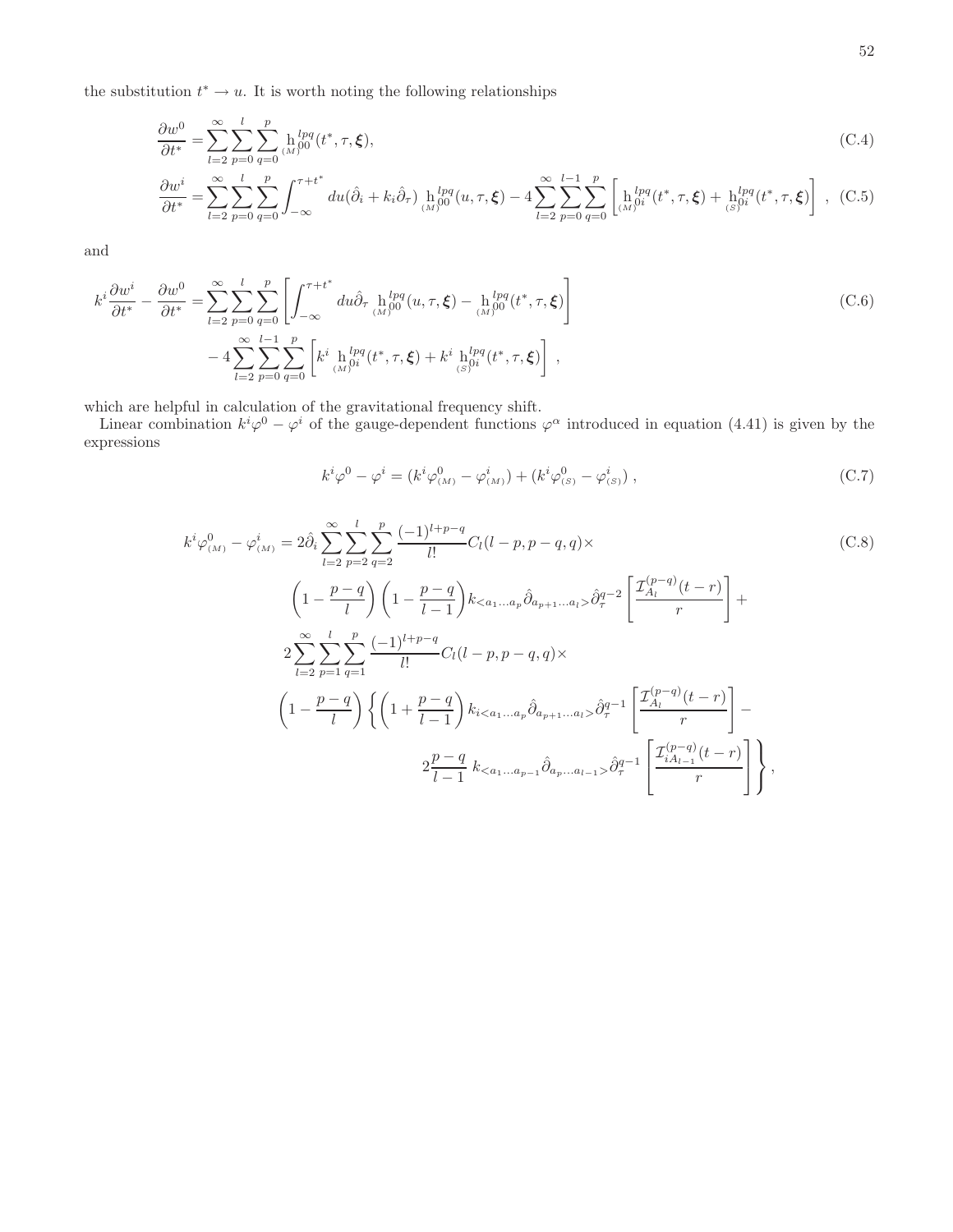$$
k^{i}\varphi_{(s)}^{0} - \varphi_{(s)}^{i} = 2 \frac{\epsilon_{iab}k^{a}S^{b}}{r} + 4k_{j}\hat{\partial}_{ia} \sum_{l=3}^{\infty} \sum_{p=2}^{l-1} \frac{p}{q=2} \frac{(-1)^{l+p-q}}{(l+1)!} C_{l-1} (l-p-1, p-q, q) \times
$$
\n
$$
\left(1 - \frac{p-q}{l-1}\right)k_{< a_{1}...a_{p}} \hat{\partial}_{a_{p+1}...a_{l-1}} \hat{\partial}_{q}^{q-2} \left[\frac{\epsilon_{jab}S_{bA_{l-1}}^{(p-q)}(t-r)}{r}\right] -
$$
\n
$$
4\left(\hat{\partial}_{a} - k_{a}\hat{\partial}_{t^{*}}\right) \sum_{l=2}^{\infty} \sum_{p=1}^{l-1} \sum_{q=1}^{p} \frac{(-1)^{l+p-q}l}{(l+1)!} C_{l-1} (l-p-1, p-q, q) \times
$$
\n
$$
\left(1 - \frac{p-q}{l-1}\right)k_{< a_{1}...a_{p}} \hat{\partial}_{a_{p+1}...a_{l-1}} \hat{\partial}_{q}^{q-1} \left[\frac{\epsilon_{iab}S_{bA_{l-1}}^{(p-q)}(t-r)}{r}\right] -
$$
\n
$$
4k_{a} \sum_{l=2}^{\infty} \sum_{p=0}^{l-1} \sum_{q=0}^{p} \frac{(-1)^{l+p-q}l}{(l+1)!} C_{l-1} (l-p-1, p-q, q) \times
$$
\n
$$
\left(1 - \frac{p-q}{l-1}\right)k_{< a_{1}...a_{p}} \hat{\partial}_{a_{p+1}...a_{l-1}} \hat{\partial}_{q}^{q} \left[\frac{\epsilon_{iab}S_{bA_{l-1}}^{(p-q)}(t-r)}{r}\right] +
$$
\n
$$
4k_{j} \sum_{l=2}^{\infty} \sum_{p=1}^{l-1} \sum_{q=1}^{p} \frac{(-1)^{l+p-q}l}{(l+1)!} C_{l-1} (l-p-1, p-q, q) \times
$$
\n
$$
k_{< a_{1}...a_{p}} \hat{\partial}_{a_{p+1}...a_{l
$$

Gauge-dependent term generated by equation (7.69) for the rotation of the plane of polarization of electromagnetic wave is a pure spatial vector  $\chi^i$  that can be decomposed in two linear parts corresponding to the mass and spin multipoles:

$$
\chi^i = \chi^i_{(M)} + \chi^i_{(S)} , \qquad (C.10)
$$

where

$$
+ =4\sum_{l=2}^{\infty}\sum_{p=1}^{l-1}\sum_{q=1}^{p}\frac{(-1)^{l+p-q}}{l!}C_{l-1}(l-p-1,p-q,q)\left(1-\frac{p-q}{l-1}\right)
$$
(C.11)  

$$
\times k_{\lt a_{1...a_{p}}}\hat{\partial}_{a_{p+1}...a_{l-1}}\hat{\partial}_{q}^{q-1}\left[\frac{\mathcal{I}_{iA_{l-1}}^{(p-q+1)}(t-r)}{r}\right],
$$
  

$$
\chi_{(s)}^{i} = -4\sum_{l=1}^{\infty}\sum_{p=0}^{l-1}\sum_{q=0}^{p}\frac{(-1)^{l+p-q}l}{(l+1)!}C_{l-1}(l-p-1,p-q,q)\left[1-\frac{p-q}{l-1}H(l-1)\right]
$$
(C.12)  

$$
\times\left[H(q)(\hat{\partial}_{a}-k_{a}\hat{\partial}_{t^{*}})+k_{a}\hat{\partial}_{r}\right]k_{\lt a_{1}...a_{p}}\hat{\partial}_{a_{p+1}...a_{l-1}}\hat{\partial}_{q}^{q-1}\left[\frac{\epsilon_{iba}\mathcal{S}_{bA_{l-1}}^{(p-q)}(t-r)}{r}\right]
$$
  

$$
+4\sum_{l=3}^{\infty}\sum_{p=1}^{l-1}\sum_{q=1}^{p}\frac{(-1)^{l+p-q}l}{(l+1)!}C_{l-1}(l-p-1,p-q,q)\left(1-\frac{p}{l}\right)\left(1-\frac{q}{p}\right)
$$
  

$$
\times k_{\lt a_{1}...a_{p}}\hat{\partial}_{a_{p+1}...a_{l-1}}\frac{\epsilon_{baa_{l-1}}\mathcal{S}_{ibA_{l-2}}^{(p-q)}(t-r)}{r}\right].
$$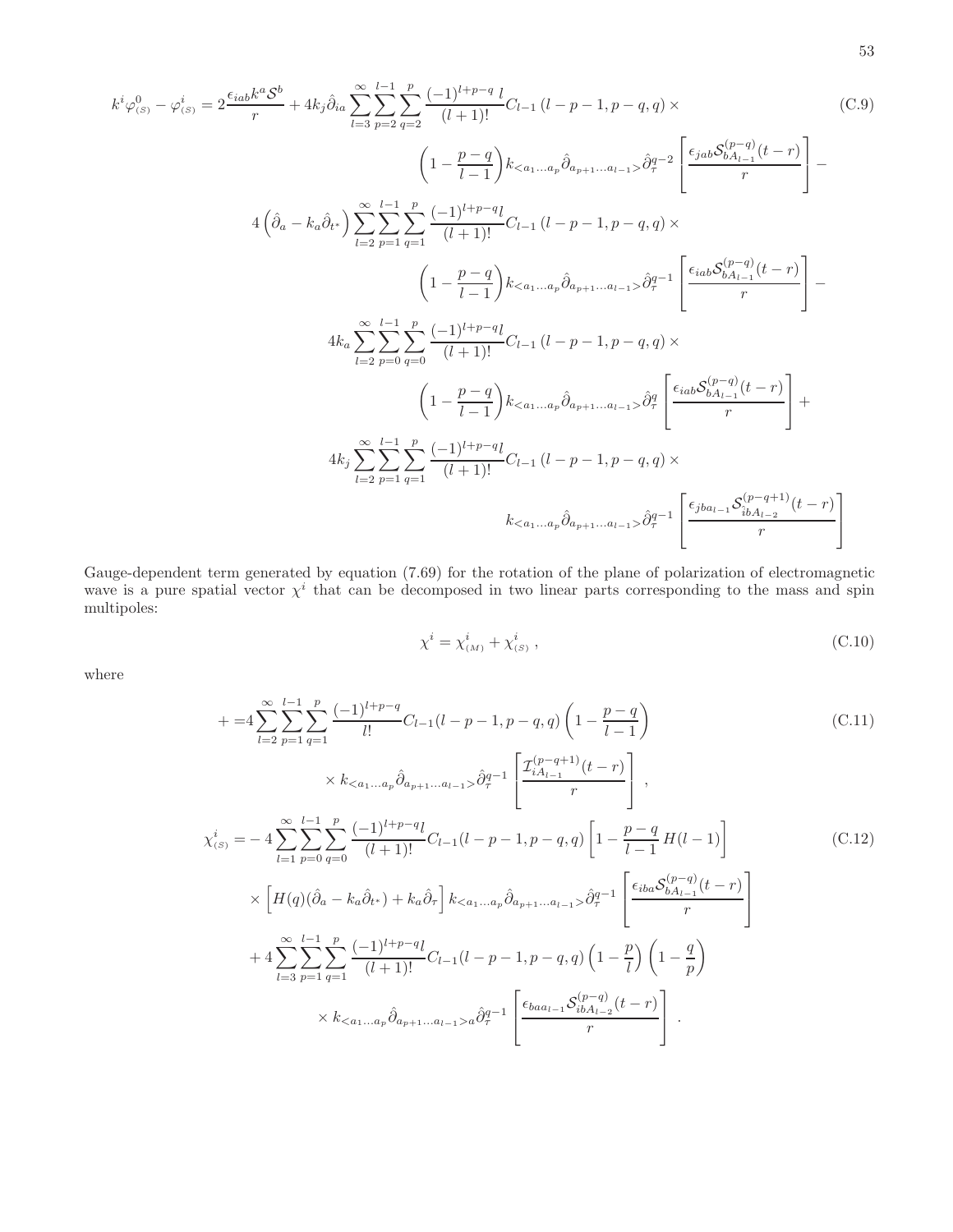- [1] Landau, L.D. & Lifshitz, E.M., 1962, *The Classical Theory of Fields*, Pergamon Press: London
- [2] Misner, C.W., Thorne, K.S. & Wheeler, J.A., 1973, *Gravitation*, W.H. Freeman & Company: San Francisco
- [3] Wald, R.M. *General Relativity*, 1984, The University of Chicago Press, Chicago
- [4] S.M. Kopeikin, 2005, Class. Quant. Grav., submitted
- [5] V.A. Fock, 1959, *The Theory of Space, Time and Gravitation* (Pergamon Press: London)
- [6] Thorne K.S., 1980, Rev.Mod.Phys. 52, 299
- [7] Kopeikin S.M., 1997, J. Math.Phys., 38, 2587
- [8] Brown, D. A., et al. 2004, Classical and Quantum Gravity, 21, 1625
- [9] Tsunesada, Y. & the TAMA Collaboration 2004, Classical and Quantum Gravity, 21, 703
- [10] Astone, P., et al. 2004, Classical and Quantum Gravity, 21, 759
- [11] Cadonati, L., Katsavounidis, E., & the LIGO Scientific Collaboration's Bursts Working Group 2003, Classical and Quantum Gravity, 20, 633
- [12] Cerdonio, M., Baggio, L., & Prodi, G. A. 2003, Proceedings of the SPIE, 4856, 189
- [13] Blanchet, L., Damour, T., Esposito-Farese, G. & Iyer, B.R. 2004, Phys. Rev. Lett. , 93, 091101
- [14] Damour, T, Gopakumar, A. & Iyer, B. R. 2004, Phys. Rev. D (to be published)
- [15] Buonanno, A., Chen, Y., Pan, Y., & Vallisneri, M. 2004, Phys. Rev. D , 70, 104003
- [16] Buonanno, A., Chen, Y., & Vallisneri, M. 2003, Phys. Rev. D , 67, 024016
- [17] Damour, T., Iyer, B. R., & Sathyaprakash, B. S. 2001, Phys. Rev. D , 63, 044023
- [18] Damour, T., Iyer, B. R., & Sathyaprakash, B. S. 2002, Phys. Rev. D , 66, 027502
- [19] Owen, B. J. & Sathyaprakash, B. S. 1999, Phys. Rev. D , 60, 022002
- [20] Ungarelli, C. & Vecchio, A. 2004, Classical and Quantum Gravity, 21, 857
- [21] Riles, K. 2004, APS Meeting Abstracts, 9001
- [22] Sigg, D. 2004, Classical and Quantum Gravity, 21, 409
- [23] Acernese, F., et al. 2004, Astroparticle Physics, 21, 1
- [24] Fujimoto, M. & TAMA Collaboration 2000, Advances in Space Research, 25, 1161
- [25] Willke, B., et al. 2003, Proceedings of the SPIE, 4856, 238
- [26] Weber, J., 1961, *General Relativity and Gravitational Waves*, Interscience Publishers: New York
- [27] Coccia, E. 2000, Physica B Condensed Matter, 280, 525
- [28] Conti, L., de Rosa, M., Marin, F., Taffarello, L., & Cerdonio, M. 2003, Journal of Applied Physics, 93, 3589
- [29] Aguiar, O. D.; Andrade, L. A., Barroso, J. J., Camargo Filho, L., Carneiro, L. A., Castro, C. S., Castro, P. J., Costa, C. A., Costa, K. M. F., de Araujo, J. C. N., de Lucena, A. U., de Paula, W., de Rey Neto, E. C., de Souza, S. T., Fauth, A. C., Frajuca, C., Frossati, G., Furtado, S. R., Lima, L. C., Magalhes, N. S., Marinho, R. M., Jr., Matos, E. S., Melo, J. L., Miranda, O. D., Oliveira, N. F., Jr., Paleo, B. W., Remy, M., Ribeiro, K. L., Stellati, C., Velloso, W. F., Jr. & Weber, J. 2004, Classical and Quantum Gravity, 21, 457
- [30] Danzmann, K. 2003, Advances in Space Research, 32, 1233
- [31] C. Laemmerzahl, H. Dittus & W.-T. Ni, *Proceedings of the second ASTROD workshop*, this issue (2005)
- [32] Thorne, K.S. 1995, *Gravitational Waves*, In: Proc. of the Snowmass 95 Summer Study on Particle and Nuclear Astrophysics and Cosmology, eds. E. W. Kolb & R. Peccei, World Scientific: Singapore, p. 398
- [33] Schutz, B. 1997, In: Proc. of the Alpbach Summer School 1997 *Fundamental Physics in Space*, ed. A. Wilson, ESA Publications Division, Noordwijk: The Netherlands, SP-420, p. 229
- [34] Grishchuk, L. P., 1975, *Amplification of Gravitational Waves in an Isotropic Universe*, Sov. Phys. JETP, 40, 409
- [35] Grishchuk, L. P. 2001, Lecture Notes in Physics, Berlin Springer Verlag, 562, 167
- [36] Allen, B., 1988, *Stochastic gravity-wave background in inflationary-universe models*, Phys. Rev. D , 37, 2078–2085
- [37] Allen, B., 1997, *The Stochastic Gravity-Wave Background: Sources and Detection*, in: Proc. Spanish Relativity Meeting 1996, eds. J.A. Miralles, J.A. Morales and D. Séz, Editions Frontiers: Paris, pp. 3–49
- [38] Martin, X. & Vilenkin, A., 1996, *Gravitational Wave Background From Hybrid Topological Defects*, Phys. Rev. Lett. , 77, 2879–2882
- [39] Warner, B. 1995, Ap&SS, 2525, 249
- [40] Hils, D., Bender, P., & Webbink, R.F. 1990, *Gravitational radiation from the Galaxy*, Astrophys. J. , 360, 75–94
- [41] Rajagopal, M., & Romani, R.W., 1995, *Ultra–Low-Frequency Gravitational Radiation from Massive Black Hole Binaries*, Astrophys. J. , 446, 543
- [42] Notice that a direct detection of gravitational waves is supposed to be done with the gravitational wave detectors which primary element is an optical interferometer. Understanding of the process of physical interaction of the laser beam of the interferometer with gravitational waves is important for their unambigious detection.
- [43] We draw attention of the reader that the standard parametrized post-Newtonian (PPN) formalism [134–138] does not comply with this requirement. The PPN formalism is constructed on the ground of plausible physical hypothesis and assumptions but their self-consistency is questionable. Indeed, we have discovered [139] that the PPN formalism does not lead to correct equations of motion of extended bodies if more subtle effects of the gravitational field are taken into account. We concluded that the PPN formalism is not a valid theoretical scheme for making prediction and/or analysis of the dynamics of the gravitational field perturbations. For this reason we do not use it in the present paper.
- [44] Stephani, H., Kramer, D., MacCallum, M., Hoenselaers, C., & Herlt, E. 2003, *Exact solutions of Einstein's field equations*,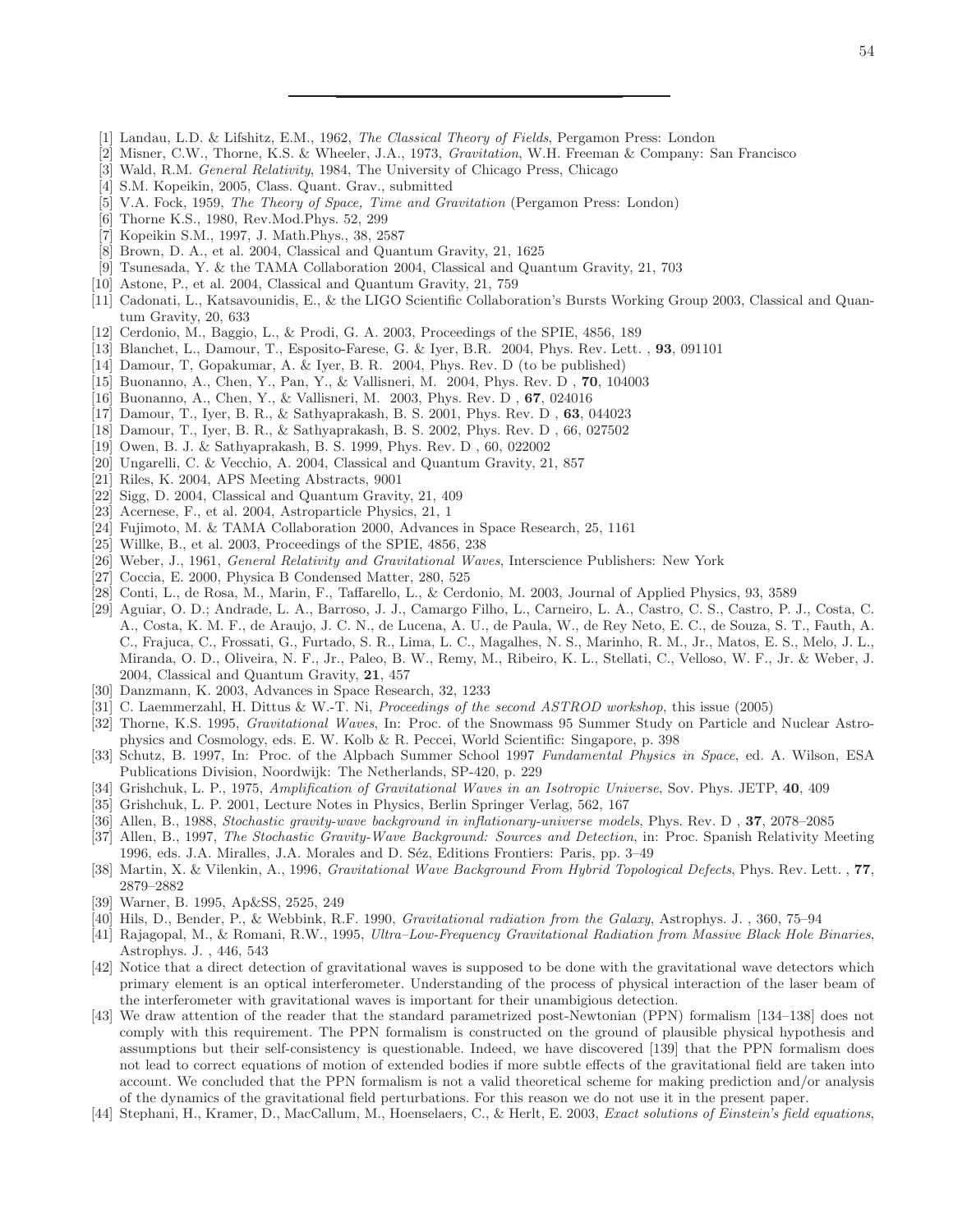Cambridge University Press: Cambridge, 2003

- [45] Physical space-time is represented by the Friedmann-Robertson-Walker cosmological metric which is not asymptoticallyflat. The present paper does not discuss cosmological effects on the propagation of light.
- [46] Bondi, H., van der Burg, M.G.J. & Metzner, A.W.K., 1962, Proc. Roy. Soc. Lond., A269, 21
- [47] Sachs, R.K., 1962, Proc. Roy. Soc. Lond., A270, 103
- [48] Penrose, R., 1965, Proc. Roy. Soc. Lond., A284, 159
- [49] Geroch, R.P., 1972, J. Math. Phys., 13, 956
- [50] Arnowitt R., Deser S. & Misner C.W., 1962, *The Dynamics of General Relativity*, In: Gravitation: An Introduction to Current Research, ed. L. Witten, John Wiley: New York, p. 227
- [51] Ashtekar, A. *Asymptotic Struvture of the Gravitational Field at Spatial Infinity*, In: General Relativity and Gravitation, Vol. 2, ed. A. Held, Plenum Press: New York
- [52] Hansen, R. O., 1974, J. Math. Phys., 15, 46–52
- [53] Blanchet, L. & Damour, T., 1986, Philos. Trans. R. Soc. London, A320, 379
- [54] Blanchet, L. & Damour, T., 1989, Ann. Inst. H. Poincare, 50, 337
- [55] Blanchet, L. & Damour, T., 1992, Phys. Rev. D , 46, 4304
- [56] Blanchet, L., 1995, Phys. Rev. D, 51, 2559
- [57] Damour, T. & Iyer, B.R., 1991, Phys. Rev. D , 43, 3259
- [58] It does not mean that the retarded time  $t r$  in the multipole moments is due to the finite speed of light as the multipole expansion of the time-dependent gravitational field has nothing to do with the physical speed of light which propagates from the source of light to observer along its own null geodesic [114, 115].
- [59] Schneider, P., Ehlers, J. & Falco, E. E., 1992, *Gravitational Lenses*, Springer-Verlag: Berlin
- [60] Zakharov, A.F., 1997, *Gravitational Lenses and Microlenses*, Janus-K: Moscow (in Russian)
- [61] Courbin, F. & Minniti, D. (eds.), 2002, *Gravitational Lensing: An Astrophysical Tool*, Lecture Notes in Physics, Vol. 608, Springer-Verlag: Berlin
- [62] Taylor, J.H., 1993, Classical and Quantum Gravity, 10, 167
- [63] Weisberg, J. M. & Taylor, J. H., 2003, ASP Conf. Ser. 302: Radio Pulsars, eds. M. Bailes, D.J. Nice and S.E. Thorsett, Astronomical Society of the Pacific: San Francisco, pp. 93–108
- [64] Sazhin M.V., 1978, Sov. Astron., 22, 36
- [65] Detweiler [140] has independently developed similar ideas of making use of the pulsar timing for detection of the stochastic cosmological background of gravitational waves.
- [66] Sazhin M.V. & Saphonova, M. V., 1993, Astron. Astrophys. Space Sci., 208, 93
- [67] Wahlquist, H. 1987, Gen. Rel. Grav., 19, 1101
- [68] Estabrook, F. B., & Wahlquist, H. D., 1975, GRG, 6, 439
- [69] Tinto, M. 1996, Phys. Rev. D , 53, 5354
- [70] Bertotti, B., Vecchio, A. & Iess L., 1998, preprint gr-qc/9806021
- [71] Braginsky, V. B., Kardashev, N. S., Polnarev, A. G., & Novikov, I. D. 1990, Nuovo Cim. B, 105, 1141
- [72] Braginsky, V. B., & Grishchuk, L. P., 1985, Soviet Physics JETP, 62, 427
- [73] Kaiser, N., & Jaffe, A. 1997, Astrophys. J. , 484, 545
- [74] Pyne, T., Gwinn, C.R., Birkinshaw, M., Eubanks, T.M., & Matsakis, D.N. 1996, Astrophys. J. , 465, 566
- [75] Gwinn, C.R., Eubanks, T.M., Pyne, T., Birkinshaw, M. & Matsakis, D.N. 1997, Astrophys. J. , 485, 87
- [76] Montanari, E., 1998, Class. Quant. Grav., 15, 2493
- [77] Fakir, R., 1994, Astrophys. J. , 426, 74
- [78] Fakir, R., 1994, Phys. Rev. D , 50, 3795
- [79] Durrer, R. 1994, Phys. Rev. Lett. , 72, 3301
- [80] Labeyrie, A., 1993, A&A, 268, 823
- [81] Pogrebenko, S., Mingaliev, M., Montebugnoli, S., Neizvestny, S., Borisov, N., & Stolyarov, V., 1994, GPS QSO 2022+171 - A Possible Target for VLBI Detection of Gravitational Waves, In: Proc. 2-nd EVN/JIVE Symposium, Toruń, p. 33
- [82] Damour, T., & Esposito-Farèse, G. 1998, Phys. Rev. D, 58, 042001
- [83] Kopeikin S.M., Schäfer G., Gwinn C.R. & Eubanks T.M., 1999, Phys. Rev. D, 59,084023.
- [84] Damour T. & Esposito-Farese G., 1998, Phys. Rev. D , 58, 042001
- [85] Moenchmeyer, R.; Schäfer, G.; Mueller, E. & Kates, R. E., 1991, A&A, 246, 417
- [86] Bekenstein, J.D., 1973, Astrophys. J. , 183, 657
- [87] It is worth perceiving that the procedure of integration of equations of light propagation exposed in the present paper is quite general and can be performed for arbitrary position of the origin of the coordinate system. However, if one used such a system this would induce translational deformations of the multipole moments of the gravitational field which do not bear physical information but make calculations more complicated. Therefore, we abandon such inappropriate coordinate systems.
- [88] Blanchet, L., 2002, *Gravitational Radiation from Post-Newtonian Sources and Inspiralling Compact Binaries*, Living Rev. Relativity 5, (2002), 3. [Online article]: cited on 21 Nov 2004, http://www.livingreviews.org/lrr-2002-3
- [89] Blanchet, L., Kopeikin, S., & Schäfer, G. 2001, *Gravitational Radiation Theory and Light Propagation*, Lecture Notes in Physics, Springer-Verlag: Berlin, Vol. 562, pp. 141–166
- [90] Jackson, J.D., 1998, *Classical Electrodynamics*, (New York: John Wiley & Sons, Inc., 1998)
- [91] The second equation holds exactly.
- [92] The fact, that the class of ADM and harmonic coordinates can coincide in vacuum was first noticed in the quadrupole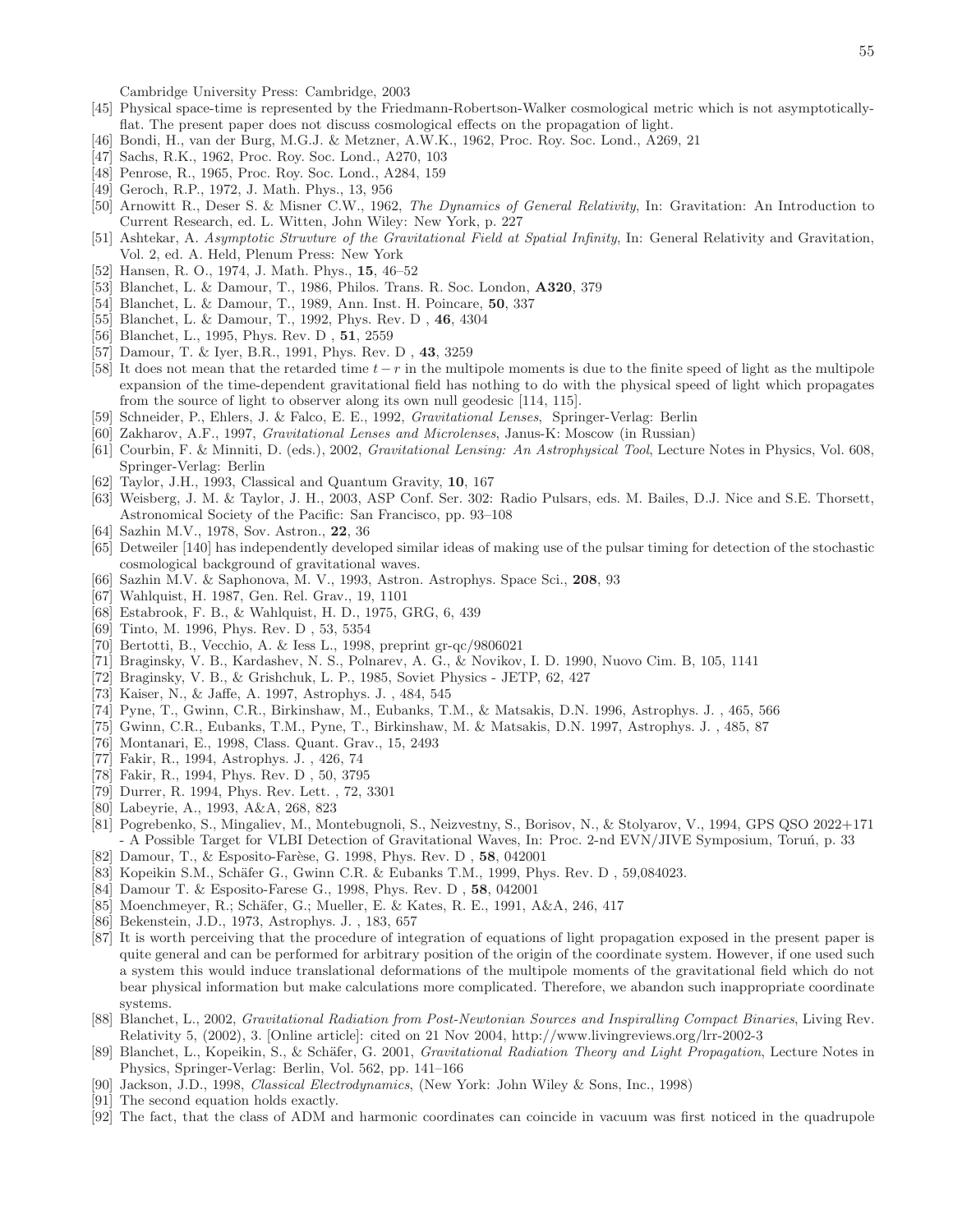approximation by Kopeikin et al [83].

- [93] See, for example, the textbooks [1, 2] and [141], as well as classical reviews [102, 104], and references therein.
- [94] It is well-known that equation (4.2) can be written in terms of usual (non-covariant) derivatives  $\partial_{\alpha} = \partial/\partial x^{\alpha}$ . This is due to the complete antisymmetry of the equation with respect to the cyclic permutation of all indices.
- [95] de Rahm, G., 1960, *Variétés Differentiables*, Hermann: Paris
- [96] The initial-boundary conditions (4.17) have been chosen as a matter of convenience only. We could chose equivalently well two boundary conditions when both the point of emission and that of observation of the electromagnetic signal are fixed in time and space. It is always possible to convert solution of equations of the null geodesics given in terms of the initial-boundary conditions to that given in terms of the boundary conditions.
- [97] Synge [124] had developed an elegant theory of propagation of null rays in arbitrary transparent medium and gravitational field. This theory makes analysis of the problem under consideration in the present paper much more sophisticated and will not be considered here.
- [98] Zeldovich, Ya.B. & Myshkis, A.D., 1973, *Elements of Mathematical Physics. A medium of non-interacting particles.* Nauka: Moscow (in Russian)
- [99] In particular case of the ADM-harmonic coordinates the gauge functions  $w^{\alpha}$  are expressed as shown in equations (C.2)–  $(C.3)$ .
- [100] That is,  $\dot{F}(t-r) = \hat{\partial}_{t} * F(t^* + \tau \sqrt{\tau^2 + d^2}).$
- [101] Newman, E.T. & Penrose, R., 1962, J. Math. Phys., 3, 566
- [102] Frolov, V.P., 1977, *Problems in the General Theory of Relativity and Theory of Group Representations*, In: Proc. of the P.N. Lebedev Physics Institute, 96, 73, ed. by N.G. Basov
- [103] The tetrad has two group of indices. Indices without round brackets run from 0 to 3 and are associated with time and space coordinates. The indices enclosed in the round brackets indicate the different vectors of the tetrad and also run from 0 to 3. It is worth noting that time-space indices of the tetrad have no relation to the tetrad indices. If one changes space-time coordinates it does not affect the tetrad indices but the time-space indices of each of the tetrad vector change in accordance with the transformation law for vectors. On the other hand, one can change the tetrad vectors at each point in space-time by a Lorentz transformation without changing the coordinate chart [142].
- [104] Ehlers, J., 1973, *Survey of General Relativity Theory*, in: Relativity, Astrophysics and Cosmology, ed. W. Israel
- [105] Anile, A.M. & Breuer, R.A., 1974, Astrophys. J., 189, 39
- [106] Petters, A.O., Levine, H. & Wambsganss, J., 2001, *Singularity Theory and Gravitational Lensing*, Birkh¨auser: Boston
- [107] Lightman A.P., Press W.H., Price R.H. & Teukolsky S.A., 1975, Problem Book in Relativity and Gravitation, Princeton Univ. Press: Princeton
- [108] Skrotskii, G.V., 1957, Doklady Akademii Nauk SSSR, 114, 73–76 (in Russian)
- [109] Skrotskii, G.V. & Izmest'ev, A.A., 1968, Doklady Akademii Nauk SSSR, 178, 77 (in Russian)
- [110] Balaz, N.L., 1958, Phys. Rev. D , 110, 236
- [111] Plebanski, J. 1960, Physical Review , 118, 1396
- [112] See website http://cfcp.uchicago.edu/ peterh/polarimetry/ for further details about relevant past, current, and future CMBR polarimetry experiments.
- [113]  $\tilde{\omega}$  is the Fourier frequency which should not be confused with the frequency  $\omega$  of the propagating light.
- [114] Kopeikin, S.M., 2004, Classical and Quantum Gravity, 21, 3251–3286
- [115] Kopeikin, S.M., 2002, Astrophys. J. Lett., 556, L1–L5
- [116] Fomalont, E.B. & Kopeikin, S.M., 2003, Astrophys. J. , 598, 704
- [117] If electromagentic wave is propagating in a dispersive medium, the speed of light,  $c_l \neq c$ , and is different from the speed of gravitational waves,  $c_g = c$ . In such case the effects of the temporal variations of the gravitational field can accumulate and the motion of the electromagnetic signal depends on its past history. This effect was studied by Bertotti and Catenacci [143] in order to set an upper limit on the light scintillations caused by the stochastic gravitational wave background. They came to the conclusioin that such a limit is not very interesting.
- [118] Brumberg, V.A. 1991, *Essential Relativistic Celestial Mechanics* (Adam Hilger: Bristol)
- [119] Klioner, S.A., & Kopeikin, S.M. 1992 *Astron. J. (USA)* 104 897
- [120] Kopeikin, S.M., & Ozernoy, L. M., 1999 Astrophys. J. , 523 771
- [121] Valenti, J.A., Butler, R.P. & Marcy, G.W., 1995, PASP, 107, 966
- [122] Cochran, W., 1996, In: *Proc. Workshop of High Resolution Data Processing*, eds. Iye, M., Takata, T. and Wampler. J., SUBARU Telescope Technical Report, NAOJ, No 55, p. 30
- [123] Brumberg, V.A., 1972, *Relativistic Celestial Mechanics*, Nauka: Moscow (in Russian)
- [124] Synge J.L., 1960, *Relativity: The general theory*, North-Holland: Amsterdam.
- [125] Kopeikin, S.M. & Schäfer, G. 1999, Phys. Rev. D, 60, id. 124002
- [126] Landau, L.D., Lifshitz, E.M. & Pitaevskii, L.P., 1982, *Electrodynamics of Continuous Media*, Elsevier Butterworth-Heinemann: Oxford 2004 (2nd edition)
- [127] V. B. Braginskii, C. M. Caves & K. S. Thorne, (1977), *Phys. Rev D*, 15, 2047
- [128] Mashhoon, B., 1975, Ann. Phys. (NY), 89, 254
- [129] Piran, T., & Safier, P. N. 1985, Nature (London) , 318, 271
- [130] Su, F. S., & Mallett, R. L. 1980, Astrophys. J. , 238, 1111
- [131] Ciufolini, I., Kopeikin, S., Mashhoon, B., & Ricci, F. 2003, Physics Letters A, 308, 101
- [132] Sereno, M. 2004, Phys. Rev. D , 69, id. 087501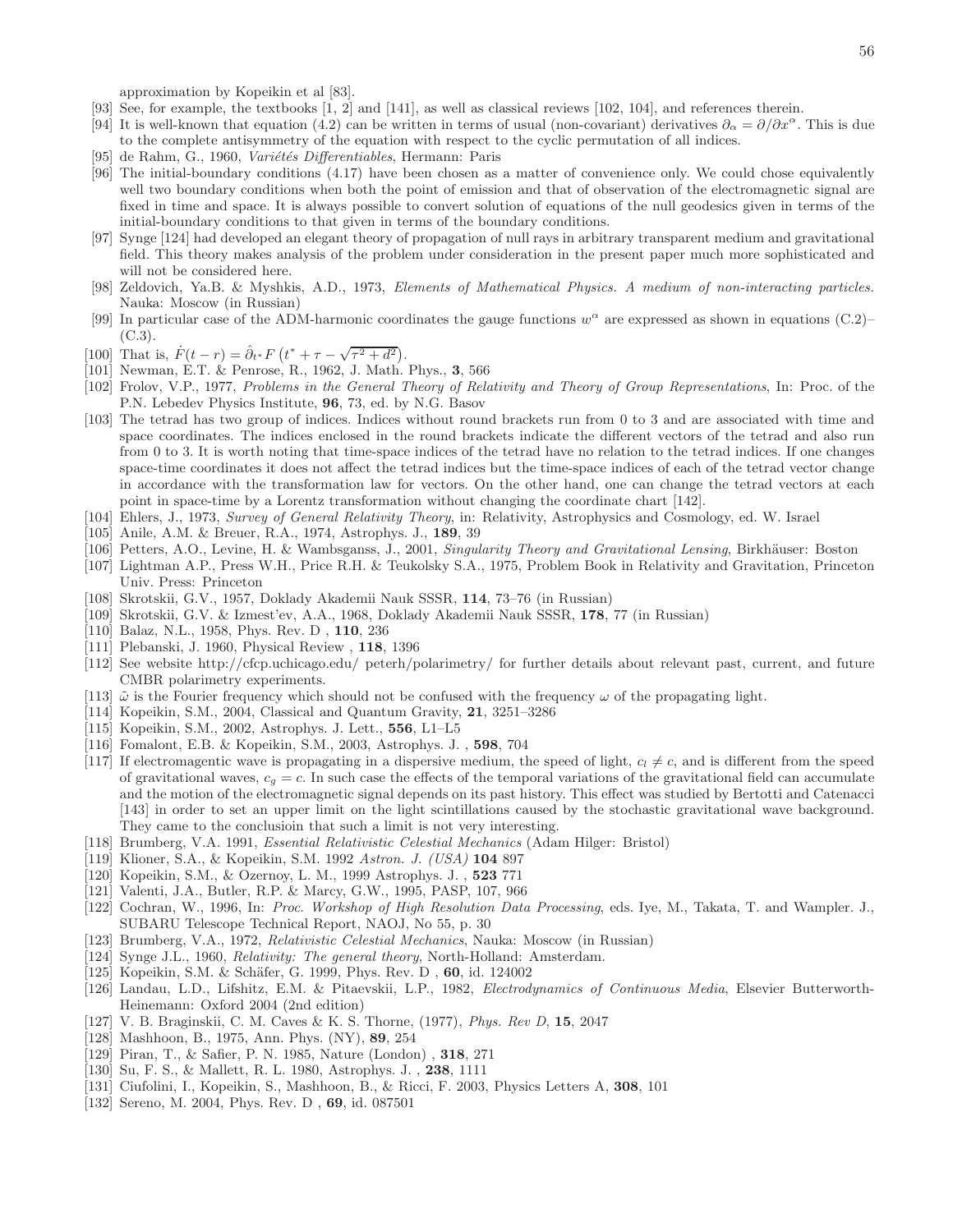- [133] Kopeikin, S.M. & Mashhoon, B. 2002, Phys. Rev. D , 65, id. 064025
- [134] K. Nordtvedt, Jr., Astrophys. J. , 161, 1059 (1970)
- [135] K. Nordtvedt, Jr., Phys. Rev. D , 7, 2347 (1973)
- [136] K. Nordtvedt, Jr. & C.M. Will, Astrophys. J. , 177, 775 (1972)
- [137] C.M. Will & K. Nordtvedt, Jr., Astrophys. J. , 177, 757 (1972)
- [138] C.M. Will, *Theory and Experiment in Gravitational Physics* (Cambridge University Press: Cambridge, 1993)
- [139] Kopeikin, S. & Vlasov, I., 2004, Physics Reports, 400, 209–318
- [140] Detweiler, S., 1979, Astrophys. J. , 234, 1100
- [141] Penrose, R. & Rindler, W., 1988, *Spinors and Space-Time*, Cambridge University Press: Cambridge
- [142] Penrose, R., 1968, *Structure of Space-Time*, In: Battelle Recontres: 1967 Lectures in Mathematics and Physics, eds. C.M. DeWitt and J.A. Wheeler, Benjamin: New York
- [143] Bertotti, B. & Catenacci, R., 1975, *Gen. Rel. Grav.*, 6, 329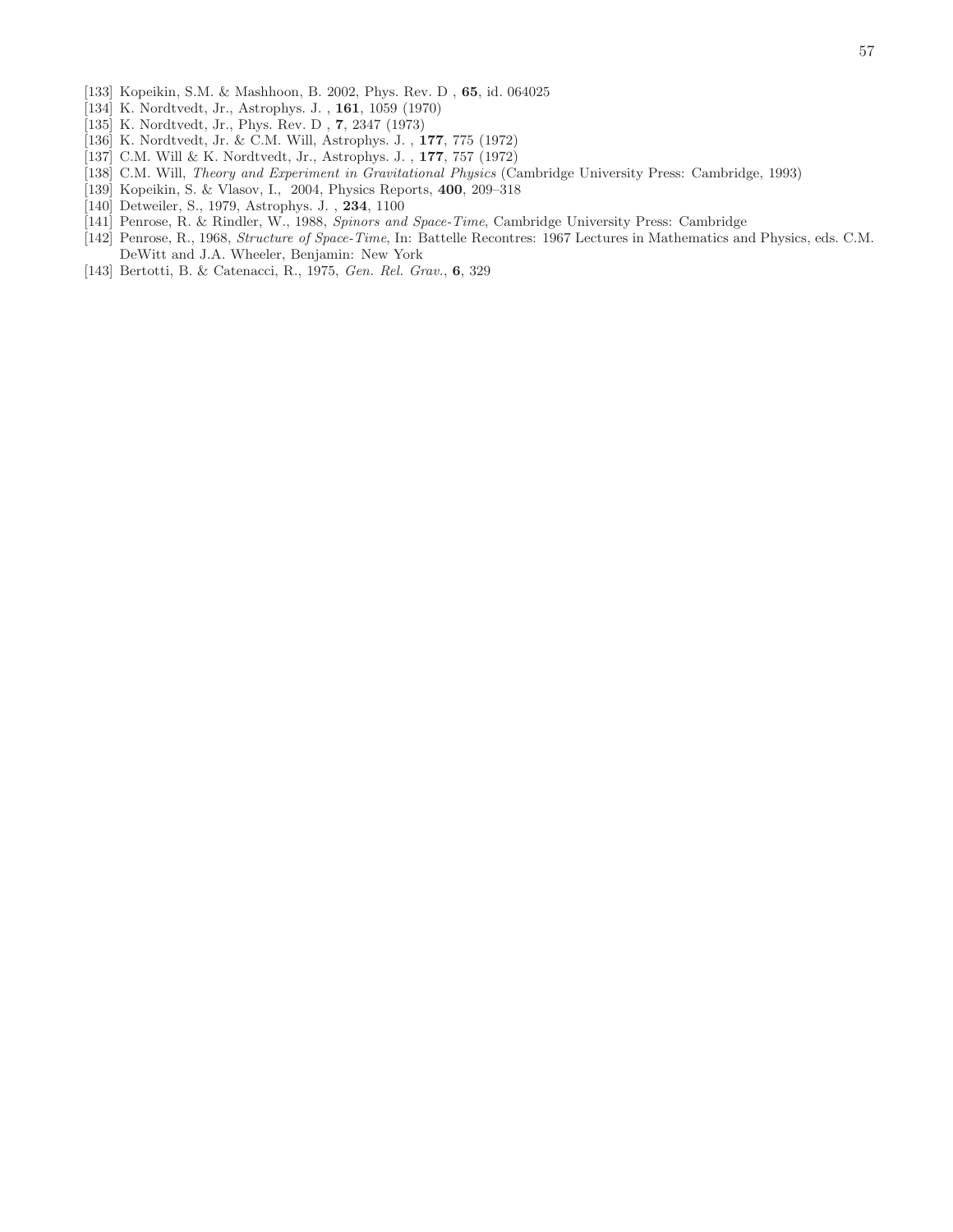

FIG. 1: Penrose's diagram shows a worldline of the isolated system (binary star) originating at past timelike infinity  $I^-$  and ending at the future timelike infinity  $I^+$ . Both light and gravity propagate along null geodesics going from the past null infinity  $J^-$  to the future null infinity  $J^+$ . A particular light geodesic is emanating from the event  $(t_0, x_0)$  and ending at the event  $(t, x)$ . Extrapolation of this light geodesic to the past null infinity defines the null wave vector  $k^{\alpha} = (k^0, \mathbf{k})$  of the electromagnetic wave under consideration.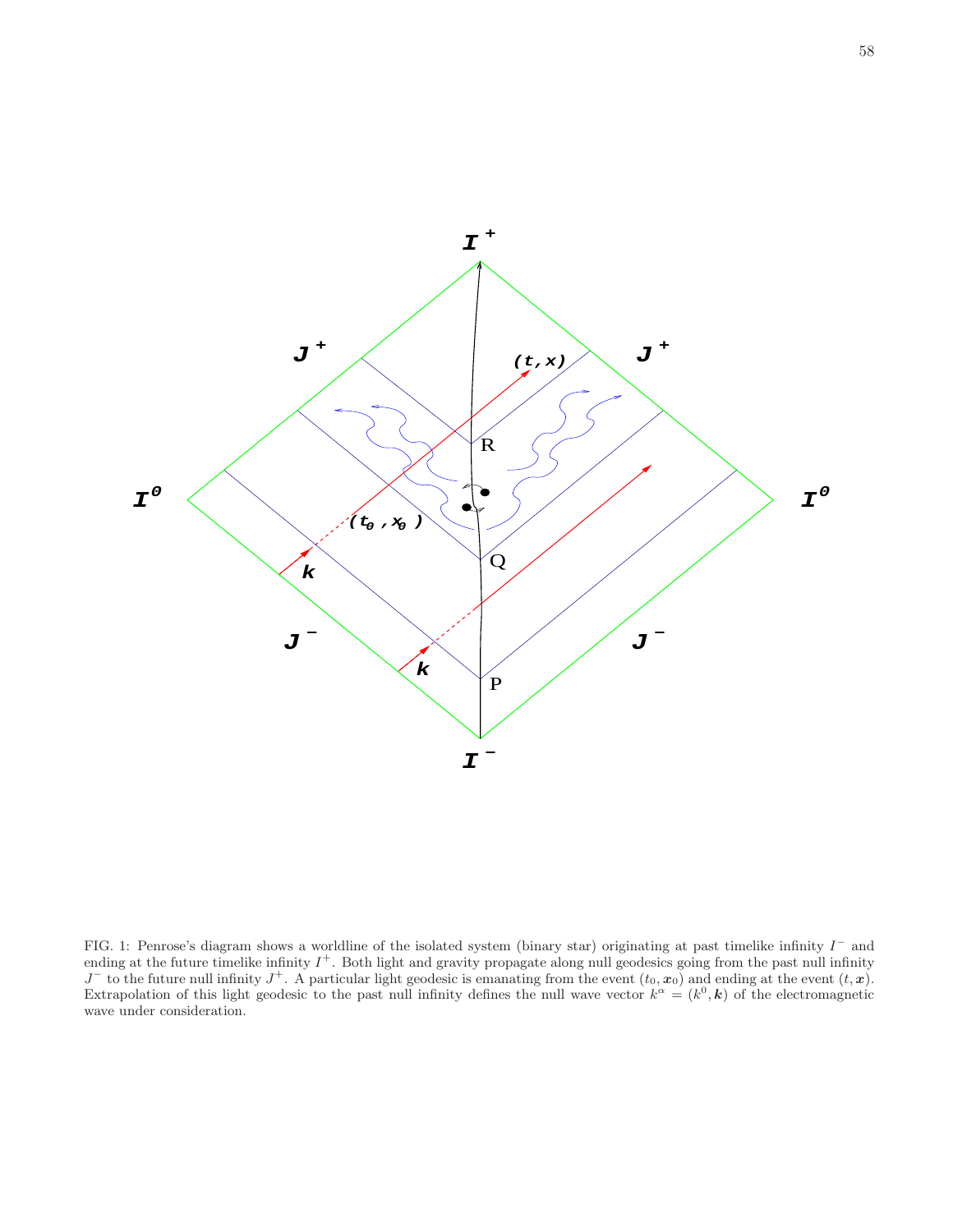

FIG. 2: Astronomical coordinate system used for calculations. The origin of the coordinate system is at the center-of-mass of the source of gravitational waves. The bundle of light rays is defined by the vector field  $k^i$ . The vector  $K^i = -k^i + O(c^{-2})$ is directed from observer towards the source of light. The vector  $K_0^i$  is directed from the observer towards the source of gravitational waves. We use in the paper the equalities  $K_0^i = -N^i = -x^i/r$ , where  $x^i$  are the coordinates of the observer with respect to the source of gravitational waves, and  $r = |\mathbf{x}|$ . The plane of the sky to the vector  $K_0^i$  is not shown.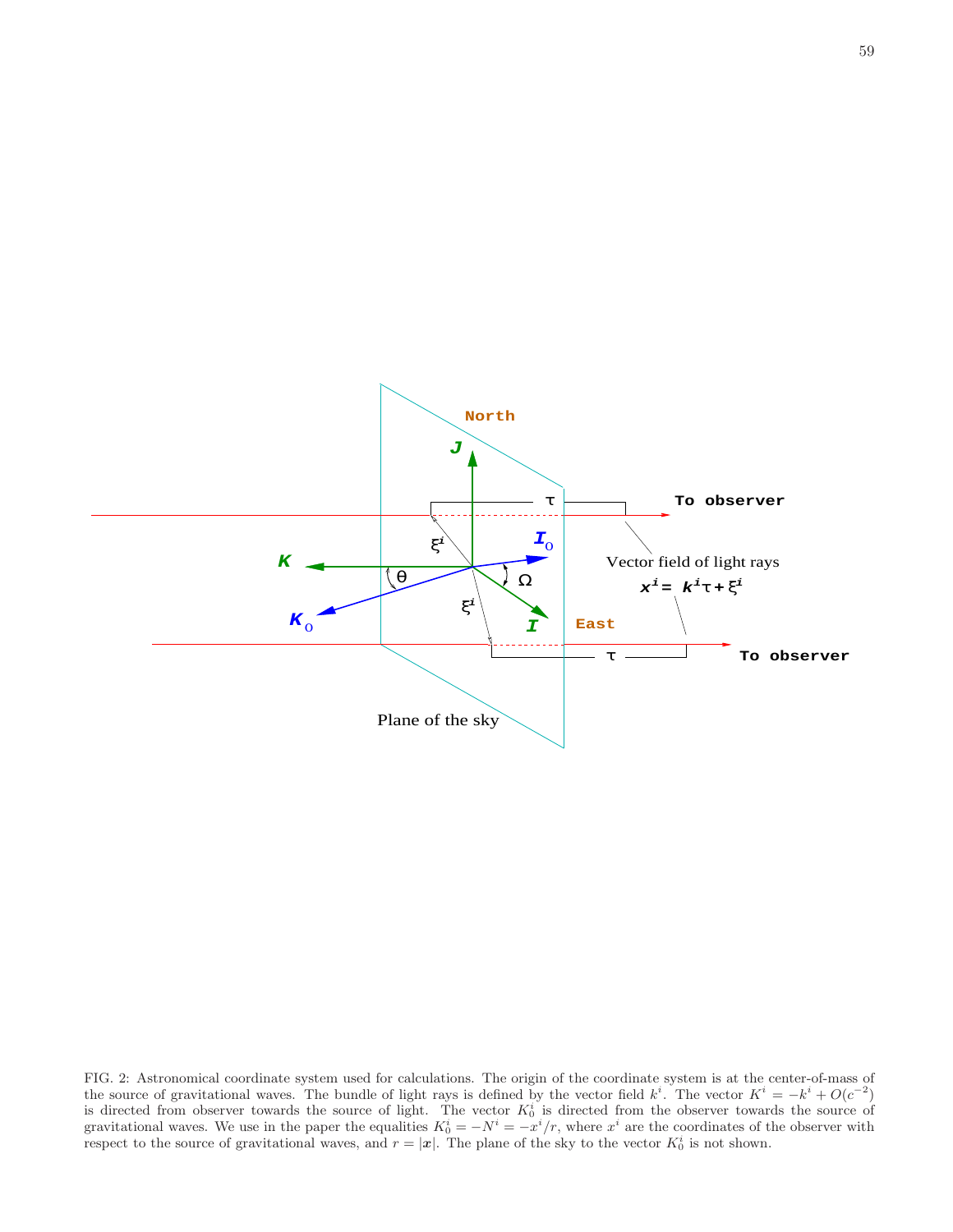

Source of gravitational waves

FIG. 3: Relative configuration of observer (O), source of light (S), and a localized source of gravitational waves (D). The source of gravitational waves deflects light rays which are emitted at the moment  $t_0$  at the point S and received at the moment  $t$  at the point O. The point E on the line OS corresponds to the moment of the closest approach of light ray to the deflector D. Distances are  $OS = R$ ,  $DO = r$ ,  $DS = r_0$ , the impact parameter  $DE = d$ ,  $OE = \tau > 0$ ,  $ES = \tau_0 = \tau - R < 0$ . The impact parameter  $d$  is small in comparison to all other distances.